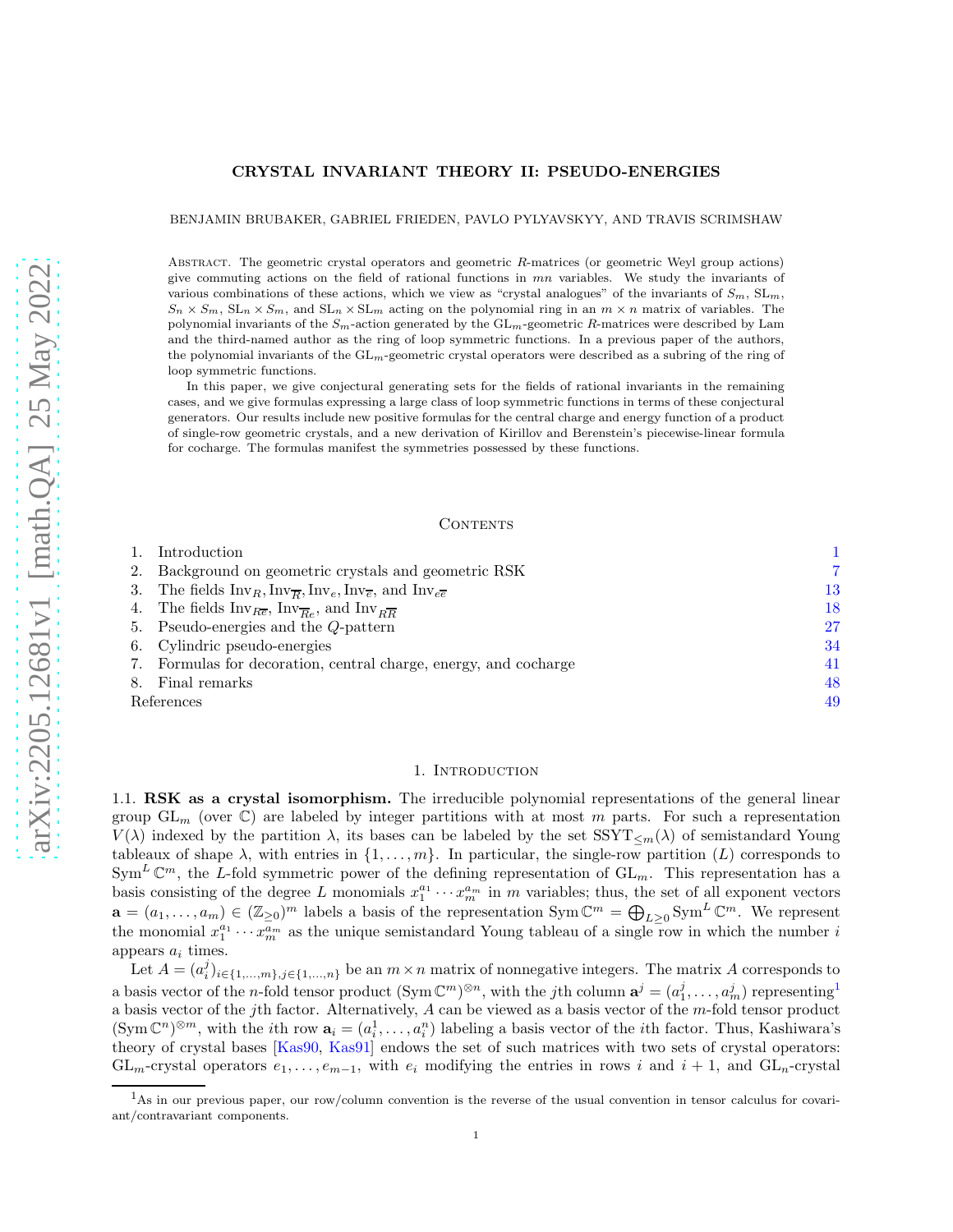operators  $\overline{e}_1, \ldots, \overline{e}_{n-1}$ , with  $\overline{e}_j$  modifying the entries in columns j and j + 1. The GL<sub>m</sub>-crystal operators commute with the  $GL_n$ -crystal operators, so one can ask how the set of  $m \times n$  non-negative integer matrices decomposes as a  $GL_n \times GL_m$ -crystal.

This is given combinatorially by the Robinson–Schensted–Knuth (RSK) correspondence [\[Sch61,](#page-50-0) [Knu70\]](#page-49-2), a celebrated bijection between  $m \times n$  matrices A of nonnegative integers and pairs  $(P, Q)$  of semistandard Young tableaux of the same shape, where the entries of P lie in  $\{1,\ldots,n\}$ , and the entries of Q lie in  $\{1,\ldots,m\}$ . Endow the set  $\bigsqcup_{\lambda}$  SSYT $(\lambda)_{\leq n}$  × SSYT $(\lambda)_{\leq m}$  with a  $\mathrm{GL}_n$  ×  $\mathrm{GL}_m$ -crystal structure in which the  $GL_n$ -crystal operators  $\overline{e}_j$  act on the first factor, and the  $GL_m$ -crystal operators  $e_i$  act on the second factor. This is the crystal version of  $(GL_n, GL_m)$  Howe duality [\[How89,](#page-49-3) [How95\]](#page-49-4).

<span id="page-1-1"></span>**Theorem 1.1** ([\[Las03,](#page-49-5) [DK05,](#page-48-1) [vL06\]](#page-50-1)). With respect to the  $GL_n \times GL_m$ -crystal structures defined above, the RSK correspondence  $A \mapsto (P, Q)$  is an isomorphism of  $GL_n \times GL_m$ -crystals.

There is one further wrinkle that we will need. The crystal operators  $\overline{e}_i, e_i$  can be used to define crystal reflection operators  $\overline{s}_j$ ,  $s_i$  which generate an action of the Weyl group  $S_n \times S_m$  on either side of the RSK correspondence. On the  $m \times n$  matrix side, these reflection operators are precisely the combinatorial Rmatrices acting on adjacent rows or columns. That is, the  $GL_m$ -reflection operator  $s_i$ , which acts on rows i and  $i + 1$ , agrees with the combinatorial R-matrix  $R_i$  acting on rows i and  $i + 1$ , and  $\overline{s}_i$  agrees with the combinatorial R-matrix  $\overline{R}_j$  acting on columns j and  $j+1$ <sup>[2](#page-1-0)</sup> Combinatorial R-matrices arise from the theory of Kirillov–Reshetikhin crystals as a  $q \to 0$  limit of R-matrices for finite-dimensional representations of affine Lie algebras. They have many applications in combinatorial representation theory and mathematical physics; see, e.g.,  $[KKM^+92, HHI^+01, KMO15, LS19, Shi02]$  $[KKM^+92, HHI^+01, KMO15, LS19, Shi02]$  $[KKM^+92, HHI^+01, KMO15, LS19, Shi02]$  $[KKM^+92, HHI^+01, KMO15, LS19, Shi02]$  $[KKM^+92, HHI^+01, KMO15, LS19, Shi02]$  $[KKM^+92, HHI^+01, KMO15, LS19, Shi02]$  $[KKM^+92, HHI^+01, KMO15, LS19, Shi02]$  $[KKM^+92, HHI^+01, KMO15, LS19, Shi02]$  and references therein.

1.2. Geometric lifting and fields of invariants. The setting for this paper is a "birational" or "geometric" version of the combinatorial story described above. All the maps from the previous section have been described as piecewise-linear maps  $[KB95, Kir01, HHI<sup>+</sup>01]$  $[KB95, Kir01, HHI<sup>+</sup>01]$  $[KB95, Kir01, HHI<sup>+</sup>01]$  $[KB95, Kir01, HHI<sup>+</sup>01]$  $[KB95, Kir01, HHI<sup>+</sup>01]$ . These piecewise-linear maps have subsequently been "lifted," or "de-tropicalized," to subtraction-free rational maps on algebraic varieties, essentially by replacing the operations  $(\min, +, -)$  with  $(+, \times, \div)$ .

The geometric version of RSK was introduced by Kirillov [\[Kir01\]](#page-49-10), and extensively studied by Noumi and Yamada [\[NY04\]](#page-50-4). This map was originally called the tropical RSK correspondence, but following the convention of more recent work on this map, we will call it the *geometric RSK correspondence* (gRSK). Geometric RSK is a birational automorphism of the variety of  $m \times n$  matrices over  $\mathbb{C}^*$ . For example, when  $m = 2$  and  $n = 3$ , gRSK has the form

$$
gRSK: \begin{pmatrix} x_1^1 & x_1^2 & x_1^3 \\ x_2^1 & x_2^2 & x_2^3 \end{pmatrix} \mapsto \begin{pmatrix} z_{2,2} & z_{2,3} = z_{2,2}' & z_{1,1}' \\ z_{1,1} & z_{1,2} & z_{1,3} = z_{1,2}' \end{pmatrix} ,
$$

where  $z_{a,b}$  and  $z'_{a,b}$  are rational functions in the  $x_i^j$  with positive integer coefficients. The rational functions  $z_{a,b}$  and  $z'_{a,b}$  tropicalize to piecewise-linear formulas for the semistandard tableaux P and Q (more precisely, for the entries of the corresponding Gelfand–Tsetlin patterns) associated to the matrix a by RSK. In particular, the rational functions  $z_{k,n} = z'_{k,m}$  tropicalize to formulas for the entries of the common shape of P and Q. We refer to the arrays consisting of the  $z_{a,b}$  and  $z'_{a,b}$  as the P-pattern and Q-pattern, respectively.

Berenstein and Kazhdan developed the theory of geometric crystals [\[BK00,](#page-48-2) [BK07\]](#page-48-3), which defines geometric liftings of crystal operators. The variety of  $m \times n$  matrices over  $\mathbb{C}^*$  has  $GL_{m}$ - and  $GL_{n}$ -geometric crystal structures, which were shown to commute in [\[LP11\]](#page-49-11); we denote the resulting  $GL_n \times GL_m$ -geometric crystal by  $X^{\text{Mat}}$  (see [2.1\)](#page-6-1). The set of P-patterns (resp., Q-patterns) is endowed with a  $GL_n$ - (resp.,  $GL_m$ -)geometric crystal structure (see [2.3\)](#page-8-0). These crystal structures are shape-preserving, so by viewing an  $m \times n$  matrix as a P-pattern and Q-pattern glued along their common shape, one obtains another  $GL_n \times GL_m$ -geometric crystal structure on  $\text{Mat}_{m \times n}(\mathbb{C}^*)$ , which we denote by  $X^{\text{GT}}$ . We proved in [\[BFPS20\]](#page-48-4) that geometric RSK is an isomorphism of  $\mathrm{GL}_n \times \mathrm{GL}_m$  -geometric crystals  $X^{\mathrm{Mat}} \to X^{\mathrm{GT}}$ 

Yamada introduced a geometric lifting of the combinatorial  $R$ -matrix, which we call the *geometric*  $R$ *matrix* [\[Yam01\]](#page-50-5). The action of the geometric R-matrix on rows i and  $i + 1$  (resp., columns j and  $j + 1$ ) of an  $m \times n$  matrix agrees with the geometric analogue of the  $GL_{m-}$  (resp.,  $GL_{n-}$ ) crystal reflection operator  $s_i$  (resp.,  $\overline{s}_j$ ) on  $X^{\text{Mat}}$ . Thus, we have a geometric lifting of the full combinatorial picture described in §[1.1.](#page-0-2)

<span id="page-1-0"></span><sup>&</sup>lt;sup>2</sup>Since  $s_i$  acts only on the Q-tableau, one sees immediately from Theorem [1.1](#page-1-1) that the map  $R_i$  does not affect the P-tableau, which is perhaps a more well-known property of the combinatorial R-matrix.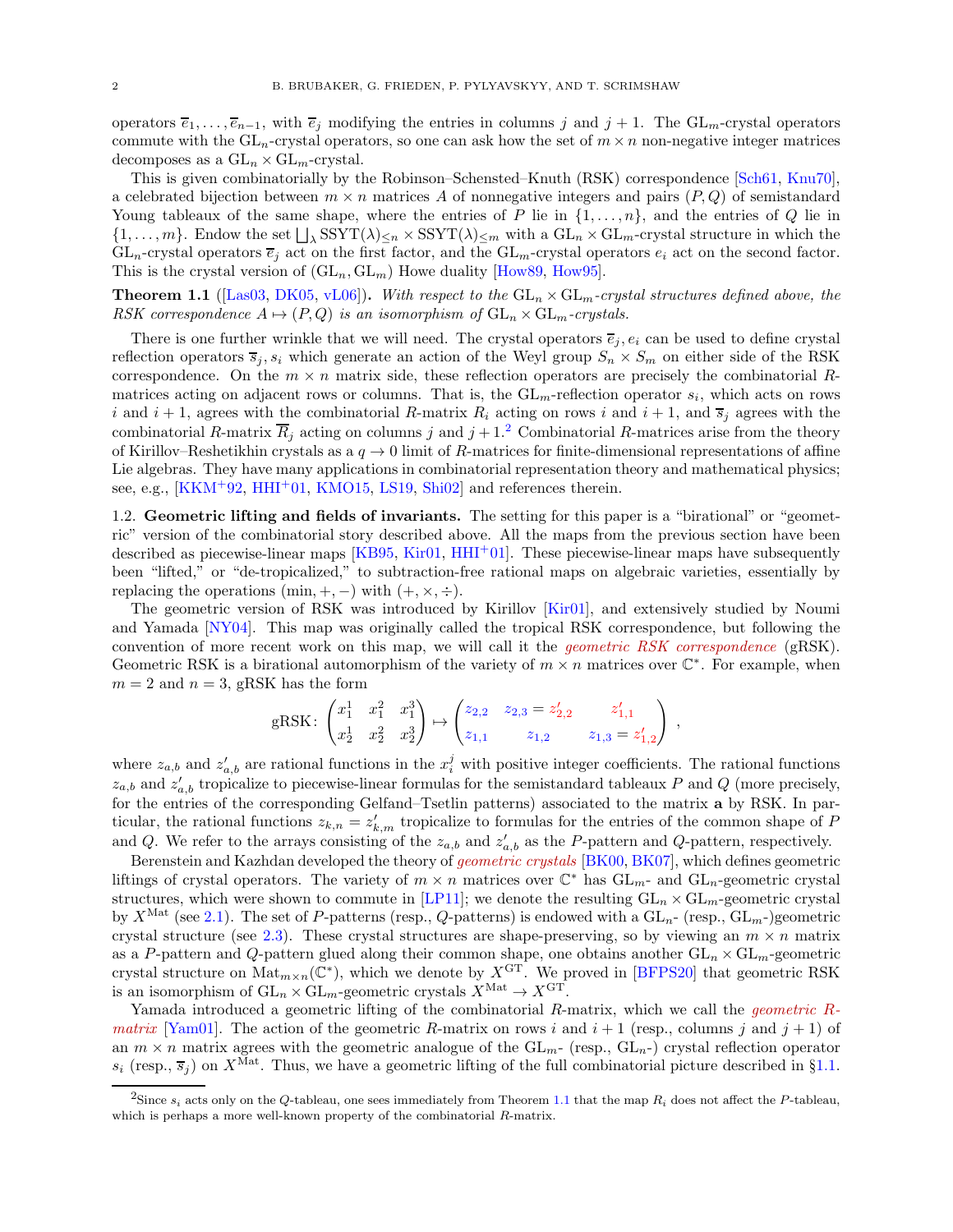$$
\begin{array}{cccc}\n\mathbb{C}(x_i^j) & \{x_i^j\} & & \\
& \swarrow & \searrow & \\
& \text{Inv}_R & \text{Inv}_{\overline{R}} & & \\
& \swarrow & \searrow & \searrow & \\
& \text{Inv}_e & \text{Inv}_{R\overline{R}} & \text{Inv}_\overline{e} & & \\
& \searrow & \swarrow & \searrow & \\
& \searrow & \swarrow & \searrow & \\
& \text{Inv}_{\overline{Re}} & \text{Inv}_{R\overline{e}} & & \\
& \searrow & \swarrow & & \\
& \text{Inv}_{\overline{Re}} & \text{Inv}_{R\overline{e}} & & \\
& \searrow & \swarrow & & \\
& \text{Inv}_{\overline{Re}} & \text{Inv}_{R\overline{e}} & & \\
& \searrow & \swarrow & & \\
& \text{Inv}_{\overline{e}} & & & \\
& \text{Inv}_{\overline{e}} & & & \\
& \text{Inv}_{\overline{e}} & & & \\
& \text{Inv}_{\overline{e}} & & & \\
& \text{Inv}_{\overline{e}} & & & \\
& \text{Inv}_{\overline{e}} & & & \\
& \text{Inv}_{\overline{e}} & & & \\
& \text{Div}_{\overline{e}} & & & \\
& \text{Div}_{\overline{e}} & & & \\
& \text{Div}_{\overline{e}} & & & \\
& \text{Div}_{\overline{e}} & & & \\
& \text{Div}_{\overline{e}} & & & \\
& \text{Div}_{\overline{e}} & & & \\
& \text{Div}_{\overline{e}} & & & \\
& \text{Div}_{\overline{e}} & & & \\
& \text{Div}_{\overline{e}} & & & \\
& \text{Div}_{\overline{e}} & & & \\
& \text{Div}_{\overline{e}} & & & \\
& \text{Div}_{\overline{e}} & & & \\
& \text{Div}_{\overline{e}} & & & \\
& \text{Div}_{\overline{e}} & & & \\
& \text{Div}_{\overline{e}} & & & \\
& \text{Div}_{\overline{e}} & & & \\
& \text{Div}_{\overline{e}} & & & \\
& \text{Div}_{\overline{e}} & & & \\
& \text{Div}_{\overline{e}} & & & \\
& \text{Div}_{\overline{e}} & & & \\
& \text{Div}_{\overline{e}} & & & \\
& \text{Div}_{\overline{e}} & & & \\
& \text{Div}_{\overline{e}} & & & \\
& \text{Div}_{\overline{e}} & & & \\
& \text{Div}_{\
$$

<span id="page-2-0"></span>Figure 1. Various combinations of the geometric crystal operators and geometric Rmatrices acting on  $\mathbb{C}(x_i^j)$  yield eight invariant subfields, shown in the diagram on the left. The diagram on the right shows an algebraically independent subset of polynomials in each subfield. These subsets are known to generate the subfield in the case of  $R_{\tau}$ ,  $R_{\tau}$ ,  $e_{\tau}$ ,  $\bar{e}_{\tau}$ , and  $e\overline{e}$ -invariants, and are conjectured to generate the subfield in the other three cases.

The geometric crystal operators and geometric R-matrices can be viewed as birational maps acting on the field of rational functions in  $mn$  variables  $x_i^j$ . In this paper, we continue our study of the invariants of various combinations of these birational maps. Following the convention of the previous section, we denote the maps acting on rows by  $e_i$  and  $R_i$  ( $i \in \{1, \ldots, m-1\}$ ), and the maps acting on columns by  $\overline{e}_i$ and  $\overline{R}_j$   $(j \in \{1, ..., n-1\})$ . We write  $\text{Inv}_R$  (resp.,  $\text{Inv}_{\overline{R}}$ ,  $\text{Inv}_e$ ,  $\text{Inv}_{\overline{e}}$ ) for the subfields of  $\mathbb{C}(x_i^j)$  consisting of fixed points of the  $R_i$  (resp.,  $R_j, e_i, \overline{e}_j$ ), and we refer to these fixed points as  $R$ -invariants (resp.,  $R$ invariants,  $\overline{e}$ -invariants,  $\overline{e}$ -invariants). We also consider intersections of these fields, which we denote by  $Inv_{ab} = Inv_a \cap Inv_b$  for  $a, b \in \{R, \overline{R}, e, \overline{e}\},$  and call ab-invariants. Since  $R_i$  (resp.,  $\overline{R}_i$ ) is a special case of  $e_i$  (resp.,  $\overline{e}_j$ ), the non-trivial intersections are  $Inv_{R\overline{R}}$ , Inv<sub>Re</sub>, Inv<sub>Re</sub>, and Inv<sub>ee</sub>. Altogether, there are eight subfields of invariants, which are depicted in Figure [1.](#page-2-0)

1.3. Previous results. The invariants of the birational  $S_m$ -action generated by the geometric R-matrices  $R_1, \ldots, R_{m-1}$  have been previously studied [\[LP12,](#page-49-12) [LP13b,](#page-49-13) [LPS18,](#page-49-14) [LP11,](#page-49-11) [Lam12\]](#page-49-15), and it is known that the ring of polynomial invariants is generated by a family of polynomials

$$
\{E_i^{(j)}(\mathbf{x}_1,\ldots,\mathbf{x}_m) \mid i \in [m], j \in [n]\}
$$

([k] denotes the set  $\{1,\ldots,k\}$ ). Here  $\mathbf{x}_i = (x_i^{(1)})$  $x_i^{(1)}, \ldots, x_i^{(n)}$  $i^{(n)}$ ) is a certain reordering of the variables in the *i*th row of the matrix  $\mathbf{x} = (x_i^j)$ , and we view  $x_i^{(j)}$  as the jth "color" of the "variable"  $\mathbf{x}_i$ . For each  $j \in [n]$ , the polynomial  $E_i^{(j)}$  is an analogue of the elementary symmetric polynomial of degree i in m variables. The  $E_i^{(j)}$ are called *loop elementary symmetric functions*. The ring generated by the  $E_i^{(j)}$  is called the ring of *loop* symmetric functions in m variables and n colors, and is denoted  $LSym_m(n)$ . When  $n = 1$ , the geometric R-matrices are simply adjacent transpositions of the variables  $x_1^{(1)}, \ldots, x_m^{(1)}$ , and  $LSym_m(1)$  is the ring of symmetric polynomials in these variables.

We proved in  $[BFFS20]$  that  $Inv_e$  (and its polynomial subring) is generated by the subset

$$
\{E_i^{(j)}(\mathbf{x}_1,\ldots,\mathbf{x}_m) \mid i \in [m], j \in [n], i+j > m\}
$$

of P-type loop elementary symmetric functions. We give a brief review of the proof of this result. The loop elementary symmetric functions are naturally organized into an infinite matrix  $\tilde{M} = \tilde{M}(\mathbf{x}_1, \dots, \mathbf{x}_m)$ , whose entries are given by

$$
\widetilde{M}_{i,j} = E_{m+j-i}^{(i)},
$$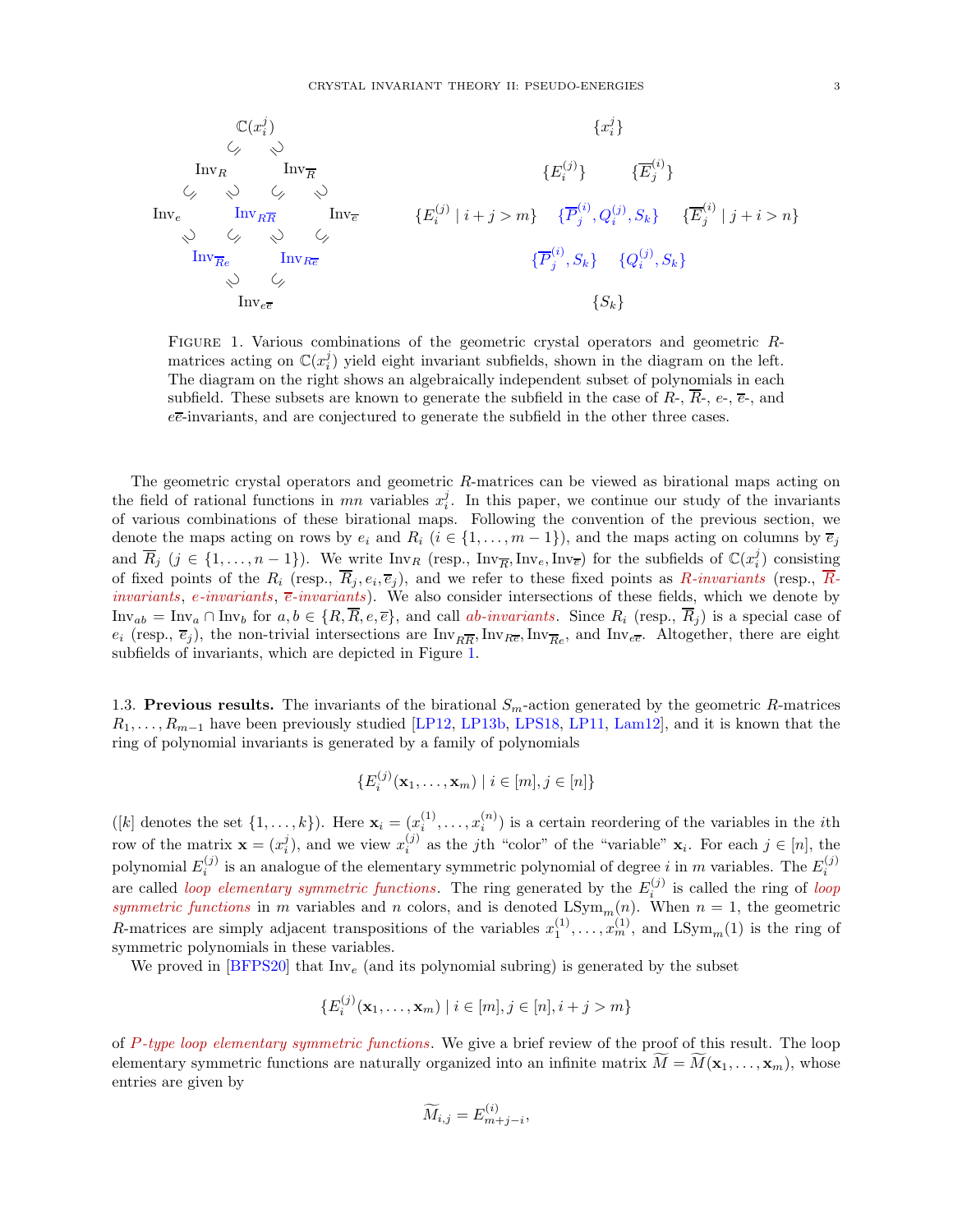with the color in the superscript interpreted modulo n. For example, when  $n = 3$  and  $m = 4$ , we have

Mf = E (1) 4 0 0 0 0 0 . . . E (2) <sup>3</sup> E (2) 4 0 0 0 0 E (3) <sup>2</sup> E (3) <sup>3</sup> E (3) 4 0 0 0 E (1) <sup>1</sup> E (1) <sup>2</sup> E (1) <sup>3</sup> E (1) 4 0 0 1 E (2) <sup>1</sup> E (2) <sup>2</sup> E (2) <sup>3</sup> E (2) 4 0 0 1 E (3) <sup>1</sup> E (3) <sup>2</sup> E (3) <sup>3</sup> E (3) 4 0 0 1 E (1) <sup>1</sup> E (1) <sup>2</sup> E (1) 3 0 0 0 1 E (2) <sup>1</sup> E (2) 2 0 0 0 0 1 E (3) 1 . . . . . . 

.

As this example illustrates,  $\widetilde{M}$  consists of  $n \times n$  blocks which repeat along (block) diagonals. The P-type loop elementary symmetric functions are the  $E_i^{(j)}$  $i^{(J)}$  appearing in the top right nonzero block M.

By definition, the entries of the gRSK P-pattern associated to the matrix x are ratios of minors of the  $n \times n$  matrix M. We showed that these ratios of minors generate the same field as the entries of M. Since the operators  $e_i$  act only on the Q-pattern, it follows that the P-type  $E_i^{(j)}$ -s are e-invariant. We then showed that the action of the  $e_i$  on the set of  $Q$ -patterns with fixed shape has a Zariski dense orbit. Finally, we used a result from algebraic geometry about dimensions of fibers to complete the proof.

The geometric RSK correspondence, like RSK, has the symmetry

$$
gRSK(\mathbf{x}) = (P, Q) \iff gRSK(\mathbf{x}^t) = (Q, P),
$$

where  $\mathbf{x}^t$  is the transpose of the matrix **x**. This allows us to transport properties of  $\text{Inv}_R$  and  $\text{Inv}_{\overline{R}}$  and Inv<sub>e</sub>. In particular, Inv<sub> $\overline{R}$ </sub> is generated by the *barred loop elementary symmetric functions*  $\overline{E}_j^{(i)}$  $j^{(t)}(\mathbf{x}^1, \dots, \mathbf{x}^n)$ (for  $j \in [n], i \in [m]$ ), where  $\mathbf{x}^j$  is the j-th column of  $\mathbf{x}$ ; this invariant field is isomorphic to  $\text{Frac}(\text{LSym}_n(m))$ . In keeping with our conventions for maps, we write LSym for the ring of R-invariants and  $\overline{\rm LSym}$  for the ring of  $\overline{R}$ -invariants.

The ring of loop symmetric functions possesses distinguished elements called loop (skew) Schur functions, which are determined by a skew shape  $\lambda/\mu$  and a "color"  $r \in [n]$ . We call the pair  $(\lambda/\mu, r)$  a colored skew shape, and we depict this pair as the Young diagram of  $\lambda/\mu$  with the cell in row a and column b assigned the color  $(r + a - b)$  mod n. In other words, the cells on the main diagonal (in English notation) have color r, the cells on the diagonal to the right of the main diagonal have color  $r - 1$ , etc. The loop skew Schur function  $s_{\lambda/\mu}^{(r)}(\mathbf{x}_1,\ldots,\mathbf{x}_m)$  is the generating function for semistandard Young tableaux of shape  $\lambda/\mu$  with respect to a weight that takes into account the color of the cells.

We defined the *shape invariants*  $S_1, \ldots, S_{\min(m,n)}$  to be the loop Schur functions

$$
S_k = s_{(n-k+1)^{m-k+1}}^{(n)}(\mathbf{x}_1,\ldots,\mathbf{x}_m).
$$

The colored shapes associated to  $S_1, S_2, S_3$  in the case  $m = 4, n = 3$  are shown below; red cells have color 1, green cells have color 2, and blue cells have color 3.



The shape invariants are related to the common shape of the P- and Q-patterns by

$$
(z_{1,n},...,z_{\min(m,n),n})=(z'_{1,m},...,z'_{\min(m,n),m})=\left(\frac{S_1}{S_2},..., \frac{S_{n-1}}{S_n},S_n\right).
$$

This, together with the result about the generators of  $\text{Inv}_e$  and the corresponding result for  $\text{Inv}_{\overline{e}}$ , implies that  $\text{Inv}_{ee}$  is generated by the shape invariants.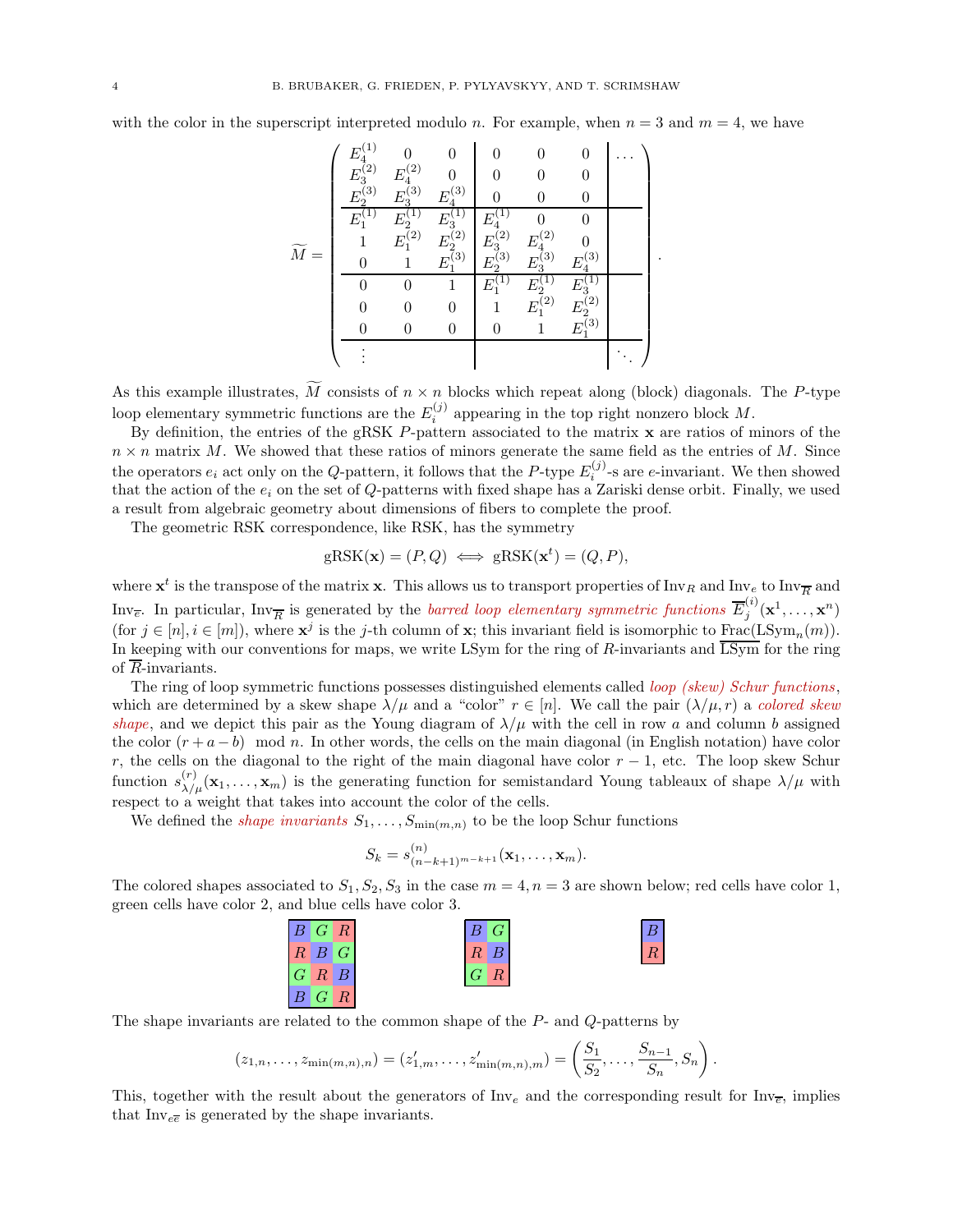1.4. New results. In this paper, the main object of study is the field  $\text{Inv}_{B\overline{e}}$ . On the one hand, we can view this as the field of  $\bar{e}$ -invariant (ratios of) loop symmetric functions. On the other hand, the results described in the previous section imply that  $\text{Inv}_{\overline{e}}$  is the field of rational functions in the entries  $z'_{j,i}$  of the Q-pattern, so Inv<sub>Re</sub> can be viewed as the subfield of rational functions in the  $z'_{j,i}$  that are invariant under the action of  $S_m$  on the Q-pattern.

It turns out that the former perspective is more useful for producing elements of  $\text{Inv}_{R\overline{e}}$ . This is due to a result from [\[LP11\]](#page-49-11) that says that the loop skew Schur function associated to a colored skew shape is  $\overline{e}$ -invariant if all its northwest corners have color n and all its southeast corners have color (congruent to) m. The shape invariants  $S_k$  have this property, as the reader can see in the above example. Another example is the "stretched staircase" loop Schur function  $s_{(n)}^{(n)}$  $\binom{n}{(n-1)\delta_{m-1}}$ , where  $\delta_{m-1} = (m-1,\ldots,2,1)$ . It was shown in [\[LP13b\]](#page-49-13) that this polynomial tropicalizes to the *energy function*, an important function on tensor products of certain affine crystals appearing in statistical mechanics [\[HKO](#page-49-16)<sup>+</sup>99, [HKO](#page-49-17)+02, [KKM](#page-49-6)+92, [KSS02\]](#page-49-18) and representation theory [\[FSS07,](#page-49-19) [ST12\]](#page-50-6). Because of this example, we call a loop skew Schur function satisfying the corner color condition a *pseudo-energy*.

Since Inv<sub>Re</sub> is a subfield of Inv<sub>e</sub> fixed by a finite group of automorphisms, its transcendence degree over  $\mathbb C$  is the same as that of Inv<sub> $\overline{e}$ </sub>, namely, the number of entries in the Q-pattern. This is equal to the number of shape invariants plus the number of  $E_i^{(j)}$  such that  $i + j \leq m$ . The loop elementary symmetric function  $E_i^{(j)}$  is the loop Schur function associated to a column of height i, with top cell of color j, so most of these functions are not pseudo-energies. By attaching the colored shapes of shape invariants to both sides of the column (if necessary), we obtain pseudo-energies  $Q_i^{(j)}$ , which we call  $Q$ -invariants. The shapes of these loop skew Schur functions in the case  $m = 4$ ,  $n = 3$  are shown below:



We conjecture that the Q-invariants and shape invariants generate  $\text{Inv}_{R\overline{e}}$ . By symmetry, we have a conjectural generating set for  $Inv_{\overline{Re}}$  consisting of shape invariants and *barred P-invariants*  $\overline{P}_j^{(i)}$  $j^{\binom{v}{j}}$ . We prove that the set of Q-invariants, barred P-invariants, and shape invariants is algebraically independent, which makes it natural to conjecture that this set generates  ${\rm Inv}_{R\overline{R}}.$ 

Looking at the (conjectural) picture of generating sets in Figure [1,](#page-2-0) two questions immediately present themselves:

- (1) How does one express a pseudo-energy in terms of the Q-invariants and shape invariants?
- (2) How does one express a pseudo-energy in terms of the generators  $\{ \overline{E}_i^{(i)} \}$  $j^{(i)}$  |  $j + i > n$ } of Inv<sub>e</sub>? In particular, how does one express the Q-invariants in terms of these generators?

The answers to these questions are the two main results of this paper. To answer the first question, we express each pseudo-energy as the determinant of a matrix consisting of Q-invariants, shape invariants, and inverses of shape invariants (Theorem [4.20\)](#page-22-0). This formula is closely related to the Jacobi–Trudi formula, a classical determinantal formula for Schur functions that generalizes to LSym. We view this result as strong evidence that the Q-invariants and shape invariants do in fact generate  $\text{Inv}_{R\overline{e}}$ , and as justification for choosing these elements as a distinguished (conjectural) generating set.

The second question is resolved by Theorem [5.5,](#page-29-0) which expresses each pseudo-energy as a polynomial with nonnegative coefficients in barred loop skew Schur functions. The barred loop skew Schur functions that appear in these expressions are products of determinants of an  $m \times m$  matrix consisting of the generators  $\{\overline{E}^{(i)}_i$  $j'$   $j + i > n$  of Inv<sub>e</sub>. The proof of Theorem [5.5](#page-29-0) is bijective: by representing the relevant tableaux as non-intersecting paths in a planar network, we are able to equate polynomials in LSym with polynomials in LSym.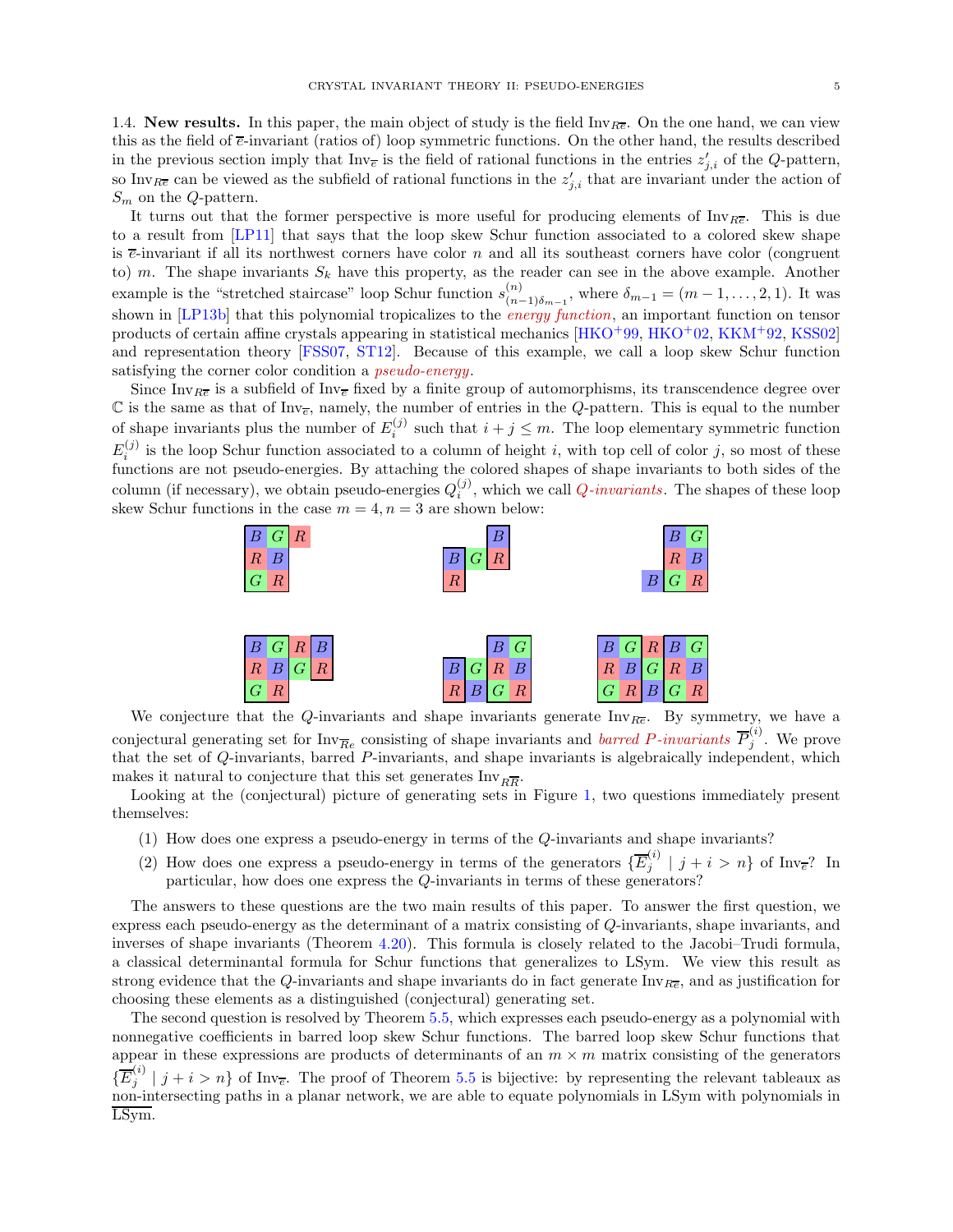1.5. Pseudo-energies as functions on the Q-pattern. Theorem [5.5](#page-29-0) implies that each pseudo-energy is a Laurent polynomial with positive integer coefficients in the entries  $z'_{j,i}$  of the Q-pattern (this is explained in detail in §[5.2\)](#page-31-0). Because of the positivity, we may tropicalize these Laurent polynomials and obtain  $S_{m}$ invariant piecewise-linear functions on a Gelfand–Tsetlin pattern. The most important example of an  $S_m$ invariant function on tableaux is the *cocharge* function, which was introduced by Lascoux and Schützenberger in order to give a combinatorial rule for the transition coefficients between the bases of Schur functions and Hall–Littlewood symmetric functions [\[LS78\]](#page-49-20). It was shown by Nakayashiki and Yamada that the energy of a tensor product of one-row  $GL_n$ -crystals is sent, under RSK, to the cocharge of the Q-tableau [\[NY97\]](#page-50-7).

Kirillov and Berenstein [\[KB95\]](#page-49-9) defined a Laurent polynomial in the  $z'_{j,i}$  that conjecturally tropicalizes to cocharge. By using Nakayashiki and Yamada's result and a new formula for energy coming from Theorem [6.12](#page-38-0) (a "cylindric analogue" of Theorem [5.5\)](#page-29-0), we are able to prove Kirillov and Berenstein's conjecture. (An outline of a different proof was provided by Kirillov in [\[Kir01\]](#page-49-10).)

Kirillov and Berenstein also posed the question of finding a generating set for all  $S_m$ -invariant piecewise-linear functions on a Gelfand–Tsetlin pattern [\[KB95\]](#page-49-9). If our conjecture about the generators of Inv<sub>Re</sub> holds, it would follow that the field of  $S_m$ -invariant rational functions in the  $z'_{j,i}$  is generated by the Qinvariants and shape invariants (viewed as functions of the  $z'_{j,i}$ ). It seems possible that the tropicalizations of the Q-invariants and shape invariants generate the semifield of  $S_m$ -invariant piecewise-linear functions on a Gelfand–Tsetlin pattern. Even if our conjecture is true, however, it may well be necessary to include the tropicalizations of additional pseudo-energies, since psuedo-energies cannot in general be expressed as positive rational functions in the Q-invariants and shape invariants.

Another important  $S_m$ -invariant function on tableaux is the *decoration* (or *potential*), which was introduced by Berenstein and Kazhdan [\[BK07\]](#page-48-3) as a mechanism for "cutting out" the vertex sets of combinatorial crystals in the tropicalization of a geometric crystal. The decoration also plays a role in writing Whittaker functions as integrals over geometric crystals (see [\[Chh13,](#page-48-5) [Lam13,](#page-49-21) [OSZ14\]](#page-50-8)). Berenstein and Kazhdan introduced a related function called the *central charge* on the product of geometric crystals, which they used to define the notion of a strongly positive geometric crystal [\[BK07\]](#page-48-3). We show that both of these functions have simple expressions in terms of Q-invariants and shape invariants.

1.6. Outline of paper. In  $\S2$ , we recall the definitions and main properties of the geometric crystals  $X^{\text{Mat}}$  and  $X^{\text{GT}}$ , the geometric R-matrices, and geometric RSK (the paper [\[BFPS20\]](#page-48-4) gives a much more comprehensive treatment of these topics). In §[3,](#page-12-0) we review the definition and basic properties of the ring of loop symmetric functions, and the above-mentioned results about  $\text{Inv}_{\epsilon}$ ,  $\text{Inv}_{\epsilon\bar{\epsilon}}$ , and  $\text{Inv}_{\epsilon\bar{\epsilon}}$ .

In §[4,](#page-17-0) we introduce Q-invariants and prove our first main result (Theorem [4.20\)](#page-22-0), which gives a determinantal formula for pseudo-energies in terms of Q-invariants and shape invariants. In §[5.1,](#page-26-1) we prove our second main result (Theorem [5.5\)](#page-29-0), which expresses pseudo-energies in terms of barred loop skew Schur functions. In §[5.2,](#page-31-0) we consider pseudo-energies as functions on the Q-pattern. In §[6,](#page-33-0) we prove analogues of our two main theorems for the class of  $\bar{e}$ -invariant *cylindric loop Schur functions*, which are generating functions for tableaux embedded in a cylinder. The second of these analogues (Theorem [6.12\)](#page-38-0) is the key to our application to energy and cocharge in §[7.](#page-40-0)

In §[7,](#page-40-0) we apply our results to obtain new formulas for the energy and cocharge functions, and for the decoration and central charge. Finally, in §[8,](#page-47-0) we briefly discuss an affine generalization of our questions, and review what is known about the invariants of  $\mathbb{C}[x_i^j]$  under the usual actions of  $SL_n, SL_m, S_n$ , and  $S_m$  by left or right matrix multiplication, and permutation of rows or columns.

Note on citations. In our previous paper [\[BFPS20\]](#page-48-4), we sought to give a largely self-contained presentation of geometric crystals, geometric R-matrices, and geometric RSK. To this end, we included proofs of several key results that appeared previously in the literature. When such results are cited below, we include, for the convenience of the reader, a reference to our previous paper in addition to an original (or at least earlier) reference.

**Notation.** For integers a, b, we write [a, b] for the interval  $\{k \in \mathbb{Z} \mid a \leq k \leq b\}$ . We often abbreviate [1, b] to [b]. For a set S, we write  $\binom{S}{k}$  for the set of k-element subsets of S.

Acknowledgements. We would like to thank Thomas Lam, during discussions with whom some of the ideas in this paper were born.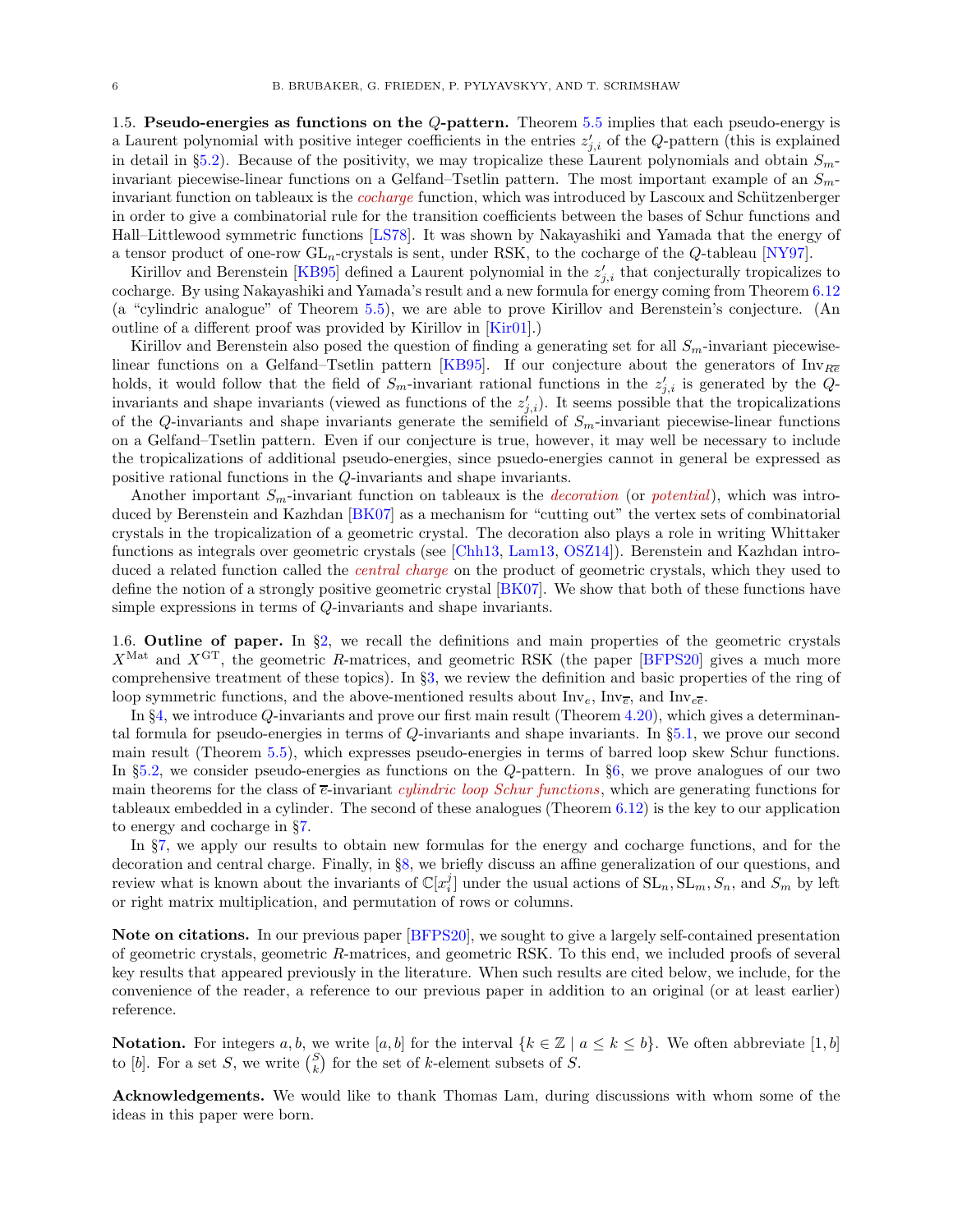This work benefited from computations using SageMath [\[Dev22,](#page-48-6) [SCc08\]](#page-50-9). B.B. was supported in part by NSF grant DMS-2101392. G.F. was supported in part by the Canada Research Chairs program. P.P. was supported in part by NSF grant DMS-1949896. T.S. was supported in part by Grant-in-Aid for JSPS Fellows 21F51028. This work was partly supported by Osaka City University Advanced Mathematical Institute (MEXT Joint Usage/Research Center on Mathematics and Theoretical Physics JPMXP0619217849).

### 2. Background on geometric crystals and geometric RSK

<span id="page-6-1"></span><span id="page-6-0"></span>2.1. Basic geometric crystal. Let  $T = (\mathbb{C}^*)^m$  be the maximal torus of  $GL_m$ . For  $i \in [m-1]$ , let  $\alpha_i \colon T \to \mathbb{C}^*$  and  $\alpha_i^{\vee} \colon \mathbb{C}^* \to T$  denote the character and co-character

$$
\alpha_i(x_1,...,x_m) = \frac{x_i}{x_{i+1}}
$$
 and  $\alpha_i^{\vee}(c) = (1,...,c,c^{-1},...,1),$ 

where c and  $c^{-1}$  are in positions i and  $i + 1$ .

<span id="page-6-4"></span>**Definition 2.1.** A  $GL_m$ -geometric crystal is an irreducible complex algebraic variety X, together with a rational map  $\gamma: X \to T$ , and for each  $i \in [m-1]$ , rational functions<sup>[3](#page-6-2)</sup>  $\varepsilon_i, \varphi_i: X \to \mathbb{C}$  and a rational  $\mathbb{C}^*$ -action  $e_i: \mathbb{C}^* \times X \to X$ . We write  $e_i^c(x)$  for the action of  $c \in \mathbb{C}^*$  on  $x \in X$ . These maps must satisfy the following identities (when they are defined):

(1) 
$$
\frac{\varphi_i(x)}{\varepsilon_i(x)} = \alpha_i(\gamma(x));
$$
  
\n(2) 
$$
\gamma(e_i^c(x)) = \alpha_i^{\vee}(c)\gamma(x), \qquad \varepsilon_i(e_i^c(x)) = c^{-1}\varepsilon_i(x), \qquad \varphi_i(e_i^c(x)) = c\varphi_i(x);
$$
  
\n(3) (a) if  $|i - j| > 1$ , then  $e_i^c e_j^{c'} = e_j^{c'} e_i^{c}$ ;  
\n(b) if  $|i - j| = 1$ , then  $e_i^c e_j^{c'} e_i^{c'} = e_j^{c'} e_i^{c'} e_j^{c}$ .  
\n(b)  $\text{as } i \in \mathbb{Z}$  and  $\text{as } j \in \mathbb{Z}$  and  $\text{as } j \in \mathbb{Z}$  and  $\text{as } j \in \mathbb{Z}$ .

The maps  $e_i^c$  are called *geometric crystal operators*.

An *isomorphism* of  $GL_m$ -geometric crystals is a birational isomorphism of underlying varieties that commutes with the geometric crystal structures.

The geometric analogue of the  $GL_m$ -representation Sym  $\mathbb{C}^m$  is the *basic geometric crystal*  $X_m$  introduced in [\[KOTY03\]](#page-49-22), which has underlying variety  $X_m = (\mathbb{C}^*)^m$ , and the following geometric crystal structure: for  $\mathbf{x} = (x_1, \ldots, x_m) \in X_m,$ 

$$
\gamma(\mathbf{x}) = \mathbf{x}, \qquad \varepsilon_i(\mathbf{x}) = x_{i+1}, \qquad \varphi_i(\mathbf{x}) = x_i, \qquad e_i^c(\mathbf{x}) = (x_1, \dots, cx_i, c^{-1}x_{i+1}, \dots, x_m). \tag{2.1}
$$

Given two  $\operatorname{GL}_m$ -geometric crystals X and X', Berenstein and Kazhdan [\[BK00\]](#page-48-2) define on  $X \times X'$ 

$$
\gamma(x, x') = \gamma(x)\gamma(x'), \quad \varepsilon_i(x, x') = \frac{\varepsilon_i(x)\varepsilon_i(x')}{\varepsilon_i(x) + \varphi_i(x')}, \quad \varphi_i(x, x') = \frac{\varphi_i(x)\varphi_i(x')}{\varepsilon_i(x) + \varphi_i(x')},\tag{2.2}
$$

and

$$
e_i^c(x, x') = (e_i^{c^+}(x), e_i^{c/c^+}(x')), \qquad \text{where } c^+ = \frac{c\varphi_i(x') + \varepsilon_i(x)}{\varphi_i(x') + \varepsilon_i(x)}.
$$
 (2.3)

This definition makes the product  $(X_m)^n$  into a  $GL_m$ -geometric crystal.<sup>[4](#page-6-3)</sup> Using this definition, one can derive explicit closed formulas for the geometric crystal structure on  $(X_m)^n$  (see [\[BFPS20,](#page-48-4) Lem. 2.3]). It is usually more convenient, however, to work with a matrix formulation of the geometric crystal structure, which we now recall.

For  $(x_1, \ldots, x_m) \in X_m$ , define an  $m \times m$  matrix

$$
W(x_1, \ldots, x_m) = \begin{pmatrix} x_1 & 0 & 0 & \cdots & 0 & 0 \\ 1 & x_2 & 0 & \cdots & 0 & 0 \\ 0 & 1 & x_3 & \cdots & 0 & 0 \\ & & & \ddots & & \\ 0 & 0 & 0 & \cdots & x_{m-1} & 0 \\ 0 & 0 & 0 & \cdots & 1 & x_m \end{pmatrix}.
$$

<span id="page-6-2"></span><sup>&</sup>lt;sup>3</sup>Berenstein and Kazhdan's definition [\[BK00,](#page-48-2) [BK07\]](#page-48-3) differs from ours by replacing  $\varepsilon_i, \varphi_i$  with  $1/\varepsilon_i, 1/\varphi_i$ . Our convention has the advantage that  $\varepsilon_i, \varphi_i$  tropicalize to the corresponding functions  $\tilde{\varepsilon}_i, \tilde{\varphi}_i$  on combinatorial crystals, rather than their negatives.

<span id="page-6-3"></span><sup>&</sup>lt;sup>4</sup>It is not at all obvious that axiom (3) of Definition [2.1](#page-6-4) holds for  $(X_m)^n$ . The proof of this fact relies on the notion of unipotent crystal [\[BK00\]](#page-48-2); see [\[BFPS20,](#page-48-4) §2.2] for an overview of unipotent crystals.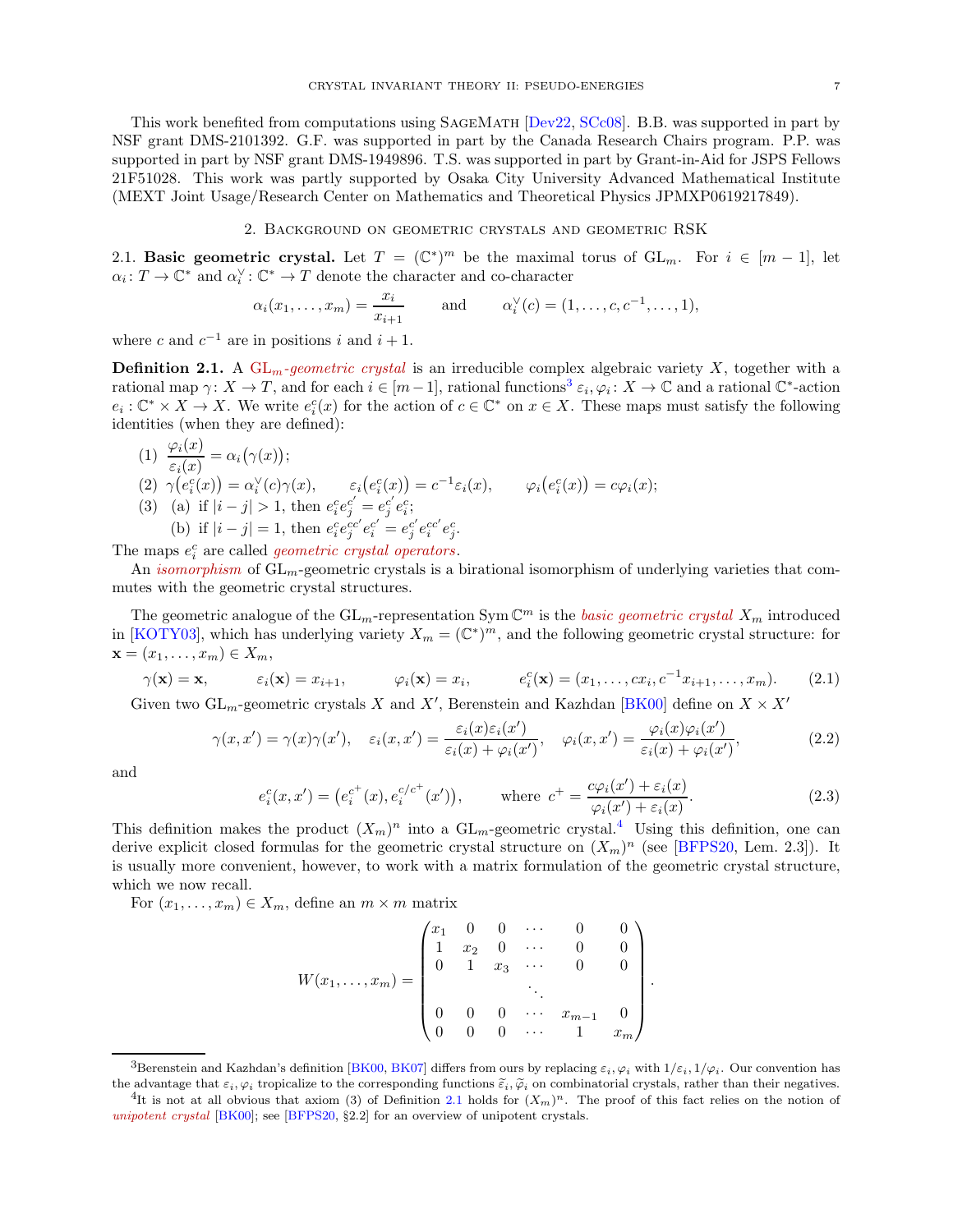Given points  $\mathbf{x}^j \in X_m$  for  $j = 1, \ldots, n$ , define

$$
M(\mathbf{x}^1, \dots, \mathbf{x}^n) = W(\mathbf{x}^1) \cdots W(\mathbf{x}^n).
$$

The following result is a consequence of Berenstein and Kazhdan's general theory of unipotent crystals.

**Lemma 2.2** ([\[BK00,](#page-48-2) Lem. 3.9]). For  $\mathbf{x} = (\mathbf{x}^1, \dots, \mathbf{x}^n) \in (X_m)^n$ , the maps  $\gamma, \varepsilon_i, \varphi_i$  are given by

$$
\gamma(\mathbf{x}) = (M(\mathbf{x})_{1,1},\ldots,M(\mathbf{x})_{m,m}), \qquad \varepsilon_i(\mathbf{x}) = \frac{M(\mathbf{x})_{i+1,i+1}}{M(\mathbf{x})_{i+1,i}}, \qquad \varphi_i(\mathbf{x}) = \frac{M(\mathbf{x})_{i,i}}{M(\mathbf{x})_{i+1,i}},
$$

and the geometric crystal operators satisfy

<span id="page-7-3"></span>
$$
M(e_i^c(\mathbf{x})) = x_i ((c-1)\varphi_i(\mathbf{x})) \cdot M(\mathbf{x}) \cdot x_i ((c^{-1} - 1)\varepsilon_i(\mathbf{x})), \qquad (2.4)
$$

where  $x_i(a) = I + aE_{i,i+1}$  is the  $m \times m$  matrix with 1's on the diagonal, a in position  $(i, i + 1)$ , and zeroes elsewhere.

Let  $\mathbf{x} = (x_i^j)_{i \in [m], j \in [n]} \in \text{Mat}_{m \times n}(\mathbb{C}^*)$  be an  $m \times n$  matrix with nonzero complex entries. Write  $\mathbf{x}_i =$  $(x_1^1, \ldots, x_i^n)$  for the *i*th row of **x**, and  $\mathbf{x}^j = (x_1^j, \ldots, x_m^j)$  for the *j*th column of **x**. We view **x** as a point  $(\mathbf{x}^1,\ldots,\mathbf{x}^n)$  in the GL<sub>m</sub>-geometric crystal  $(X_m)^n$ , and as a point  $(\mathbf{x}_1,\ldots,\mathbf{x}_m)$  in the GL<sub>n</sub>-geometric crystal  $(X_n)^m$ . Thus, we have a  $GL_m$ -geometric crystal structure and a  $GL_n$ -geometric crystal structure acting on the space  $\text{Mat}_{m\times n}(\mathbb{C}^*)$ . To distinguish the two structures, we write bars over the maps associated with the GL<sub>n</sub>-geometric crystal:  $\overline{\gamma}, \overline{\varepsilon}_j, \overline{\varphi}_j, \overline{e}_j^c$ . Note that the unbarred geometric crystal operators  $e_i^c$  modify the entries in rows i and  $i + 1$ , and the barred geometric crystal operators  $\overline{e}_j^c$  modify the entries in columns j and  $j+1$ .

<span id="page-7-1"></span>Theorem 2.3 ([\[LP13a\]](#page-49-23), [\[BFPS20,](#page-48-4) Cor. 4.11]). Taken together, the barred and unbarred geometric crystal structures make  $\text{Mat}_{m\times n}(\mathbb{C}^*)$  into a  $\text{GL}_n\times \text{GL}_m$ -geometric crystal.<sup>[5](#page-7-0)</sup>

2.2. Weyl group action and geometric R-matrix. Let X be a  $GL_m$ -geometric crystal. For  $i \in [m-1]$ , define a rational map  $s_i: X \to X$  by

$$
s_i(x) = e_i^{\frac{1}{\alpha_i(\gamma(x))}}(x) = e_i^{\frac{\varepsilon_i(x)}{\varphi_i(x)}}(x).
$$

Berenstein and Kazhdan proved that the maps  $s_i$  generate a birational action of the Weyl group  $S_m$  on X [\[BK00,](#page-48-2) Prop. 2.3] (in fact, the purpose of axiom (3) in Definition [2.1](#page-6-4) is to ensure that the  $s_i$  satisfy the braid relations). It turns out that the birational Weyl group action on  $(X_m)^n$  agrees with the action of the geometric R-matrix, a map coming from the representation theory of quantum groups of type  $A_{n-1}^{(1)}$ .

The geometric R-matrix (of type  $A_{n-1}^{(1)}$ ) is the rational map

$$
R: (\mathbb{C}^*)^n \times (\mathbb{C}^*)^n \to (\mathbb{C}^*)^n \times (\mathbb{C}^*)^n
$$

$$
((x_1, \ldots, x_n), (y_1, \ldots, y_n)) \mapsto ((y'_1, \ldots, y'_n), (x'_1, \ldots, x'_n))
$$

given by

$$
y'_j = y_j \frac{\kappa_{j+1}}{\kappa_j}, \quad x'_j = x_j \frac{\kappa_j}{\kappa_{j+1}}, \qquad \kappa_r = \kappa_r(\mathbf{x}, \mathbf{y}) = \sum_{k=0}^{n-1} y_r \cdots y_{r+k-1} x_{r+k+1} \cdots x_{r+n-1},
$$

with subscripts interpreted modulo *n*. For  $i \in [m-1]$ , define  $R_i: (X_n)^m \to (X_n)^m$  by

$$
R_i(\mathbf{x}_1,\ldots,\mathbf{x}_i,\mathbf{x}_{i+1},\ldots,\mathbf{x}_m)=(\mathbf{x}_1,\ldots,\mathbf{x}'_{i+1},\mathbf{x}'_i,\ldots,\mathbf{x}_m),
$$

where  $(\mathbf{x}'_{i+1}, \mathbf{x}'_i) = R(\mathbf{x}_i, \mathbf{x}_{i+1}).$ 

<span id="page-7-2"></span>**Proposition 2.4** ([\[KNY02\]](#page-49-24), [\[BFPS20,](#page-48-4) Prop. 6.1]). If  $(\mathbf{x}^1, \ldots, \mathbf{x}^n) \in (X_m)^n$  are the columns of a matrix  $\mathbf{x} \in \text{Mat}_{m \times n}(\mathbb{C}^*), \text{ and } (\mathbf{x}_1, \ldots, \mathbf{x}_m) \in (X_n)^m \text{ are the rows of } \mathbf{x}, \text{ then for } i \in [m-1] \text{ we have }$ 

$$
s_i(\mathbf{x}^1,\ldots,\mathbf{x}^n)=R_i(\mathbf{x}_1,\ldots,\mathbf{x}_m).
$$

<span id="page-7-0"></span> $^{5}A$  GL<sub>n</sub>  $\times$  GL<sub>m</sub>-geometric crystal is a variety with a GL<sub>n</sub>-geometric crystal structure and a GL<sub>m</sub>-geometric crystal structure, such that the two structures commute with each other; that is,  $\varepsilon_i \overline{e}_j^c = \varepsilon_i$ ,  $\overline{\varepsilon}_j e_i^c = \overline{\varepsilon}_j$ ,  $e_i^{c_1} \overline{e}_j^{c_2} = \overline{e}_j^{c_2} e_i^{c_1}$ , etc.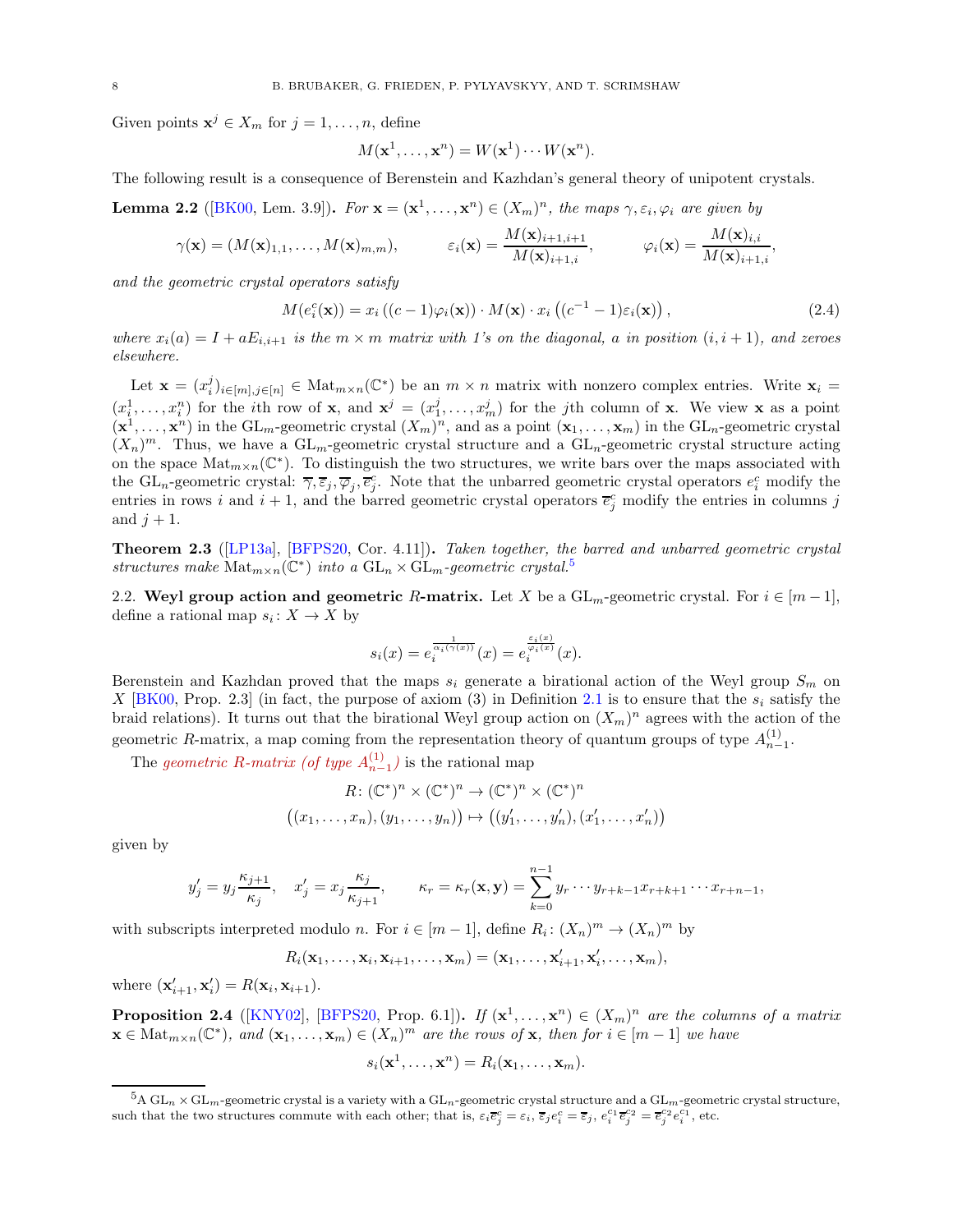Following the convention of the previous section, we write  $R_i$  (resp.,  $\overline{R}_i$ ) for the birational automorphism of  $\text{Mat}_{m\times n}(\mathbb{C}^*)$  which acts by the geometric R-matrix on rows i and  $i+1$  (resp., columns j and  $j+1$ ). It follows from Theorem [2.3](#page-7-1) and Proposition [2.4](#page-7-2) that these maps generate a rational action of  $S_n \times S_m$  on  $\mathrm{Mat}_{m \times n}(\mathbb{C}^*).$ 

Remark 2.5. The *combinatorial R-matrix* is the unique crystal isomorphism that permutes adjacent factors in a tensor product of single row (affine) crystals (see, e.g.,  $[HKO<sup>+</sup>99, HKO<sup>+</sup>02]$  $[HKO<sup>+</sup>99, HKO<sup>+</sup>02]$  $[HKO<sup>+</sup>99, HKO<sup>+</sup>02]$ ). As mentioned in the introduction, this map corresponds, on the other side of RSK, to Lascoux and Schützenberger's symmetric group action [\[LS81\]](#page-50-10) on the recording tableau (see, e.g., [\[Shi02\]](#page-50-3)).

Yamada [\[Yam01\]](#page-50-5) defined the geometric (or birational) R-matrix as a geometric lift of the combinatorial R-matrix. Several different proofs of the fact that the maps  $R_i$  generate a birational  $S_m$ -action have appeared in the literature [\[Yam01,](#page-50-5) [KNY02,](#page-49-24) [Eti03,](#page-48-7) [LP12,](#page-49-12) [LP13a\]](#page-49-23). The fact that the maps  $R_i$  commute with the maps  $R_i$  was proved in [\[KNY02\]](#page-49-24).

<span id="page-8-0"></span>2.3. Gelfand–Tsetlin geometric crystal. A Gelfand–Tsetlin (GT) pattern of height n is a triangular array of nonnegative integers  $(a_{i,j})$ ,  $1 \leq i \leq j \leq n$ , satisfying the inequalities

<span id="page-8-1"></span>
$$
a_{i,j+1} \ge a_{i,j} \ge a_{i+1,j+1} \tag{2.5}
$$

.

.

whenever  $j < n$ . We will represent GT patterns as triangles whose entries weakly increase from right to left along every diagonal, as illustrated below in the case  $n = 4$ :

$$
\begin{array}{cccc}\n & & a_{11} & & & \\
a_{12} & & a_{22} & & & \\
a_{13} & & a_{23} & & a_{33} & \\
a_{14} & & a_{24} & & a_{34} & & a_{44} & \\
\end{array}
$$

GT patterns of height n are in bijection with semistandard tableaux consisting of entries at most  $n$ : the partition  $(a_{1,j},...,a_{j,j})$  in the jth row corresponds to the shape formed by the entries less than or equal to j in the tableau. In particular, the bottom row  $(a_{1,n},\ldots,a_{n,n})$  is the shape of the tableau, so we define the shape of the GT pattern to be this n-tuple. Another description of the bijection is that the number of  $j$ 's in the *i*th row of the tableau is  $a_{i,j} - a_{i,j-1}$  (with  $a_{i,i-1} = 0$ ).

Example 2.6. Here is a GT pattern of height 4 and the corresponding semistandard tableau:

|   |  |  |  |  |  |                                      |  | 1111222444 |
|---|--|--|--|--|--|--------------------------------------|--|------------|
|   |  |  |  |  |  | $2 \mid 3 \mid 3 \mid 3 \mid 4 \mid$ |  |            |
| 8 |  |  |  |  |  |                                      |  |            |

More generally, define a *Gelfand–Tsetlin pattern of height n and width m* to be a trapezoidal array of nonnegative integers  $(a_{i,j})_{1\leq i\leq m,i\leq j\leq n}$  which satisfy the inequalities [\(2.5\)](#page-8-1) whenever both sides of an inequality are in the array. For example, a GT pattern of height 5 and width 3 looks like this:



These patterns are in bijection with semistandard tableaux with entries at most n and at most m rows; again, we define the shape of the GT pattern to be the bottom row  $(a_{1,n},\ldots,a_{\min(m,n),n})$ , since this is the shape of the corresponding tableau. Note that if  $m \geq n$ , then a GT pattern of height n and width m is simply a GT pattern of height  $n$ .

At the geometric level, we consider the torus

$$
GT_n^{\leq m} = \{ \mathbf{z} = (z_{i,j}) \mid z_{i,j} \in \mathbb{C}^*, 1 \leq i \leq m, i \leq j \leq n \}.
$$

We refer to points of  $GT_n^{\leq m}$  as *patterns*, and we define the *shape* of  $z \in GT_n^{\leq m}$  to be the vector

$$
sh(\mathbf{z})=(z_{1,n},\ldots,z_{p,n})\in(\mathbb{C}^*)^p,
$$

where  $p = \min(m, n)$ .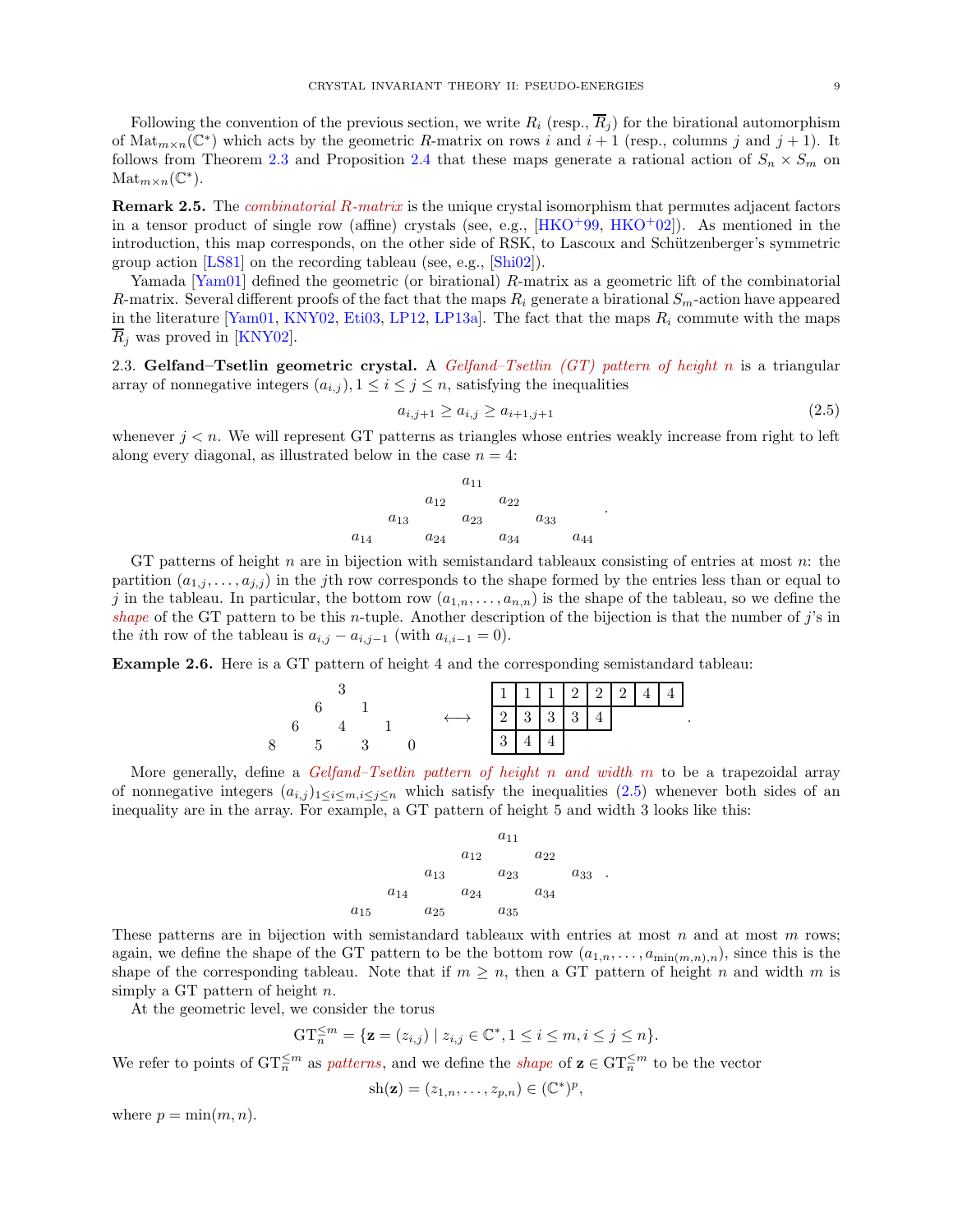

<span id="page-9-0"></span>FIGURE 2. Examples of the planar network  $\Gamma_n^{\leq m}$ . The network on the left is  $\Gamma_4$  (i.e.,  $\Gamma_4^{\leq m}$ for any  $m \geq 4$ ), and the network on the right is  $\Gamma_7^{\leq 4}$ . Edges are directed to the south and southeast, and all vertical edges have weight 1.

We now give the  $GL_n$ -geometric crystal structure on  $GT_n^{\leq m}$  following [\[BFPS20\]](#page-48-4). For  $1 \leq i \leq n$ , define an  $n \times n$  matrix

$$
W^{i}(z_{i},...,z_{n}) = \sum_{k=1}^{i-1} E_{kk} + \sum_{k=i}^{n} z_{k} E_{kk} + \sum_{k=i}^{n-1} E_{k+1,k},
$$
\n(2.6)

where  $E_{ij}$  is the matrix unit with 1 in position  $(i, j)$ , and zeroes elsewhere. Given  $\mathbf{z} = (z_{i,j}) \in \mathrm{GT}_n^{\leq m}$ , define  $\Phi_n^{\leq m}(\mathbf{z}) \in \mathrm{GL}_n$  by

$$
\Phi_n^{\leq m}(\mathbf{z}) = W^p\left(z_{p,p}, \frac{z_{p,p+1}}{z_{p,p}}, \ldots, \frac{z_{p,n}}{z_{p,n-1}}\right) \cdots W^1\left(z_{1,1}, \frac{z_{1,2}}{z_{1,1}}, \ldots, \frac{z_{1,n}}{z_{1,n-1}}\right).
$$

<span id="page-9-1"></span>**Example 2.7.** For  $n = 4$  and  $m = 2$ , we have

$$
\Phi_4^{\leq 2}(\mathbf{z}) = \begin{pmatrix} 1 & 0 & 0 & 0 \\ 0 & z_{22} & 0 & 0 \\ 0 & 1 & \frac{z_{23}}{z_{22}} & 0 \\ 0 & 0 & 1 & \frac{z_{24}}{z_{23}} \end{pmatrix} \begin{pmatrix} z_{11} & 0 & 0 & 0 \\ 1 & \frac{z_{12}}{z_{11}} & 0 & 0 \\ 0 & 1 & \frac{z_{13}}{z_{12}} & 0 \\ 0 & 0 & 1 & \frac{z_{14}}{z_{13}} \end{pmatrix} = \begin{pmatrix} z_{11} & 0 & 0 & 0 \\ z_{22} & \frac{z_{12}z_{22}}{z_{11}} & 0 & 0 \\ 1 & \frac{z_{12}}{z_{11}} + \frac{z_{23}}{z_{22}} & \frac{z_{13}z_{23}}{z_{12}z_{22}} & 0 \\ 0 & 1 & \frac{z_{13}z_{24}}{z_{12}} + \frac{z_{24}}{z_{23}} & \frac{z_{14}z_{24}}{z_{13}z_{23}} \end{pmatrix}.
$$

Our main tool for computing with the map  $\Phi_n^{\leq m}$  is the planar network  $\Gamma_n^{\leq m}$  illustrated in Figure [2](#page-9-0) (a formal description of this network is given in [\[BFPS20,](#page-48-4) §3.2]). Given a planar, edge-weighted, directed network  $\Gamma$  with distinguished sources  $1,\ldots,n$  and sinks  $1',\ldots,n'$ , we associate an  $n \times n$  matrix  $A(\Gamma)$  as follows: the weight of a path in the network is defined to be the sum of the weights of the edges in the path, and the entry  $A(\Gamma)_{i,j}$  is defined to be the sum of the weights of all paths from source i to sink j'. It is easy to see that  $\Phi_n^{\leq m}(\mathbf{z}) = A(\Gamma_n^{\leq m}).$ 

We now recall the explicit formula for the (birational) inverse of  $\Phi_n^{\leq m}$ . Define

$$
(B^-)^{\leq m} = \{ A \in GL_n \mid A_{ij} = 0 \text{ if } i < j \text{ or } i - j > m, \text{ and } A_{ij} = 1 \text{ if } i - j = m \}.
$$

For example, the matrix in Example [2.7](#page-9-1) is in  $(B^-)^{\leq 2}$ . For an  $n \times n$  matrix A and subsets  $I, J \subset [n]$  of the same size, let  $\Delta_{I,J}(A)$  be the determinant of the submatrix of A consisting of the rows in I and the columns in J. When J consists of the first several columns, we will often omit it from the notation, so that  $\Delta_I(A) = \Delta_{I,[1,|I|]}(A)$  and we call it a *flag minor*. We use the convention that  $\Delta_{\emptyset}(A) = 1$ . Define a rational map  $\Psi_n^{\leq m} : (B^-)^{\leq m} \to \mathrm{GT}_n^{\leq m}$  by  $A \mapsto \mathbf{z} = (z_{i,j}),$  where

$$
z_{i,j} = \frac{\Delta_{[i,j]}(A)}{\Delta_{[i+1,j]}(A)}
$$
(2.7)

for  $1 \leq i \leq m, i \leq j \leq n$ .

When  $m \geq n$ , the dependence on m in the above definitions disappears. In this case, we will sometimes omit the superscript " $\leq m$ " and write  $B^-$ ,  $\mathrm{GT}_n$ ,  $\Phi_n$ ,  $\Psi_n$ ,  $\Gamma_n$ .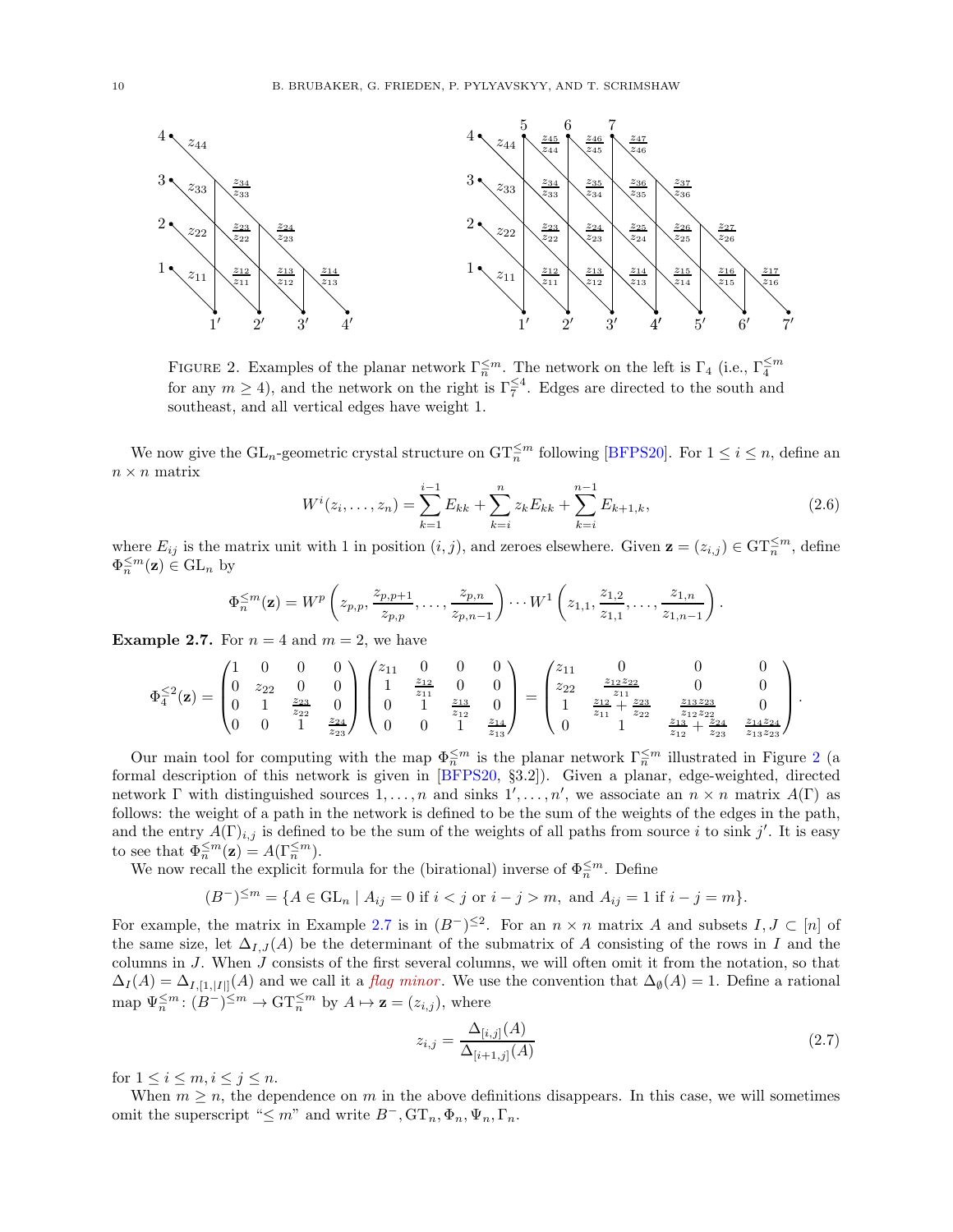<span id="page-10-1"></span>**Lemma 2.8** ([\[BFZ96\]](#page-48-8), [\[BFPS20,](#page-48-4) Lem. 3.3]). The map  $\Phi_n^{\leq m}$  is a birational isomorphism from  $\mathrm{GT}_n^{\leq m}$  to  $(B^-)^{\leq m}$ , with birational inverse  $\Psi_n^{\leq m}$ . In particular,  $\Phi_n$  is a birational isomoprhism from  $\mathrm{GT}_n$  to  $B^-$ , with birational inverse  $\Psi_n$ .

**Definition 2.9.** Define  $\overline{\gamma}$ :  $\mathrm{GT}_n^{\leq m} \to (\mathbb{C}^*)^n$  and  $\overline{\varepsilon}_j, \overline{\varphi}_j$ :  $\mathrm{GT}_n^{\leq m} \to \mathbb{C}$  (for  $j \in [n-1]$ ) by

$$
\overline{\gamma}(\mathbf{z}) = (M_{1,1}, \dots, M_{n,n}), \qquad \overline{\varepsilon}_j(\mathbf{z}) = \frac{M_{j+1,j+1}}{M_{j+1,j}}, \qquad \overline{\varphi}_j(\mathbf{z}) = \frac{M_{j,j}}{M_{j+1,j}},
$$

where  $M = \Phi_n^{\leq m}(\mathbf{z})$ . Define  $\overline{e}_j : \mathbb{C}^* \times \mathrm{GT}_n^{\leq m} \to \mathrm{GT}_n^{\leq m}$  by

$$
\overline{e}_j^c(\mathbf{z}) = \Psi_n^{\leq m} \bigg( x_j \left( (c-1) \overline{\varphi}_j(\mathbf{z}) \right) \cdot \Phi_n^{\leq m}(\mathbf{z}) \cdot x_j \left( (c^{-1} - 1) \overline{\varepsilon}_j(\mathbf{z}) \right) \bigg).
$$

As explained in [\[BFPS20,](#page-48-4) §3.2], these maps make  $GT_n^{\leq m}$  into a  $GL_n$ -geometric crystal, which we call the Gelfand–Tsetlin geometric crystal. Explicit formulas for this geometric crystal structure in the case  $m \geq n$ are given in [\[BFPS20,](#page-48-4) Lem. 3.10].

**Remark 2.10.** The geometric crystal  $GT_n^{\leq 1}$  is isomorphic to the basic  $GL_n$ -geometric crystal  $X_n$  defined in §[2.1](#page-6-1) via the map  $(z_{1,1},...,z_{1,n}) \mapsto (z_{1,1}, z_{1,2}/z_{1,1},...,z_{1,n}/z_{1,n-1}).$ 

The following result shows that a fundamental property of the combinatorial crystal operators on semistandard tableaux carries over to the geometric setting.

**Lemma 2.11** ([\[BK07\]](#page-48-3), [\[BFPS20,](#page-48-4) Lem. 3.6]). The geometric crystal operators on  $GT_n^{\leq m}$  preserve the shape of a pattern.

<span id="page-10-2"></span>2.4. **Tropicalization.** Let  $x_1, \ldots, x_d$  be variables. For  $I = (i_1, \ldots, i_d) \in (\mathbb{Z}_{\geq 0})^d$ , let  $x^I = x_1^{i_1} \cdots x_d^{i_d}$ . A rational function  $f \in \mathbb{C}(x_1, \ldots, x_d)$  is positive (or subtraction-free) if it is nonzero, and has an expression of the form

<span id="page-10-0"></span>
$$
f(x_1, \dots, x_d) = \frac{\sum_I a_I x^I}{\sum_I b_I x^I}
$$
\n(2.8)

with  $a_I, b_I \in \mathbb{R}_{\geq 0}$ , and  $a_I, b_I = 0$  for all but finitely many I. If f is positive, define the *tropicalization* of f to be the piecewise-linear function given by

$$
\text{Trop}(f)(x_1, \ldots, x_d) = \min_{I \colon a_I \neq 0} (i_1 x_1 + \cdots + i_d x_d) - \min_{I \colon b_I \neq 0} (i_1 x_1 + \cdots + i_d x_d).
$$

More generally, a rational map  $f = (f_1, \ldots, f_k) : (\mathbb{C}^*)^d \to (\mathbb{C}^*)^k$  is positive if each  $f_i$  is positive, and in this case its tropicalization is defined coordinate-wise. We say that a positive rational function  $f$  is a *geometric* lift of a piecewise-linear function F if  $\text{Top}(f) = F$ ; note that every piecewise-linear function has many geometric lifts.

**Example 2.12.** The rational function 
$$
f = \frac{3x^2 + xy^3 + 5}{2x^5y^3 + 6xz}
$$
 has tropicalization

$$
Trop(f) = \min(2x, x + 3y, 0) - \min(5x + 3y, x + z).
$$

It is straightforward to verify (see, e.g., [\[BFZ96,](#page-48-8) Lem. 2.1.6]) that tropicalization is independent of the choice of positive expression  $(2.8)$  and that it satisfies

$$
\text{Trop}(f+g) = \min(\text{Trop}(f), \text{Trop}(g)), \qquad \text{Trop}(fg^{\pm 1}) = \text{Trop}(f) \pm \text{Trop}(g). \tag{2.9}
$$

In other words, tropicalization is a homomorphism from the semi-field of positive rational functions over C with operations  $(+, \cdot, \div)$  to the semi-field of piecewise-linear functions over Z with operations  $(\min, +, -)$ .

The geometric crystal operators on  $(X_m)^n$  (resp.,  $\mathrm{GT}_n^{\leq m}$ ) tropicalize to piecewise-linear formulas for the combinatorial crystal operators on tensor products of one-row tableaux (resp., Gelfand–Tsetlin patterns or, equivalently, semistandard tableaux). See [\[BFPS20,](#page-48-4) §2.5 and §3.3] for a detailed explanation.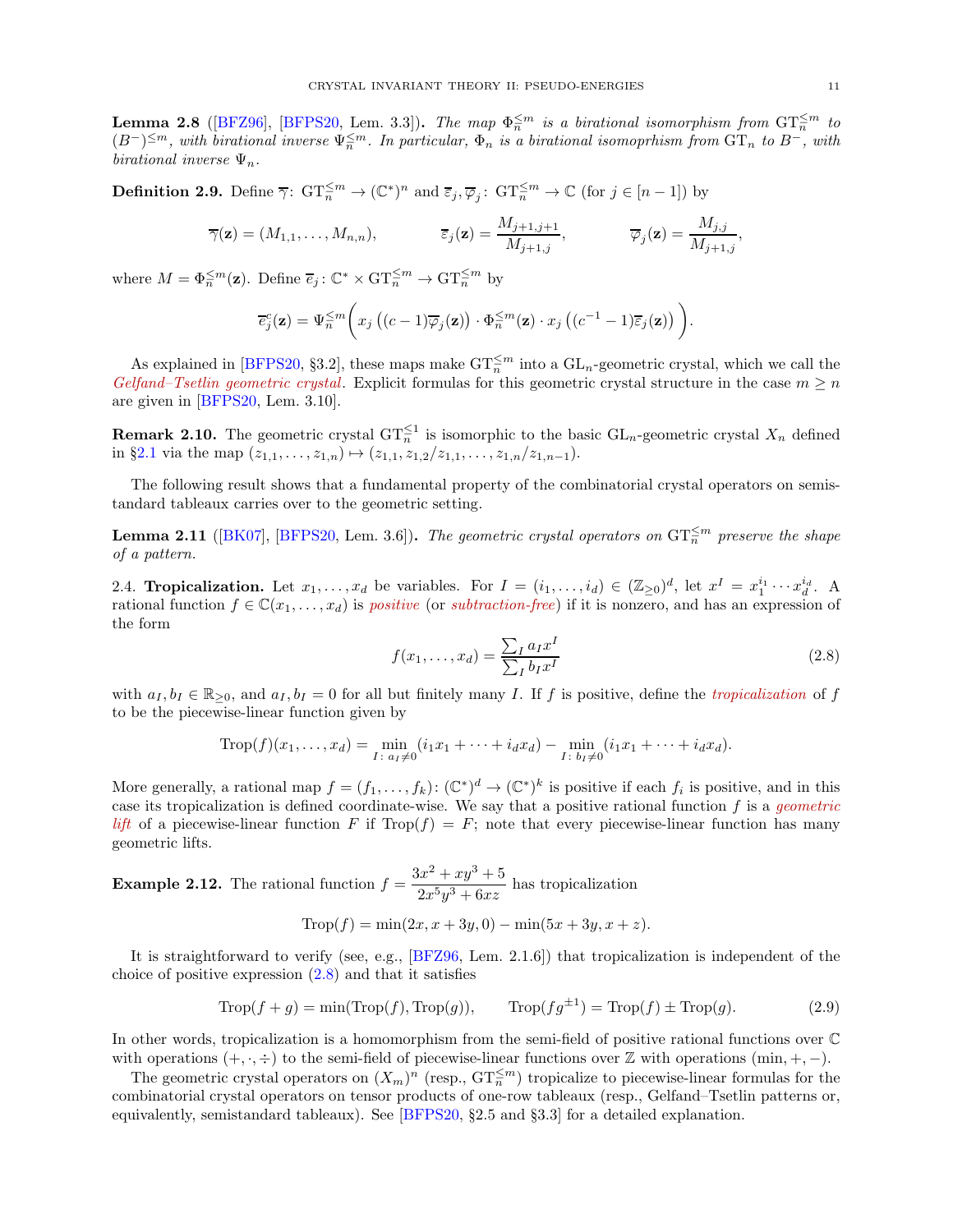<span id="page-11-0"></span>2.5. Geometric RSK. Before defining geometric RSK, we recall how the RSK correspondence can be viewed as a bijection from the set of all  $m \times n$  nonnegative integer matrices to the set of  $m \times n$  nonnegative integer matrices with weakly increasing rows and columns.

Let  $\mathbf{a} = (a_i^j)_{i \in [m], j \in [n]}$  be an  $m \times n$  matrix of nonnegative integers. We interpret the *i*th row  $\mathbf{a}_i =$  $(a_i^1, \ldots, a_i^n)$  of **a** as a weakly increasing word in the alphabet [n] consisting of  $a_i^1$  1's,  $a_i^2$  2's, etc. The RSK correspondence sends **a** to a pair  $(P,Q)$  of semistandard tableaux of the same shape such that P has entries in  $[n]$ , and Q has entries in  $[m]$ . Specifically, one takes  $P_0$  to be the empty tableau and then recursively defines  $P_i$  to be the tableau formed by row inserting the word  $a_i$  into  $P_{i-1}$ . The *insertion tableau* P is defined to be  $P_m$ , and the recording tableau Q is the tableau such that for each  $i \in [m]$ , the subtableau consisting of entries less than or equal to i has the same shape as  $P_i$ . (We refer the reader to [\[Sta99\]](#page-50-11) for more details.)

To go from the pair  $(P,Q)$  to an  $m \times n$  matrix with weakly increasing rows and columns, one forms the GT patterns of width  $\min(m, n)$  and heights n and m associated with P and Q (see §[2.3\)](#page-8-0) and glues the P-pattern to the transpose of the Q-pattern along the diagonal specifying their common shape. In this context, we represent GT patterns as left-justified arrays, with the ith row from the bottom containing the entries  $a_{i,i}, \ldots, a_{i,n}$ .

**Example 2.13.** Consider  $n = 3$  and  $m = 2$ . Under the RSK correspondence, we computer

$$
\mathbf{a} = \begin{pmatrix} 1 & 4 \\ 2 & 1 \\ 1 & 0 \end{pmatrix} \xrightarrow{\text{RSK}} (P,Q) = \left( \begin{array}{|c|c|c|c|c|} \hline 1 & 1 & 1 & 2 & 2 \\ \hline 2 & 2 & 2 & 2 \\ \hline \end{array} \right), \begin{array}{|c|c|c|c|c|c|c|} \hline 1 & 1 & 1 & 1 & 1 \\ \hline 2 & 2 & 3 & 3 \\ \hline \end{array} \right).
$$

By transforming the pair of semistandard tableaux  $(P, Q)$  into Gelfand–Tsetlin patterns of width 2, we glue the patterns together along their common shape  $(6, 3)$  to form the matrix

$$
(P,Q) \longleftrightarrow \begin{pmatrix} 3 & 2 & 3 \\ 4 & 6 & 5 & 6 \end{pmatrix} \xrightarrow{\text{glue}} \begin{pmatrix} 2 & 5 \\ 3 & 6 \\ 4 & 6 \end{pmatrix}
$$

with weakly increasing rows and columns.

A fundamental property of RSK is that transposing the matrix a corresponds to interchanging the tableaux P and Q. In other words, Q is the tableau formed by inserting the words associated to the columns  $\mathbf{a}^j = (a_1^j, a_2^j, \dots, a_m^j)$ , and P records this insertion procedure. If we view RSK as a map of  $m \times n$  matrices, this property says that RSK commutes with transposition.

The *geometric RSK correspondence (gRSK)* is a birational isomorphism

 $gRSK: Mat_{m\times n}(\mathbb{C}^*) \to Mat_{m\times n}(\mathbb{C}^*)$ .

By analogy with classical RSK, we identify the output matrix with a pair of patterns  $(P,Q) \in \mathrm{GT}_n^{\leq m} * \mathrm{GT}_m^{\leq n}$ , where

$$
GT_n^{\leq m} * GT_m^{\leq n} = \{ (P, Q) \in GT_n^{\leq m} \times GT_m^{\leq n} \mid \text{sh}(P) = \text{sh}(Q) \}.
$$

As in the combinatorial setting, our convention is that P sits in the bottom-left corner of the matrix, and the transpose of Q sits in the top-right corner.

**Definition 2.14.** Suppose  $\mathbf{x} \in \text{Mat}_{m \times n}(\mathbb{C}^*)$ . Let  $\mathbf{x}_a = (x_a^1, \ldots, x_a^n)$  denote the ath row of  $\mathbf{x}$ , and let  $M(\mathbf{x}_1,\ldots,\mathbf{x}_k)$  be the  $n \times n$  matrix defined in §[2.1.](#page-6-1) Define gRSK( $\mathbf{x}) = (P,Q)$ , where  $P = (z_{i,j}) \in \mathrm{GT}_n^{\leq m}$ and  $Q = (z'_{j',i'}) \in \mathrm{GT}_m^{\leq n}$  are given by

$$
z_{i,j} = \frac{\Delta_{[i,j]}\big(M(\mathbf{x}_1,\ldots,\mathbf{x}_m)\big)}{\Delta_{[i+1,j]}\big(M(\mathbf{x}_1,\ldots,\mathbf{x}_m)\big)}, \qquad z'_{j',i'} = \frac{\Delta_{[j',n]}\big(M(\mathbf{x}_1,\ldots,\mathbf{x}_{i'})\big)}{\Delta_{[j'+1,n]}\big(M(\mathbf{x}_1,\ldots,\mathbf{x}_{i'})\big)},
$$

for  $1 \leq i \leq m$ ,  $i \leq j \leq n$  and  $1 \leq j' \leq n$ ,  $j' \leq i' \leq m$ .

It is clear that the shape  $(z_{1,n},...,z_{p,n})$  of P is equal to the shape  $(z'_{1,m},...,z'_{p,m})$  of Q, so we do in fact have  $(P,Q) \in \mathrm{GT}_n^{\leq m} * \mathrm{GT}_m^{\leq n} = \mathrm{Mat}_{m \times n}(\mathbb{C}^*)$  as required. Moreover, if we define

$$
P_k = \Psi_n^{\leq k}(M(\mathbf{x}_1,\ldots,\mathbf{x}_k)) \in \mathrm{GT}_n^{\leq k},
$$

then it follows from Lemma [2.8](#page-10-1) that  $P = P_m$  and the kth diagonal  $(z'_{1,k}, z'_{2,k}, \ldots, z'_{\min(k,n),k})$  of Q is equal to the shape of the pattern  $P_k$ . We interpret this as saying that P is the result of "geometrically inserting" the rows of **x** (starting with the top row  $\mathbf{x}_1$ ) and Q "records the growth" of P.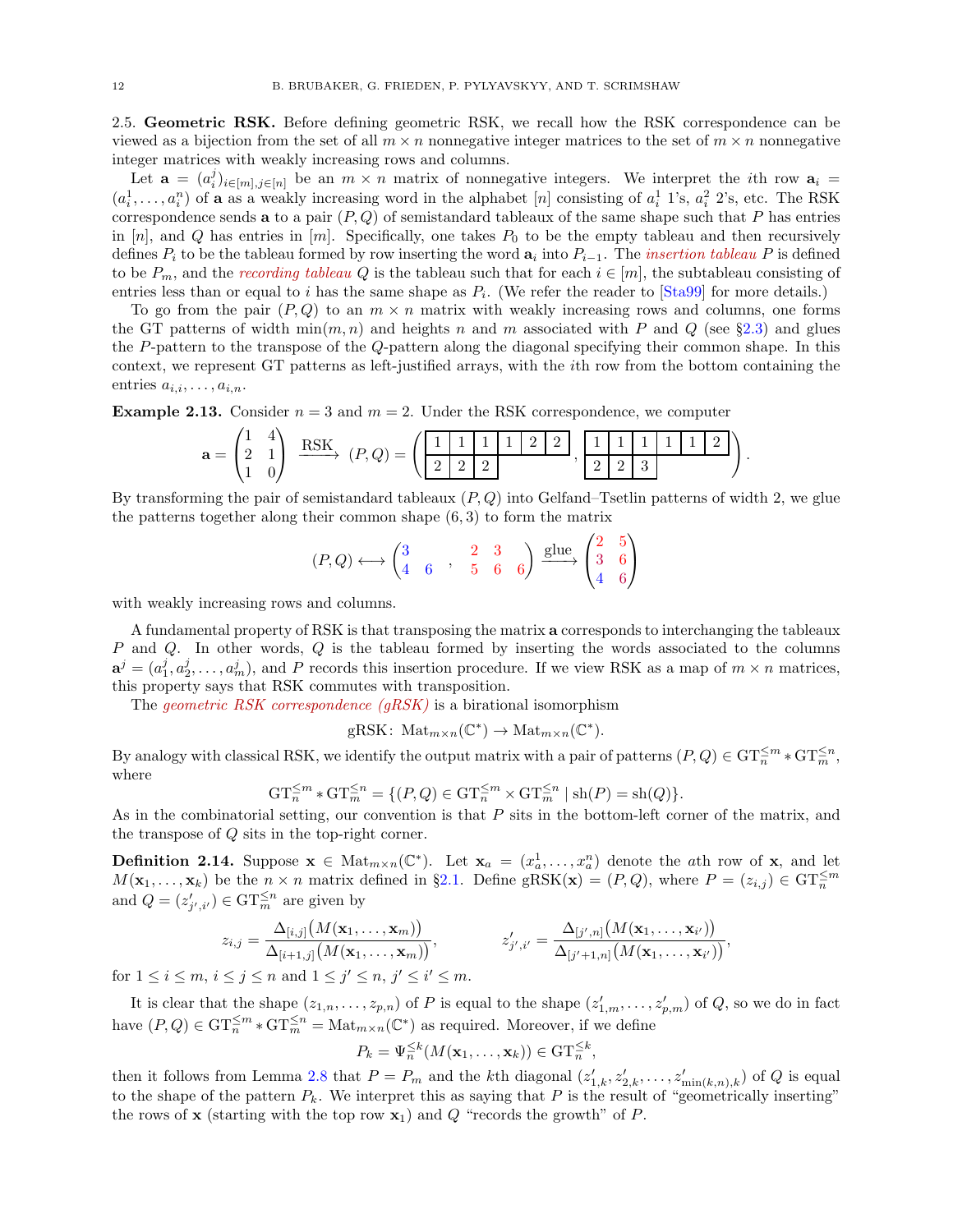**Example 2.15.** When  $m = 3$  and  $n = 2$ , the geometric RSK correspondence is given by

$$
\begin{pmatrix} x_1^1 & x_1^2 \\ x_2^1 & x_2^2 \\ x_3^1 & x_3^2 \end{pmatrix} \xrightarrow{\text{gRSK}} \begin{pmatrix} x_1^2 + x_2^1 & x_1^1 x_1^2 \\ x_1^2 x_2^2 + x_1^2 x_3^1 + x_2^1 x_3^1 & \frac{x_1^1 x_2^1 x_1^2 x_2^2}{x_1^2 + x_2^1} \\ x_1^1 x_2^1 x_3^1 & \frac{x_1^1 x_2^1 x_3^1 x_1^2 x_2^2 x_3^2}{x_1^2 x_2^2 + x_1^2 x_3^1 + x_2^1 x_3^1} \end{pmatrix}
$$

## <span id="page-12-1"></span>Theorem 2.16 ([\[NY04,](#page-50-4) [OSZ14\]](#page-50-8)).

- $(1)$  *qRSK is a birational isomorphism.*
- (2)  $qRSK$  and its inverse are positive. This implies that  $qRSK$  restricts to a homeomorphism from  $\text{Mat}_{m \times n}(\mathbb{R}_{>0})$  to itself.
- (3) gRSK satisfies the symmetry property

$$
gRSK(\mathbf{x}) = (P, Q) \iff gRSK(\mathbf{x}^t) = (Q, P),
$$

where  $\mathbf{x}^t$  is the transpose of  $\mathbf{x}$ . Thus, the patterns  $P = (z_{i,j})$  and  $Q = (z'_{j',i'})$  are given by the alternative formulas

$$
z_{i,j} = \frac{\Delta_{[i,m]}(M(\mathbf{x}^1, \dots, \mathbf{x}^j))}{\Delta_{[i+1,m]}(M(\mathbf{x}^1, \dots, \mathbf{x}^j))}, \qquad z'_{j',i'} = \frac{\Delta_{[j',i']}(M(\mathbf{x}^1, \dots, \mathbf{x}^n))}{\Delta_{[j'+1,i']}(M(\mathbf{x}^1, \dots, \mathbf{x}^n))},
$$
(2.10)

 $for 1 \leq i \leq m, i \leq j \leq n$  and  $1 \leq j' \leq n, j' \leq i' \leq m$ , where  $\mathbf{x}^{j} = (x_1^{j}, \ldots, x_m^{j})$  is the jth column of  $x$ .

Remark 2.17. The definition of gRSK given above is essentially due to Noumi and Yamada [\[NY04\]](#page-50-4), although our version differs from theirs by the transformation  $f(x) \mapsto 1/f(x^{-1})$ . The result is that our map tropicalizes to RSK under the min-plus tropicalization defined in §[2.4,](#page-10-2) whereas theirs tropicalizes to RSK under max-plus tropicalization (see [\[BFPS20,](#page-48-4) §4.4] for more details).

 $O'$ Connell, Seppäläinen, and Zygouras  $[OSZ14]$  gave an alternative definition of gRSK in terms of local transformations. This definition is closely related to the growth diagram formulation of RSK and makes all the assertions of Theorem [2.16](#page-12-1) completely transparent. The min-plus version of this alternative definition is presented in [\[BFPS20,](#page-48-4) §4.2].

In §[2.1,](#page-6-1) we defined a  $GL_n \times GL_m$ -geometric crystal structure on  $Mat_{m \times n}(\mathbb{C}^*)$ . Using the identification of  $\text{Mat}_{m\times n}(\mathbb{C}^*)$  with  $\text{GT}_n^{\leq m}*\text{GT}_m^{\leq n}$ , we obtain another  $\text{GL}_n\times \text{GL}_m$ -geometric crystal structure on  $\mathrm{Mat}_{m\times n}(\mathbb{C}^*)$  in which the  $\mathrm{GL}_n$ -geometric crystal operators act on the P-pattern, and the  $\mathrm{GL}_m$ -geometric crystal operators act on the Q-pattern:

$$
\overline{e}_{j}^{c}(P,Q) = (\overline{e}_{j}^{c}(P), Q), \qquad e_{i}^{c}(P,Q) = (P, e_{i}^{c}(Q)).
$$

This is well-defined because the geometric crystal operators are shape-preserving. We denote the former geometric crystal on  $\text{Mat}_{m \times n}(\mathbb{C}^*)$  by  $X^{\text{Mat}}$  and the latter by  $X^{\text{GT}}$ .

<span id="page-12-2"></span><span id="page-12-0"></span>**Theorem 2.18** ([\[BFPS20,](#page-48-4) Thm. 4.10]). The map gRSK:  $X^{\text{Mat}} \to X^{\text{GT}}$  is an isomorphism of  $GL_n \times GL_m$ geometric crystals.

# 3. The fields  $\text{Inv}_R, \text{Inv}_{\overline{R}}, \text{Inv}_e, \text{Inv}_{\overline{e}},$  and  $\text{Inv}_{e\overline{e}}$

For the remainder of the paper, we work in the field  $\mathbb{C}(x_i^j)$  of rational functions in the mn indeterminates  ${x_i^j \mid i \in [m], j \in [n]}$ , which is the fraction field of the variety  $\text{Mat}_{m \times n}(\mathbb{C}^*)$ . The geometric crystal operators  $e_i$  and  $\overline{e}_j$  on  $X^{\text{Mat}} = \text{Mat}_{m \times n}(\mathbb{C}^*)$  induce  $\mathbb{C}^*$ -actions on  $\mathbb{C}(x_i^j)$ , and the geometric R-matrices  $R_i$  and  $\overline{R}_j$ induce automorphisms of  $\mathbb{C}(x_i^j)$ . Slightly abusing notation, we denote the induced maps on  $\mathbb{C}(x_i^j)$  by the same symbols as the maps on  $X^{\text{Mat}}$ .

For  $a \in \{R, \overline{R}, e, \overline{e}\},\$  the *a-invariants* is the subfield  $\text{Inv}_a$  of  $\mathbb{C}(x_i^j)$  consisting of fixed points of  $\{a_1, a_2, \ldots\}$ . For example, Inv<sub>R</sub> denotes the R-invariants. We also consider intersections of these fields, which we denote by  $\text{Inv}_{ab} = \text{Inv}_{a} \cap \text{Inv}_{b}$  for  $a, b \in \{R, \overline{R}, e, \overline{e}\}$  and call ab-invariants. Since  $R_i$  (resp.,  $\overline{R}_j$ ) is a special case of  $e_i$  (resp.,  $\overline{e}_j$ ) by Proposition [2.4,](#page-7-2) the distinct intersections are  $Inv_{R\overline{R}}$ ,  $Inv_{R\overline{e}}$ ,  $Inv_{\overline{Re}}$ ,  $Inv_{e\overline{e}}$ .

In this section, we describe algebraically independent generating sets for each of the fields  $\text{Inv}_R$ ,  $\text{Inv}_{\overline{R}}$ ,  $Inv_e$ ,  $Inv_{\overline{e}}$ , and  $Inv_{e\overline{e}}$ ; we consider the remaining three fields in §[4.](#page-17-0)

.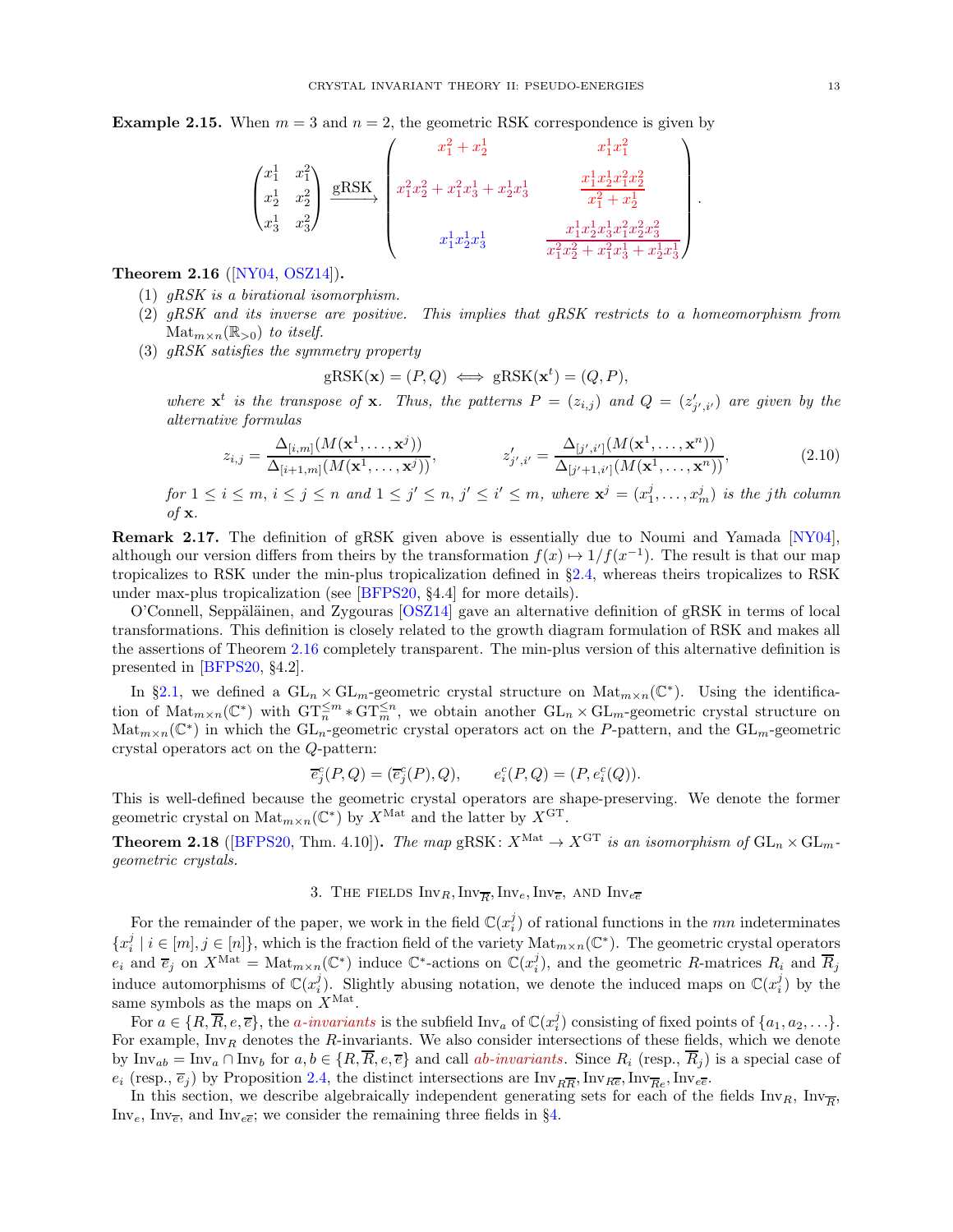3.1. Loop symmetric functions. The geometric R-matrices  $R_1, \ldots, R_{m-1}$  generate a group of automorphisms of the field  $\mathbb{C}(x_i^j)$  isomorphic to  $S_m$ . The fixed field  $\text{Inv}_R$  of this group of automorphisms has been studied in several papers, starting with [\[LP12\]](#page-49-12), under the name of loop symmetric functions. It is more convenient to describe loop symmetric functions in terms of variables  $x_i^{(r)} = x_i^{r-i+1}$ , where the superscript r is considered modulo n, or equivalently  $x_i^j = x_i^{(j+i-1)}$  $i^{(j+i-1)}$ . In other words, we make the identification

$$
\mathbf{x}_i = (x_i^1, x_i^2, \dots, x_i^n) = (x_i^{(i)}, x_i^{(i+1)}, \dots x_i^{(i+n-1)}).
$$

**Definition 3.1.** For  $k \in [m]$  and  $r \in [n]$ , define the *loop elementary symmetric function* 

$$
E_k^{(r)} = E_k^{(r)}(\mathbf{x}_1, \dots, \mathbf{x}_m) = \sum_{1 \le i_1 < i_2 < \dots < i_k \le m} x_{i_1}^{(r)} x_{i_2}^{(r+1)} \cdots x_{i_k}^{(r+k-1)}.
$$

It is convenient to allow arbitrary integers r in the superscript by setting  $E_k^{(r)} = E_k^{(r \mod n)}$  $\kappa^{(r \mod n)}$ , and to define  $E_0^{(r)} = 1$  and  $E_k^{(r)} = 0$  if  $k < 0$  or  $k > m$ .

Define LSym = LSym<sub>m</sub> $(n)$  to be the ring generated over  $\mathbb C$  by the  $E_k^{(r)}$  $\kappa_k^{(r)}$ . We call this the *ring of loop* symmetric functions in m variables and n colors.

#### <span id="page-13-0"></span>Theorem 3.2.

(1) [\[LP11,](#page-49-11) Thm. 4.1] The loop elementary symmetric functions are algebraically independent, and they generate the field  $\text{Inv}_R$ . That is, we have

$$
Inv_R = Frac(LSym) = \mathbb{C}(E_k^{(r)}).
$$

(2) [\[BFPS20,](#page-48-4) Thm. 6.6] The ring  $\mathbb{C}[x_i^j] \cap \text{Inv}_R$  of polynomial R-invariants is equal to LSym.

### Example 3.3.

- (a) When  $n = 1, E_i^{(1)}$  is the elementary symmetric polynomial in the m variables  $x_1^{(1)}, \ldots, x_m^{(1)}$ , and  $R_i$  simply swaps the variables  $x_i^{(1)}$  and  $x_{i+1}^{(1)}$ . Theorem [3.2\(](#page-13-0)2) reduces in this case to Newton's fundamental theorem of symmetric functions, which says that the ring of symmetric polynomials in m variables is the polynomial ring in the elementary symmetric polynomials  $e_1, \ldots, e_m$ .
- (b) When  $m = 1$ , there are no maps  $R_i$ , and LSym is the polynomial ring in the *n* variables  $x_1^{(r)} = E_1^{(r)}$ ,  $r \in [n]$ , so Theorem [3.2](#page-13-0) is trivial in this case.

We now recall some notions from tableau combinatorics. A *partition* is a finite, weakly decreasing sequence  $\lambda = (\lambda_1, \ldots, \lambda_d)$  of nonnegative integers. The length of  $\lambda$ , denoted  $\ell(\lambda)$ , is the number of parts  $\lambda_i$  which are nonzero. We identify partitions which differ only by trailing zeroes. We also identity a partition  $\lambda$  with its Young diagram, which we view, following the English convention, as a left-justified collection of unit cells in the plane, with  $\lambda_1$  cells in the top row,  $\lambda_2$  in the next row, etc. Let  $\lambda'$  denote the *conjugate* or *transpose* of λ, the partition obtained by reflecting the Young diagram of λ over the line  $y = -x$ .

For partitions  $\mu$  and  $\lambda$ , we write  $\mu \subseteq \lambda$  if the Young diagram of  $\mu$  is contained in that of  $\lambda$ . For  $\mu \subseteq \lambda$ , we define the skew shape  $\lambda/\mu$  to be the collection of cells in  $\lambda$  which are not in  $\mu$ . For a cell  $s = (i, j)$  in the ith row and jth column (using matrix coordinates), the *content* of s is  $c(s) = i - j$  (this is the opposite of the usual definition). A semistandard Young tableau (SSYT) of shape  $\lambda/\mu$  is a filling  $T: \lambda/\mu \to \mathbb{Z}_{>0}$  of the cells of  $\lambda/\mu$  with positive integers such that rows are weakly increasing from left to right and columns are strictly increasing from top to bottom. Let  $SSTT_{\leq m}(\lambda/\mu)$  denote the set of semistandard Young tableaux of shape  $\lambda/\mu$  with entries at most m.

**Definition 3.4.** For partitions  $\mu \subseteq \lambda$  and a color  $r \in \mathbb{Z}/n\mathbb{Z}$ , define the loop skew Schur function

$$
s_{\lambda/\mu}^{(r)} = s_{\lambda/\mu}^{(r)}(\mathbf{x}_1,\ldots,\mathbf{x}_m) = \sum_{T \in \text{SSYT}_{\leq m}(\lambda)} \mathbf{x}^T,
$$

where  $\mathbf{x}^T = \prod_{s \in \lambda/\mu} x_{T(s)}^{(c(s)+r)}$  $T(s)$ . (By convention,  $s_{\lambda/\mu}^{(r)} = 1$  if  $\lambda = \mu$ .) If  $\mu = \emptyset$ , then  $s_{\lambda/\emptyset}^{(r)} = s_{\lambda}^{(r)}$  $\lambda^{(r)}$  is a *loop Schur* function. We refer to  $c(s) + r$  (considered modulo n) as the color of the cell s.

It is clear that  $s_{(1^k)}^{(r)} = E_k^{(r)}$  $\mathbf{k}^{(r)}$ . Define the *loop homogeneous symmetric function* 

$$
H_k^{(r)} = s_{(k)}^{(r)} = \sum_{1 \le i_1 \le \dots \le i_k \le m} x_{i_1}^{(r)} x_{i_2}^{(r-1)} \dots x_{i_k}^{(r-k+1)}.
$$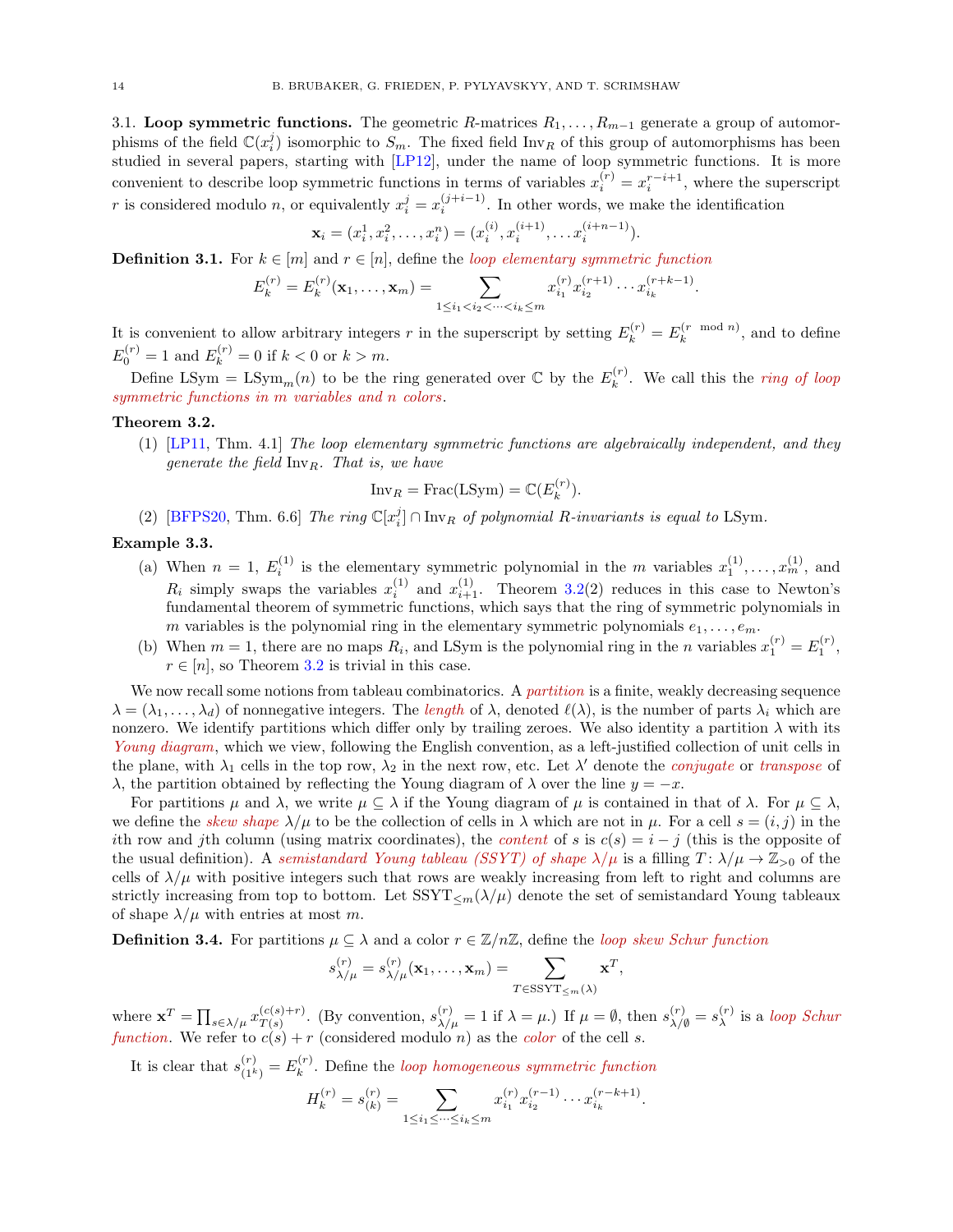The following analogue of the Jacobi–Trudi formula shows that the loop skew Schur functions are in LSym and plays a crucial role throughout this paper.

<span id="page-14-0"></span>**Proposition 3.5** ([\[LP12,](#page-49-12) Thm. 7.6]). Suppose  $\mu \subseteq \lambda$  and the conjugate partition  $\lambda'$  has length at most  $\ell$ . Then

$$
s_{\lambda/\mu}^{(r)} = \det \left( E_{\lambda_i' - \mu_j' + j - i}^{(r + \mu_j' - j + 1)} \right)_{i,j=1}^{\ell}
$$

.

**Example 3.6.** We compute the loop Schur function  $s_{(4,2)}^{(1)}$  in the case  $m = 2, n = 4$ . The colors  $c(s) + 1$  of the cells of (4, 2) are shown below, where Orange is 1, Blue is 2, Red is 3, and Green is 4:

.

There are three semistandard tableaux of shape  $\lambda$  with entries in  $\{1, 2\}$ :

| $\blacktriangleleft$<br>w                  | - |  | <b>THE</b><br>Œ. | - | - |  | $-1$<br>-- |  |  |
|--------------------------------------------|---|--|------------------|---|---|--|------------|--|--|
| $\overline{Q}$<br>$\overline{\phantom{a}}$ |   |  |                  |   |   |  |            |  |  |

Thus, we have

$$
s^{(1)}_{(4,2)}=x^{(1)}_1x^{(2)}_1x^{(3)}_1x^{(4)}_1x^{(1)}_2x^{(2)}_2+x^{(1)}_1x^{(3)}_1x^{(4)}_1x^{(1)}_2(x^{(2)}_2)^2+x^{(1)}_1x^{(4)}_1x^{(1)}_2(x^{(2)}_2)^2x^{(3)}_2.
$$

The reader may verify that

$$
s_{(4,2)}^{(1)}=\det \begin{pmatrix} E_2^{(1)} & 0 & 0 & 0 \\ E_1^{(1)} & E_2^{(4)} & 0 & 0 \\ 0 & 1 & E_1^{(3)} & E_2^{(2)} \\ 0 & 0 & 1 & E_1^{(2)} \end{pmatrix}.
$$

It follows from Theorem [3.2](#page-13-0) that the ring  $\mathbb{C}[x_i^j] \cap \text{Inv}_{\overline{R}}$  of polynomial  $\overline{R}$ -invariants is isomorphic to LSym<sub>n</sub>(m)—the ring of loop symmetric functions in n variables and m colors—and the field  $\text{Inv}_{\overline{R}}$  is isomorphic to  $\text{Frac}(\text{LSym}_n(m))$ . To distinguish R-invariants from R-invariants, we express elements of  $\text{LSym}_n(m)$ in terms of variables  $x_i^j$  $(i)$  for  $j \in [n]$  and  $i \in \mathbb{Z}/m\mathbb{Z}$ ; that is, we put the color in the subscript rather than the superscript. These variables are identified with the  $x_i^j$  by

$$
\mathbf{x}^{j} = (x_1^{j}, \dots, x_m^{j}) = (x_{(j)}^{j}, \dots, x_{(j+m-1)}^{j}).
$$

In this context, we call  $LSym_n(m)$  the ring of *barred loop symmetric functions*, and we denote it by  $\overline{LSym}$ . This ring is generated by the *barred loop elementary symmetric functions*  $\overline{E}_k^{(r)}$  $k^{\prime\prime}, k \in [n], r \in [m]$ , and has distinguished elements  $\overline{H}_k^{(r)}$  $_k^{(r)}, \overline{s}_{\lambda/\mu}^{(r)},$  etc.

**Example 3.7.** When  $m = 3$  and  $n = 2$ , we have

$$
E_2^{(2)}(\mathbf{x}_1, \mathbf{x}_2, \mathbf{x}_3) = x_1^{(2)} x_2^{(1)} + x_1^{(2)} x_3^{(1)} + x_2^{(2)} x_3^{(1)},
$$
  

$$
\overline{H}_2^{(3)}(\mathbf{x}^1, \mathbf{x}^2) = x_{(3)}^1 x_{(2)}^1 + x_{(3)}^1 x_{(2)}^2 + x_{(3)}^2 x_{(2)}^2.
$$

Using the identifications

$$
\begin{pmatrix} x_1^{(1)} & x_1^{(2)} \\ x_2^{(2)} & x_2^{(1)} \\ x_3^{(1)} & x_3^{(2)} \end{pmatrix} = \begin{pmatrix} x_1^1 & x_1^2 \\ x_2^1 & x_2^2 \\ x_3^1 & x_3^2 \end{pmatrix} = \begin{pmatrix} x_{(1)}^1 & x_{(2)}^2 \\ x_{(2)}^1 & x_{(3)}^2 \\ x_{(3)}^1 & x_{(1)}^2 \end{pmatrix},
$$

we see that both of these polynomials are equal to  $x_1^2x_2^2 + x_1^2x_3^1 + x_2^1x_3^1$ .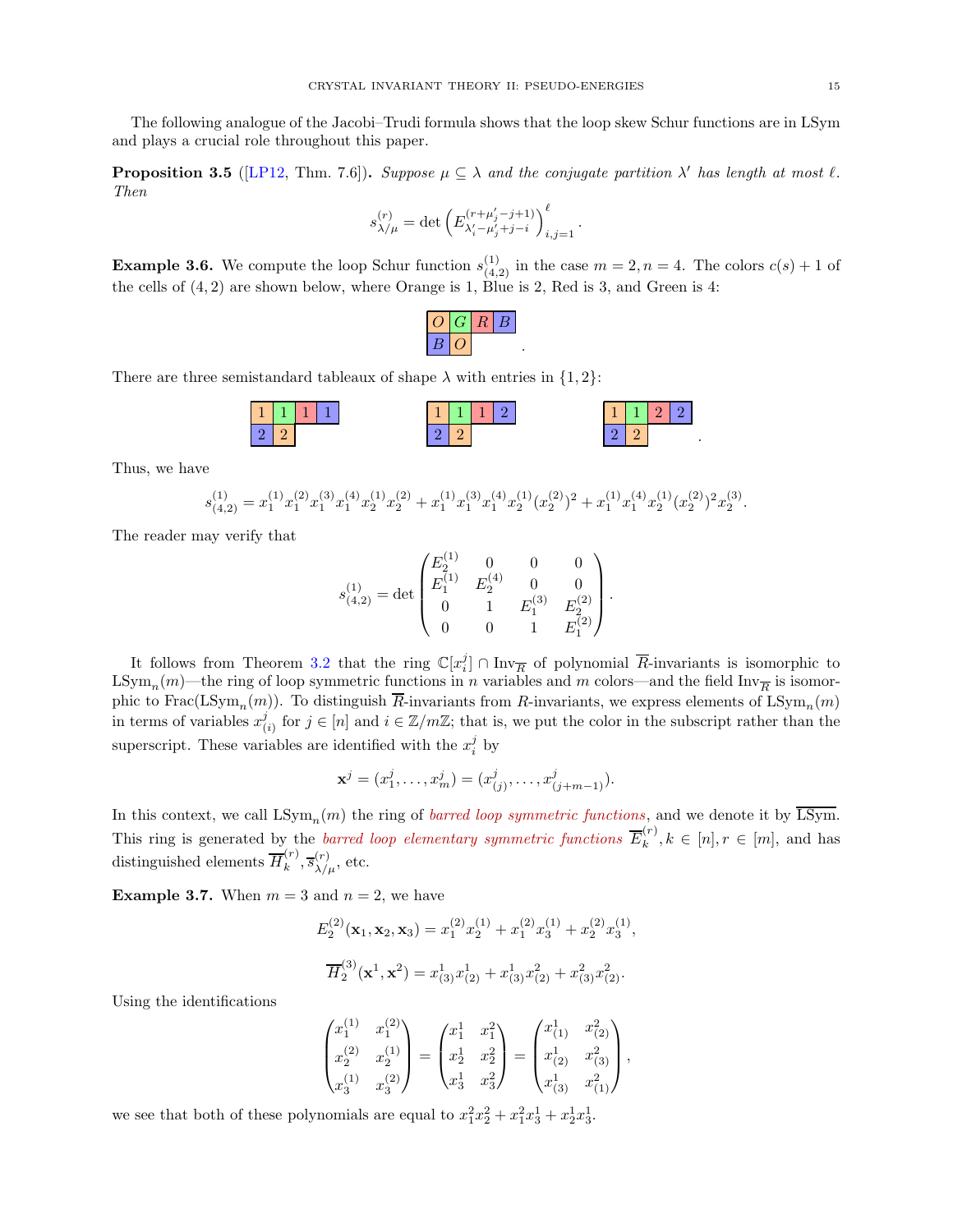

<span id="page-15-0"></span>FIGURE 3. The 2-periodic matrix  $\overline{M}(\mathbf{x}_1, \mathbf{x}_2, \mathbf{x}_3)$ , with  $2 \times 2$  blocks indicated. We depict only the quadrant of the matrix with coordinates  $i, j \geq 1$ .

<span id="page-15-3"></span>3.2. Matrix interpretation of LSym. We now explain how loop symmetric functions arise from a certain infinite matrix. An *n-periodic matrix* is a  $\mathbb{Z} \times \mathbb{Z}$  array  $(A_{ij})_{i,j \in \mathbb{Z}}$  such that  $A_{ij} = A_{i+n,j+n}$  for all  $i, j$ , and  $A_{ij} = 0$  if  $j - i$  is sufficiently large. The second hypothesis ensures that multiplication of these matrices is well-defined. Given an *n*-tuple  $x = (x^1, \ldots, x^n)$ , let  $\overline{W}(x)$  be the *n*-periodic matrix with  $\overline{W}(x)_{i+1,i} = 1$ ,  $W(x)_{i,i} = x^i$  (the superscript of  $x^i$  is interpreted mod n), and all other entries zero. This matrix is called a *whirl* in [\[LP12\]](#page-49-12). For example, when  $n = 3$ ,

$$
\widetilde{W}(x^{(1)}, x^{(2)}, x^{(3)}) = \begin{pmatrix} x^{(1)} & 0 & 0 & 0 \\ 1 & x^{(2)} & 0 & 0 \\ 0 & 1 & x^{(3)} & 0 & \dots \\ 0 & 0 & 1 & x^{(1)} \\ 0 & 0 & 0 & 1 & \dots \\ \vdots & \vdots & \ddots & \vdots & \ddots \end{pmatrix}.
$$

Note that we are depicting only the quadrant of the matrix with coordinates  $i, j \geq 1$ .

As in the previous section, let  $\mathbf{x}_i = (x_i^{(i)}, x_i^{(i+1)}, \dots, x_i^{(i+n-1)})$  for  $i = 1, \dots, m$ . Define  $\widetilde{M}(\mathbf{x}_1, \dots, \mathbf{x}_m) =$  $\widetilde{W}(\mathbf{x}_1)\cdots\widetilde{W}(\mathbf{x}_m)$ . It is straightforward to prove by induction that the entries of this matrix are loop elementary symmetric functions:

<span id="page-15-2"></span>
$$
\widetilde{M}(\mathbf{x}_1,\ldots,\mathbf{x}_m)_{ij} = E_{m+j-i}^{(i)}(\mathbf{x}_1,\ldots,\mathbf{x}_m). \tag{3.1}
$$

An example of the matrix  $\widetilde{M}(\mathbf{x}_1, \dots, \mathbf{x}_m)$  appears in Figure [3.](#page-15-0)

The Jacobi–Trudi formula (Proposition [3.5\)](#page-14-0) implies that loop skew Schur functions are precisely the minors of the unfolded matrix  $M(\mathbf{x}_1, \ldots, \mathbf{x}_m)$ . For later use, we identify a specific submatrix of  $M(\mathbf{x}_1, \ldots, \mathbf{x}_m)$  whose determinant is  $s_{\lambda/\mu}^{(r)}(\mathbf{x}_1,\ldots,\mathbf{x}_m)$ .

<span id="page-15-4"></span>**Proposition 3.8.** The loop skew Schur function  $s_{\lambda/\mu}^{(r)}(\mathbf{x}_1,\ldots,\mathbf{x}_m)$  is given by

<span id="page-15-1"></span>
$$
s_{\lambda/\mu}^{(r)}(\mathbf{x}_1,\ldots,\mathbf{x}_m)=\Delta_{I(\mu,r),J(\lambda,r)}(\widetilde{M}(\mathbf{x}_1,\ldots,\mathbf{x}_m)),
$$
\n(3.2)

where

<span id="page-15-5"></span>
$$
I(\mu, r) = {\mu'_\ell - \ell + 1 + r, \mu'_{\ell-1} - \ell + 2 + r, ..., \mu'_1 + r},
$$
  
\n
$$
J(\lambda, r) = {\lambda'_\ell - \ell + 1 + r - m, \lambda'_{\ell-1} - \ell + 2 + r - m, ..., \lambda'_1 + r - m},
$$
\n(3.3)

and  $\ell$  is the length of  $\lambda'$ .

Note that if we replace r by  $r + dn$   $(d \in \mathbb{Z})$ , the minor on the right-hand side of [\(3.2\)](#page-15-1) does not change due to the n-periodicity of M. (The sets  $I(\mu, r)$  and  $J(\lambda, r)$  are shifted versions of the Maya diagrams of the partitions  $\mu'$  and  $\lambda'$ .)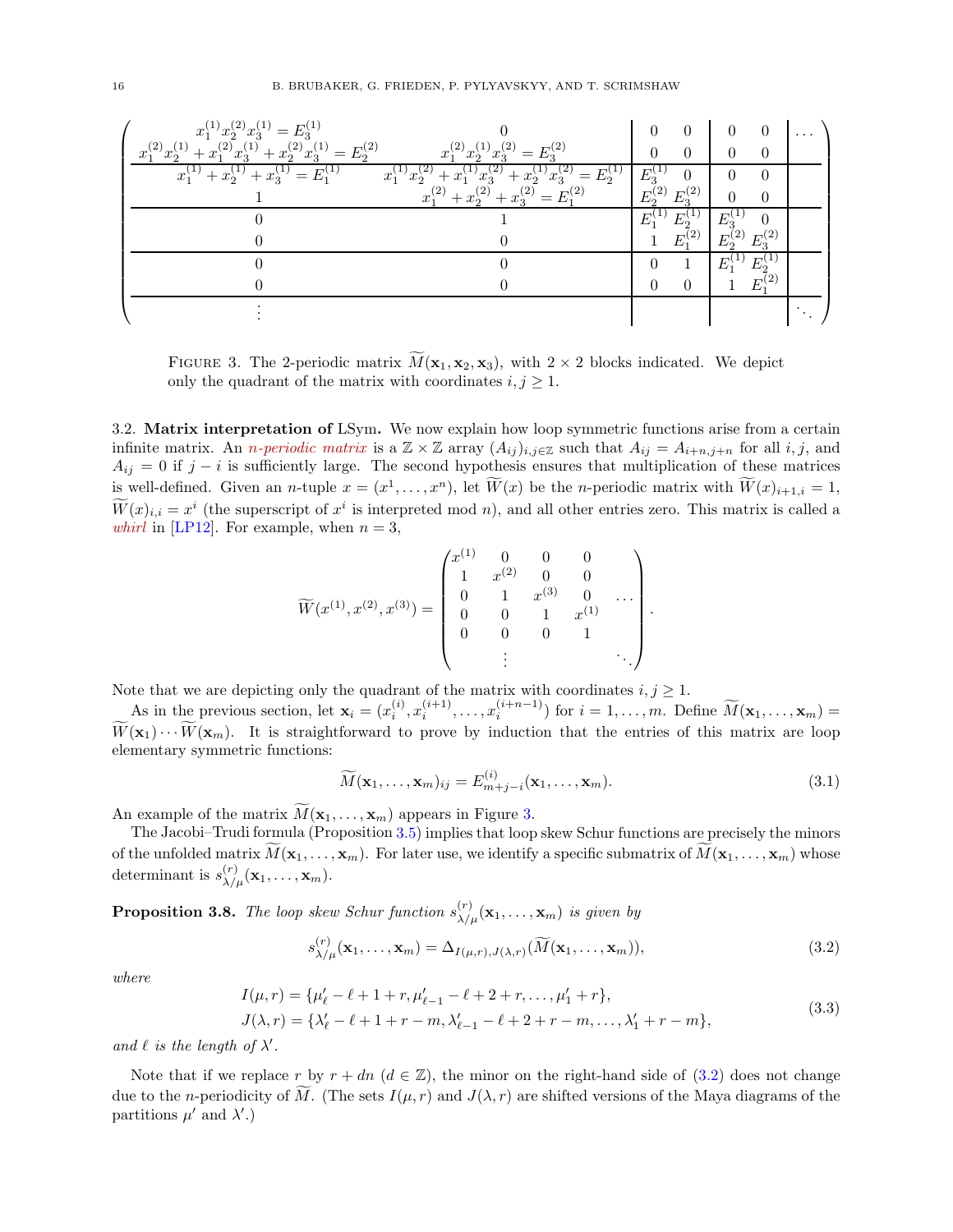*Proof.* Let A denote the  $\ell \times \ell$  submatrix of  $\widetilde{M} = \widetilde{M}(\mathbf{x}_1,\ldots,\mathbf{x}_m)$  using the rows in  $I(\mu, r)$  and the columns in  $J(\lambda, r)$ . By [\(3.1\)](#page-15-2), the  $(\ell - j + 1, \ell - i + 1)$ -entry of this submatrix is

$$
A_{\ell-j+1,\ell-i+1} = \widetilde M_{r+\mu'_j-j+1,r-m+\lambda'_i-i+1} = E^{(r+\mu'_j-j+1)}_{\lambda'_i-\mu'_j+j-i}.
$$

We see that A is related to the matrix appearing in the Jacobi–Trudi formula by reflecting over the antidiagonal, so it has the same determinant.

There is a useful correspondence between *n*-periodic matrices and  $n \times n$  matrices with entries in the field of formal Laurent series in a parameter t. Given an n-periodic matrix A, define an  $n \times n$  matrix  $\widehat{A}(t)$  by

$$
\widehat{A}(t)_{ij} = \sum_{d \in \mathbb{Z}} t^d A_{i+dn,j}.
$$

The map  $A \mapsto \hat{A}(t)$  is an isomorphism of rings. We say that  $\hat{A}(t)$  is the folded version of A and A is the unfolded version of  $\widehat{A}(t)$ . We will denote the folded version of  $\widetilde{M}(\mathbf{x}_1,\ldots,\mathbf{x}_m)$  by  $\widehat{M}(t)$ . By [\(3.1\)](#page-15-2), the entries of this matrix are given by

<span id="page-16-0"></span>
$$
\widehat{M}(t)_{ij} = \sum_{d \ge 0} t^d E_{m+j-i-nd}^{(i)}(\mathbf{x}_1, \dots, \mathbf{x}_m).
$$
\n(3.4)

For example, the folded version of the matrix  $\widetilde{M}(\mathbf{x}_1, \mathbf{x}_2, \mathbf{x}_3)$  $\widetilde{M}(\mathbf{x}_1, \mathbf{x}_2, \mathbf{x}_3)$  $\widetilde{M}(\mathbf{x}_1, \mathbf{x}_2, \mathbf{x}_3)$  shown in Figure 3 is

$$
\widehat{M}(t) = \begin{pmatrix} E_3^{(1)} + tE_1^{(1)} & tE_2^{(1)} + t^2 \\ E_2^{(2)} + t & E_3^{(2)} + tE_1^{(2)} \end{pmatrix}.
$$

For each integer d, let  $M_d$  be the  $n \times n$  matrix such that  $(M_d)_{ij}$  is the coefficient of  $t^d$  in  $\widehat{M}(t)_{ij}$ . As Figure [3](#page-15-0) illustrates, the unfolded matrix  $M(\mathbf{x}_1, \ldots, \mathbf{x}_m)$  consists of the blocks  $M_d$ , repeated along (block) diagonals.

Minors of the folded matrix  $\widehat{M}(t)$  also provide an interesting class of loop symmetric functions; these are studied in §[6.](#page-33-0)

3.3. The P-pattern and e-invariants. Recall the  $n \times n$  matrix  $M = M(\mathbf{x}_1, ..., \mathbf{x}_m) = W(\mathbf{x}_1) \cdots W(\mathbf{x}_m)$ introduced in §[2.1.](#page-6-1) Each factor  $W(\mathbf{x}_i)$  is obtained from the folded whirl  $\overline{W(\mathbf{x}_i)}(t)$  by setting  $t = 0$ , so we have  $M = \widehat{M}(0)$ , and it follows from  $(3.4)$  that

<span id="page-16-1"></span>
$$
M_{ij} = E_{m+j-i}^{(i)}(\mathbf{x}_1, \dots, \mathbf{x}_m). \tag{3.5}
$$

We say that a loop elementary symmetric function  $E_a^{(b)}$  is  $P$ -type if  $a + b \ge m + 1$  and  $Q$ -type otherwise. It follows from  $(3.5)$  that the P-type loop elementary symmetric functions ("P-type E-s") are precisely the non-trivial entries of M. In the unfolded matrix  $\widetilde{M}(\mathbf{x}_1,\ldots,\mathbf{x}_m)$ , the P-type E-s appear in the top nonzero  $n \times n$  block  $M_0$ , and the Q-type E-s appear in the lower  $n \times n$  blocks  $M_d, d > 0$  (see Figure [3\)](#page-15-0). This terminology is explained by the following simple but important result.

<span id="page-16-2"></span>**Lemma 3.9.** The P-type loop elementary symmetric functions generate the same subfield of  $\mathbb{C}(x_i^j)$  as the entries  $z_{i,j}$  of the gRSK P-pattern. The elements of this subfield are  $e_i$ -invariant for each  $i \in [m-1]$ .

*Proof.* Each  $z_{i,j}$  is by definition a ratio of minors of the matrix  $M(\mathbf{x}_1, \ldots, \mathbf{x}_m)$ . On the other hand, it follows from Lemma [2.8](#page-10-1) that the entries of this matrix are rational functions (in fact, Laurent polynomials) in the  $z_{i,j}$ . This proves the first assertion. The second assertion follows from Theorem [2.18,](#page-12-2) which shows that the  $GL_m$ -geometric crystal operators  $e_i$  preserve the P-pattern.

The converse of Lemma [3.9](#page-16-2) is the main result of the first paper in this series.

<span id="page-16-3"></span>Theorem 3.10 ([\[BFPS20,](#page-48-4) Thm. 1.1]). The P-type loop elementary symmetric functions (or, equivalently, the entries  $z_{i,j}$  of the gRSK P-pattern) generate the subfield  $\text{Inv}_e \subset \mathbb{C}(x_i^j)$ . Moreover, the P-type loop elementary symmetric functions generate the ring  $\mathbb{C}[x_i^j] \cap \text{Inv}_e$  of polynomial e-invariants.

**Remark 3.11.** The proof of the assertion about the field of  $e$ -invariants is based on the geometric RSK correspondence and uses no results about loop symmetric functions or R-invariants. The assertion about the ring of polynomial e-invariants, on the other hand, relies on the fundamental theorem of loop symmetric functions (Theorem  $3.2(2)$  $3.2(2)$ ).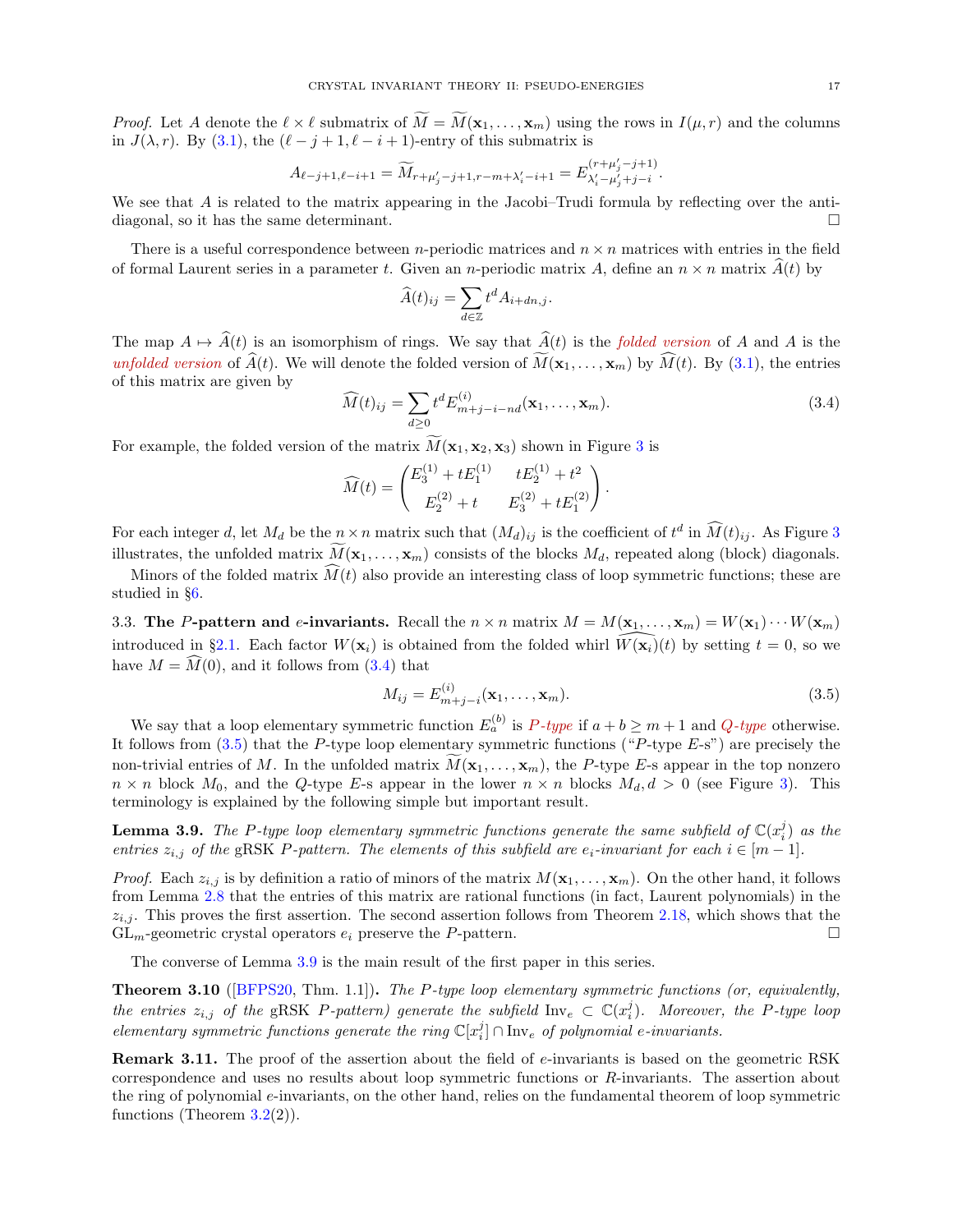We say that a barred loop elementary symmetric function  $\overline{E}_a^{(b)}$  $a_a^{(0)}$  is Q-type if  $a + b \geq n + 1$  and P-type otherwise. From the symmetry of gRSK, we obtain the following corollary of Lemma [3.9](#page-16-2) and Theorem [3.10.](#page-16-3)

<span id="page-17-2"></span>**Corollary 3.12.** The field  $\text{Inv}_{\overline{e}} \subset \mathbb{C}(x_i^j)$  is generated by the Q-type barred loop elementary symmetric functions or, equivalently, by the entries  $z'_{j,i}$  of the gRSK Q-pattern.

3.4. Shape invariants. We observed in §[3.2](#page-15-3) that the minors of the unfolded matrix  $\tilde{M}$  are loop skew Schur functions. In particular, the entries of the gRSK P-pattern are ratios of loop Schur functions of rectangular shape. For  $1 \leq i \leq m$  and  $i \leq j \leq n$ , let

$$
\Box(i,j) = s_{\underbrace{(j-i+1,\ldots,j-i+1)}_{m-i+1 \text{ times}}}^{(j)}(\mathbf{x}_1,\ldots,\mathbf{x}_m)
$$

be the loop Schur function associated with an  $(m - i + 1) \times (j - i + 1)$  rectangle, where the unique northwest corner has color j. Set  $\Box(i + 1, j) = 1$  if  $i = j$  or  $i = m$ . It follows from  $(3.5)$  and Proposition [3.8](#page-15-4) that

<span id="page-17-1"></span>
$$
z_{i,j} = \frac{\Delta_{[i,j],[1,j-i+1]}(M)}{\Delta_{[i+1,j],[1,j-i]}(M)} = \frac{\Box(i,j)}{\Box(i+1,j)}.
$$
\n(3.6)

It is clear from [\(3.6\)](#page-17-1) that the  $\square(i, j)$  generate the same field as the  $z_{i,j}$ , and hence the same field as the P-type loop elementary symmetric functions.

For  $i = 1, \ldots, p = \min(m, n)$ , define the *shape invariant*  $S_i = \square(i, n)$ . It is convenient to set  $S_{p+1}$  $\square(p+1,n) = 1$ . Note that  $S_i$  is the determinant of the bottom-left justified minor of M using the last  $n-i+1$  rows and the first  $n-i+1$  columns. We see from [\(3.6\)](#page-17-1) that the shape of the P- and Q-patterns is given by

<span id="page-17-4"></span>
$$
(z_{1,n},\ldots,z_{p-1,n},z_{p,n}) = \left(\frac{S_1}{S_2},\ldots,\frac{S_{p-1}}{S_p},S_p\right). \tag{3.7}
$$

This shows that the shape invariants generate the same subfield of  $\mathbb{C}(x_i^j)$  as the  $z_{i,n}$  and are therefore both  $e_i$  and  $\overline{e}_i$ -invariant.

**Theorem 3.13** ([\[BFPS20,](#page-48-4) Cor. 5.4(3)]). The field  $\text{Inv}_{e\bar{e}} = \text{Inv}_{e} \cap \text{Inv}_{\bar{e}}$  is generated by the shape invariants.

<span id="page-17-0"></span>We conjecture that the shape invariants also generate the ring  $\mathbb{C}[x_i^j] \cap \text{Inv}_{e\overline{e}}$ .

# 4. THE FIELDS  $\text{Inv}_{R\overline{e}}$ ,  $\text{Inv}_{\overline{Re}}$ , AND  $\text{Inv}_{R\overline{R}}$

We now turn our attention to the fields  $Inv_{R\overline{e}}$ ,  $Inv_{\overline{Re}}$ , and  $Inv_{R\overline{R}}$ . The field  $Inv_{R\overline{e}}$  can be viewed in two different ways: as the  $\overline{e}$ -invariant subfield of Inv<sub>R</sub>, and as the R-invariant subfield of Inv<sub> $\overline{e}$ </sub>. In the latter perspective, Inv<sub>Re</sub> is the fixed field of a group of automorphisms of Inv<sub>e</sub> isomorphic to  $S_m$ , so by basic Galois theory, Inv<sub>e</sub> is a finite extension of Inv<sub>Re</sub> of degree m!. This means that the transcendence degree of Inv<sub>RE</sub> over  $\mathbb C$  is the same as that of Inv<sub>E</sub>, which is equal to the number of entries in the Q-pattern by Corollary [3.12.](#page-17-2) Denote this number by  $|Q|$ .

In this section, we consider  $\text{Inv}_{R\overline{e}}$  as a subfield of  $\text{Inv}_{R} = \text{Frac}(\text{LSym})$ . In §[4.1,](#page-17-3) we present a sufficient condition, due to Lam and the third-named author [\[LP11\]](#page-49-11), for a loop skew Schur function to be  $\overline{e}$ -invariant. As discussed in the introduction, we call a loop skew Schur function satisfying this condition a *pseudo-*energy. In §[4.2,](#page-19-0) we identify a set of  $|Q|$  algebraically independent pseudo-energies, which consists of the shape invariants, and a collection of polynomials  $Q_i^{(j)}$  $i_j^{(j)}$  that we call *Q-invariants*. In §[4.3,](#page-21-0) we discuss our conjectural sets for  $Inv_{R\overline{e}}$ ,  $Inv_{\overline{Re}}$ , and  $Inv_{R\overline{R}}$ . In §[4.4,](#page-22-1) we show that every pseudo-energy can be expressed as the determinant of a matrix whose entries are monomials in  $Q_i^{(j)}$  and  $S_i^{\pm 1}$ , providing strong evidence that the Q-invariants and shape invariants generate  $\text{Inv}_{R\overline{e}}$ .

<span id="page-17-3"></span>4.1. The corner color condition. Given a skew shape  $\rho$  and a color  $r \in \mathbb{Z}/n\mathbb{Z}$ , let  $\rho^{(r)}$  denote the coloring of  $\rho$  in which cell  $s = (i, j)$  is assigned the color  $r + c(s) = r + i - j$  (considered modulo n). We call  $\rho^{(r)}$ a colored skew shape. Define a NW corner of a skew shape  $\rho$  to be a cell  $(i, j) \in \rho$  such that  $(i - 1, j)$  and  $(i, j - 1)$  are not in  $\rho$ , and define a *SE corner* to be a cell  $(i, j) \in \rho$  such that  $(i + 1, j)$  and  $(i, j + 1)$  are not in  $\rho$ . These are the "inner" and "outer" removable corners, respectively; see Figure [4.](#page-18-0) We say that a colored skew shape  $\rho^{(r)}$  satisfies the *corner color condition* if each NW corner has color n, and each SE corner has color m.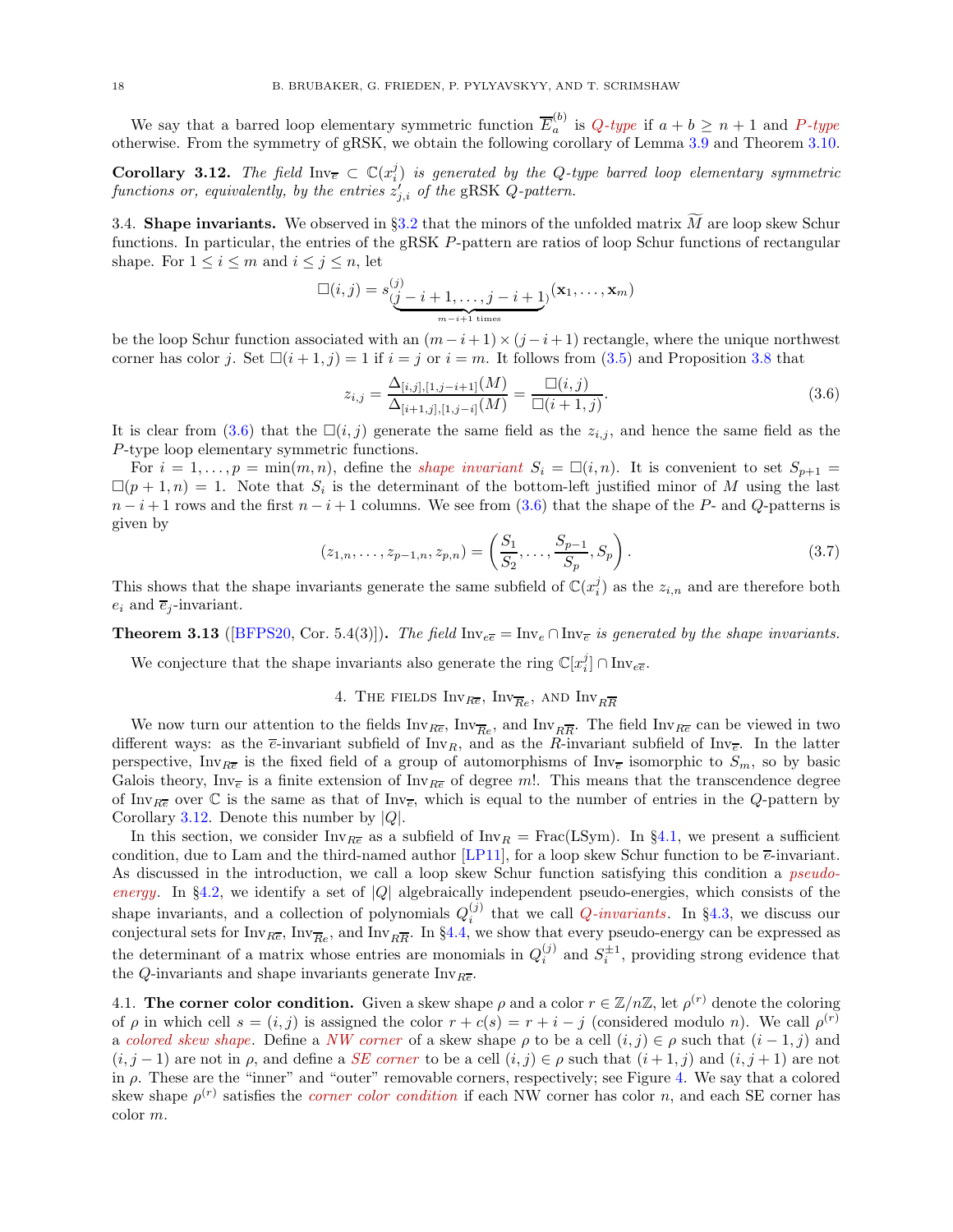

<span id="page-18-0"></span>FIGURE 4. The skew shape  $(5, 3, 3, 2, 2, 1)/(2, 1, 1, 1)$ , with NW corners marked with an  $\times$ and SE corners shaded gray.

<span id="page-18-1"></span>**Proposition 4.1** ([\[LP11,](#page-49-11) Thm. 5.3]). If  $\rho^{(r)}$  satisfies the corner color condition, then the loop skew Schur function  $s_{\rho}^{(r)}(\mathbf{x}_1,\ldots,\mathbf{x}_m)$  is  $\overline{e}$ -invariant.

**Remark 4.2.** The converse of Proposition [4.1](#page-18-1) is false. Indeed, the colored shape  $(n^m)^{(r)}$  satisfies the corner color condition if and only if  $r = n$ , but the loop Schur function  $s_{(n)}^{(r)}$  $\binom{(r)}{(n^m)}$  is equal to  $E_m^{(1)} \cdots E_m^{(n)}$  for any r, and is thus  $\bar{e}$ -invariant. We suspect that this is essentially the only way the converse can fail; that is, we suspect that if  $s_{\rho}^{(r)}$  is  $\bar{e}$ -invariant, then  $s_{\rho}^{(r)} = s_{\kappa}^{(r')}$  for some  $\kappa^{(r')}$  which does satisfy the corner color condition.

Proposition [4.1—](#page-18-1)and the ingredients needed to prove it—are of fundamental importance to this paper, so we will supply our own proof.

Let  $M(\mathbf{x}_1, \dots, \mathbf{x}_m)$  be the *n*-periodic introduced in §[3.2.](#page-15-3) We begin by describing the action of the barred geometric crystal operators on this matrix. For  $j \in [n-1]$  and  $z \in \mathbb{C}$ , let

$$
\widehat{x}_j(z) = I + \sum_{d \in \mathbb{Z}} z E_{dn+j, dn+j+1},
$$

where  $E_{ab}$  is the n-periodic matrix with ones in positions  $(dn + a, dn + b)$  and zeroes elsewhere. The matrix  $\hat{x}_i(z)$  is the unfolded version of the matrix  $x_i(z)$  in the one-parameter subgroup of  $GL_n$  associated to the j-th simple root. The following result is a strengthening of  $(2.4)$ , and is easily proved by induction on m.

<span id="page-18-4"></span>**Lemma 4.3.** For  $j \in [n-1]$ , the action of the barred geometric crystal operator  $\overline{e}_j^c$  on  $\mathbf{x} = (\mathbf{x}_1, ..., \mathbf{x}_m)$ satisfies

<span id="page-18-5"></span>
$$
\widetilde{M}(\overline{e}_j^c(\mathbf{x})) = \widehat{x}_j\big((c-1)\varphi_j(\mathbf{x})\big) \cdot \widetilde{M}(\mathbf{x}) \cdot \widehat{x}_j\big((c^{-1}-1)\varepsilon_j(\mathbf{x})\big). \tag{4.1}
$$

Say that a subset  $I \subset \mathbb{Z}$  is n-initial (resp., n-final) if for every integer d, the intersection  $I \cap [nd+1, nd+n]$ is a (possibly empty) initial interval  $[nd + 1, nd + k_d]$  (resp., final interval  $[nd + k_d, nd + n]$ ).

<span id="page-18-2"></span>**Lemma 4.4.** Suppose  $\mu \subseteq \lambda$  and  $\lambda'_i - \mu'_i > 0$  for  $i = 1, \ldots, \ell$ , where  $\ell$  is the length of  $\lambda'$ . The colored skew shape  $(\lambda/\mu)^{(r)}$  satisfies the corner color condition if and only if  $I(\mu,r)$  is n-final and  $J(\lambda,r)$  is n-initial, where  $I(\mu, r)$ ,  $J(\lambda, r)$  are defined by [\(3.3\)](#page-15-5).

<span id="page-18-3"></span>**Remark 4.5.** The condition  $\lambda'_i - \mu'_i > 0$  for  $i = 1, ..., \ell(\lambda')$  means that  $\lambda/\mu$  has no empty columns. This restriction is necessary for Lemma [4.4](#page-18-2) to hold, and it is also necessary for some of our later results. Given a skew shape with empty columns, we can remove the empty columns without changing the associated loop skew Schur function by sliding connected components to the northwest. Thus, we do not lose any generality with this restriction.

**Example 4.6.** Suppose  $m = 5$  and  $n = 4$ , and let  $\lambda = (4, 4, 4, 1)$ ,  $\mu = (2, 2)$ ,  $r = 6$ . The colored skew shape  $(\lambda/\mu)^{(r)}$  satisfies the corner color condition (this can be seen in Example [4.12\)](#page-20-0), and the sets

$$
I(\mu, r) = \{3, 4, 7, 8\}, \qquad J(\lambda, r) = \{1, 2, 3, 5\}
$$

are 4-final and 4-initial, respectively.

Proof of Lemma [4.4.](#page-18-2) Suppose  $I(\mu, r) = \{i_\ell < \cdots < i_1\}$  and  $J(\lambda, r) = \{j_\ell < \cdots < j_1\}$ . The kth column of  $(\lambda/\mu)^{(r)}$  has height  $\lambda'_k - \mu'_k = m + j_k - i_k$ , top cell of color  $i_k$ , and bottom cell of color  $m + j_k - 1$ . The SE corners of  $\lambda/\mu$  occur in column  $\ell$ , and the columns  $k < \ell$  such that  $j_k - j_{k+1} > 1$  (here we use the assumption that no column is empty). Thus, all the SE corners have color m if and only if  $j_k \equiv 1 \mod n$ whenever  $k = \ell$  or  $j_k$  and  $j_{k+1}$  are not consecutive, i.e., if and only if  $J(\lambda, r)$  is n-initial. Similarly, the NW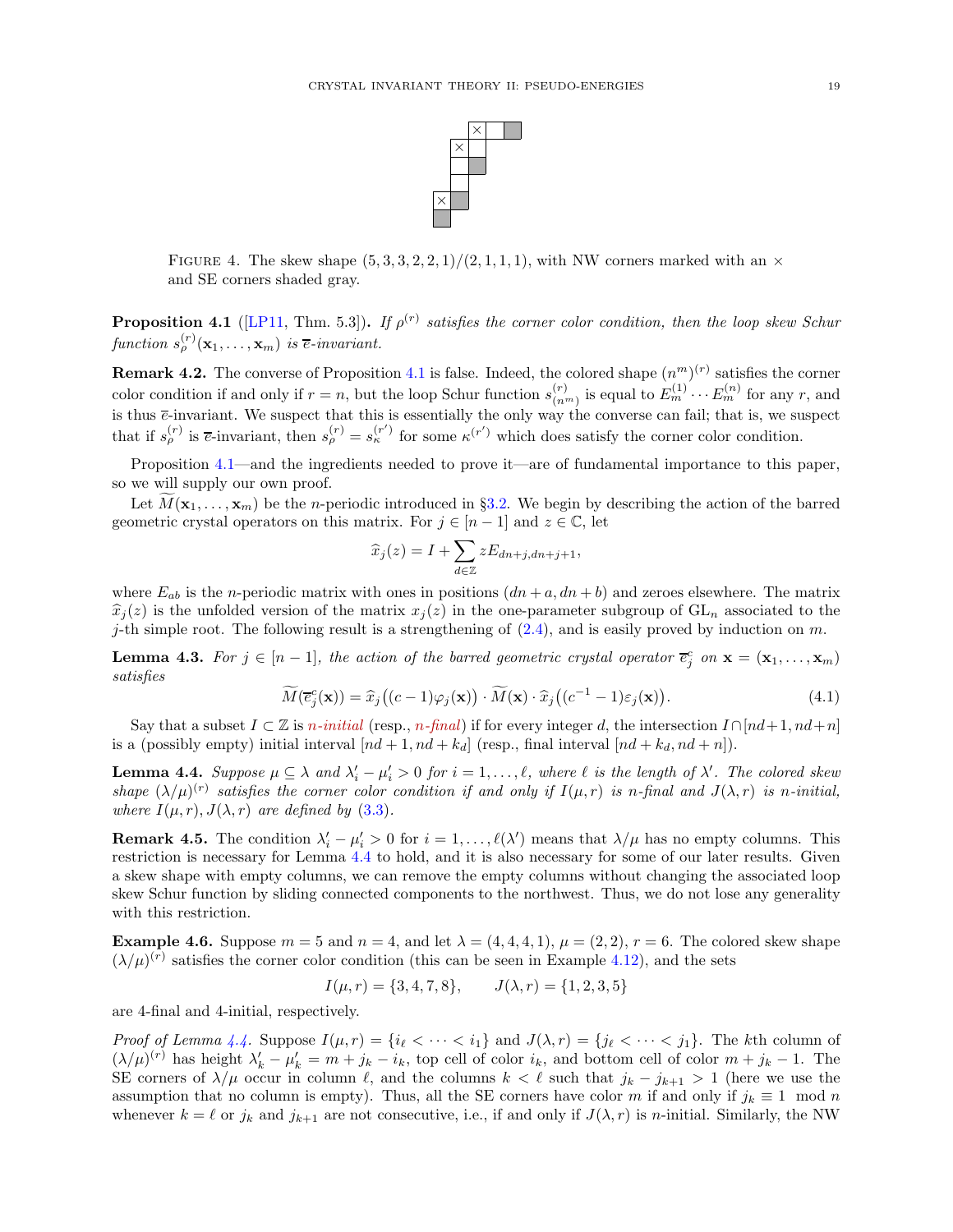corners occur in column 1, and the columns  $k > 1$  such that  $i_k - i_{k-1} > 1$ . These corners all have color n if and only if  $i_k \equiv n \mod n$  whenever  $k = 1$  or  $i_k$  and  $i_{k-1}$  are not consecutive, i.e., if and only if  $I(\mu, r)$  is  $n$ -final.

*Proof of Proposition [4.1.](#page-18-1)* Suppose  $\rho^{(r)}$  satisfies the corner color condition. As explained in Remark [4.5,](#page-18-3) we may assume that  $\rho = \lambda/\mu$ , where  $\mu'_i < \lambda'_i$  for  $i = 1, \ldots, \ell(\lambda')$ , so that  $I(\mu, r)$  is n-final and  $J(\lambda, r)$  is n-initial by Lemma [4.4.](#page-18-2) Lemma [4.3](#page-18-4) implies that  $M(\overline{e}_j^c(\mathbf{x}_1,\ldots,\mathbf{x}_m))$  is obtained from  $M(\mathbf{x}_1,\ldots,\mathbf{x}_m)$  by adding a multiple of row  $dn + j + 1$  to row  $dn + j$ , and a multiple of column  $dn + j$  to column  $dn + j + 1$ , for all d. These operations do not affect minors consisting of an n-final set of rows and an n-initial set of columns, so by Proposition [3.8,](#page-15-4)  $s_{\rho}^{(r)}$  is  $\overline{e}_j$ -invariant for each  $j \in [n-1]$ .

<span id="page-19-1"></span>Remark 4.7. The basic geometric crystal of type  $A_{n-1}$  introduced in §[2.1](#page-6-1) extends to an affine geometric crystal of type  $A_{n-1}^{(1)}$  by defining

$$
\overline{\varepsilon}_0(\mathbf{x}) = x_1, \qquad \overline{\varphi}_0(\mathbf{x}) = x_n, \qquad \overline{e}_0^c(\mathbf{x}) = (c^{-1}x_1, x_2, \dots, x_{n-1}, cx_n).
$$

The affine operator  $\overline{e}_0^c$  also satisfies [\(4.1\)](#page-18-5), where we extend the definition of  $\hat{x}_j(z)$  by allowing  $j = 0$ . Thus, the matrix  $\widetilde{M}(\mathbf{x}_1,\ldots,\mathbf{x}_m)$  and the ring LSym can be viewed as "affine objects." However, since gRSK respects only the classical  $(j \neq 0)$  part of the crystal structure, we do not consider affine crystal operators in this paper (aside from a brief discussion of affine R-matrix invariants in §[8.1\)](#page-47-1).

**Remark 4.8.** The *(intrinsic) energy function* is an important function on the tensor product of one-row crystals of type  $A_{n-1}^{(1)}$ . It was shown in [\[LP13b\]](#page-49-13) that the loop Schur function  $s_{(n-1)}^{(n)}$  $\binom{n}{(n-1)\delta_{m-1}}(\mathbf{x}_1,\ldots,\mathbf{x}_m)$  tropicalizes to the intrinsic energy function, where  $a\delta_b$  is the *stretched staircase partition*  $(a\delta, a(b-1), \ldots, 2a, a)$ . The energy function is known to be invariant under the classical crystal operators  $\tilde{e}_j$ ,  $j \in [n-1]$ , and under permutations of tensor factors by combinatorial R-matrices, so it should come as no surprise that the colored shape  $((n-1)\delta_{m-1})^{(n)}$  satisfies the corner color condition.

In light of the previous remark, we make the following definition.

**Definition 4.9.** A *pseudo-energy* is a loop skew Schur function  $s_{\rho}^{(r)}$  such that the colored skew shape  $\rho^{(r)}$ satisfies the corner color condition.

<span id="page-19-0"></span>4.2. Q-invariants. The number of entries in the Q-pattern is equal to the number of shape invariants, plus the number of Q-type loop elementary symmetric functions (recall that  $E_i^{(j)}$  is Q-type if  $i + j \leq m$ ). We have already seen that the shape invariants are  $\bar{e}$ -invariant. We would like to assign an  $\bar{e}$ -invariant to each Q-type  $E_i^{(j)}$ . The column of length i with top cell of color j does not in general satisfy the corner color condition; to get around this problem, we sandwich the column between two rectangles that do satisfy the corner color condition.

Suppose  $i \in [m], j \in [n]$ , and  $i + j \le m$ . Let  $0 \le K \le n - 1$  be such that  $K \equiv j + i - m - 1 \mod n$ . Define two partitions as follows:

$$
\lambda_i^j = \underbrace{(n-j+K+1,\dots,n-j+K+1}_{m-n+K \text{ times}}, \underbrace{n-j,\dots,n-j}_{m-i-j \text{ times}}),
$$

$$
\mu_i^j = \underbrace{(n-j+1,\dots,n-j+1)}_{m-n+K-i \text{ times}}.
$$

(Note that  $K = j + i - m - 1 + dn$  for some  $d > 0$ , so we have  $m - n + K - i \geq j - 1 \geq 0$ .) It is clear that  $\mu_i^j \subseteq \lambda_i^j$ , so we may consider the skew shape  $\lambda_i^j/\mu_i^j$ . In particular, we will be interested in the colored skew shape  $(\lambda_i^j/\mu_i^j)^{(n-j+1)}$ , which can be described as follows: we attach a column of length i, with top cell colored j, to the end of the first i rows of a rectangle of size  $(m - j) \times (n - j)$ , and to the beginning of the last i rows of a rectangle of size  $(m - n + K) \times K$ . These rectangles are the colored shapes of the shape invariants  $S_{j+1}$  and  $S_{n+1-K}$  (if  $j = n$  or  $K = 0$ , then  $S_{n+1} = 1$  corresponds to the empty rectangle).

**Lemma 4.10.** For i, j, K as above,  $s_{i,j}^{(n-j+1)}$  $\sum_{i,j}^{(n-j+1)}$  is nonzero, and we have  $j+1, n+1-K \in [2, \min(m,n)+1].$ 

*Proof.* For a loop skew Schur function in  $m$  variables to be nonzero, it is necessary and sufficient for each column of the skew shape to have length no larger than m. The lengths of the columns of  $\lambda_i^j/\mu_i^j$  are  $m-j, i$ ,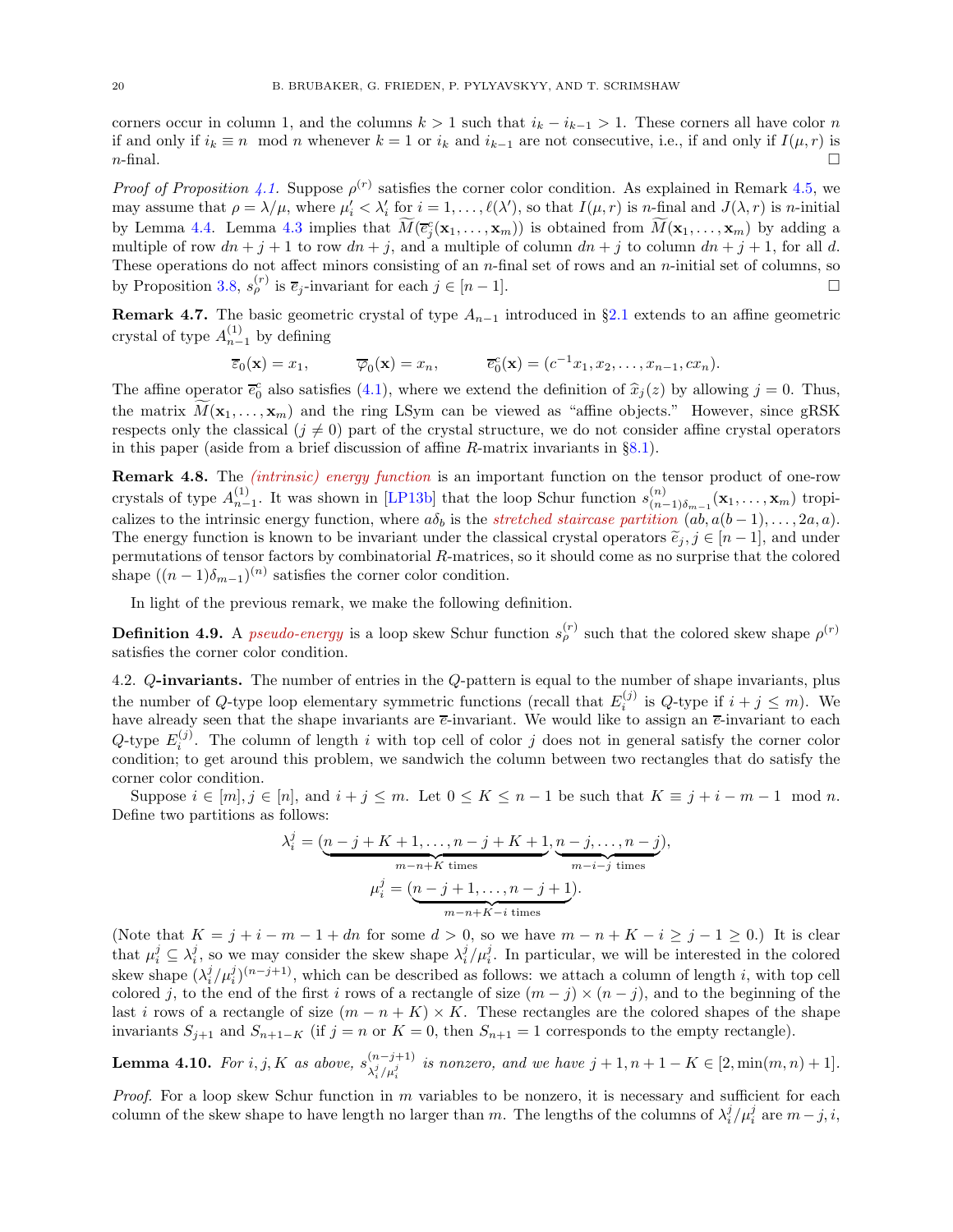and  $m - n + K$ , each of which is no larger than  $m - 1$ . For the second assertion, the only inequality that is not immediately clear is  $n + 1 - K \leq m + 1$ , in the case where  $m < n$ . In this case, we have  $1 \leq m+1-j-i \leq m-1 < n-1$ , so  $K = n-(m+1-j-i)$ , which means  $n+1-K = m+2-j-i \leq m$ .  $\Box$ 

**Definition 4.11.** For  $i \in [m]$  and  $j \in [n]$  such that  $i + j \leq m$ , define the *Q*-invariant  $Q_i^{(j)}$  $i^{(J)}$  and reduced  $Q$ -invariant  $\widetilde{Q}_i^{(j)}$  by

$$
Q_i^{(j)} = s^{(n-j+1)}_{\lambda_i^{(j)}/\mu_i^{(j)}}, \qquad \widetilde{Q}_i^{(j)} = \frac{s^{(n-j+1)}_{\lambda_i^{(j)}/\mu_i^{(j)}}}{S_{j+1}S_{n+1-K}}.
$$

<span id="page-20-0"></span>It is easy to verify that  $(\lambda_i^j/\mu_i^j)^{(n-j+1)}$  satisfies the corner color condition, so  $Q_i^{(j)}$  $i^{(j)}$  and  $\widetilde{Q}_i^{(j)}$  are  $\overline{e}$ -invariant. **Example 4.12.** Suppose  $m = 5$ ,  $n = 4$  and  $i = 1$ ,  $j = 3$ . From the above definitions, we have  $K = 2$ ,  $\lambda_1^3 = (4, 4, 4, 1), \mu_1^3 = (2, 2),$  so

$$
Q_1^{(3)} = s_{(4,4,4,1)/(2,2)}^{(2)}, \qquad \widetilde{Q}_1^{(3)} = \frac{s_{(4,4,4,1)/(2,2)}^{(2)}}{S_4 S_3} = \frac{s_{(4,4,4,1)/(2,2)}^{(2)}}{s_{(1,1)}^{(4)} s_{(2,2,2)}^{(4)}}.
$$

The colors of the cells of the skew shape  $(\lambda_1^3/\mu_1^3)^{(2)}$  are shown below, where Orange is 1, Blue is 2, Red is 3, and Green is 4:



Note that the NW corners have color  $n = 4$  (Green), while the SE corners have color  $m = 5 \equiv 1 \mod 4$ (Orange).

We saw in Lemma [3.9](#page-16-2) that the P-type loop elementary symmetric functions contain the same information as the gRSK P-pattern. If we combine the Q-invariants with the information contained in the P-pattern, we can recover all loop elementary symmetric functions.

<span id="page-20-1"></span>Proposition 4.13. The Q-type loop elementary symmetric functions can be recovered from the Q-invariants and the P-type loop elementary symmetric functions. Thus, the Q-invariants and P-type loop elementary symmetric functions (or, equivalently, the Q-invariants and the entries  $z_{i,j}$  of the P-pattern) form an algebraically independent generating set for Frac(LSym).

*Proof.* Suppose  $E_i^{(j)}$  is a Q-type loop elementary symmetric function. By Proposition [3.8,](#page-15-4)  $s_{\lambda^j/\mu^j}^{(n-j+1)}$  $\lambda_i^j/\mu_i^j$  is equal to the determinant of the submatrix of  $\widetilde{M}(\mathbf{x}_1,\ldots,\mathbf{x}_m)$  using rows I and columns J, where

$$
I = [n - K + 1, ..., n] \cup [dn + j, ..., dn + n],
$$
  
\n
$$
J = [1, ..., K + 1] \cup [dn + 1, dn + n - j],
$$

and d is the (necessarily positive) integer such that  $K = i + j - m - 1 + dn$ . This submatrix has block form



where A and B are bottom-left justified submatrices of the top nonzero block  $M_0$  (which consists of P-type loop elementary symmetric functions), and  $C$  is a bottom-left justified submatrix of the lower block  $M_d$ . Moreover, the entry in the top-right corner of C is  $E_i^{(j)}$ , and the other entries of C are  $E_{i'}^{(j')}$  $i^{(j')}$  with  $i' < i$ . Thus, we have

$$
Q_i^{(j)} = E_i^{(j)} S_{n+1-K} S_{j+1} + \xi,
$$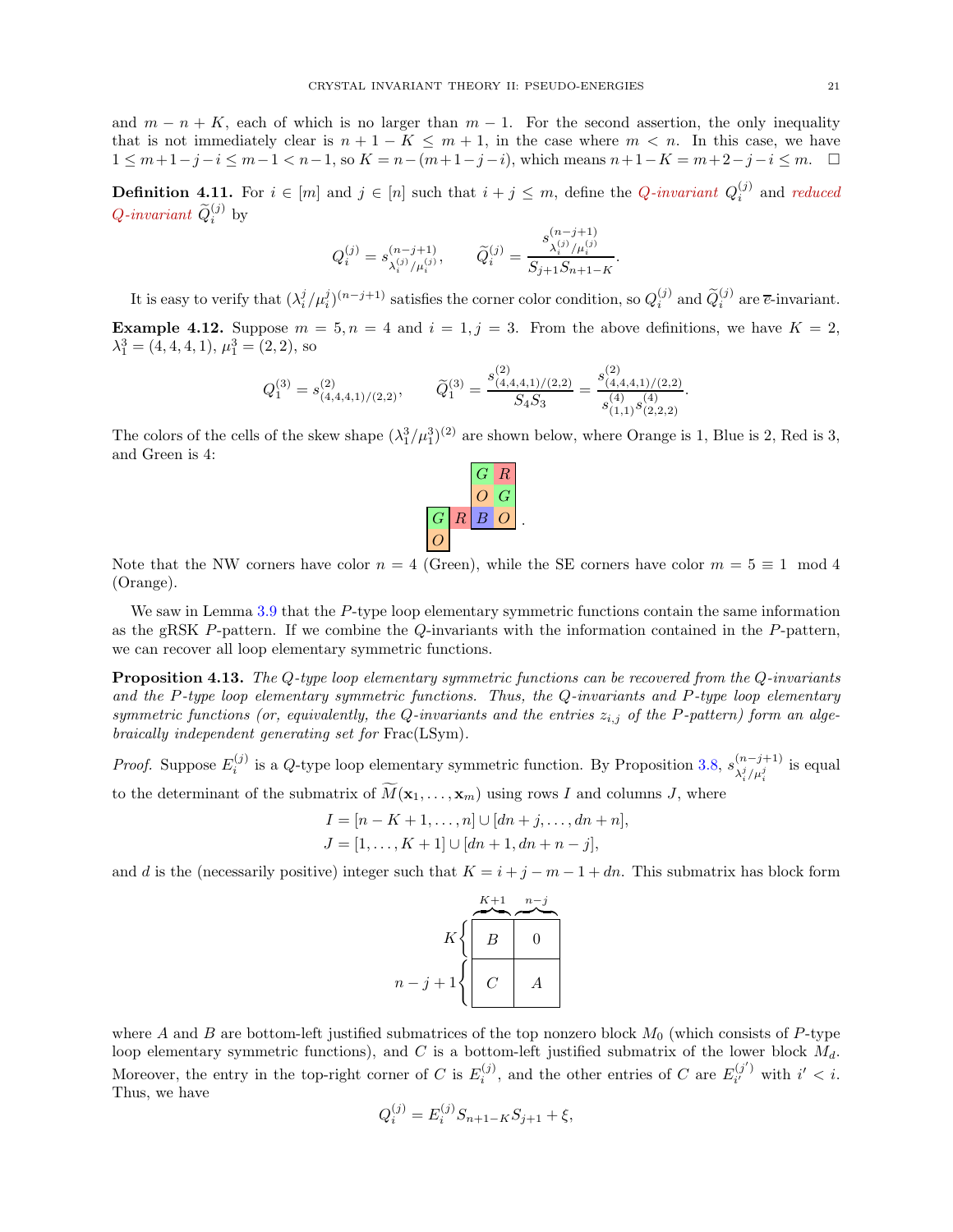where  $\xi$  is a polynomial in P-type loop elementary symmetric functions and  $E_{ii}^{(j')}$  $i^{(j)}$  with  $i' < i$ . It follows by induction on i that we can solve for  $E_i^{(j)}$  $i_j^{(J)}$  in terms of Q-invariants and P-type loop elementary symmetric functions.

The second assertion follows from the fact that the set of loop elementary symmetric functions is algebraically independent, and has the same cardinality as the set of Q-invariants and P-type loop elementary symmetric functions.

Remark 4.14. The Q-invariants and P-type loop elementary symmetric functions do not generate LSym as a ring. Indeed, when  $m = n = 2$ ,  $E_1^{(2)}$ ,  $E_2^{(1)}$ ,  $E_2^{(2)}$  are P-type,  $E_1^{(1)}$  is Q-type, and

$$
E_1^{(1)} = \frac{Q_1^{(1)} + E_1^{(2)} \left( E_2^{(1)} + E_2^{(2)} \right)}{\left( E_1^{(2)} \right)^2}.
$$

In this example, the denominator is equal to  $(S_2)^2$ . In general, it is clear from the above proof that every loop elementary symmetric function (and thus every loop symmetric function) can be expressed as a polynomial in Q-invariants, P-type loop elementary symmetric functions, and inverses of shape invariants.

We will show in §[5.2](#page-31-0) that the Q-invariants are positive Laurent polynomials in the entries of the Q-pattern. We conjecture that these Laurent polynomials, together with the shape, determine the Q-pattern up to the geometric Weyl group action of  $S_m$ .

#### <span id="page-21-0"></span>4.3. Conjectural generating sets.

#### <span id="page-21-1"></span>Conjecture 4.15.

- (1) The field  $\text{Inv}_{\overline{R}} = \text{Inv}_{\overline{R}} \cap \text{Frac}(\text{LSym})$  is generated by the Q-invariants and shape invariants.
- (2) Every element of  $\mathbb{C}[x_i^j] \cap \text{Inv}_{R\overline{e}}$  is a polynomial in reduced Q-invariants  $\widetilde{Q}_i^{(j)}$  and ratios of consecutive shape invariants  $S_i/S_{i+1}$  (by definition,  $S_{\min(m,n)+1} = 1$ ).

Note that the collection of Q-invariants and loop Schur functions  $\Box(i, j)$  is algebraically independent by Lemma [3.9,](#page-16-2) [\(3.6\)](#page-17-1), and Proposition [4.13,](#page-20-1) so in particular the collection of Q-invariants and shape invariants is algebraically independent. Since we know that the size of this collection is equal to the transcendence degree of Inv<sub>Re</sub> (see the discussion at the beginning of §[4\)](#page-17-0), Inv<sub>Re</sub> differs from  $\mathbb{C}(Q_i^{(j)}, S_k)$  by at most a finite extension. We provide strong supporting evidence for Conjecture [4.15](#page-21-1) in §[4.4.](#page-22-1)

**Remark 4.16.** The Q-invariants and shape invariants do not generate the ring  $\mathbb{C}[x_i^j] \cap \text{Inv}_{R\overline{e}}$ . For example, when  $m = n = 2$ , one has

$$
x_1^{(1)}x_1^{(2)} + x_2^{(1)}x_2^{(2)} = \frac{H_3^{(2)}}{E_1^{(2)}} = \frac{Q_1^{(1)}}{S_2}
$$

.

On the other hand, a consequence of Conjecture [4.15](#page-21-1) is that the larger ring  $\mathbb{C}[x_i^j, S_k^{-1}] \cap \text{Inv}_{R\overline{e}}$  is generated by the Q-invariants, shape invariants, and inverses of shape invariants.

Define barred P-invariants  $\overline{P}_j^{(i)} \in \overline{\text{LSym}}$  and reduced barred P-invariants  $\widetilde{\overline{P}}_j^{(i)} \in \text{Frac}(\overline{\text{LSym}})$  for  $i \in$  $[m], j \in [n]$  such that  $i + j \leq n$  in the same way that the Q-invariants were defined, but with the roles of m, n (and i, j) interchanged. Conjecture [4.15](#page-21-1) is equivalent to the analogous conjecture for  $\text{Inv}_{\overline{Re}}$ , with Q-invariants replaced by barred P-invariants.

Finally, we consider  $\text{Inv}_{R\overline{R}} = \text{Frac}(\text{LSym}) \cap \text{Frac}(\overline{\text{LSym}})$ . The Q-invariants are  $\overline{e}$ -invariant, so in particular they are  $\overline{R}$ -invariant, which means they lie in  $\overline{\text{LSym}}$ . Similarly, the barred P-invariants lie in LSym.

## Conjecture 4.17.

- (1) The field  $\text{Inv}_{R\overline{R}} = \text{Frac}(\text{LSym}) \cap \text{Frac}(\overline{\text{LSym}})$  is generated by the Q-invariants, barred P-invariants, and shape invariants.
- (2) Every element of LSym ∩LSym is a polynomial in reduced Q-invariants, reduced barred P-invariants, and ratios of consecutive shape invariants  $S_i/S_{i+1}$ .

<span id="page-21-2"></span>Proposition 4.18. The collection of Q-invariants, barred P-invariants, and shape invariants is algebraically independent.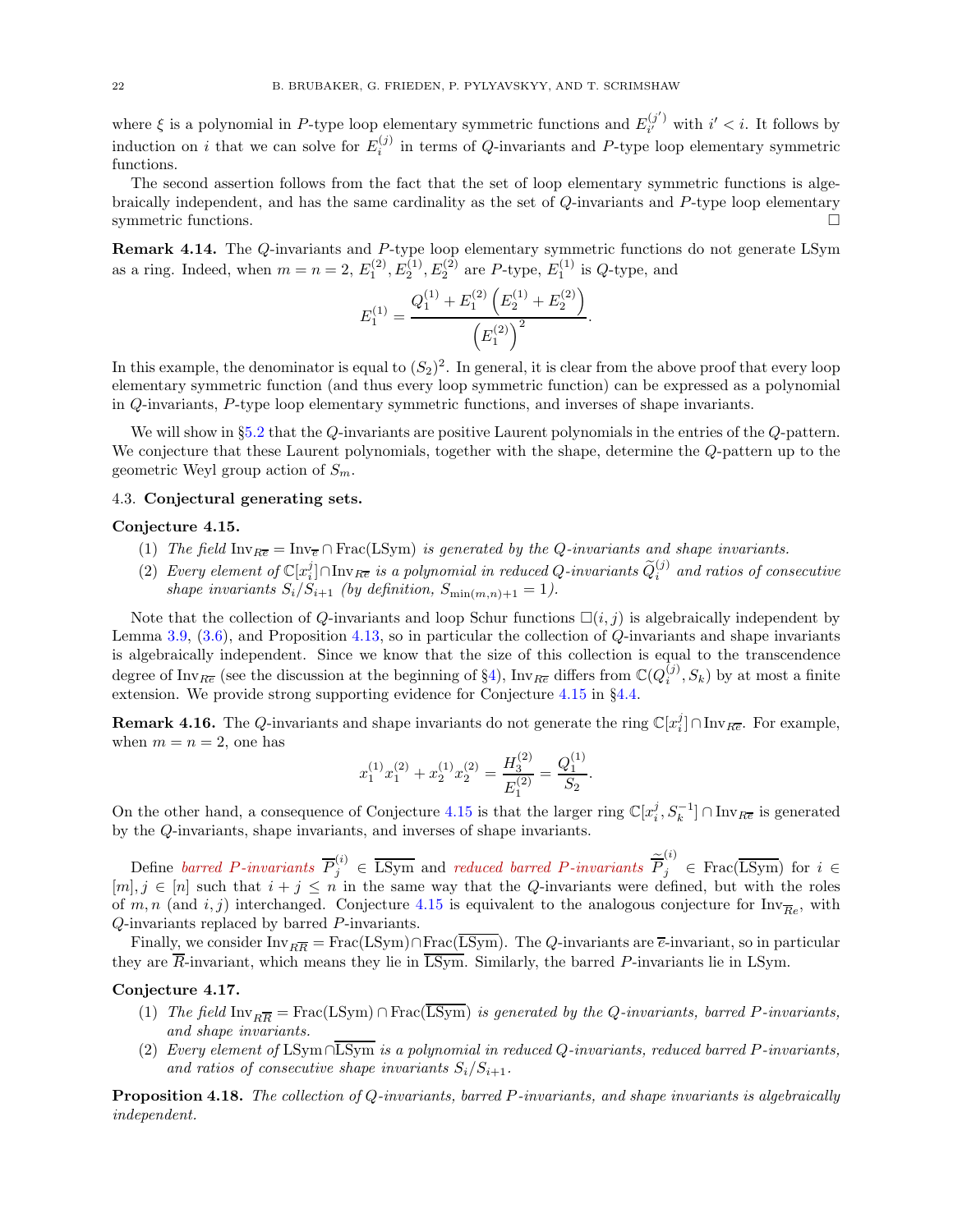The size of the collection of  $Q$ -invariants, barred  $P$ -invariants, and shape invariants is equal to the number of variables  $x_i^j$ , so Proposition [4.18](#page-21-2) implies that  $\text{Inv}_{R\overline{R}}$  is at most a finite extension of the field generated by this collection. The proof of Proposition [4.18](#page-21-2) relies on a technical lemma.

<span id="page-22-2"></span>**Lemma 4.19.** Let  $K \subset L$  be fields, and let  $X = \{x_1, \ldots, x_a\}$ ,  $Y = \{y_1, \ldots, y_b\}$ ,  $Z = \{z_1, \ldots, z_c\}$  be disjoint subsets of L such that  $X \cup Y \cup Z$  is algebraically independent over K. Let  $F = \{f_1(X, Z), \ldots, f_a(X, Z)\}$  and  $G = \{g_1(Y, Z), \ldots, g_b(Y, Z)\}\$ , where  $f_i \in K(X, Z)$ , and  $g_j \in K(Y, Z)$ . If  $F \cup Z$  and  $G \cup Z$  are algebraically independent over K, then  $F \cup Z \cup G$  is algebraically independent over K.

*Proof.* It is a standard result in field theory that if A is a finite subset of L, then the collection of subsets of A which are algebraically independent over K form the independent sets of a matroid (see, e.g.,  $[Ox]$ 11, Thm. 6.7.1]). (In the remainder of the proof we drop "algebraically" and just say "independent" and "dependent.") This means that if  $I_1, I_2 \subseteq A$  are independent and  $|I_1| < |I_2|$ , then there is an element  $a \in I_2 \setminus I_1$  such that  $I_1 \cup \{a\}$  is independent; this the *augmentation axiom* for matroids. In particular, the augmentation axiom implies that all maximal independent subsets of A have the same size.

We first show that  $G\cup Z\cup X$  is independent. Take  $I_1 = G\cup Z$  and  $I_2 = X\cup Y\cup Z$ . Using the augmentation axiom a times, we may extend  $I_1$  to an independent set of size  $a + b + c$  by adding elements of  $I_2$ . Since  $Y \cup Z$  is a maximal independent subset of  $K(Y, Z)$ ,  $G \cup Z \cup \{y_i\}$  must be dependent for all  $y_i \in Y$ . Thus, the only elements of  $I_2$  which are independent of  $I_1$  are those in X, so  $G \cup Z \cup X$  must be independent. Now take  $I_1 = F \cup Z$  and  $I_2 = G \cup Z \cup X$ . By the same reasoning, the only elements of  $I_2$  which are independent of  $I_1$  are those of G, so the augmentation axiom implies that  $F \cup Z \cup G$  is independent.

*Proof of Proposition [4.18.](#page-21-2)* Let X be the entries of the P-pattern which are not part of the shape, Y the entries of the Q-pattern which are not part of the shape, and Z the entries of the common shape of the two patterns. (We may freely interchange  $Z$  with the collection of shape invariants, since both sets generate the same field). The geometric RSK correspondence induces an automorphism of  $\mathbb{C}(x_i^j)$  which sends the variables  $x_i^j$  to the elements of  $X \cup Y \cup Z$ , so this set is algebraically independent. Corollary [3.12](#page-17-2) implies that the Q-invariants are in the field generated by  $Y \cup Z$ , and it was observed after Conjecture [4.15](#page-21-1) that the Q-invariants and shape invariants are algebraically independent. By the symmetry of gRSK, the barred P-invariants are in the field generated by  $X \cup Z$ , and the barred P-invariants and shape invariants are algebraically independent. We may therefore apply Lemma  $4.19$ .

<span id="page-22-1"></span>4.4. Determinantal formula for pseudo-energies. Conjecture [4.15](#page-21-1) predicts that if  $\rho^{(r)}$  satisfies the corner color condition, then  $s_{\rho}^{(r)}$  can be written as a polynomial in reduced Q-invariants  $\tilde{Q}_{i}^{(j)}$  and ratios of consecutive shape invariants  $S_i/S_{i+1}$ . In this section, we confirm that prediction by giving a new determinantal formula for these loop skew Schur functions.

Define an  $n \times n$  matrix  $\widehat{M}'(t)$  by

$$
\widehat{M}'(t)_{ij} = M'_{ij} + \sum_{d>0} t^d \widetilde{Q}_{m+j-i-nd}^{(i)}
$$
 where 
$$
M'_{ij} = \begin{cases} (-1)^{n-i} \frac{S_i}{S_{i+1}} & \text{if } i \le m \text{ and } i+j = n+1\\ 1 & \text{if } i-j = m\\ 0 & \text{otherwise} \end{cases}
$$

(by convention,  $S_k = 1$  if  $k = \min(m, n) + 1$ ,  $\tilde{Q}_0^{(i)} = 1$ , and  $\tilde{Q}_k^{(i)} = 0$  if  $k < 0$ ). Let  $\widetilde{M}'$  be the unfolded version of  $\widehat{M}'(t)$ . In words,  $\widehat{M}'$  is obtained from  $\widehat{M}$  by replacing the "P-type block"  $M = M_0$  with the matrix  $M'$ , and each Q-type loop elementary symmetric function  $E_i^{(j)}$  with the reduced Q-invariant  $\tilde{Q}_i^{(j)}$ . See Figure [5](#page-23-0) for some examples.

<span id="page-22-0"></span>**Theorem 4.20.** Suppose  $\mu \subseteq \lambda$  and  $\lambda'_i - \mu'_i > 0$  for  $i = 1, \ldots, \ell$ , where  $\ell$  is the length of  $\lambda'$ . If  $(\lambda/\mu)^{(r)}$ satisfies the corner color condition, then

$$
s_{\lambda/\mu}^{(r)} = \Delta_{I(\mu,r),J(\lambda,r)}(\widetilde{M}'),
$$
\n(4.2)

where  $I(\mu, r)$ ,  $J(\lambda, r)$  are defined by [\(3.3\)](#page-15-5).

As explained in Remark [4.5,](#page-18-3) all pseudo-energies can be written in the form required by the theorem.

### Example 4.21.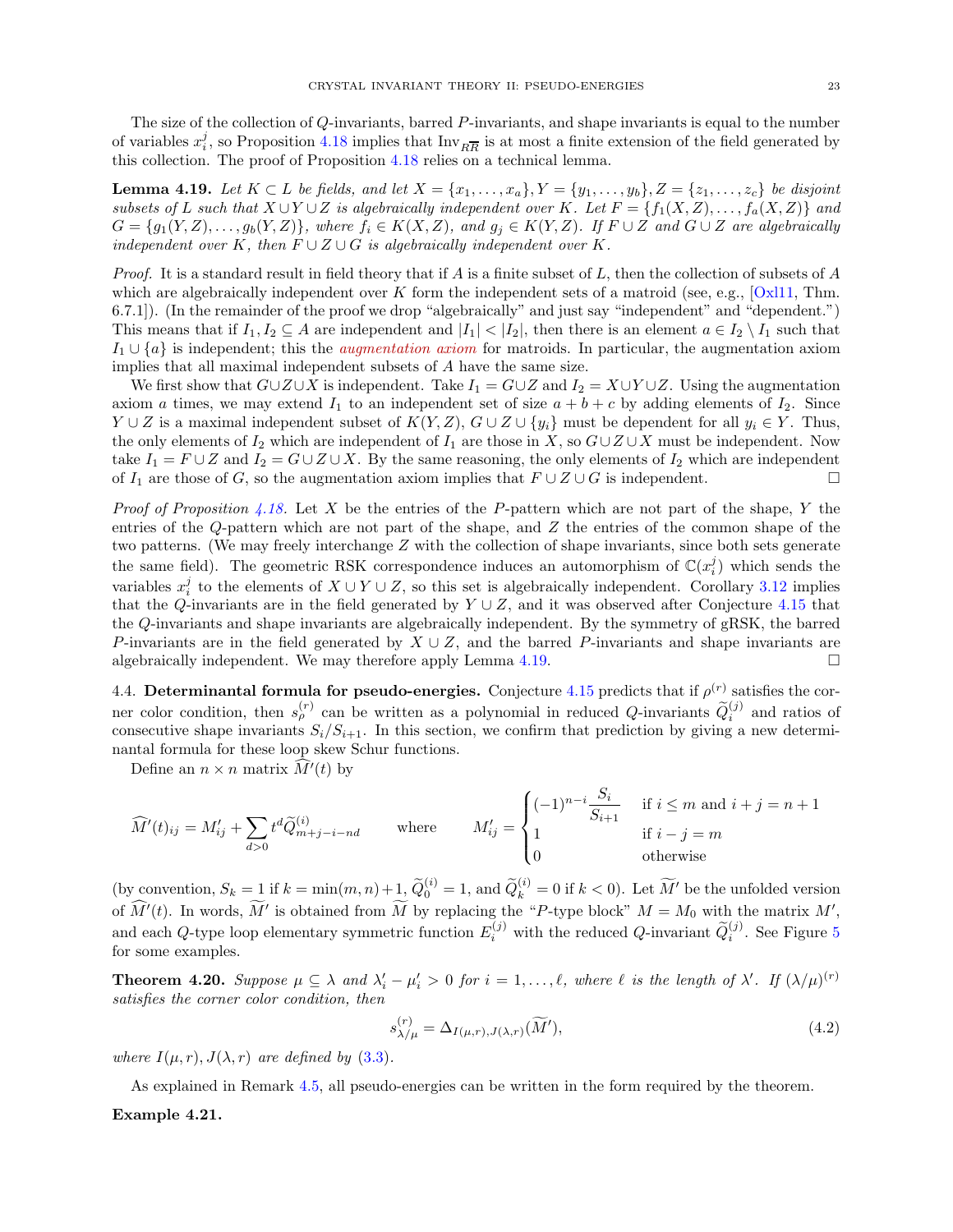| 0                   | $\Omega$                                                  | $rac{S_1}{S_2}$<br>$\overline{0}$          | $\theta$<br>0                                                                          | $\theta$                                                                        | $\overline{0}$<br>0                 | $\cdots$ | 0<br>0 | 0<br>$\overline{0}$ | 0<br>$\overline{0}$  | $\overline{0}$<br>$-\frac{S_2}{S_3}$ | $rac{S_1}{S_2}$<br>$\boldsymbol{0}$ | $\overline{0}$<br>$\overline{0}$ | 0<br>$\theta$         | 0<br>0                       | $\mathbf{0}$<br>$\theta$            | $\theta$<br>$\theta$        | . |
|---------------------|-----------------------------------------------------------|--------------------------------------------|----------------------------------------------------------------------------------------|---------------------------------------------------------------------------------|-------------------------------------|----------|--------|---------------------|----------------------|--------------------------------------|-------------------------------------|----------------------------------|-----------------------|------------------------------|-------------------------------------|-----------------------------|---|
| $S_3$               | $rac{S_2}{S_3}$<br>$\theta$                               | $\theta$                                   |                                                                                        | $\theta$                                                                        | $\theta$                            |          | 0      | $\overline{0}$      | $S_3$                | $\boldsymbol{0}$                     | $\boldsymbol{0}$                    | $\theta$                         | $\theta$              | $\overline{0}$               | $\theta$                            | $\theta$                    |   |
| $\tilde{Q}^{(2)}_1$ | $Q_3^{\scriptscriptstyle\vee}$<br>$\widetilde{Q}^{(2)}_2$ | $\tilde{Q}_4^0$<br>$\widetilde{Q}^{(2)}_3$ | $\overline{0}$<br>$\theta$                                                             | $\boldsymbol{0}$<br>$\frac{S_2}{S_3}$                                           | $\frac{S_1}{S_2}$<br>$\theta$       |          | 0      | $\Omega$            | $\Omega$<br>$\Omega$ | $\Omega$<br>$\Omega$                 | $\theta$<br>$\Omega$                | $\theta$                         | $\Omega$<br>$\Omega$  | $\theta$<br>$\theta$         | $\Omega$<br>$\Omega$                | $\theta$<br>$\theta$        |   |
|                     | $\widetilde{O}^{(3)}$                                     | $\widetilde{Q}^{(3)}_2$                    | $S_3$                                                                                  | $\overline{0}$                                                                  | $\theta$                            |          | 0<br>0 | 0<br>$\theta$       | $\theta$             |                                      | $\widetilde{Q}_1^{(2)}$             | $\theta$<br>$\overline{0}$       | 0<br>$\boldsymbol{0}$ | $\theta$<br>0                | $\overline{0}$<br>$\frac{S_2}{S_3}$ | $rac{S_1}{S_2}$<br>$\theta$ |   |
| 0<br>0              | 0                                                         | Ŧ.                                         | $\widetilde{Q}^{\mathbb{C}}_2$<br>$\tilde{\widetilde{Q}}_1^{\tilde{\left( 2\right) }}$ | $\begin{matrix} Q_3 \ \widetilde{Q}_2^{(2)} \ \widetilde{O}^{(3)} \end{matrix}$ | $\tilde{\widetilde{\Omega}}^{4}(2)$ |          | 0      | $\overline{0}$      | $\theta$             | $\theta$                             | 1                                   | $\overline{0}$                   | $\boldsymbol{0}$      | $\mathcal{S}_3$              | $\theta$                            | $\theta$                    |   |
|                     | $\overline{0}$                                            | 0                                          |                                                                                        |                                                                                 | $\frac{83}{0}(3)$                   |          | 0<br>O | $\overline{0}$<br>∩ | $\theta$<br>0        | $\theta$<br>$\Omega$                 | $\theta$<br>0                       |                                  | $\theta$              | $\boldsymbol{0}$<br>$\Omega$ | $\theta$<br>$\Omega$                | $\theta$<br>$\Omega$        |   |
|                     |                                                           |                                            |                                                                                        |                                                                                 |                                     |          |        |                     |                      |                                      |                                     |                                  |                       |                              |                                     |                             |   |

<span id="page-23-0"></span>FIGURE 5. The matrix  $M'$  for  $m = 5, n = 3$  (left) and  $m = 3, n = 5$  (right).

(a) Suppose  $m = 5, n = 3, \lambda = (4, 3, 3, 1), \mu = (2), r = 2$ . The colored skew shape  $(\lambda/\mu)^{(r)}$  satisfies the corner color condition, so according to Theorem [4.20,](#page-22-0) we have

$$
s^{(2)} = \Delta_{5689,1457}(\widetilde{M}') = \det \begin{pmatrix} \widetilde{Q}_1^{(2)} & 0 & -\frac{S_2}{S_3} & 0 \\ 1 & S_3 & 0 & 0 \\ 0 & \widetilde{Q}_1^{(2)} & \widetilde{Q}_2^{(2)} & 0 \\ 0 & 1 & \widetilde{Q}_1^{(3)} & S_3 \end{pmatrix} = \widetilde{Q}_1^{(2)}\widetilde{Q}_2^{(2)}S_3^2 - \widetilde{Q}_1^{(2)}S_2.
$$

Note that this is not a positive formula in terms of the reduced *Q*-invariants and shape invariants. For comparison, the Jacobi–Trudi formula (in the form given by Proposition [3.8\)](#page-15-4) says that

$$
s^{(2)} \qquad \qquad = \Delta_{5689,1457}(\widetilde{M}) = \det \begin{pmatrix} E_1^{(2)} & E_4^{(2)} & E_5^{(2)} & 0 \\ 1 & E_3^{(3)} & E_4^{(3)} & 0 \\ 0 & E_1^{(2)} & E_2^{(2)} & E_4^{(2)} \\ 0 & 1 & E_1^{(3)} & E_3^{(3)} \end{pmatrix}.
$$

(b) It is easy to see that Theorem [4.20](#page-22-0) holds for  $Q$ -invariants. For example, consider the  $Q$ -invariant  $Q_1^{(2)}$  in the case  $m = 3, n = 5$ . By definition,

$$
Q_1^{(2)} = s_{(8,8)/(4)}^{(4)}
$$
 and  $\widetilde{Q}_1^{(2)} = \frac{s_{(8,8)/(4)}^{(4)}}{S_3 S_2}.$ 

On the other hand, the colored skew shape  $((8,8)/(4))^{(4)}$  satisfies the corner color condition, so Theorem [4.20](#page-22-0) asserts that

$$
s_{(8,8)/(4)}^{(4)} = \Delta_{\{2,3,4,5,7,8,9,10\},\{1,2,3,4,5,6,7,8\}}(\widetilde{M}').
$$

The reader may confirm this by inspecting the matrix  $\overline{M}'$ , which is shown on the right in Figure [5.](#page-23-0)

To prove Theorem [4.20,](#page-22-0) we will write down explicit upper uni-triangular matrices  $U$  and  $V$  such that  $UMV = M'$ , and then we will show that multiplying the lower blocks  $M_d$  by U and V has the effect of turning Q-type loop elementary symmetric functions into reduced Q-invariants. The following technical lemma contains the tools needed to carry out this argument.

### <span id="page-23-2"></span><span id="page-23-1"></span>Lemma 4.22.

(1) Let N be an  $n \times n$  matrix such that the principal anti-diagonal minors  $\Delta_i = \Delta_{[i,n],[1,n+1-i]}(N)$  are nonzero for  $i = 2, \ldots, n$ . Define upper uni-triangular  $n \times n$  matrices  $U = U(N)$ ,  $V = V(N)$  by

$$
U_{ij} = \begin{cases} (-1)^{i+j} \frac{\Delta_{[i,n] \setminus \{j\}, [1, n-i]}(N)}{\Delta_{[i+1,n], [1, n-i]}(N)} & \text{if } i \le j \\ 0 & \text{if } i > j, \end{cases} \qquad V_{ij} = \begin{cases} (-1)^{i+j} \frac{\Delta_{[n-j+2,n], [1,j] \setminus \{i\}}(N)}{\Delta_{[n-j+2,n], [1, j-1]}(N)} & \text{if } i \le j \\ 0 & \text{if } i > j. \end{cases}
$$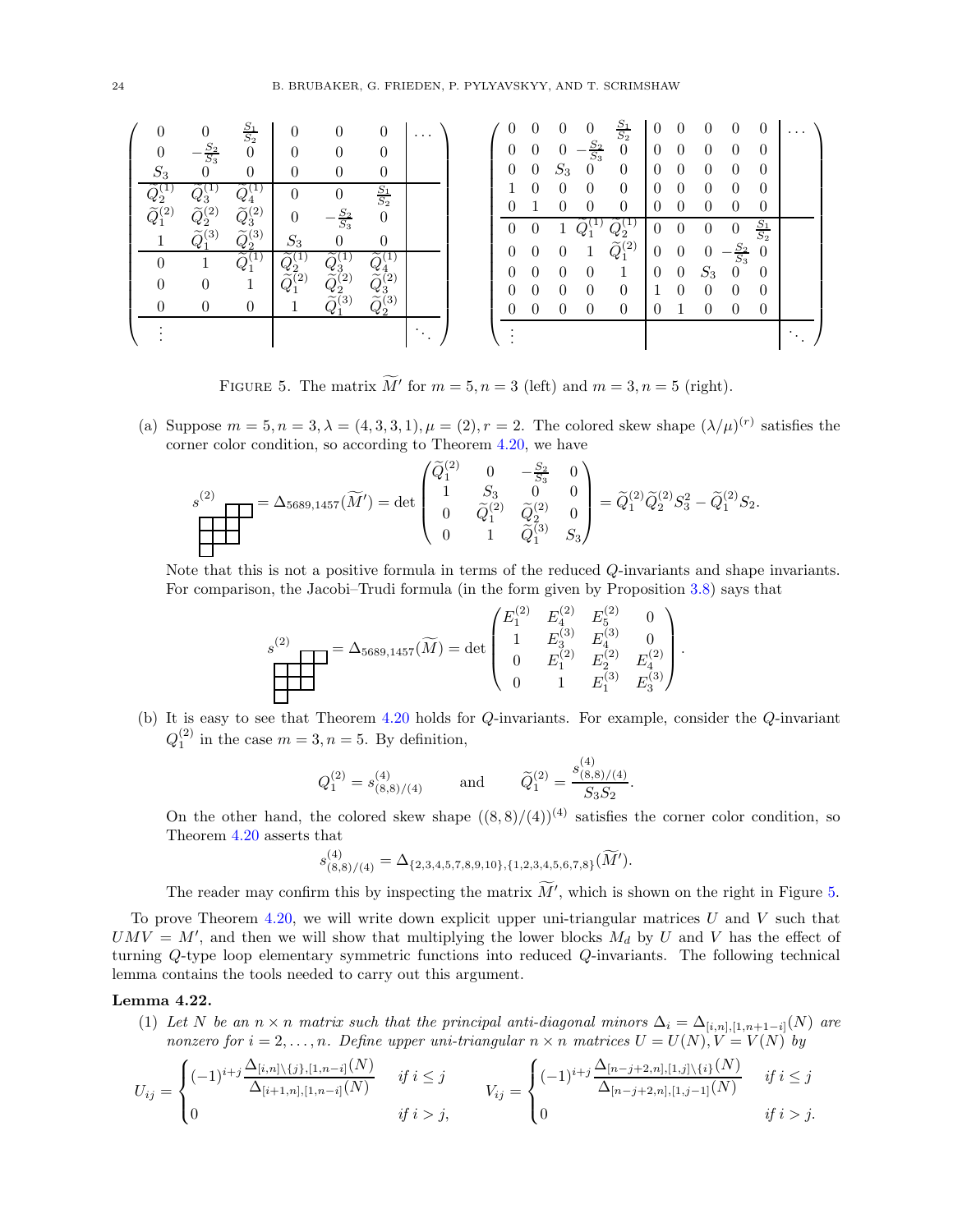Then UNV is the anti-diagonal matrix whose entry in position  $(i, n + 1 - i)$  is  $(-1)^{n-i} \frac{\Delta_i}{\Delta_{i+1}}$  (with  $\Delta_{n+1} = 1.$ 

<span id="page-24-0"></span>(2) Suppose  $1 \leq m < n$ , and let N be an  $n \times n$  matrix of block form

$$
N = \frac{m \left\{ \begin{array}{c|c} N_1 & N_2 \\ \hline & N_3 & N_4 \\ \hline & & m \end{array} \right\}}{\underbrace{N_4}_{n-m} \underbrace{N_4}_{m}}
$$

where N<sub>3</sub> is upper uni-triangular, and the principal anti-diagonal minors  $\Delta_i = \Delta_{[i,n],[1,n+1-i]}(N)$ are nonzero for  $i = 2, \ldots, m$  (note that  $\Delta_{m+1} = \det(N_3) = 1$  is also nonzero). Define upper unitriangular  $n \times n$  matrices  $U = U(N), V = V(N)$  by

$$
U = \frac{m\left\{\begin{array}{c|c} U' \\ \hline 0 & N_3^{-1} \\ \hline \end{array}\right\}}{m - m\left\{\begin{array}{c|c} 0 & N_3^{-1} \\ \hline \end{array}\right\}}
$$
 
$$
V = \frac{n - m\left\{\begin{array}{c|c} I & V' \\ \hline 0 & V' \\ \hline \end{array}\right\}}{m\left\{\begin{array}{c|c} 0 & V' \\ \hline \end{array}\right\}}
$$

where

$$
U_{ij} = U'_{ij} = \begin{cases} (-1)^{i+j} \frac{\Delta_{[i,n]} \setminus \{j\}, [1, n-i]}{(N)} & \text{if } i \in [m], j \in [n], \text{ and } i \le j\\ 0 & \text{if } i \in [m], j \in [n], \text{ and } i > j, \end{cases}
$$
\n
$$
V_{ij} = V'_{i,j-(n-m)} = \begin{cases} (-1)^{i+j} \frac{\Delta_{[n-j+2,n], [1,j] \setminus \{i\}}(N)}{\Delta_{[n-j+2,n], [1,j-1]}(N)} & \text{if } i \in [n], j \in [n-m+1, n], \text{ and } i \le j\\ 0 & \text{if } i \in [n], j \in [n-m+1, n], \text{ and } i > j. \end{cases}
$$

Then UNV has block form

$$
UNV = \begin{array}{c} m \begin{cases} 0 & A \\ \hline n - m \end{cases} \\ \hline \begin{matrix} I & 0 \\ \hline \frac{n - m}{m} & m \end{matrix} \end{array}
$$

<span id="page-24-1"></span>where A is the anti-diagonal  $m \times m$  matrix whose entry in position  $(i, m + 1 - i)$  is  $(-1)^{n-i} \frac{\Delta_i}{\Delta_{i+1}}$ . (3) Let N be a  $(p+q+1) \times (p+q+1)$  matrix of block form

$$
N = \begin{array}{c} q \left\{ \begin{array}{|c|c|} \hline & p \\ \hline B & 0 \\ \hline C & A \\ \hline \end{array} \right. \\\end{array}.
$$

We have

$$
\det(N) = \sum_{a=1}^{p+1} \sum_{b=1}^{q+1} (-1)^{q+a+b} C_{ab} \det(A_{\widehat{a}}) \det(B^{\widehat{b}}),
$$

where  $A_{\widehat{a}}$  is the matrix A with row a removed, and  $B^b$  is the matrix B with column b removed.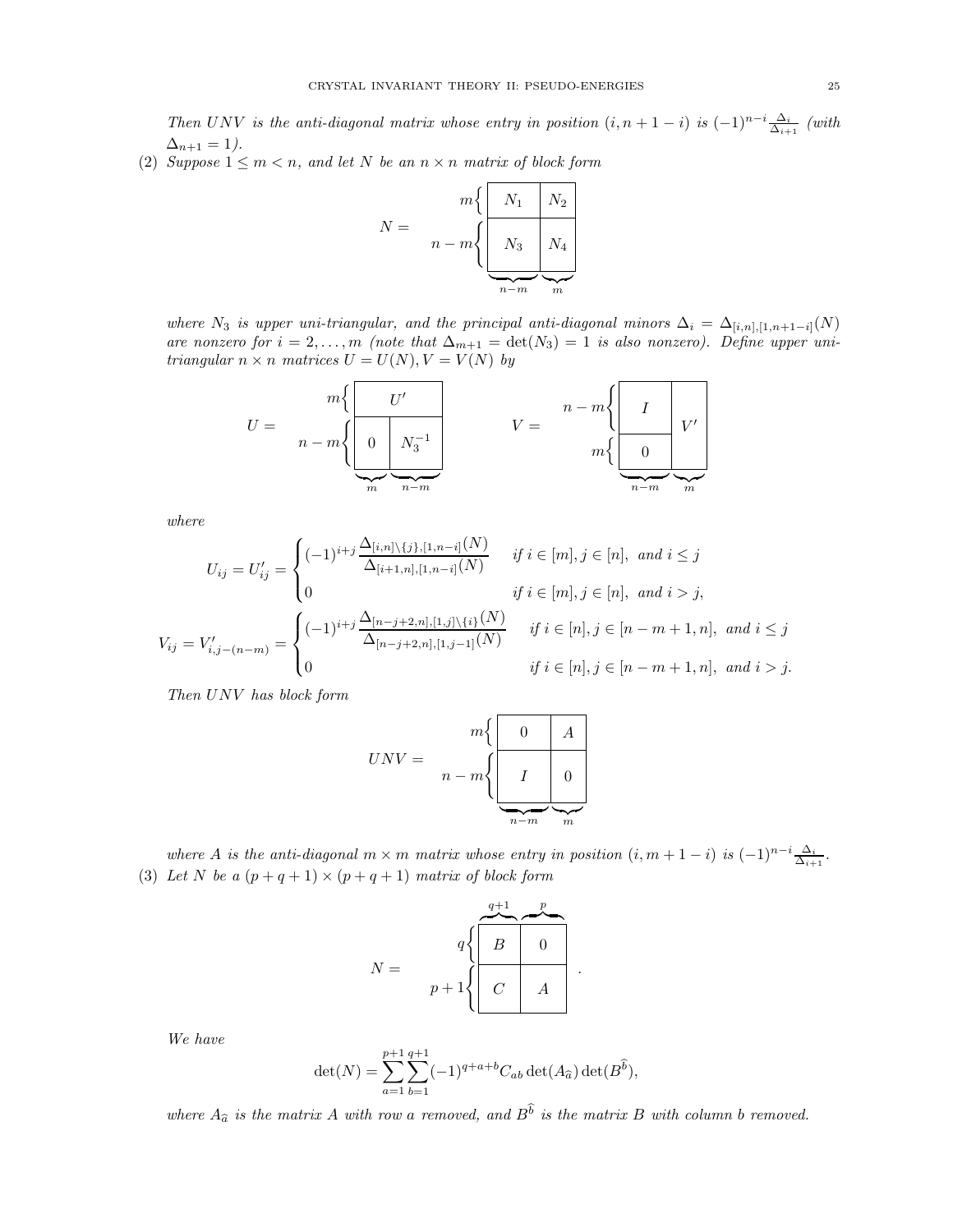Proof. We first prove [\(1\)](#page-23-1). By definition,

$$
(UN)_{ij} = \frac{1}{\Delta_{[i+1,n],[1,n-i]}(N)} \sum_{a=i}^{n} (-1)^{i+a} \Delta_{[i,n]\backslash\{a\},[1,n-i]}(N) N_{aj}.
$$

The sum on the right-hand side is (up to sign) the determinant of the  $(n-i+1)\times(n-i+1)$  matrix A obtained by appending a column consisting of entries  $(N_{ij}, \ldots, N_{nj})$  to the submatrix  $N_{[i,n],[1,n-i]}$ . If  $j \leq n-i$ , then A has a repeated column, so  $(UN)_{ij} = 0$ . If  $j = n + 1 - i$ , then A is the principal anti-diagonal submatrix  $N_{[i,n],[1,n+1-i]}$ , so we have

$$
(UN)_{i,n+1-i} = (-1)^{n-i} \frac{\Delta_i}{\Delta_{i+1}}.
$$

Multiplying  $UN$  by  $V$  on the right adds scalar multiples of each column of  $UN$  to the columns strictly to their right, so  $(UNV)_{ij} = (UN)_{ij}$  for  $i + j \leq n + 1$ . A similar argument shows that if  $i + j \geq n + 2$ , then  $(UNV)_{ij} = (NV)_{ij} = 0$ . This proves [\(1\)](#page-23-1).

The proof of [\(2\)](#page-24-0) is similar. Using block-multiplication, we see that the bottom-left  $(n - m) \times (n - m)$ block of  $UNV$  is the identity matrix. For the entries outside of this block, the argument used to prove  $(1)$ goes through without modification.

To prove  $(3)$ , we expand the determinant of N along the first q rows:

$$
\det(N) = \sum_{\substack{J \in \binom{[p+q+1]}{q}}} (-1)^{\binom{q+1}{2} + \sum_{j \in J} j} \det(N_{[q],J}) \det(N_{[p+q+1] \setminus [q], [p+q+1] \setminus J})
$$
  
\n
$$
= \sum_{b=1}^{q+1} (-1)^{q+1+b} \det(B^{\hat{b}}) \det(C^b \sqcup A)
$$
  
\n
$$
= \sum_{b=1}^{q+1} (-1)^{q+1+b} \det(B^{\hat{b}}) \sum_{a=1}^{p+1} (-1)^{a+1} C_{ab} \det(A_{\hat{a}}).
$$

In the second line,  $C^b \sqcup A$  is the matrix consisting of the b-th column of C followed by A.  $\Box$ 

*Proof of Theorem [4.20.](#page-22-0)* Define upper uni-triangular  $n \times n$  matrices  $U = U(M)$  and  $V = V(M)$  as in Lemma [4.22](#page-23-2)[\(1\)](#page-23-1) (if  $m \ge n$ ) or Lemma [4.22\(](#page-23-2)[2\)](#page-24-0) (if  $m < n$ ), and let  $\tilde{U}, \tilde{V}$  be the unfolded versions of U, V. We will show that

<span id="page-25-0"></span>
$$
\widetilde{M}' = \widetilde{U}\widetilde{M}\widetilde{V}.\tag{4.3}
$$

Multiplying  $\widetilde{M}$  by  $\widetilde{U}$  on the left (resp.,  $\widetilde{V}$  on the right) has the effect of adding a multiple of row  $nd+j$  (resp., column  $nd + i$  to row  $nd + i$  (resp., column  $nd + j$ ) for each integer d, and each pair  $1 \le i \le j \le n$ . These operations do not affect minors of the form  $\Delta_{I,J}(M)$  where I is n-final and J is n-initial, so the assertion of the theorem follows from Proposition [3.8,](#page-15-4) Lemma [4.4,](#page-18-2) and [\(4.3\)](#page-25-0). Furthermore, we see from this description that  $(4.3)$  is equivalent to the equations

<span id="page-25-1"></span>
$$
M'_d = U M_d V \tag{4.4}
$$

for all  $d \geq 0$ , where  $M'_d$  is the  $n \times n$  matrix consisting of the coefficients of  $t^d$  in the entries of  $\hat{M}'(t)$ .

For  $d = 0$ , [\(4.4\)](#page-25-1) follows immediately from Lemma [4.22](#page-23-2)[\(1\)](#page-23-1) or [\(2\)](#page-24-0). Now suppose  $d > 0$ . By definition,

$$
(M'_d)_{ij} = \widetilde{Q}_{m+j-i-nd}^{(i)} = \begin{cases} \frac{Q_{m+j-i-nd}^{(i)}}{S_{i+1}S_{n+1-K}} & \text{ if } m+j-i-nd > 0 \\ 1 & \text{ if } m+j-i-nd = 0 \\ 0 & \text{ if } m+j-i-nd < 0, \end{cases}
$$

where  $K = j - 1$ . Since U and V are upper triangular, we have

<span id="page-25-2"></span>
$$
(UM_dV)_{ij} = \sum_{a=i}^{n} \sum_{b=1}^{j} U_{ia}(M_d)_{ab} V_{bj}.
$$
\n(4.5)

If  $m + j - i - nd = 0$ , then  $M_{ij} = 1$  and  $M_{ab} = 0$  for  $a > i$  or  $b < j$ , so  $(U M_d V)_{ij} = U_{ii} M_{ij} V_{jj} = 1$ . If  $m + j - i - nd < 0$ , then all entries of  $M_d$  appearing in [\(4.5\)](#page-25-2) are zero, so  $(UM_dV)_{ij} = 0$ .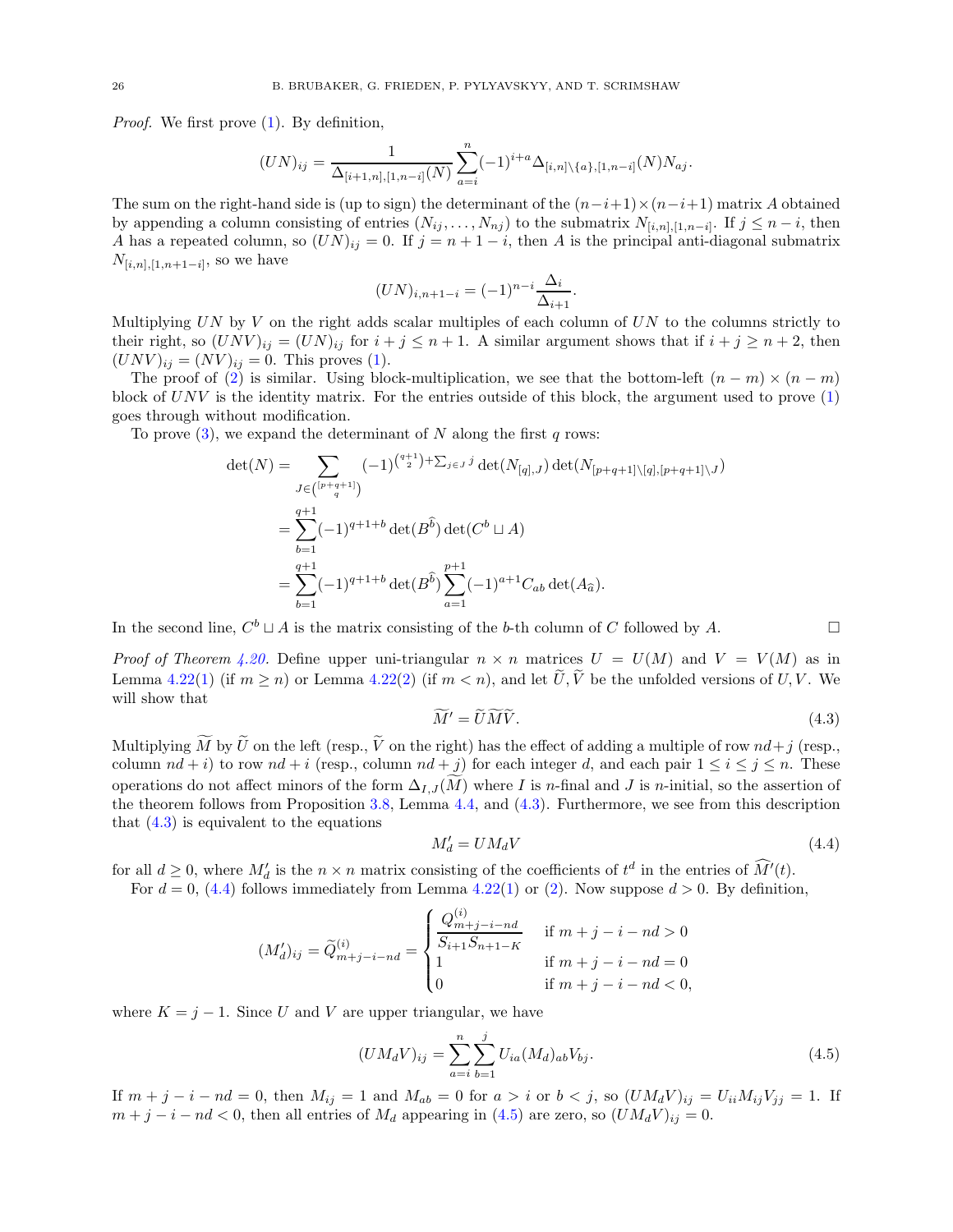If  $m + j - i - nd > 0$ , then we have

<span id="page-26-2"></span>
$$
\sum_{a=i}^{n} \sum_{b=1}^{j} U_{ia}(M_d)_{ab} V_{bj} = \sum_{a=i}^{n} \sum_{b=1}^{j} (-1)^{i+j+a+b} (M_d)_{ab} \frac{\Delta_{[i,n]} \setminus \{a\}, [1, n-i]}{S_{i+1}} \frac{\Delta_{[n-j+2,n]}, [1,j] \setminus \{b\}}(M)}{S_{n-j+2}}.
$$
 (4.6)

(This is clear if  $m \ge n$ . If  $m < n$ , then the inequality  $m + j - i - nd > 0$  implies that  $d = 1, i \in [m]$ , and  $j \in [n-m+1,n]$ , so the entries  $U_{ia}$  and  $V_{bj}$  are in the first m rows of U and the last m columns of V, which are defined in the same way in both the  $m \geq n$  and  $m < n$  cases.) We saw in the proof of Proposition [4.13](#page-20-1) that  $Q_{m+j-i-nd}^{(i)}$  is the determinant of the matrix

$$
j-1 \n\left\{\n\begin{array}{|c|c|}\n\hline\nj & n-i \\
\hline\nB & 0 \\
\hline\nn-i+1 \n\end{array}\n\right.
$$

where  $A, B, C$  are the following bottom-left justified submatrices of M and  $M_d$ :

$$
A = M_{[i,n],[1,n-i]}, \qquad B = M_{[n-j+2,n],[1,j]}, \qquad C = (M_d)_{[i,n],[1,j]}.
$$

<span id="page-26-0"></span>It follows from Lemma [4.22](#page-23-2)[\(3\)](#page-24-1) that the right-hand side of  $(4.6)$  is equal to  $(M'_d)$  $\big)_{ij}.$ 

### 5. Pseudo-energies and the Q-pattern

Corollary [3.12](#page-17-2) implies that every pseudo-energy is a polynomial in the Q-type barred loop elementary symmetric functions, which are the entries of the  $m \times m$  matrix  $\overline{M} = M(\mathbf{x}^1, \dots, \mathbf{x}^n)$ . In §[5.1,](#page-26-1) we give an explicit formula for each pseudo-energy as a positive polynomial in minors of the matrix  $\overline{M}$ . Since minors of  $\overline{M}$  are barred loop skew Schur functions, and the product of loop skew Schur functions is again a loop skew Schur function, this result says that every  $\bar{e}$ -invariant (unbarred) loop skew Schur function is a sum of barred loop skew Schur functions.

By applying the Lindström/Gessel–Viennot Lemma to the network  $\Gamma_m^{\leq n}$  introduced in §[2.3,](#page-8-0) one sees that every nonzero minor of  $\overline{M}$  is a positive Laurent polynomial in the entries  $z'_{j,i}$  of the gRSK Q-pattern. Thus, the above-mentioned result shows that every pseudo-energy can be viewed as a positive function on the Q-pattern that is invariant under the birational  $S_m$ -action on the Gelfand–Tsetlin geometric crystal  $\mathrm{GT}_m^{\leq n}$ . We discuss these functions and their tropicalizations in  $\S5.2$ .

<span id="page-26-1"></span>5.1. A positive formula for pseudo-energies. Our formula for psuedo-energies comes from a bijection between two classes of lattice paths in a vertex-weighted planar network. Following [\[LP13a\]](#page-49-23), we interpret loop skew Schur functions as generating functions for non-intersecting families of "highway paths," and minors of the matrix  $\overline{M}$  as generating functions for non-intersecting families of "underway paths." In the case of a pseudo-energy, these two types of families are complementary to each other, yielding the desired bijection.

We begin by reviewing several notions from [\[LP13a\]](#page-49-23). Let  $\Lambda_{m,n}$  be the infinite directed network with vertex set  $\mathbb{Z} \times [0, m+1]$  and edge set

$$
\{(i,j) \to (i-1,j) \mid i \in \mathbb{Z}, j \in [1,m]\} \cup \{(i,j) \to (i,j+1) \mid i \in \mathbb{Z}, j \in [0,m]\}.
$$

The source vertex  $(i, 0)$  is labeled i, the sink vertex  $(i, m+1)$  is labeled i', and for  $j \in [1, m]$ , the interior vertex  $(i, j)$  has weight  $x_i^{(j+i-1)}$  $i^{(j+i-1)}$ . An example of  $\Lambda_{m,n}$  is shown in Figure [6.](#page-28-0) We view  $(i, j)$  as matrix coordinates (i.e., the first coordinate increases downward, the second from left to right), and as a visual reminder of the n-periodicity of the vertex weights, we draw a dashed red line between rows nd and  $nd + 1$  for each d.

Each interior vertex of  $\Lambda_{m,n}$  is a simple crossing; that is, there are two incoming edges and two outgoing edges, with the incoming edges adjacent in cyclic order around the vertex. A highway path (resp., underway path in  $\Lambda_{m,n}$  is a directed path which turns right (resp., left) at each interior vertex for which the other incoming edge is directly to its *left* (resp., *right*). The three ways a highway path (resp., underway path) can enter and exit an interior vertex are shown below as solid blue (resp., dashed purple) lines: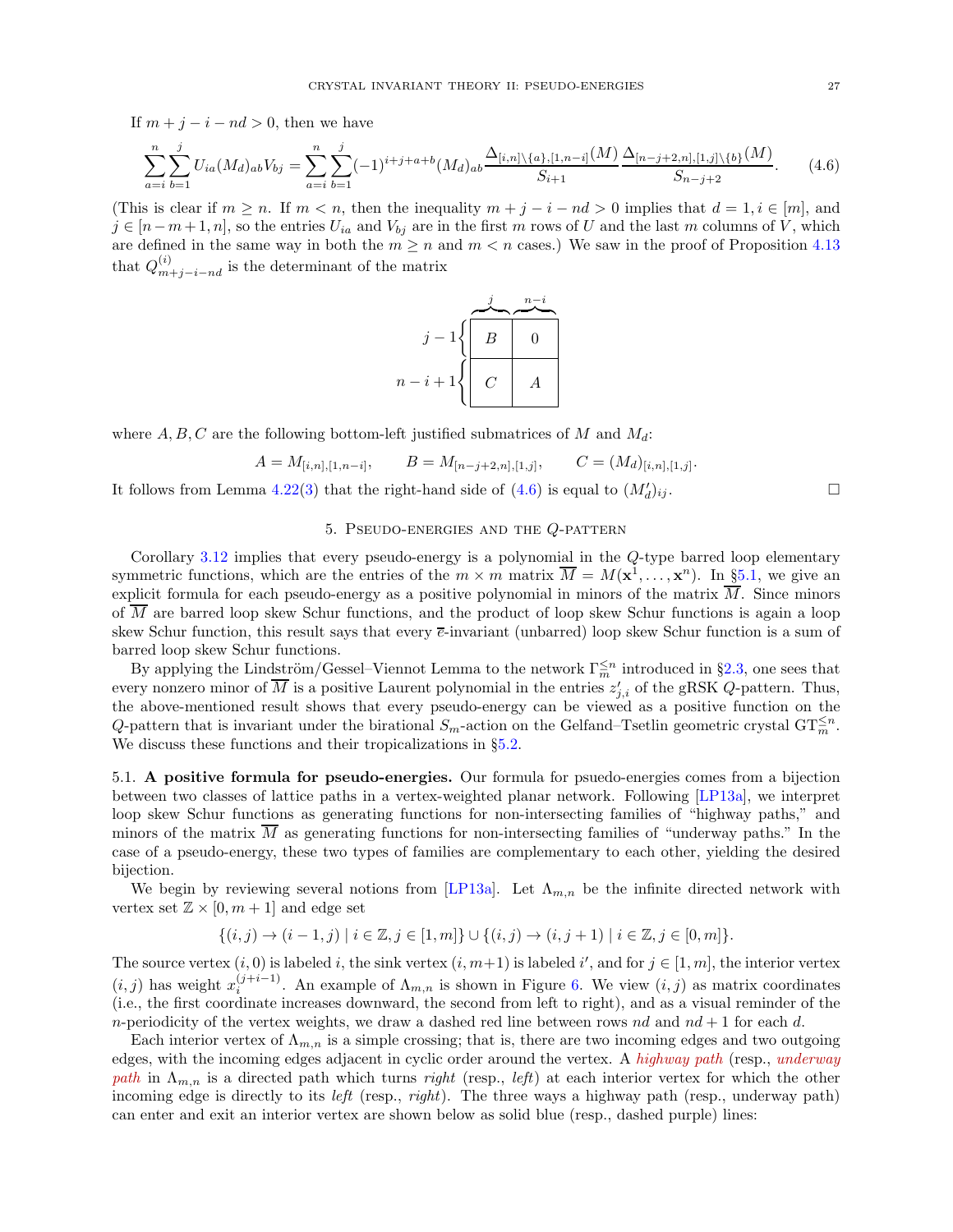

The weight of a highway or underway path p, denoted  $w(t)$ , is the product of the weights of the interior vertices that p passes through without turning. In each of the sets of three paths above, only the right-most path picks up the weight z. For a family  $\mathcal{F} = (p_1, \ldots, p_a)$  of highway or underway paths, the weight  $\text{wt}(\mathcal{F})$ is the product of the weights of  $p_1, \ldots, p_a$ . We say that F is non-intersecting if no two of its paths share an edge (non-intersecting paths are allowed to "kiss" at a vertex).

Given a non-intersecting family of highway paths F, define  $\overline{\mathcal{F}}$  to be the set of edges not in F. If we draw the edges of F and  $\overline{\mathcal{F}}$  simultaneously, each interior vertex has one of the following five configurations:



It is clear that the edges in  $\overline{\mathcal{F}}$  determine a unique non-intersecting family of underway paths. Moreover, each of the five configurations contributes the same weight (shown beneath the configuration) to both  $\mathcal F$  and  $\overline{\mathcal{F}}$ . Thus, the correspondence  $\mathcal{F} \longleftrightarrow \overline{\mathcal{F}}$  is a weight-preserving bijection between non-intersecting families of highway paths and non-intersecting families of underway paths.

Remark 5.1. If we view highway (resp., underway) paths as the positions of particles (resp., holes) in a five-vertex model, the correspondence just described is the now classical particle-hole duality.

We now explain the connection between highway paths in  $\Lambda_{m,n}$  and loop skew Schur functions. Associate to  $\Lambda_{m,n}$  the  $\mathbb{Z} \times \mathbb{Z}$  matrix  $A(\Lambda_{m,n})$  with entries

$$
A(\Lambda_{m,n})_{ij} = \sum_{p \colon i \to j'} \operatorname{wt}(p),
$$

where the sum is over highway paths in  $\Lambda_{m,n}$  from source *i* to sink j'.

**Example 5.2.** In the network  $\Lambda_{5,3}$ , there are ten highway paths from source 5 to sink 2'. These paths have weights  $x_a^{(2)}x_b^{(3)}$  $b_b^{(3)}$  for  $1 \le a < b \le 5$ ; the path of weight  $x_2^{(2)}x_4^{(3)}$  is shown in Figure [6.](#page-28-0) Thus, we have

$$
A(\Lambda_{5,3})_{5,2}=E_2^{(2)}(\mathbf{x}_1,\mathbf{x}_2,\mathbf{x}_3,\mathbf{x}_4,\mathbf{x}_5).
$$

Recall the *n*-periodic matrix  $\widetilde{M} = \widetilde{M}(\mathbf{x}_1, \dots, \mathbf{x}_m)$  introduced in §[3.2.](#page-15-3) The  $(i, j)$ -entry of  $\widetilde{M}$  is the loop elementary symmetric function  $E_{m}^{(i)}$  $\binom{n}{m+j-i}$  (**x**<sub>1</sub>, ..., **x**<sub>m</sub>), and the minors of M are the loop skew Schur functions.

<span id="page-27-1"></span>**Lemma 5.3.**  $A(\Lambda_{m,n})$  is equal to  $\widetilde{M}$ .

*Proof.* Suppose p is a highway path from source i to sink j'. When p enters an interior vertex from the bottom, it must turn right, and when  $p$  enters an interior vertex from the left, it may either turn left or pass straight through. To get from  $i$  to  $j'$ ,  $p$  must enter  $m$  interior vertices from the left, and turn left at exactly  $i - j$  of these vertices. Thus, p passes straight through  $m + j - i$  interior vertices, so the weight of p is a monomial of degree  $m + j - i$ . It is easy to see that the possible weights of such a path are in bijection with the monomials of  $E_{m+j-i}^{(i)}(\mathbf{x}_1,\ldots,\mathbf{x}_m)$ .

For the next result, we assume the reader is familiar with the Lindström/Gessel–Viennot Lemma  $\lbrack \text{Lin}73, \rbrack$ [GV85\]](#page-49-26), which expresses minors of matrices associated to planar networks as weighted sums of non-intersecting families of paths in the network.

<span id="page-27-0"></span>**Lemma 5.4.** For k-element subsets  $I, J \subset \mathbb{Z}$ , we have

$$
\Delta_{I,J}(\widetilde{M})=\sum_{\mathcal{F}\in N^h_{I,J}}\mathrm{wt}(\mathcal{F}),
$$

where  $N_{I,J}^h$  is the set of non-intersecting families of highway paths in  $\Lambda_{m,n}$  from sources I to sinks J.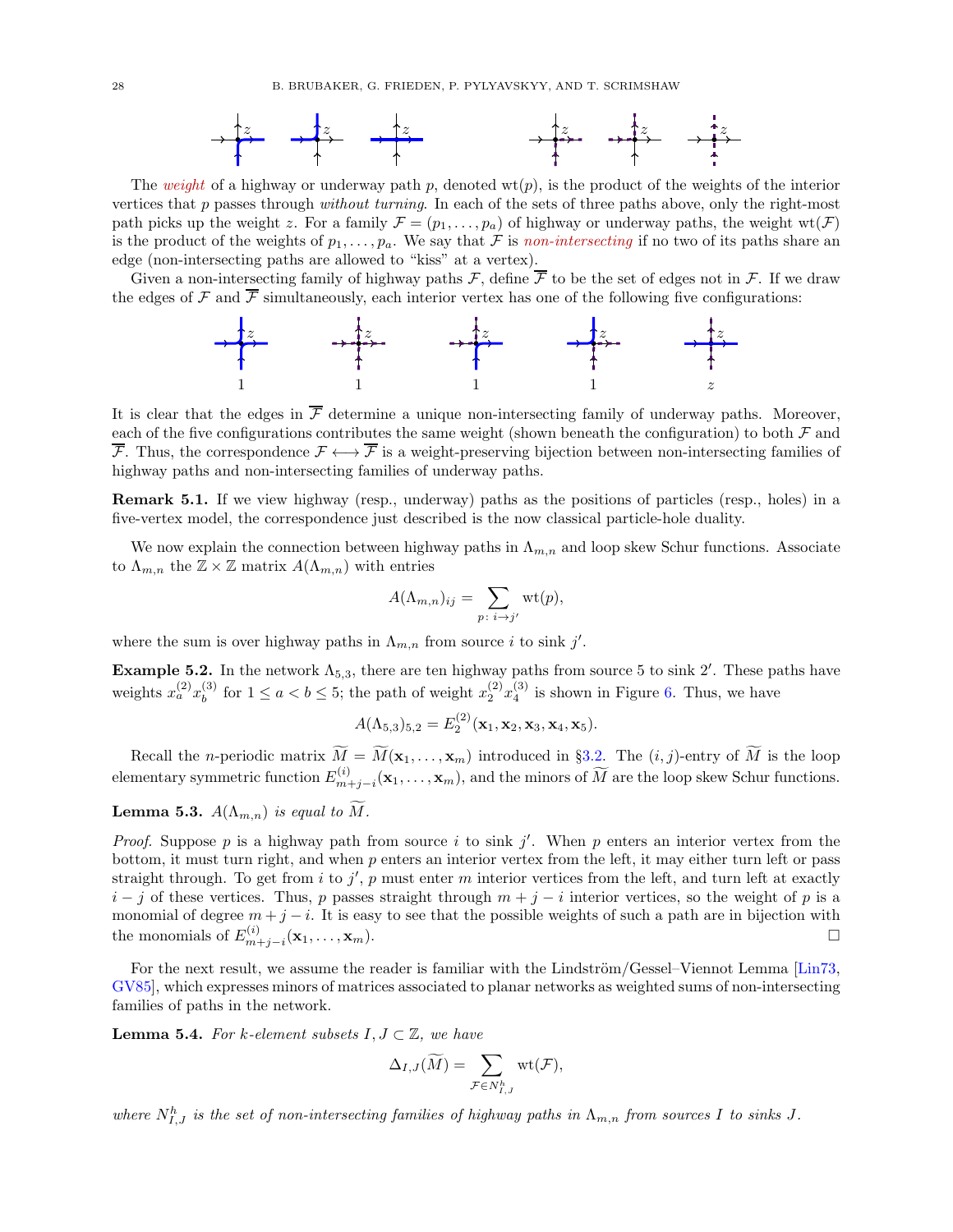

<span id="page-28-0"></span>FIGURE 6. (Left) The network  $\Lambda_{5,3}$ , which gives rise to the 3-periodic matrix  $\widetilde{M}$  =  $M(\mathbf{x}_1, \ldots, \mathbf{x}_5)$ . A non-intersecting family of highway paths is shown in blue. (Right) The network  $\overline{\Lambda}_{5,3}$ , which gives rise to the  $5 \times 5$  matrix  $\overline{M} = M(\mathbf{x}^1, \mathbf{x}^2, \mathbf{x}^3)$ . The dashed purple lines show a non-intersecting family of underway paths.

*Proof.* As in [\[LP13a\]](#page-49-23), convert  $\Lambda_{m,n}$  into an edge-weighted network  $\Gamma$  by replacing the configuration around each interior vertex as follows:



It is clear that there is a weight-preserving correspondence between non-intersecting families of highway paths in  $\Lambda_{m,n}$  and non-intersecting families of directed paths in Γ, so the result follows from the Lindström/Gessel– Viennot Lemma applied to Γ.

Now consider a pseudo-energy  $s_{\lambda/\mu}^{(r)}$ . As explained in Remark [4.5,](#page-18-3) we may assume that  $\mu'_i < \lambda'_i$  for  $i = 1, \ldots, \ell(\lambda')$ . Let  $I = I(\mu, r), J = J(\lambda, r)$  be the subsets associated to  $(\lambda/\mu)^{(r)}$  by [\(3.3\)](#page-15-5), trans-lated by a multiple of n so that they consist of positive integers. By Lemma [4.4,](#page-18-2) there exist  $d \geq 0$  and  $a_0, \ldots, a_d, b_0, \ldots, b_d \in [0, n]$  such that

<span id="page-28-1"></span>
$$
I = [n+1-a_0, n] \cup [2n+1-a_1, 2n] \cup \cdots \cup [(d+1)n+1-a_d, (d+1)n],
$$
  
\n
$$
J = [1, b_0] \cup [n+1, n+b_1] \cup \cdots \cup [dn+1, dn+b_d].
$$
\n(5.1)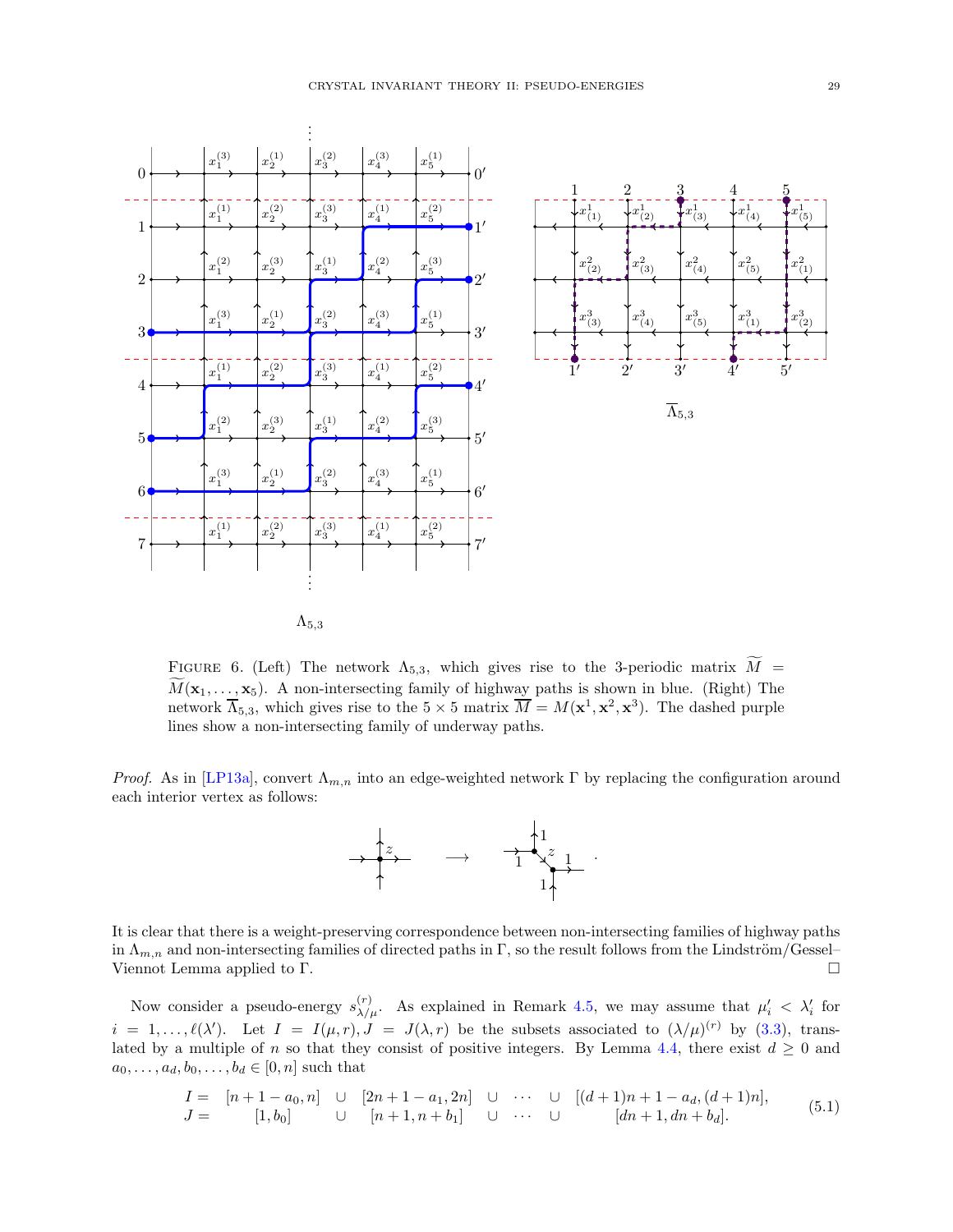

<span id="page-29-1"></span>Figure 7. An example of the bijection between complementary families of lattice paths used to prove Theorem [5.5.](#page-29-0) The parameters for this example are  $m = 7, n = 4, d = 2$ , and the indicated  $a_i, b_i$ . The relevant bands  $\Upsilon_0, \Upsilon_1, \Upsilon_2$  are shown, with fixed regions shaded in gray. The highway paths are drawn as solid blue lines, and the portions of the underway paths outside the fixed regions as dashed purple lines. The sets  $X_1 = \{3, 6\}, X_2 = \{2, 4\}$ are represented by the large black vertices.

Note that  $\sum a_i = |I| = |J| = \sum b_i$ . Proposition [3.8](#page-15-4) and Lemma [5.4](#page-27-0) imply that  $s_{\lambda/\mu}^{(r)}$  is the generating function for non-intersecting families of highway paths in  $\Lambda_{m,n}$  from sources I to sinks J.

Let F be a non-intersecting family of highway paths from I to J, and let  $\overline{\mathcal{F}}$  be the complementary family of underway paths. Let  $\Upsilon_k \subseteq \Lambda_{m,n}$  denote the *band* between the dashed red lines at heights  $kn + 1/2$  and  $(k+1)n+1/2$ . For  $k \in [0,d]$ ,  $a_k$  of the sources in  $\Upsilon_k$  are in I, and  $b_k$  of the sinks in  $\Upsilon_k$  are in J. This means there are  $n-a_k$  underway paths in  $\overline{F}$  starting at the left boundary of  $\Upsilon_k$ , and  $n-b_k$  underway paths ending at the right boundary of  $\Upsilon_k$ . Since these paths cannot pass horizontally through an interior vertex, they are constrained to move by alternating turns within  $\Upsilon_k$ , so the portions of these paths in  $\Upsilon_k$  do not contribute to the weight of  $\overline{\mathcal{F}}$ . Hence, we can ignore the edges of  $\overline{\mathcal{F}}$  contained within the triangular regions of  $\Upsilon_k$  above (resp., below) the slope 1 lines that intersect source  $(k+1)n + 1 - a_k$  (resp., sink  $(kn + b_k)'$ ). We call these triangular regions fixed. (The edges of  $\overline{\mathcal{F}}$  outside of  $\Upsilon_0 \cup \cdots \cup \Upsilon_d$  also do not contribute to the weight, so we ignore these as well.) The remaining edges of  $\overline{\mathcal{F}}$  form families of non-intersecting paths between the bottom and top boundaries of each  $\Upsilon_k$  (see Figure [7](#page-29-1) for an example). These families contribute to minors of  $\overline{M}$ . This observation leads to the main result of this section.

<span id="page-29-0"></span>**Theorem 5.5.** Suppose  $d \geq 0$ , and  $a_0, \ldots, a_d, b_0, \ldots, b_d \in [0, n]$  satisfy

$$
\sum_{k=0}^{d} a_k = \sum_{k=0}^{d} b_k \qquad and \qquad a_k, b_k \ge n - m
$$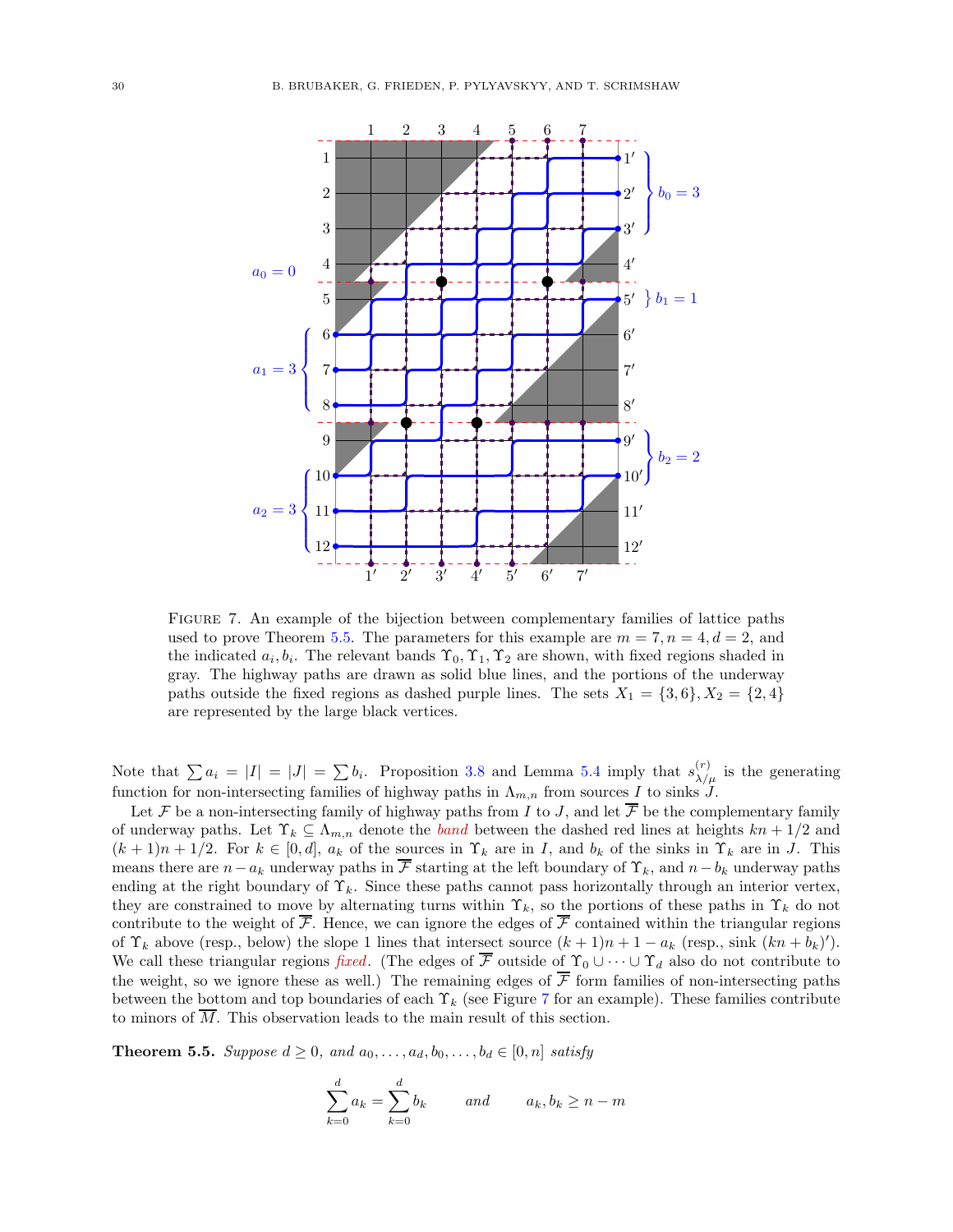for  $k = 0, \ldots, d$ . Define I, J by  $(5.1)$ . Then

<span id="page-30-0"></span>
$$
\Delta_{I,J}(\widetilde{M}) = \sum_{\substack{X = (X_1, \ldots, X_d):\\X_k \subseteq [n - a_k + 1, m - (n - b_{k-1})]}} \prod_{k=0}^d \Delta_{X_k \cup [m - (n - b_{k-1}) + 1, m], [1, n - a_{k+1}] \cup X_{k+1}}(\overline{M}),
$$
(5.2)

where  $a_{d+1}, b_{-1} = n$ ,  $X_0 = [n - a_0 + 1, m]$ , and  $X_{d+1} = [1, m - (n - b_d)]$ .

Let us decipher the theorem statement briefly. For  $k = 1, \ldots, d$ , the set  $X_k$  represents the places where an underway path has chosen to cross over from  $\Upsilon_k$  to  $\Upsilon_{k-1}$ . The interval  $[1, n-a_k]$  corresponds to the vertices at the top of the fixed region in the northwest corner of  $\Upsilon_k$ , and the interval  $[m-(n-b_{k-1})+1, m]$  corresponds to the vertices at the bottom of the fixed region in the southeast corner of  $\Upsilon_{k-1}$ . By construction,  $X_k$  is disjoint from these intervals. Note that the  $X_k$  must satisfy  $|X_k| + (n - b_{k-1}) = (n - a_{k+1}) + |X_{k+1}|$  for all  $0 \leq k \leq d$ ; thus, the sizes of the  $X_k$  are determined by the numbers  $a_i$  and  $b_i$ .

**Remark 5.6.** If  $a_k < n - m$  (resp.,  $b_k < n - m$ ) for some  $k \in [0, d]$ , then the interval  $[1, n - a_k]$  (resp.,  $[m - (n - b_k) + 1, m]$  is not contained in  $[1, m]$ , so the right-hand side of  $(5.2)$  does not make sense. One can show, however, that every non-zero pseudo-energy can be expressed as  $\Delta_{I,J}(M)$  for some choice of parameters  $a_k, b_k$  which satisfy  $a_k, b_k \geq n-m$  for all k.

Proof of Theorem [5.5.](#page-29-0) Let  $\overline{\Lambda}_{m,n}$  be the network obtained from  $\Lambda_{m,n}$  by restricting to a single band  $\Upsilon_k$ , reversing all arrows, relabeling the vertex weights using the identifications  $x_i^{(j+i-1)} = x_i^j = x_{(j+i-1)}^j$ , removing the source and sink labels, and placing m new source vertices (resp., sink vertices) labeled  $1, \ldots, m$  (resp.,  $1', \ldots, m'$  along the top (resp., bottom) boundary, as in Figure [6.](#page-28-0) Arguing as in the proofs of Lemmas [5.3](#page-27-1) and [5.4,](#page-27-0) one shows that for  $A, B \subset [m]$ ,

<span id="page-30-1"></span>
$$
\Delta_{A,B}(\overline{M}) = \sum_{\overline{\mathcal{F}} \in N_{A,B}^u} \text{wt}(\overline{\mathcal{F}}),\tag{5.3}
$$

where  $N_{A,B}^u$  is the set of non-intersecting families of underway paths in  $\overline{\Lambda}_{m,n}$  from A to B.

Given an underway path in  $\Lambda_{m,n}$  from the bottom to the top edge of  $\Upsilon_k$ , one obtains an underway path in  $\Lambda_{m,n}$  of the same weight by reversing all the arrows. The theorem now follows from [\(5.3\)](#page-30-1) and the above discussion.

# <span id="page-30-2"></span>Example 5.7.

(a) When  $d = 0$ , Theorem [5.5](#page-29-0) says that

$$
\Delta_{[n+1-a,n],[1,a]}(\widetilde{M}) = \Delta_{[n+1-a,m],[1,m-n+a]}(\overline{M}).
$$

In this case, we already know that both of these minors are equal to the shape invariant  $S_{n+1-a}$ . (b) When  $m = n = 3$ , we have

$$
\overline{M} = \begin{pmatrix} \overline{E}_3^{(1)} & 0 & 0 \\ \overline{E}_2^{(2)} & \overline{E}_3^{(2)} & 0 \\ \overline{E}_1^{(3)} & \overline{E}_2^{(3)} & \overline{E}_3^{(3)} \end{pmatrix},
$$

and Theorem [5.5](#page-29-0) gives the following formulas for the Q-invariants:

$$
Q_1^{(1)} = s_{\underbrace{\phantom{aa}}^{(3)}} = \Delta_{3456,1245}(\widetilde{M}) = \sum_{x \in \{1,2\}} \Delta_{3,x}(\overline{M}) \Delta_{x3,12}(\overline{M})
$$
  
=  $\Delta_{3,1}(\overline{M}) \Delta_{13,12}(\overline{M}) + \Delta_{3,2}(\overline{M}) \Delta_{23,12}(\overline{M})$   
=  $\overline{s}_{\underbrace{\phantom{a}}^{(3)}}^{(3)} \overline{s}_{\underbrace{\phantom{a}}^{(3)}},$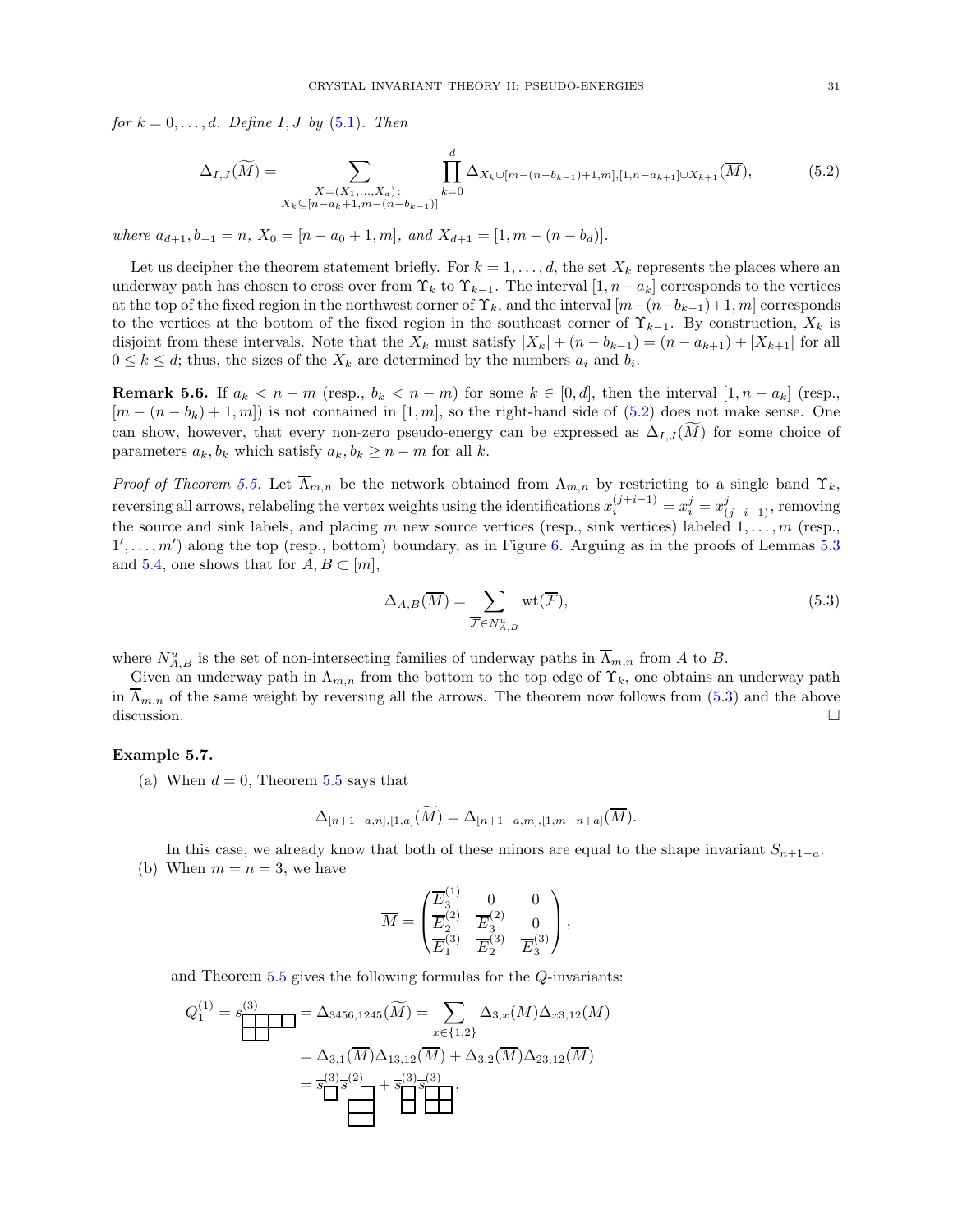

<span id="page-31-1"></span>FIGURE 8. The network  $\Gamma_3$ .

$$
Q_1^{(2)} = s^{(2)} \quad \text{where } \Delta_{2356,1234}(\widetilde{M}) = \sum_{x \in \{2,3\}} \Delta_{23,1x}(\overline{M}) \Delta_{x,1}(\overline{M})
$$
\n
$$
= \Delta_{23,12}(\overline{M}) \Delta_{2,1}(\overline{M}) + \Delta_{23,13}(\overline{M}) \Delta_{3,1}(\overline{M})
$$
\n
$$
= \overline{s}^{(3)} \overline{s}^{(2)} + \overline{s}^{(3)} \overline{s}^{(3)} \overline{M}
$$
\n
$$
Q_2^{(1)} = s \overline{\left(\prod_{i=1}^{(3)} \overline{M}\right)} = \Delta_{23456,12345}(\widetilde{M}) = \sum_{X \in \binom{[3]}{2}} \Delta_{23,X}(\overline{M}) \Delta_{X,12}(\overline{M})
$$
\n
$$
= \Delta_{23,12}(\overline{M}) \Delta_{12,12}(\overline{M}) + \Delta_{23,13}(\overline{M}) \Delta_{13,12}(\overline{M}) + \Delta_{23,23}(\overline{M}) \Delta_{23,12}(\overline{M})
$$
\n
$$
= \overline{s}^{(3)} \overline{s}^{(2)} + \overline{s}^{(3)} \overline{s}^{(2)} + \overline{s}^{(3)} \overline{s}^{(3)} \overline{s}^{(3)}.
$$

Additional examples and consequences of Theorem [5.5](#page-29-0) appear in §[5.2.](#page-31-0)

<span id="page-31-0"></span>5.2. Q-invariants and the Q-pattern. Let  $(z'_{j,i})_{1 \leq j \leq n, j \leq i \leq m}$  denote the entries of the gRSK Q-pattern. By definition, the  $z'_{j,i}$  are ratios of flag minors of  $\overline{M}$ .

<span id="page-31-2"></span>**Lemma 5.8.** Every pseduo-energy is a positive Laurent polynomial in the  $z'_{j,i}$ . In particular, the Q-invariants (and reduced Q-invariants) are positive Laurent polynomials in the  $z'_{j,i}$ .

*Proof.* Theorem [5.5](#page-29-0) shows that every pseudo-energy is a positive polynomial in the minors of  $\overline{M}$ . Theo-rem [2.16\(](#page-12-1)3) says that  $Q = \Psi_{\overline{m}}^{\leq n}(\overline{M})$ , so  $\overline{M} = \Phi_{\overline{m}}^{\leq n}(Q)$  by Lemma [2.8.](#page-10-1) It follows from the discussion in §[2.3](#page-8-0) that  $\overline{M}$  is the matrix associated to a planar network  $\Gamma_m^{\leq n}$ , whose edge weights are ratios of the  $z'_{j,i}$ . By the Lindström/Gessel–Viennot Lemma, each nonzero minor of  $\overline{M}$  is a positive polynomial in the edge weights, and thus a Laurent polynomial in the  $z'_{j,i}$ . The statement about reduced Q-invariants follows from [\(3.7\)](#page-17-4), which says that the shape invariants are products of  $z'_{j,m}$ , the entries of the shape of the Q-pattern.

Remark 5.9. The flag minors form a cluster in the coordinate ring of the space of lower triangular matrices, so the fact that all nonzero minors of a lower triangular matrix are positive Laurent polynomials in the flag minors is an example of the (positive) Laurent phenomenon in the theory of cluster algebras [\[FZ02\]](#page-49-27). In fact, this is one of the examples that led Fomin and Zelevinsky to introduce the notion of cluster algebras.

The planar network  $\Gamma_m^{\leq n}$  provides a very convenient computational method for obtaining explicit formulas for reduced Q-invariants in terms of the  $z'_{j,i}$ .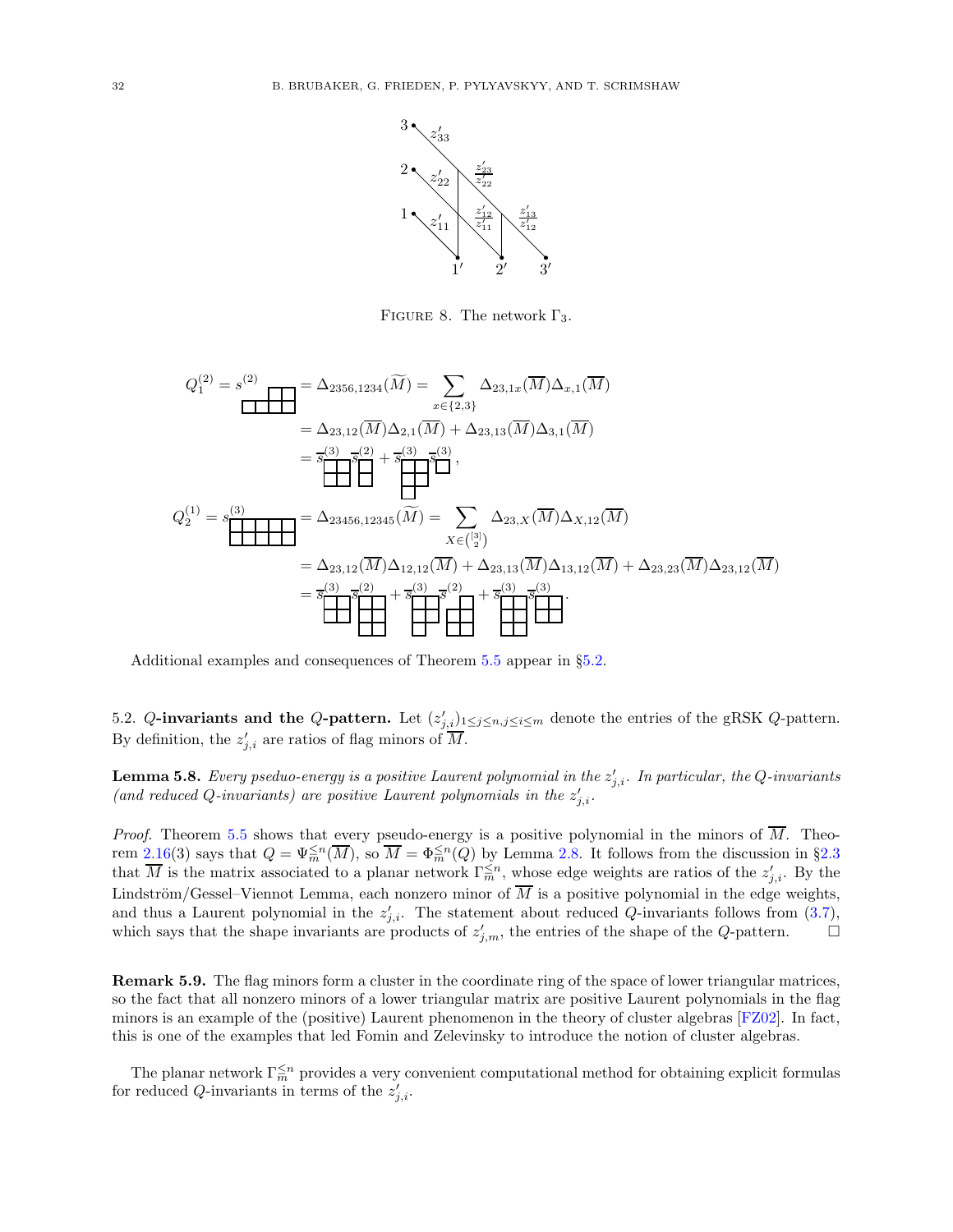<span id="page-32-0"></span>**Example 5.10.** Let  $m = n = 3$ . The network  $\Gamma_3 = \Gamma_3^{\leq 3}$  is shown in Figure [8.](#page-31-1) By Lindström/Gessel–Viennot and Example [5.7\(](#page-30-2)b), we have

$$
\begin{split} \widetilde{Q}_{1}^{(1)} &= \frac{Q_{1}^{(1)}}{S_{2}S_{3}} = \frac{\Delta_{13,12}(\overline{M})}{\Delta_{23,12}(\overline{M})} + \frac{\Delta_{3,2}(\overline{M})}{\Delta_{3,1}(\overline{M})} \\ &= \frac{z_{11}'z_{33}'\left(\frac{z_{12}'}{z_{11}} + \frac{z_{23}'}{z_{22}}\right)}{z_{23}'z_{33}'} + \frac{z_{33}'\left(\frac{z_{12}'}{z_{11}} + \frac{z_{23}'}{z_{22}}\right)}{z_{33}'} = \frac{z_{12}'}{z_{23}'} + \frac{z_{11}'}{z_{11}'} + \frac{z_{12}'}{z_{22}'} \end{split}
$$

In the same way, we compute

$$
\begin{aligned}\n\widetilde{Q}_{1}^{(2)} &= \frac{Q_{1}^{(2)}}{S_{2}S_{3}} = \frac{\Delta_{2,1}(\overline{M})}{\Delta_{3,1}(\overline{M})} + \frac{\Delta_{23,13}(\overline{M})}{\Delta_{23,12}(\overline{M})} = \frac{z'_{22}}{z'_{33}} + \frac{z'_{13}}{z'_{12}},\\
\widetilde{Q}_{2}^{(1)} &= \frac{Q_{2}^{(1)}}{S_{2}S_{2}} = \frac{\Delta_{12,12}(\overline{M})}{\Delta_{23,12}(\overline{M})} + \frac{\Delta_{23,13}(\overline{M})\Delta_{13,12}(\overline{M})}{\Delta_{23,12}(\overline{M})\Delta_{23,12}(\overline{M})} + \frac{\Delta_{23,23}(\overline{M})}{\Delta_{23,12}(\overline{M})} = \frac{z'_{12}z'_{22}}{z'_{23}z'_{33}} + \frac{z'_{13}}{z'_{12}} + \frac{z'_{11}z'_{13}}{z'_{12}z'_{22}} + \frac{z'_{13}}{z'_{11}}.\n\end{aligned}
$$

**Remark 5.11.** In §[7.1,](#page-40-1) we will generalize Example [5.10](#page-32-0) by showing that the sum of reduced  $Q$ -invariants  $\widetilde{Q}_1^{(j)}$  is equal to the decoration of the Q-pattern.

**Example 5.12.** Let  $E_i^{(j)}$  be a Q-type loop elementary symmetric function which appears in the block  $M_1$  of the unfolded matrix  $\widetilde{M}$ . In other words,  $i \in [m]$  and  $j \in [n]$  must satisfy  $m - i - j \in [0, n - 1]$ ; in particular, all Q-type loop elementary symmetric functions appear in this block when  $n \geq m$ . By Proposition [3.8,](#page-15-4) the corresponding Q-invariant  $Q_i^{(j)}$  $i^{(J)}$  is equal to  $\Delta_{I,J}(M)$ , where

$$
I = [n - K + 1, n] \cup [n + j, 2n], \qquad J = [1, K + 1] \cup [n + 1, 2n - j],
$$

and  $K = i + j - m - 1 + n$ . Theorem [5.5](#page-29-0) gives the formulas

$$
Q_i^{(j)} = \sum_{X_1 \in (j, i+j)} \Delta_{[m-i-j+2,m], [1, j-1] \cup X_1}(\overline{M}) \Delta_{X_1 \cup [i+j+1,m], [1, m-j]}(\overline{M})
$$
  
= 
$$
\sum_{a=0}^i \Delta_{[m-i-j+2,m], [1, j+i] \setminus \{j+a\}}(\overline{M}) \Delta_{[j,m] \setminus \{j+a\}, [1, m-j]}(\overline{M})
$$

and

$$
\widetilde{Q}_{i}^{(j)} = \frac{Q_{i}^{(j)}}{S_{j+1}S_{n+1-K}} = \sum_{a=0}^{i} \frac{\Delta_{[m-i-j+2,m], [1,j+i] \setminus \{j+a\}}(\overline{M}) \Delta_{[j,m] \setminus \{j+a\}, [1,m-j]}(\overline{M})}{\Delta_{[m-i-j+2,m], [1,j+i-1]}(\overline{M}) \Delta_{[j+1,m], [1,m-j]}(\overline{M})}
$$

Observe that these formulas are stable in  $n$ , in the sense that their only dependence on  $n$  comes from the fact that the entries of  $\overline{M}$  are polynomials in n sets of variables. This has the following interpretation: if one fixes m and increases n from 1, new reduced Q-invariants appear until  $n = m$ , at which point all reduced Q-invariants are present, and they have stabilized to the above expression. This corresponds to the fact that the Q-pattern reaches its full size when  $n = m$ .

We saw in Proposition [2.4](#page-7-2) that the action of the geometric R-matrix  $R_i$  on  $\text{Mat}_{m \times n}(\mathbb{C}^*)$  agrees with the action of the  $GL_m$ -geometric crystal reflection operator  $s_i$ . Since geometric RSK is an isomorphism of geometric crystals, Corollary [3.12](#page-17-2) implies that the Q-invariants and shape invariants, when viewed as functions on the Q-pattern, are invariants for the birational action of the Weyl group  $S_m$  on the Gelfand– Tsetlin geometric crystal  $\mathrm{GT}_m^{\leq n}$ . Moreover, Conjecture [4.15\(](#page-21-1)1) is equivalent to the following conjecture.

<span id="page-32-1"></span>**Conjecture 5.13.** The subfield of  $\mathbb{C}(z'_{j,i})$  fixed by the birational action of  $S_m$  on  $\mathrm{GT}_m^{\leq n}$  is generated by the (reduced) Q-invariants and shape invariants.

**Remark 5.14.** In Conjecture [5.13,](#page-32-1) we view the  $z'_{j,i}$  as indeterminates, rather than functions of the  $x_i^j$ . Since  $\mathrm{GT}_m^{\leq n}$  stabilizes to  $\mathrm{GT}_m$  when  $n \geq m$ , it is enough to prove Conjecture [5.13](#page-32-1) for  $n \leq m$ . It is therefore also enough to prove Conjecture [4.15\(](#page-21-1)1) for  $n \leq m$ .

In [\[KB95\]](#page-49-9), Kirillov and Berenstein posed the problem of describing all piecewise-linear functions in the entries of a Gelfand–Tsetlin pattern that are invariant under the action of the crystal reflection operators. Conjecture [5.13](#page-32-1) proposes a solution to the "geometric lifting" of this problem. As for the original problem,

.

.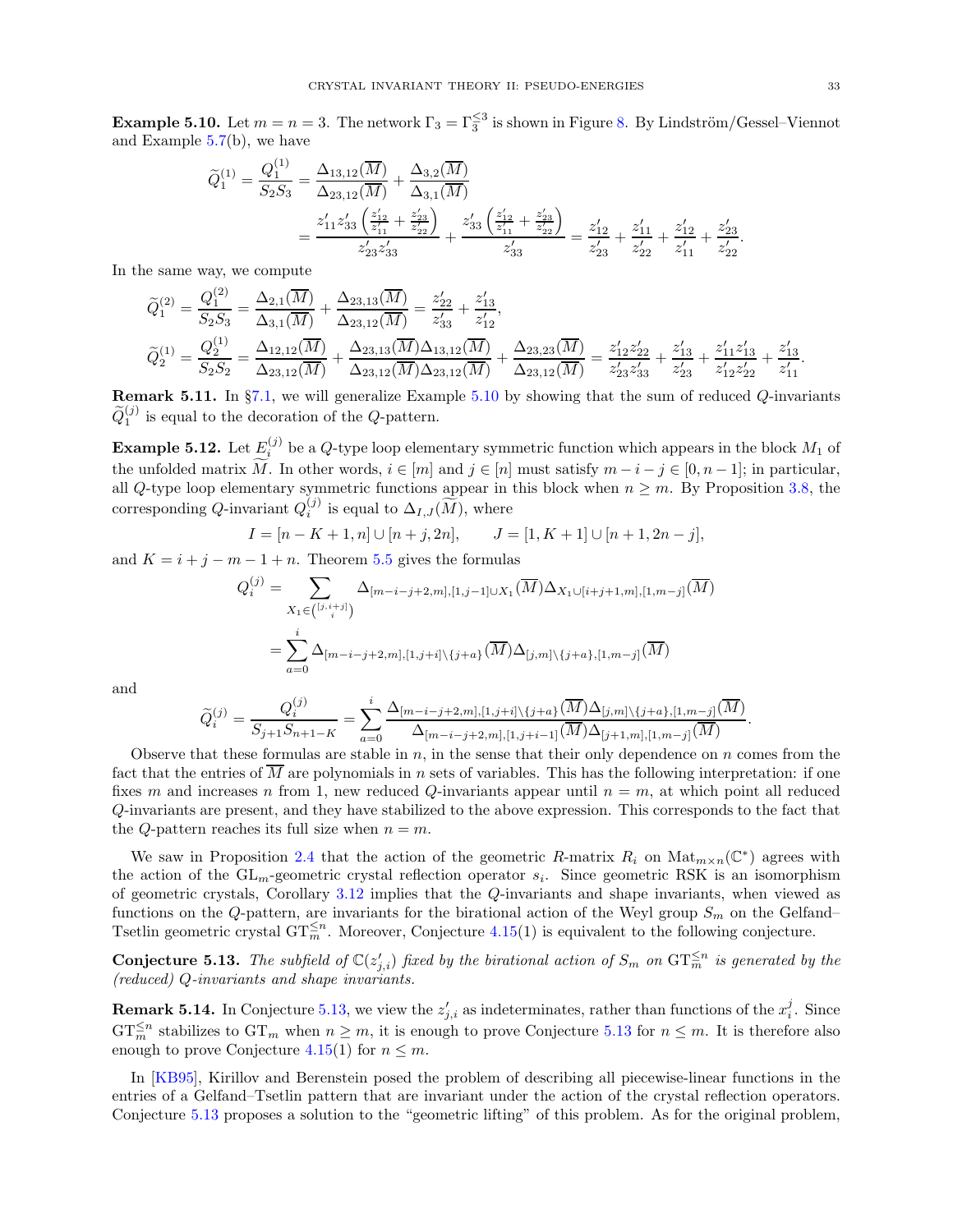

<span id="page-33-3"></span>FIGURE 9. Suppose  $k = 2$  and  $n = 3$ . Two semistandard Young tableaux of shape  $\lambda = (2, 1)$ are shown, together with the corresponding fillings of the infinite skew shape  $\tilde{\lambda}$ . T is 2cylindric, but  $U$  is not.

Lemma [5.8](#page-31-2) implies that every pseudo-energy gives rise, by tropicalization, to an  $S_m$ -invariant piecewise-linear function on Gelfand–Tsetlin patterns, so we have obtained a large class of such functions.

Question 5.15. Do the tropicalizations of the (reduced) Q-invariants and shape invariants generate the semi-field of  $S_m$ -invariant piecewise-linear functions on a Gelfand–Tsetlin pattern? If not, is there a finite set of pseudo-energies whose tropicalizations have this property?

<span id="page-33-0"></span>There does not seem to be an a priori implication—in either direction—between Conjecture [5.13](#page-32-1) and the corresponding conjecture at the piecewise-linear level.

### 6. Cylindric pseudo-energies

The main actors in the previous two sections were the skew loop Schur functions, which are the minors of the infinite matrix  $M$ . This section is devoted to cylindric loop Schur functions, a class of loop symmetric functions coming from minors of the folded matrix  $M(t)$ . Cylindric Schur functions in the ring of symmetric functions were introduced independently by Postnikov and McNamara [\[Pos05,](#page-50-13) [McN06\]](#page-50-14), and generalized to the loop setting by Lam, Pylyavskyy, and Sakamoto [\[LPS18\]](#page-49-14).

In §[6.1,](#page-33-1) we define cylindric loop Schur functions as generating functions for cylindric tableaux. We then prove a cylindric Jacobi–Trudi formula, which expresses each cylindric loop Schur function as the coefficient (up to sign) of a power of t in a minor of  $\tilde{M}(t)$ , and vice versa. The proof uses a network obtained by wrapping the infinite network introduced in  $\S5.1$  $\S5.1$  around a cylinder. In  $\S6.2$ , we identify a class of *cylindric pseudo*energies and prove cylindric analogues of the two main theorems about pseduo-energies (Theorems [4.20](#page-22-0) and [5.5\)](#page-29-0). In §[7,](#page-40-0) we use the cylindric analogue of Theorem [5.5](#page-29-0) to obtain formulas for energy and cocharge.

### <span id="page-33-1"></span>6.1. Cylindric loop Schur functions. Fix  $k \in [n]$ . Say that a partition  $\lambda$  is k-cylindric if

$$
\lambda_1 \leq k
$$
, and  $\lambda'_1 - \lambda'_k \leq n - k$ .

If  $\lambda$  is k-cylindric, the union of all translates of the Young diagram of  $\lambda$  by integer multiples of the vector  $(-n+k, k)$  is an infinite skew shape, which we denote by  $\tilde{\lambda}$ .<sup>[6](#page-33-2)</sup> More generally, a k-cylindric shape is a skew shape of the form  $\lambda/\mu$ , where  $\mu \subseteq \lambda$  are k-cylindric partitions. (When we refer to a k-cylindric shape  $\lambda/\mu$ , we will always assume that the partitions  $\mu$  and  $\lambda$  are themselves k-cylindric.) We say that a semistandard Young tableau T of shape  $\lambda/\mu$  is a k-cylindric tableau if the filling of  $\tilde{\lambda}/\tilde{\mu}$  obtained by placing T in each translate of  $\lambda/\mu$  has weakly increasing rows and strictly increasing columns. See Figure [9](#page-33-3) for an example and a non-example. We write CylTab<sup>k</sup><sub> $\leq m(\lambda/\mu)$ </sub> for the set of k-cylindric tableaux of shape  $\lambda/\mu$  with entries at most m.

Given a k-cylindric shape  $\lambda/\mu$  and a color  $r \in \mathbb{Z}/n\mathbb{Z}$ , define the *cylindric loop Schur function* 

$$
cs_{\lambda/\mu;k}^{(r)} = cs_{\lambda/\mu;k}^{(r)}(\mathbf{x}_1,\ldots,\mathbf{x}_m) = \sum_{T \in \text{CylTab}_{\leq m}^k(\lambda/\mu)} \mathbf{x}^T,
$$

<span id="page-33-2"></span><sup>&</sup>lt;sup>6</sup>We index cells of Young diagrams with matrix-style coordinates, so the translation consists of k steps to the right and  $n - k$ steps up.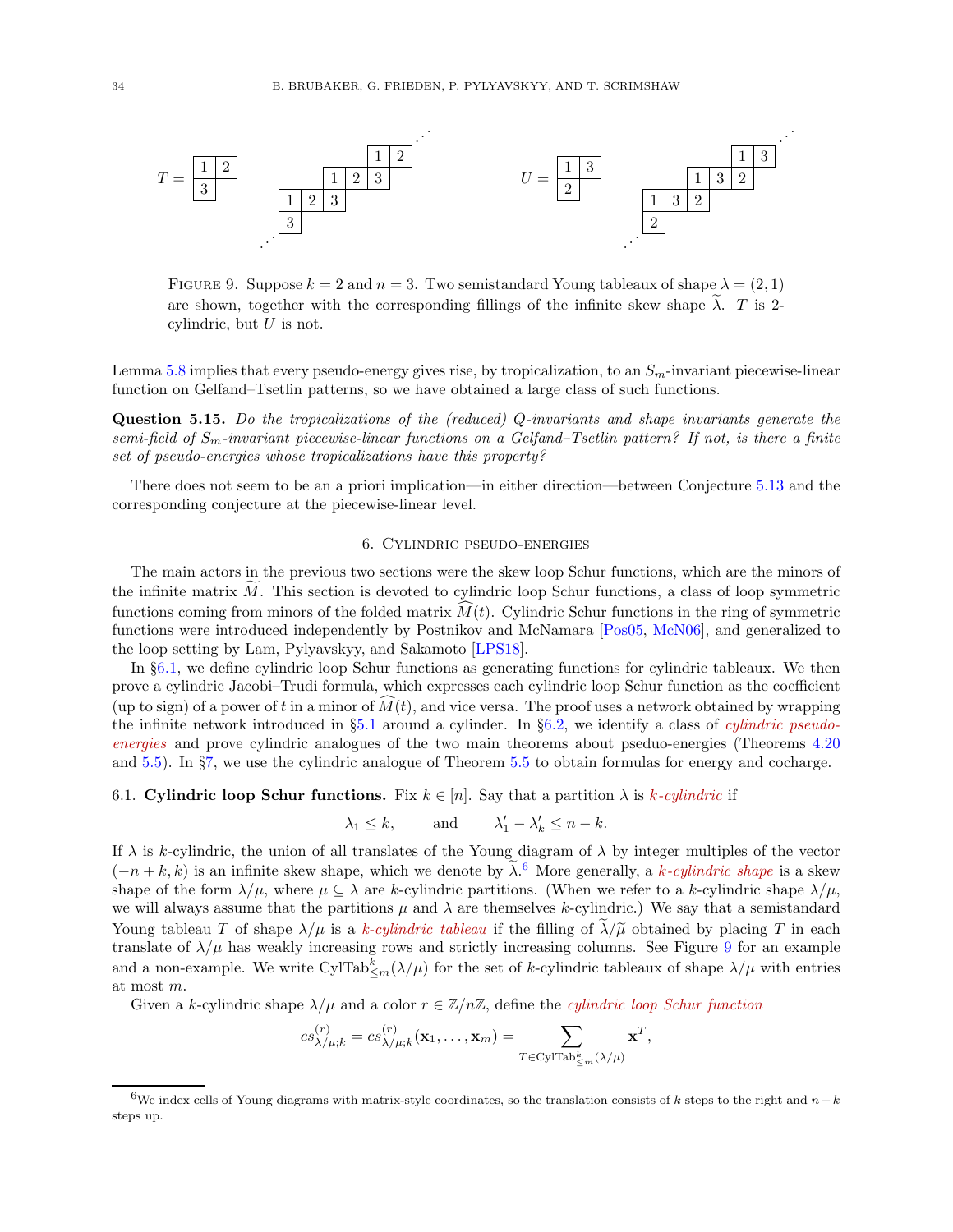where  $\mathbf{x}^T = \prod_{s \in \lambda/\mu} x_{T(s)}^{(c(s)+r)}$  $T(s)$ <sup>(c(s)+r)</sup> as in the definition of loop Schur functions. Note that translation by  $(-n+k, k)$ does not change the value of  $c(s)$  modulo n, so we may use any fundamental domain of  $\tilde{\lambda}/\tilde{\mu}$  to compute the weight. Also, different choices of  $\lambda$  and  $\mu$  may give rise to translations of the same infinite skew shape  $\tilde{\lambda}/\tilde{\mu}$ , leading to multiple expressions for the same cylindric loop Schur function. For example, when  $n = 3$ , we have

$$
cs_{(2,1);2}^{(r)} = cs_{(2,2)/(1);2}^{(r+1)}.
$$

### <span id="page-34-3"></span>Example 6.1.

- (a) A 1-cylindric shape is a single column, and the corresponding cylindric loop Schur function is just a loop elementary symmetric function.
- (b) An  $(n-1)$ -cylindric partition is uniquely determined by its number of boxes N, since each of the first  $|N/(n-1)|$  rows must have length  $n-1$ , and the remaining boxes lie in the last row. We denote this unique partition by  $\lambda(N)$ . By [\[LPS18,](#page-49-14) Lem. 6.5], we have

$$
cs_{\lambda(N);n-1}^{(r)}(\mathbf{x}_1,\ldots,\mathbf{x}_m) = \sum_{\substack{1 \le i_1 \le i_2 \le \cdots \le i_N \le m, \\ \#\{i_j = a\} \le n-1}} x_{i_1}^{(r)} x_{i_2}^{(r-1)} \cdots x_{i_N}^{(r-N+1)} =: \tau_N^{(r)}(\mathbf{x}_1,\ldots,\mathbf{x}_m),
$$
(6.1)

where the sum is over weakly increasing sequences in which no number appears more than  $n - 1$ times.<sup>[7](#page-34-0)</sup> The cylindric loop Schur functions  $\tau_N^{(r)}$  play an important role in §[7.2.](#page-42-0)

(c) The case  $k = n$  is rather degenerate, since there is no vertical shift. The only *n*-cylindric shapes are the rectangles with n columns, and a semistandard tableau is n-cylindric if and only if each row is constant. Thus, the cylindric loop Schur functions for  $k = n$  are the (ordinary) elementary symmetric polynomials in  $\pi_1, \ldots, \pi_m$ , where  $\pi_i = x_i^{(1)}$  $x_i^{(1)} \cdots x_i^{(n)}$  $i^{(n)}$ . These polynomials were not considered to be cylindric loop Schur functions in [\[LPS18\]](#page-49-14), but we feel it is natural to include them in the definition.

**Definition 6.2.** Suppose  $\lambda$  is a k-cylindric partition with conjugate  $\lambda' = (\lambda'_1, \dots, \lambda'_k)$ . If  $\lambda'_1 \ge n - k + 1$ , let  $\lambda^{\flat}$  be the k-cylindric partition whose conjugate is given by

$$
(\lambda^{\flat})' = (\lambda_2' - 1, \lambda_3' - 1, \dots, \lambda_k' - 1, \lambda_1' - n + k - 1).
$$
 (6.2)

This is the partition obtained from  $\lambda$  by removing the border strip of size n which contains all boxes in the bottom row. If  $\lambda'_1 \leq n - k$ , then there is no such border strip, and  $\lambda^{\flat}$  is undefined.

Let  $\lambda/\mu$  be a k-cylindric shape. If  $\lambda^{\flat}$  is defined and  $\mu \subseteq \lambda^{\flat}$ , let  $R(\lambda/\mu) = \lambda^{\flat}/\mu$ ; otherwise  $R(\lambda/\mu)$  is undefined (this is not the same as saying that  $R(\lambda/\mu)$  is the empty shape).

<span id="page-34-2"></span>**Example 6.3.** Let  $\lambda = (5, 5, 5, 5, 2, 1), \mu = (2), k = 5, n = 7$ . The k-cylindric shapes  $\lambda/\mu$ ,  $R(\lambda/\mu)$ ,  $R^2(\lambda/\mu)$ are shown below;  $R^3(\lambda/\mu)$  is undefined.



<span id="page-34-1"></span>**Remark 6.4.** The operation  $R(\lambda/\mu)$  is defined if and only if the infinite skew shape  $\tilde{\lambda}/\tilde{\mu}$  is connected. In this case, the infinite skew shape associated to  $R(\lambda/\mu)$  is obtained from  $\tilde{\lambda}/\tilde{\mu}$  by removing the infinite border strip consisting of all boxes  $(i, j) \in \lambda/\mu$  such that  $(i + 1, j + 1) \notin \lambda/\mu$ . This corresponds to decreasing the parameter d by 1 in Postnikov's notation  $\kappa/d/\rho$  for cylindric shapes [\[Pos05\]](#page-50-13).

Given k-cylindric partitions  $\mu \subseteq \lambda$  with conjugates  $\mu' = (\mu'_1, \dots, \mu'_k)$  and  $\lambda' = (\lambda'_1, \dots, \lambda'_k)$ , and a color  $r \in [n]$ , we define k-element subsets

$$
I(\mu, r) = \{\mu'_k - k + 1 + r, \mu'_{k-1} - k + 2 + r, \dots, \mu'_1 + r\},
$$
  

$$
J(\lambda, r) = \{\lambda'_k - k + 1 + r - m, \lambda'_{k-1} - k + 2 + r - m, \dots, \lambda'_1 + r - m\}
$$

<span id="page-34-0"></span><sup>&</sup>lt;sup>7</sup>For  $k = n - 1$ , no further generality is gained by considering  $s_{\lambda/\mu;n-1}^{(r)}$ , since in this case every infinite skew shape  $\tilde{\lambda}/\tilde{\mu}$  is a translation of  $\tilde{\nu}$  for some  $(n-1)$ -cylindric partition  $\nu$ .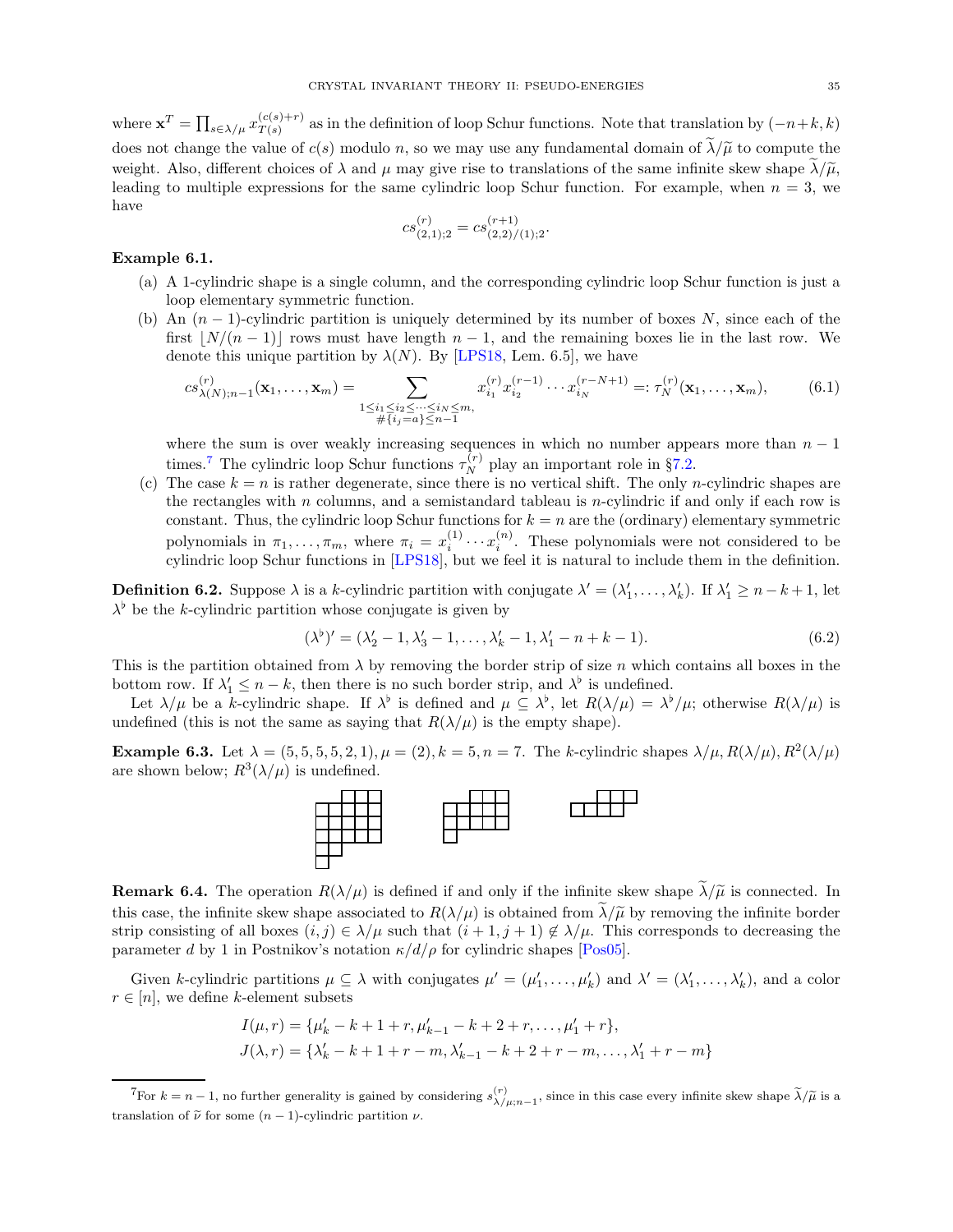as in [\(3.3\)](#page-15-5). The k-cylindric condition guarantees that  $I(\mu, r)$  and  $J(\lambda, r)$  are each contained in an interval of length n, so by reducing modulo n, we obtain k-element subsets  $\tilde{I}(\mu, r), \tilde{J}(\lambda, r) \subseteq [n]$ . For a k-element subset  $S = \{s_1, \ldots, s_k\} \subset \mathbb{Z}$ , define  $d_*(S) = d_1 + \cdots + d_k$ , where  $d_a$  is the unique integer such that  $s_a + d_a n \in [n]$ . Given k-element subsets  $I = \{i_k < \cdots < i_1\}$ ,  $J = \{j_k < \cdots < j_1\} \subseteq [n]$ , let  $\mu_I$  and  $\lambda_J$  be the k-cylindric

partitions whose conjugates are given by

$$
(\mu_I)' = (i_1 - k, i_2 - (k - 1), \dots, i_k - 1),
$$
  

$$
(\lambda_J)' = (m + j_1 - k, m + j_2 - (k - 1), \dots, m + j_k - 1).
$$

#### <span id="page-35-0"></span>Lemma 6.5.

- (1) If I and J are k-element subsets of [n], then  $I(\mu_I, k) = I$  and  $J(\lambda_J, k) = J$ .
- (2) Suppose  $\lambda$  is a k-cylindric partition and  $J(\lambda, r) = \{j_k < \cdots < j_1\}$ . If  $\lambda^{\flat}$  is defined, then

$$
J(\lambda^{\flat},r)=\{j_1-n
$$

This implies that  $\widehat{J}(\lambda^{\flat}, r) = \widehat{J}(\lambda, r)$  and  $d_*(J(\lambda^{\flat}, r)) = d_*(J(\lambda, r)) + 1$ .

The proof of Lemma [6.5](#page-35-0) is left to the reader. We come to the main result of this section.

<span id="page-35-1"></span>**Theorem 6.6** (Cylindric Jacobi–Trudi formula). Let  $\widehat{M}(t)$  be the folded version of  $\widetilde{M}(\mathbf{x}_1, \ldots, \mathbf{x}_m)$ .

(1) Let  $\mu \subset \lambda$  be k-cylindric partitions, and  $r \in \mathbb{Z}/n\mathbb{Z}$  a color. We have

$$
cs_{\lambda/\mu;k}^{(r)}(\mathbf{x}_1,\ldots,\mathbf{x}_m) = (-1)^{(k-1)d_*} [t^{d_*}] \Delta_{\widehat{I}(\mu,r),\widehat{J}(\mu,r)}(\widehat{M}(t)),
$$

- where  $[t<sup>c</sup>]$  denotes the coefficient of  $t<sup>c</sup>$  and  $d_* = d_*(J(\lambda, r)) d_*(I(\mu, r)).$
- (2) Let I and J be k-element subsets of  $[n]$ . We have

$$
\Delta_{I,J}(\widehat{M}(t)) = \sum_{d=0}^{d_{\max}} ((-1)^{k-1}t)^d \cdot cs_{R^d(\lambda_J/\mu_I);k}^{(k)}(\mathbf{x}_1,\ldots,\mathbf{x}_m),
$$
\n(6.3)

where  $d_{\text{max}}$  is the largest d such that  $R^d(\lambda_J/\mu_I)$  is defined (if  $\mu_I \not\subseteq \lambda_J$ , we set  $d_{\text{max}} = -1$ ).

Note that if  $\lambda_J/\mu_I$  is defined, Remark [6.4](#page-34-1) implies that  $d_{\text{max}}$  is equal to the length of the shortest diagonal in  $\lambda_J / \widetilde{\mu_I}$ .

#### <span id="page-35-3"></span>Example 6.7.

(a) Let  $m = 7$  and  $n = 5$ , and consider the 3-cylindric shape  $\lambda/\mu = (3, 3, 3, 3, 2, 1)/(2)$ . We have

$$
I(\mu, 4) = \{2, 4, 5\}, \qquad J(\lambda, 4) = \{-1, 1, 3\}, \qquad d_*(I(\mu, 4)) = 0, \qquad d_*(J(\lambda, 4)) = 1,
$$

so part (1) of Theorem [6.6](#page-35-1) asserts that  $cs_{\lambda/\mu;3}^{(4)}(\mathbf{x}_1,\ldots,\mathbf{x}_7)$  is the coefficient of t in  $\Delta_{245,134}(\widehat{M}(t)).$ 

(b) Suppose  $m = 4, n = 7$ , and let  $I = \{1, 2, 3, 5, 6\}, J = \{1, 2, 3, 5, 7\}.$  Then  $\lambda := \lambda_J$  and  $\mu := \mu_I$  are the partitions from Example [6.3.](#page-34-2) Since  $\lambda/\mu$  has a column of length 5, the cylindric loop Schur function  $cs_{\lambda/\mu,5}^{(5)}(\mathbf{x}_1,\mathbf{x}_2,\mathbf{x}_3,\mathbf{x}_4)$  vanishes, and part (2) of Theorem [6.6](#page-35-1) says that

$$
\Delta_{I,J}(\widehat{M}(t)) = t \cdot cs_{R(\lambda/\mu);5}^{(5)}(\mathbf{x}_1, \mathbf{x}_2, \mathbf{x}_3, \mathbf{x}_4) + t^2 \cdot cs_{R^2(\lambda/\mu);5}^{(5)}(\mathbf{x}_1, \mathbf{x}_2, \mathbf{x}_3, \mathbf{x}_4).
$$

(Alternatively, the lower triangularity of  $\widehat{M}(0)$  implies that  $\Delta_{I,J}(\widehat{M}(t))$  has no constant term.)

To prove Theorem  $6.6$ , we use a version of the Lindström/Gessel–Viennot Lemma for networks on a cylinder. Recall the infinite planar network  $\Lambda_{m,n}$  introduced in §[5.1.](#page-26-1) We may "fold" or "project" this network onto a cylinder by identifying rows i and  $i + n$  for all i. We call the resulting network  $\widehat{\Lambda}_{m,n}$ , and we depict it as in Figure [10.](#page-36-0) In this depiction, the dashed red lines are identified, and we call this line the distinguished chord. Given a highway path p in  $\Lambda_{m,n}$ , we define its winding number, denoted wind(p), to be the number of times that p crosses the distinguished chord.<sup>[8](#page-35-2)</sup> The winding number of a family of highway paths is the sum of the winding numbers of each of its paths. For example, the family of highway paths shown in Figure [10](#page-36-0) has winding number one.

<span id="page-35-2"></span><sup>&</sup>lt;sup>8</sup>Paths in  $\hat{\Lambda}_{m,n}$  can only cross the distinguished chord in one direction; for more general cylindric networks, one would count each crossing with a sign to account for its direction.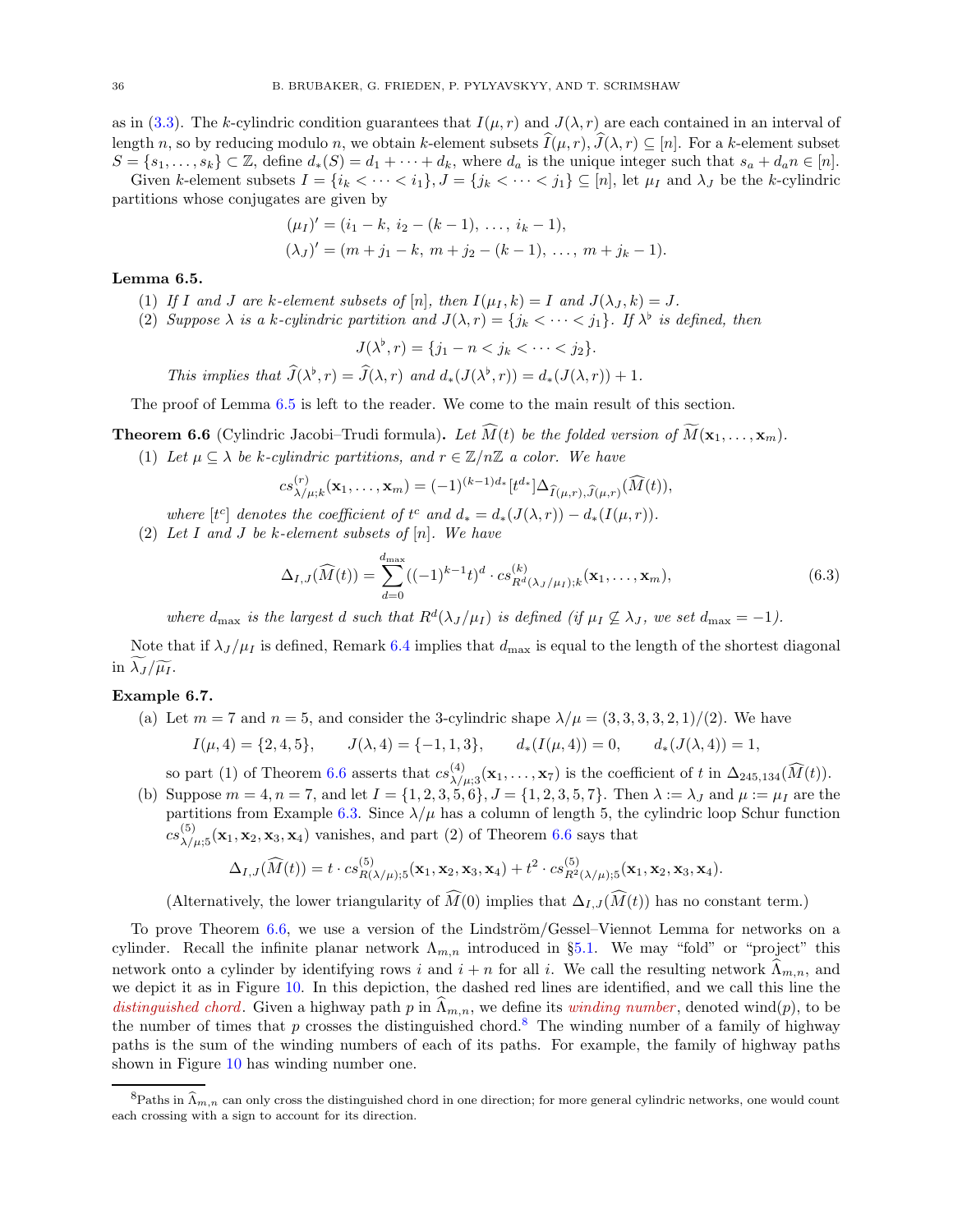

<span id="page-36-0"></span>Figure 10. (Left) A non-intersecting family of highway paths of winding number 1 in the cylindric network  $\Lambda_{7,5}$ . (Right) The periodic extension of the 3-cylindric tableau of shape  $(3, 3, 3, 3, 2, 1)/(2)$  associated to the family of paths on the left.

Associate to  $\widehat{\Lambda}_{m,n}$  the  $n \times n$  matrix  $A(\widehat{\Lambda}_{m,n})$  with entries

$$
A(\widehat{\Lambda}_{m,n})_{ij} = \sum_{p \colon i \to j'} t^{\text{wind}(p)} \operatorname{wt}(p),
$$

where the sum is over highway paths in  $\widehat{\Lambda}_{m,n}$  from source i to sink j'. This matrix is clearly the folded version of the *n*-periodic matrix associated to  $\Lambda_{m,n}$ , so  $A(\widehat{\Lambda}_{m,n}) = \widehat{M}(t)$ .

<span id="page-36-1"></span>**Lemma 6.8.** For k-element subsets  $I, J \subset [n]$ , we have

$$
\Delta_{I,J}(\widehat{M}(t)) = \sum_{d \ge 0} ((-1)^{k-1}t)^d \sum_{\mathcal{F} \in N^h(I,J;d)} \mathrm{wt}(\mathcal{F}),
$$

where  $N^h(I, J; d)$  is the set of non-intersecting families of highway paths in  $\widehat{\Lambda}_{m,n}$  from sources I to sinks J, of winding number d.

*Proof.* Convert  $\widehat{\Lambda}_{m,n}$  into an edge-weighted network  $\widehat{\Gamma}$  as in the proof of Lemma [5.4.](#page-27-0) It is clear that there is a weight and winding number preserving correspondence between non-intersecting families of highway paths in  $\hat{\Lambda}_{m,n}$  and non-intersecting families of directed paths in  $\hat{\Gamma}$ . Therefore, the result follows by applying [\[LP12,](#page-49-12) Thm. 3.5] (a version of the Lindström/Gessel–Viennot Lemma for networks on a cylinder) to the network  $\widehat{\Gamma}$ .

*Proof of Theorem [6.6.](#page-35-1)* We first prove part  $(1)$ , that

$$
cs_{\lambda/\mu;k}^{(r)}(\mathbf{x}_1,\ldots,\mathbf{x}_m) = (-1)^{(k-1)d_*}[t^{d_*}] \Delta_{\widehat{I}(\mu,r),\widehat{J}(\mu,r)}(\widehat{M}(t)).
$$

Write  $I(\mu, r) = \{i_k < \cdots < i_1\}$  and  $J(\lambda, r) = \{j_k < \cdots < j_1\}$ . Let  $\mathcal{F} = (\ldots, p_{-1}, p_0, p_1, \ldots)$  be a family of highway paths in  $\Lambda_{m,n}$ , such that for each  $a \in [k]$  and  $N \in \mathbb{Z}$ , the path  $p_{a+Nk}$  starts at source  $i_a + Nn$ and ends at sink  $(j_a + Nn)'$ . We know from the proof of Lemma [5.3](#page-27-1) that the highway paths in  $\Lambda_{m,n}$  from source *i* to sink  $j'$  are in weight-preserving bijection with the strictly increasing fillings of a column of length  $m + j - i$ , whose top cell has color i. In the colored infinite skew shape  $(\tilde{\lambda}/\tilde{\mu})^{(r)}$ , column  $a + Nn$  has length  $\lambda'_a - \mu'_a = m + j_a - i_a$ , and top cell of color  $r - a + 1 + \mu'_a = i_a$ , so there is a weight-preserving correspondence between fillings of this skew shape with strictly increasing columns and families of highway paths from  $\{i_a + Nn\}$  to  $\{(j_a + Nn)'\}$ . It is straightforward to verify that the family F is non-intersecting if and only if the corresponding filling has weakly increasing rows.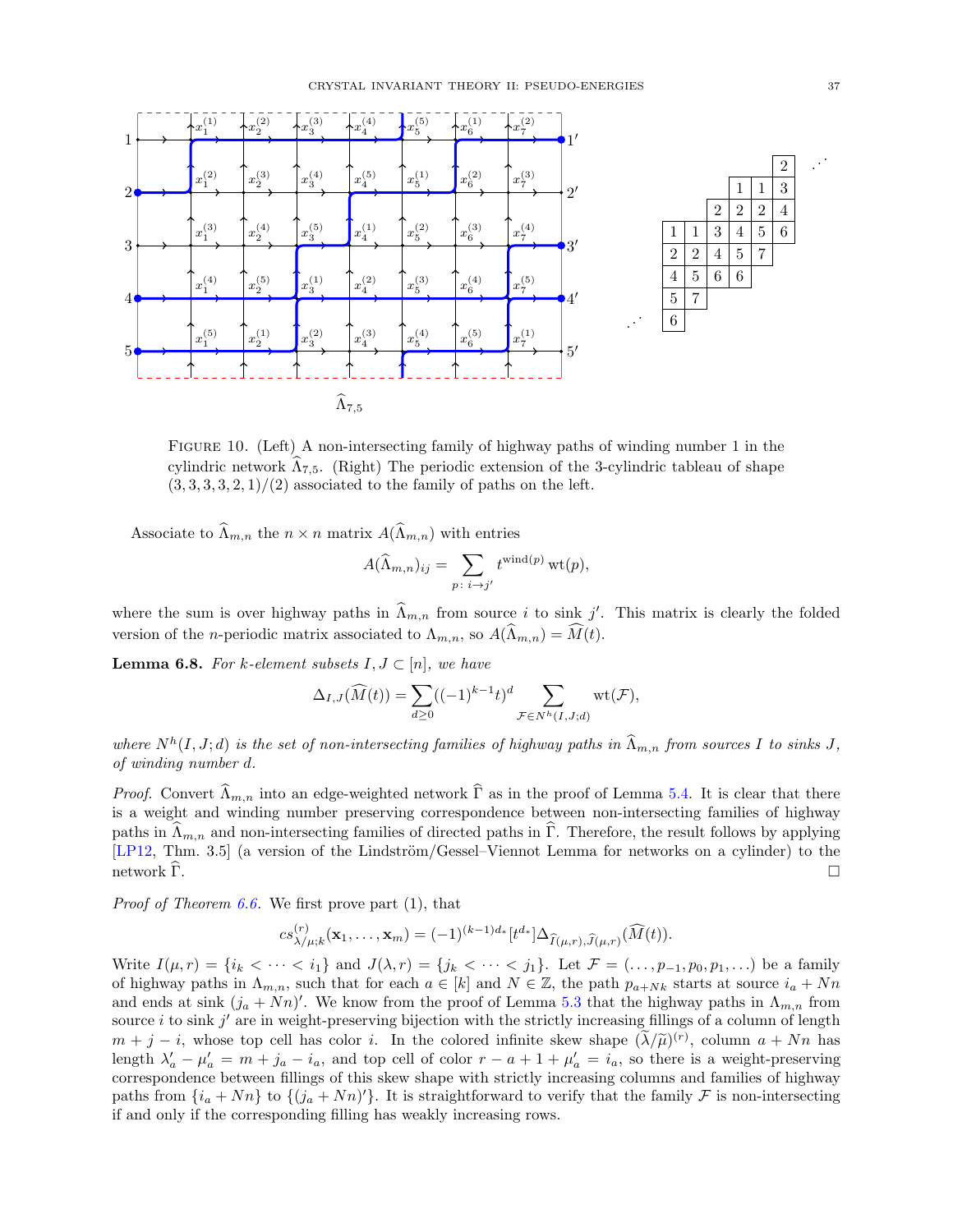Let  $d_a, d'_a$  be the unique integers such that  $i_a + d_a n, j_a + d'_a n \in [n]$ . Let  $F_1$  be the set of non-intersecting families  $(p_1, \ldots, p_k)$  of highway paths in  $\hat{\Lambda}_{m,n}$ , such that  $p_a$  starts at source  $i_a + d_a n$ , ends at sink  $(j_a + d'_a n)'$ , and has winding number  $d'_a - d_a$ . Let  $F_2$  be the set of non-intersecting families of highway paths in  $\Lambda_{m,n}$ which connect source  $i_a + Nn$  to sink  $(j_a + Nn)'$ , and which are periodic, in the sense that the path out of source  $i_a + Nn$  is a vertical translation of the path out of source  $i_a + (N + 1)n$ . Viewing  $\Lambda_{m,n}$  as the universal cover of  $\widehat{\Lambda}_{m,n}$ , we get a simple bijection between  $F_1$  and  $F_2$  (it is easy to see that  $d'_a - d_a$  is the number of times that a highway path in  $\Lambda_{m,n}$  from source  $i_a$  to sink  $j'_a$  crosses a red dashed line). The monomials appearing in  $cs_{\lambda/\lambda}^{(r)}$  $\chi_{\mu;k}^{(r)}(\mathbf{x}_1,\ldots,\mathbf{x}_m)$  correspond to periodic semistandard fillings of  $(\lambda/\mu)^{(r)}$ , and it follows from the preceding paragraph that these monomials are in weight-preserving bijection with the elements of  $F_1$ . (See Figure [10](#page-36-0) for an example of this bijection in the case of the cylindric loop Schur function from Example  $6.7(a)$  $6.7(a)$ .)

By definition, all families in  $F_1$  have winding number

$$
(d'_1 - d_1) + \cdots + (d'_k - d_k) = d_*.
$$

If  $B = \{b_k < \cdots < b_1\}$ ,  $C = \{c_k < \cdots < c_1\} \subseteq [n]$  and  $\mathcal{F} \in N^h(B, C; d)$ , then the topology of  $\widehat{\Lambda}_{m,n}$ requires that the path which starts at source  $b_a$  end at sink  $c'_{a+d \mod k}$ ; thus, the winding number and the sets of sources and sinks determine which sources and sinks are connected. We conclude that  $F_1$  =  $N^h(\tilde{I}(\mu, r), \tilde{J}(\lambda, r); d_*)$ , and the desired result follows from Lemma [6.8.](#page-36-1)

We now prove part (2), that

$$
\Delta_{I,J}(\widehat{M}(t)) = \sum_{d=0}^{d_{\max}} ((-1)^{k-1}t)^d \cdot cs_{R^d(\lambda_J/\mu_I);k}^{(k)}(\mathbf{x}_1,\ldots,\mathbf{x}_m),
$$

It follows immediately from part (1) and Lemma [6.5](#page-35-0) that for  $d \leq d_{\text{max}}$ ,  $cs_{Rd}^{(k)}$  $R^{(k)}_{R^{d}(\lambda_{J}/\mu_{I});k}(\mathbf{x}_{1},\ldots,\mathbf{x}_{m})$  is equal to the (appropriately signed) coefficient of  $t^d$  in  $\Delta_{I,J}(\tilde{M}(t))$ . It remains to show that the coefficient of  $t^d$ vanishes for  $d > d_{\text{max}}$ . Set  $J^0 = J$ , and for  $d > 0$ , let  $J^d$  be the subset obtained from  $J^{d-1}$  by subtracting n from the largest element. Write  $J^d = \{j_1^d < \cdots < j_k^d\}$ . The argument used to prove part (1) shows that the coefficient of  $t^d$  vanishes if

<span id="page-37-1"></span>
$$
i_a - j_a^d > m \quad \text{for some } a,
$$
\n<sup>(6.4)</sup>

since in this case there is no highway path in  $\Lambda_{m,n}$  from source  $i_a$  to sink  $(j_a^d)'$ . The reader may easily verify that [\(6.4\)](#page-37-1) holds if and only if  $d > d_{\text{max}}$  (for example,  $0 > d_{\text{max}}$  if and only if  $\mu_I \nsubseteq \lambda_J$ , which means that  $i_a - k + a - 1 = (\mu'_I)_a > (\lambda'_J)_a = m + j_a - k + a - 1$  for some a).

<span id="page-37-0"></span>6.2. Formulas for cylindric pseudo-energies. Say that a colored k-cylindric shape  $(\lambda/\mu)^{(r)}$  satisfies the cylindric corner color condition if the colored infinite skew shape  $({\lambda}/{\tilde{\mu}})^{(r)}$  satisfies the usual corner color condition, that is, if its NW corners have color  $n$  and its SE corners have color  $m$ . We define a *cylindric* pseudo-energy to be a cylindric loop Schur function  $s_{\lambda/\lambda}^{(r)}$  $\chi_{\mu;k}^{(r)}$  such that  $(\lambda/\mu)^{(r)}$  satisfies the cylindric corner color condition.

**Lemma 6.9.** Let  $\mu \subseteq \lambda$  be k-cylindric partitions,  $r \in \mathbb{Z}/n\mathbb{Z}$  a color, and  $\widehat{I}(\mu, r), \widehat{J}(\lambda, r)$  the associated k-element subsets of  $[n]$  (defined after Remark [6.4\)](#page-34-1).

- (1) If  $\lambda/\tilde{\mu}$  has no empty columns, then  $(\lambda/\mu)^{(r)}$  satisfies the cylindric corner color condition if and only if  $\widehat{I}(\mu, r) = [n - k + 1, n]$  and  $\widehat{J}(\lambda, r) = [k]$ .
- (2) If  $(\lambda/\mu)^{(r)}$  satisfies the cylindric corner color condition, then  $cs_{\lambda/\mu}^{(r)}$  $\chi_{\mu;k}^{(r)}(\mathbf{x}_1,\ldots,\mathbf{x}_m)$  is  $\overline{e}$ -invariant.

*Proof.* The proof of part (1) is essentially the same as that of Lemma [4.4.](#page-18-2) For part (2), first suppose  $\lambda/\tilde{\mu}$ has an empty column. In this case,  $(\lambda/\tilde{\mu})^{(r)}$  consists of disjoint copies of a colored skew shape  $(\kappa/\rho)^{(s)}$ , and  $cs_{\lambda/\mu;k}^{(r)} = s_{\kappa/\rho}^{(s)}$ . Clearly  $(\kappa/\rho)^{(s)}$  satisfies the corner color condition, so  $s_{\kappa/\rho}^{(s)}$  is  $\bar{e}$ -invariant by Proposition [4.1.](#page-18-1)

Now suppose  $\tilde{\lambda}/\tilde{\mu}$  has no empty columns. By part (1) and Theorem [6.6\(](#page-35-1)1),  $\pm cs_{\lambda/\mu}^{(r)}$  $\chi^{(r)}_{\lambda/\mu;k}$  is equal to a coefficient of a power of t in  $\Delta_{[n-k+1,n],[k]}(\widehat{M}(t))$ . Lemma [4.3](#page-18-4) implies that  $\overline{e}_j$  acts on  $\widehat{M}(t)$  by adding a multiple of row  $j + 1$  to row j, and a multiple of column j to column  $j + 1$ , so  $\Delta_{[n-k+1,n],[k]}(\widehat{M}(t))$ —and each of its coefficients—is  $\overline{e}$ -invariant.  $\Box$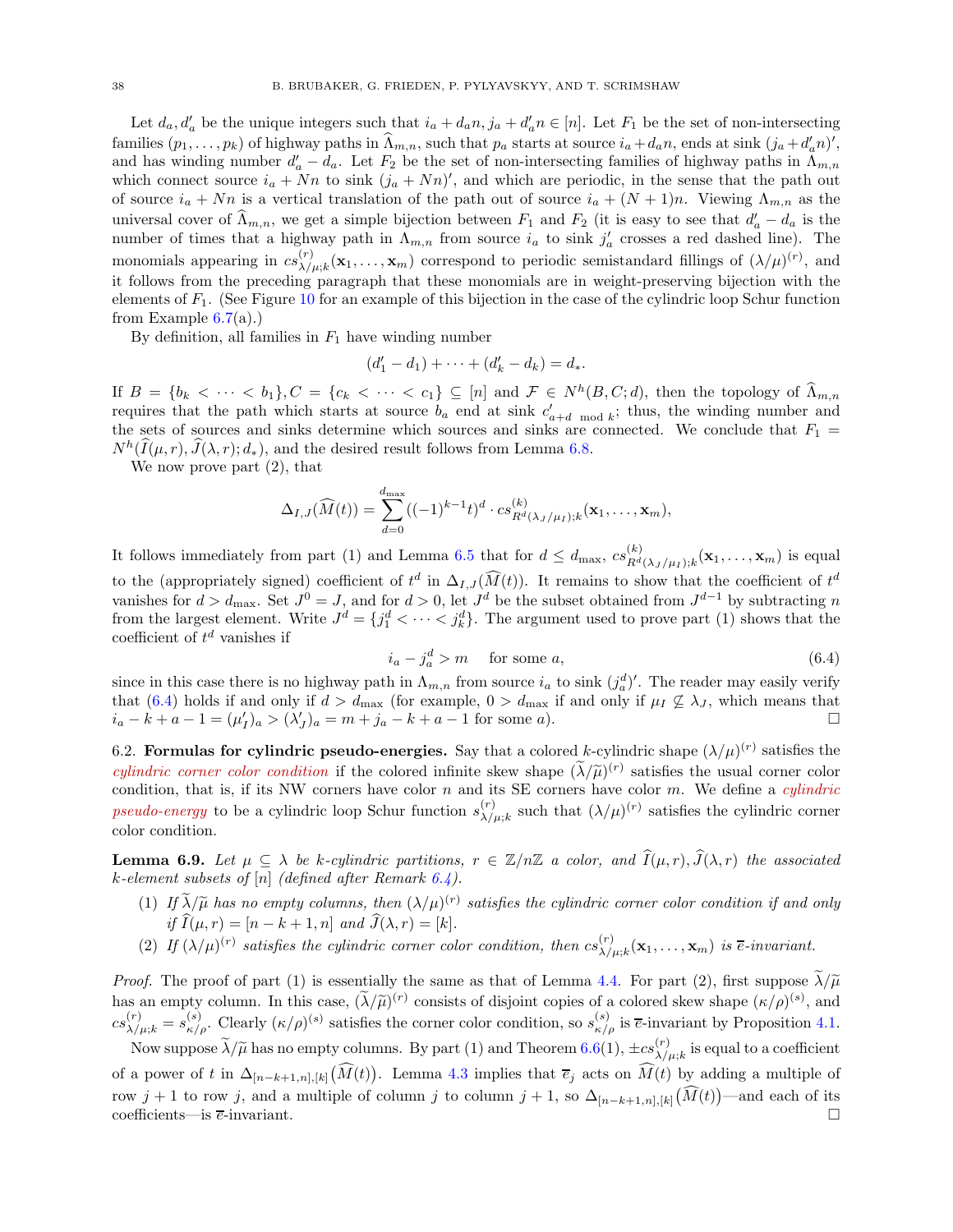We now give cylindric analogues of Theorems [4.20](#page-22-0) and [5.5.](#page-29-0) Taking  $I = [n - k + 1, n]$  and  $J = [k]$  in Theorem [6.6\(](#page-35-1)2), we find  $\mu_I = (k^{n-k})$  and  $\lambda_J = (k^m)$ , so  $(\lambda_J/\mu_I)^{(k)}$  is undefined if  $n-k > m$ , and equal (as a colored shape) to  $(k^{m-n+k})^{(n)}$  if  $n-k \leq m$ . In the latter case,  $d_{\text{max}}$  is the length of the shortest diagonal in  $\widetilde{\lambda}_J/\widetilde{\mu}_J$ , which is easily seen to be  $\max(0, m-2(n-k))$ .

For  $k \in [\min(1, n-m), n]$ , set  $i = n - k + 1$ , so that  $i \in [1, \min(m, n) + 1]$ , and let

$$
\nu^{i} = (k^{m-n+k}) = ((n-i+1)^{m-i+1}).
$$

This partition is the shape of the shape invariant  $S_i$ . It follows from Theorem [6.6\(](#page-35-1)2) and the preceding paragraph that

<span id="page-38-1"></span>
$$
\Delta_{[i,n],[1,n-i+1]}(\widehat{M}(t)) = \sum_{d=0}^{\max(0,m-2i+2)} \left( (-1)^{n-i} t \right)^d \cdot cs_{R^d(\nu^i);n-i+1}^{(n)}(\mathbf{x}_1,\ldots,\mathbf{x}_m). \tag{6.5}
$$

In particular, since the coefficient of  $t^0$  in  $\Delta_{[i,n],[1,n-i+1]}(\tilde{M}(t))$  is equal to  $\Delta_{[i,n],[1,n-i+1]}(M(\mathbf{x}_1,\ldots,\mathbf{x}_m)),$ we have

$$
cs_{\nu^{i};n-i+1}^{(n)}(\mathbf{x}_{1},\ldots,\mathbf{x}_{m})=s_{\nu^{i}}^{(n)}(\mathbf{x}_{1},\ldots,\mathbf{x}_{m}).
$$

<span id="page-38-2"></span>**Theorem 6.10.** Let  $\hat{M}'(t)$  be the  $n \times n$  matrix consisting of reduced Q-invariants and ratios of shape invariants, which was defined at the beginning of  $\S 4.4$ . For  $i \leq \min(m, n) + 1$ , Equation [\(6.5\)](#page-38-1) holds with  $\widehat{M}(t)$  replaced by  $\widehat{M}'(t)$ .

*Proof.* It follows from the proof of Theorem [4.20](#page-22-0) that  $\hat{M}'(t) = U\hat{M}(t)V$ , where U, V are upper uni-triangular matrices. This implies that  $\widehat{M}(t)$  and  $\widehat{M}'(t)$  have the same bottom-left justified minors.

**Example 6.11.** Let  $m = 5$ ,  $n = 3$ . Theorem [6.10,](#page-38-2) together with Example [6.1,](#page-34-3) gives the formula

$$
\det \begin{pmatrix} \widetilde{Q}_2^{(1)}t & \widetilde{Q}_3^{(1)}t + t^2 & \frac{S_1}{S_2} + \widetilde{Q}_4^{(1)}t + \widetilde{Q}_1^{(1)}t^2 \\ \widetilde{Q}_1^{(2)}t & -\frac{S_2}{S_3} + \widetilde{Q}_2^{(2)}t & \widetilde{Q}_3^{(2)}t + t^2 \\ S_3 + t & \widetilde{Q}_1^{(3)}t & \widetilde{Q}_2^{(3)}t \end{pmatrix} = \sum_{d=0}^5 t^d e_{5-d}(\pi_1, \dots, \pi_5),
$$

where  $\pi_i = x_i^{(1)}$  $\binom{1}{i}x_i^{(2)}$  $\binom{2}{i}x_i^{(3)}$  $i_j^{(5)}$ , and  $e_a$  is the a-th elementary symmetric function. We can compute, for example,

$$
e_4(\pi_1,\ldots,\pi_5)=S_2\widetilde{Q}_4^{(1)}-\frac{S_1S_3}{S_2}\widetilde{Q}_2^{(2)}+\frac{S_1}{S_3}.
$$

<span id="page-38-0"></span>**Theorem 6.12.** Suppose  $1 \leq i \leq \min(m, n)$ . For  $0 \leq d \leq m - 2i + 2$ , we have

$$
cs_{R^d(\nu^i);n-i+1}^{(n)}(\mathbf{x}_1,\ldots,\mathbf{x}_m)=\sum_{X\in\binom{[i,m-i+1]}{m-2i+2-d}}\Delta_{X\cup[m-i+2,m],[1,i-1]\cup X}(\overline{M}),
$$

where  $\overline{M} = M(\mathbf{x}^1, \dots, \mathbf{x}^n)$ , and  $\binom{S}{k}$  denotes the set of k-element subsets of the set S.

More generally, if  $1 \le a \le b \le m$ ,  $1 \le i \le \min(b-a+1,n)$ , and  $0 \le d \le b-a-2i+3$ , then we have

$$
cs_{R^d((n-i+1)^{b-a-i+2});n-i+1}^{(n+a-1)}(\mathbf{x}_a,\ldots,\mathbf{x}_b)=\sum_{X\in\binom{[a+i-1,b-i+1]}{b-a-2i+3-d}}\Delta_{X\cup[b-i+2,b],[a,a+i-2]\cup X}(\overline{M}).
$$

<span id="page-38-3"></span>**Example 6.13.** Let  $m = 4, n = 5$ , and  $i = 2$ . The shapes  $\nu^{i}$ ,  $R(\nu^{i})$ ,  $R^{2}(\nu^{i})$  are

$$
\begin{array}{|c|c|c|c|c|}\hline \text{HHH} & \text{HHH} & \text{GUT}, \\\hline \text{HHH} & \text{HTT} & \text{GUT}, \\\hline \end{array}
$$

and the matrix  $\overline{M}$  looks like

$$
\overline{M} = M(\mathbf{x}^1, \dots, \mathbf{x}^5) = \begin{pmatrix} \overline{E}_5^{(1)} & 0 & 0 & 0 \\ \overline{E}_4^{(2)} & \overline{E}_5^{(2)} & 0 & 0 \\ \overline{E}_3^{(3)} & \overline{E}_4^{(3)} & \overline{E}_5^{(3)} & 0 \\ \overline{E}_2^{(4)} & \overline{E}_3^{(4)} & \overline{E}_4^{(4)} & \overline{E}_5^{(4)} \end{pmatrix}.
$$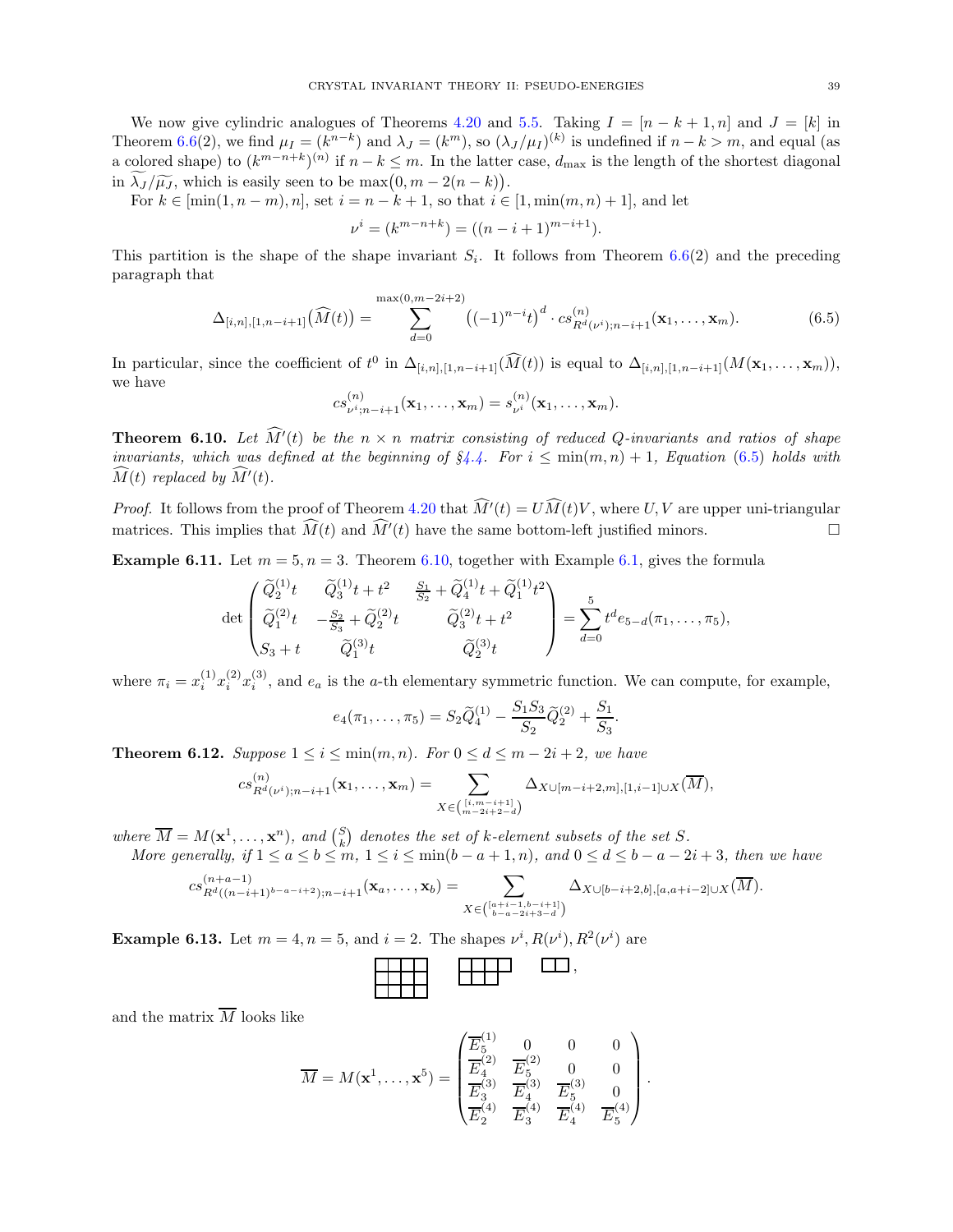

<span id="page-39-2"></span>Figure 11. An example of the bijection used to prove Theorem [6.12.](#page-38-0) The parameters for this example are  $m = 9, n = 6, i = 3, d = 2$ . The solid blue lines show the highway paths in  $\mathcal{F}$ , the dashed purple lines show the underway paths in  $\overline{\mathcal{F}}$ , and the large black vertices represent the elements of X.

By Theorem [6.12](#page-38-0) and the Jacobi–Trudi formula, we have

$$
cs_{3}^{(5)}(x_{1},...,x_{4}) = \Delta_{234,123}(\overline{M}) = \overline{s}_{3}^{(4)}(x^{1},...,x^{5})
$$
  

$$
cs_{3}^{(5)}(x_{1},...,x_{4}) = \Delta_{24,12}(\overline{M}) + \Delta_{34,13}(\overline{M}) = \overline{s}^{(3)}(x^{1},...,x^{5}) + \overline{s}^{(4)}(x^{1},...,x^{5})
$$
  

$$
cs_{1}^{(5)}(x_{1},...,x_{4}) = \Delta_{4,1}(\overline{M}) = \overline{s}^{(4)}(x^{1},...,x^{5}).
$$

*Proof of Theorem [6.12.](#page-38-0)* We know from  $\S6.1$  $\S6.1$  and the above discussion that

<span id="page-39-0"></span>
$$
cs_{R^{d}(\nu^{i});n-i+1}^{(n)}(\mathbf{x}_{1},\ldots,\mathbf{x}_{m})=\sum_{\mathcal{F}=(p_{1},\ldots,p_{n-i+1})}\mathrm{wt}(\mathcal{F}),
$$
\n(6.6)

where the sum runs over non-intersecting families of highway paths in the cylindric network  $\Lambda_{m,n}$ , of total winding number d, from sources [i, n] to sinks  $[1, n - i + 1]$ . We know from the proof of Theorem [5.5](#page-29-0) that

<span id="page-39-1"></span>
$$
\sum_{X \in \binom{[i,m-i+1]}{m-2i+2-d}} \Delta_{X \cup [m-i+2,m], [1,i-1] \cup X}(\overline{M}) = \sum_{\overline{\mathcal{F}} = (p_1, \dots, p_{m-i+1-d})} \text{wt}(\overline{\mathcal{F}}),\tag{6.7}
$$

where the sum on the left is over all non-intersecting families of underway paths in  $\overline{\Lambda}_{m,n}$  which connect sources  $X \cup [m - i + 2, m]$  to sinks  $[1, i - 1] \cup X$ , for some  $X \in \binom{[i, m - i + 1]}{m - 2i + 2 - d}$ .

The equality of [\(6.6\)](#page-39-0) and [\(6.7\)](#page-39-1) is proved by the same complementation bijection that was used to prove Theorem [5.5;](#page-29-0) see Figure [11](#page-39-2) for an example. In the cylindric setting, there are two triangular regions of fixed underway paths, which contain the first (resp., last)  $i - 1$  vertices on the north and west (resp., south and east) boundaries. The elements of X correspond to the columns in the interval  $[i, m - i + 1]$  where a highway path does not cross the distinguished chord (i.e., does not "wrap around"). This is why the number of elements of X is equal to  $m - 2i + 2$  minus the winding number d.

To prove the more general formula involving the sets of variables  $x_a, \ldots, x_b$ , remove columns [1, a – 1] and  $[b+1, m]$  from the network and run the same argument. The indexing color of the cylindric loop Schur function is  $n + a - 1$  because that is the color of the first weight picked up by the highway path starting at source  $n$ .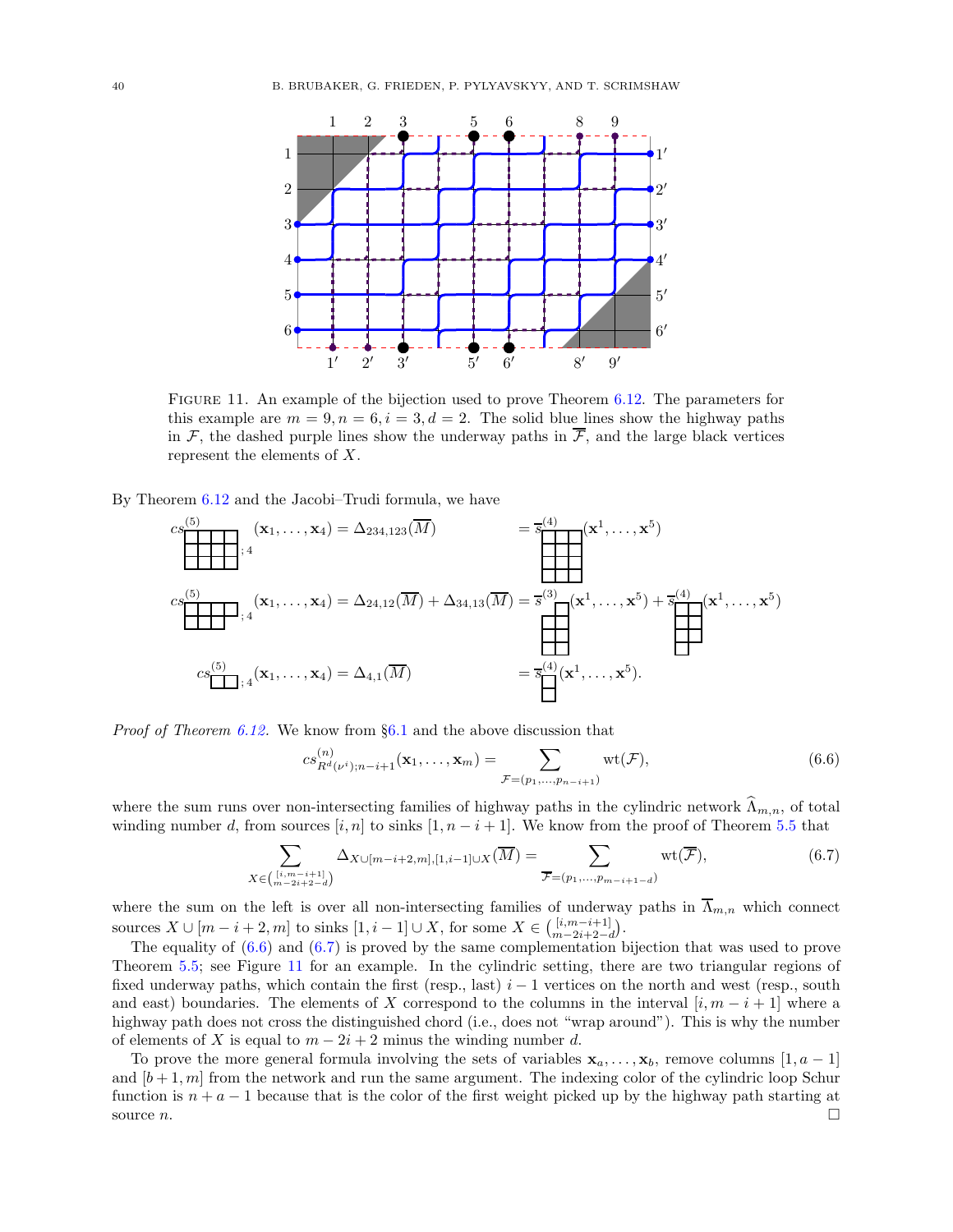#### 7. Formulas for decoration, central charge, energy, and cocharge

<span id="page-40-1"></span><span id="page-40-0"></span>7.1. Decoration and central charge. In Berenstein and Kazhdan's theory of geometric crystals, a decoration is a positive function whose tropicalization cuts out the points of a combinatorial crystal from an integer lattice (for more details, see [\[BFPS20,](#page-48-4) §§2.5, 3.3]).

The decoration of  $\mathbf{z} \in \mathrm{GT}_n^{\leq m}$  is defined by

$$
F(\mathbf{z}) = \sum_{\substack{1 \le i \le m \\ i \le j \le n-1}} \frac{z_{i,j+1}}{z_{i,j}} + \sum_{\substack{1 \le i \le m-1 \\ i \le j \le n-1}} \frac{z_{i,j}}{z_{i+1,j+1}} + \mathbb{1}_{m < n} z_{m,m},
$$

and the decoration of  $\mathbf{x} \in X^{\text{Mat}}$  is defined by

$$
F(\mathbf{x}) = \sum_{i \in [m], j \in [n]} x_i^{(j)} = \sum_{j \in [n]} E_1^{(j)}
$$

(this is the decoration on  $X^{\text{Mat}}$  with respect to both the  $GL_{m}$ - and  $GL_{n}$ -geometric crystal structures).

<span id="page-40-2"></span>**Proposition 7.1** ([\[BFPS20,](#page-48-4) Lem. 3.9]). The decoration on  $GT_n^{\leq m}$  is given by

$$
F(\mathbf{z}) = \sum_{k=1}^{\min(m-1,n-1)} \frac{\Delta_{\{k\}\cup[k+2,n],[1,n-k]}(M) + \Delta_{[k+1,n],[1,n-k-1] \cup \{n-k+1\}}(M)}{\Delta_{[k+1,n],[1,n-k]}(M)} + \mathbb{1}_{m < n} \left( \frac{\Delta_{\{m\}\cup[m+2,n],[1,n-m]}(M)}{\Delta_{[m+1,n],[1,n-m]}(M)} + \sum_{j=1}^{n-m} \frac{\Delta_{[m+1,m+j],[1,j-1] \cup \{j+1\}}(M)}{\Delta_{[m+1,m],[1,j]}(M)} \right),
$$

where  $M = \Phi_n^{\leq m}(\mathbf{z}).$ 

The formula in Proposition [7.1](#page-40-2) is a special case of Berenstein and Kazhdan's general formula for the decoration of a unipotent bicrystal of parabolic type [\[BK07,](#page-48-3) Cor 1.25].

<span id="page-40-3"></span>**Proposition 7.2** ([\[OSZ14,](#page-50-8) Thm. 3.2], [\[BFPS20,](#page-48-4) Thm. 4.13]). Suppose  $\mathbf{x} \in \text{Mat}_{m \times n}(\mathbb{C}^*)$ . If  $gRSK(\mathbf{x}) =$  $(P, Q)$ , then

$$
F(\mathbf{x}) = F(P) + F(Q) + \delta_{m,n} z_{n,n},
$$

where  $\delta_{m,n}$  is the Kronecker delta, and  $z_{n,n}$  is the last part of the shape of P and Q (when  $m = n$ ).

The difference  $\Delta(\mathbf{x}) = F(\mathbf{x}) - F(P(\mathbf{x}))$  is called the *central charge* of the  $GL_n$ -geometric crystal  $X^{\text{Mat}} =$  $(X_n)^m$  in [\[BK07\]](#page-48-3). In most cases, it is an open question whether the central charge of a product of geometric crystals is a positive rational function. In the case of  $(X_n)^m$ , we have

<span id="page-40-4"></span>
$$
\Delta(\mathbf{x}) = F(Q(\mathbf{x})) + \delta_{m,n} S_n(\mathbf{x})
$$
\n(7.1)

by Proposition [7.2.](#page-40-3) The entries of the Q-pattern and the shape invariants are positive rational functions in the  $x_i^{(j)}$ , so the central charge of  $(X_n)^m$  is positive.

Since the barred geometric crystal operators act on the P-pattern, it is clear from [\(7.1\)](#page-40-4) that  $\Delta(\mathbf{x})$  is  $\bar{e}$ -invariant (in general, the central charge of a  $GL_n$ -geometric crystal is invariant under all  $GL_n$ -geometric crystal operators). On the other hand,  $F(\mathbf{x})$  is the sum of the loop elementary symmetric functions  $E_1^{(j)}$ , and P(x) consists of ratios of loop Schur functions, so  $\Delta(x)$  is R-invariant. We now give a formula which simultaneously demonstrates the  $R$ - and  $\overline{e}$ -invariance.

<span id="page-40-5"></span>Theorem 7.3. We have the formulas

$$
\Delta(\mathbf{x}) = \sum_{j=1}^{\min(m-1,n)} \widetilde{Q}_1^{(j)} + \delta_{m,n} E_1^{(n)}, \qquad F(Q(\mathbf{x})) = \sum_{j=1}^{\min(m-1,n)} \widetilde{Q}_1^{(j)}.
$$

Note that when  $n = m$ , the last shape invariant  $S_n$  is equal to  $E_1^{(n)}$ , so the second formula follows from [\(7.1\)](#page-40-4) and the first formula.

To prove this theorem, we introduce two new shapes. For  $k = 1, \ldots, \min(m, n)$ , the shape invariant  $S_k$  is the loop Schur function of shape

$$
\rho_k^{(n)} = \underbrace{(n-k+1,\ldots,n-k+1)}^{(n)}.
$$
  

$$
m-k+1 \text{ times}
$$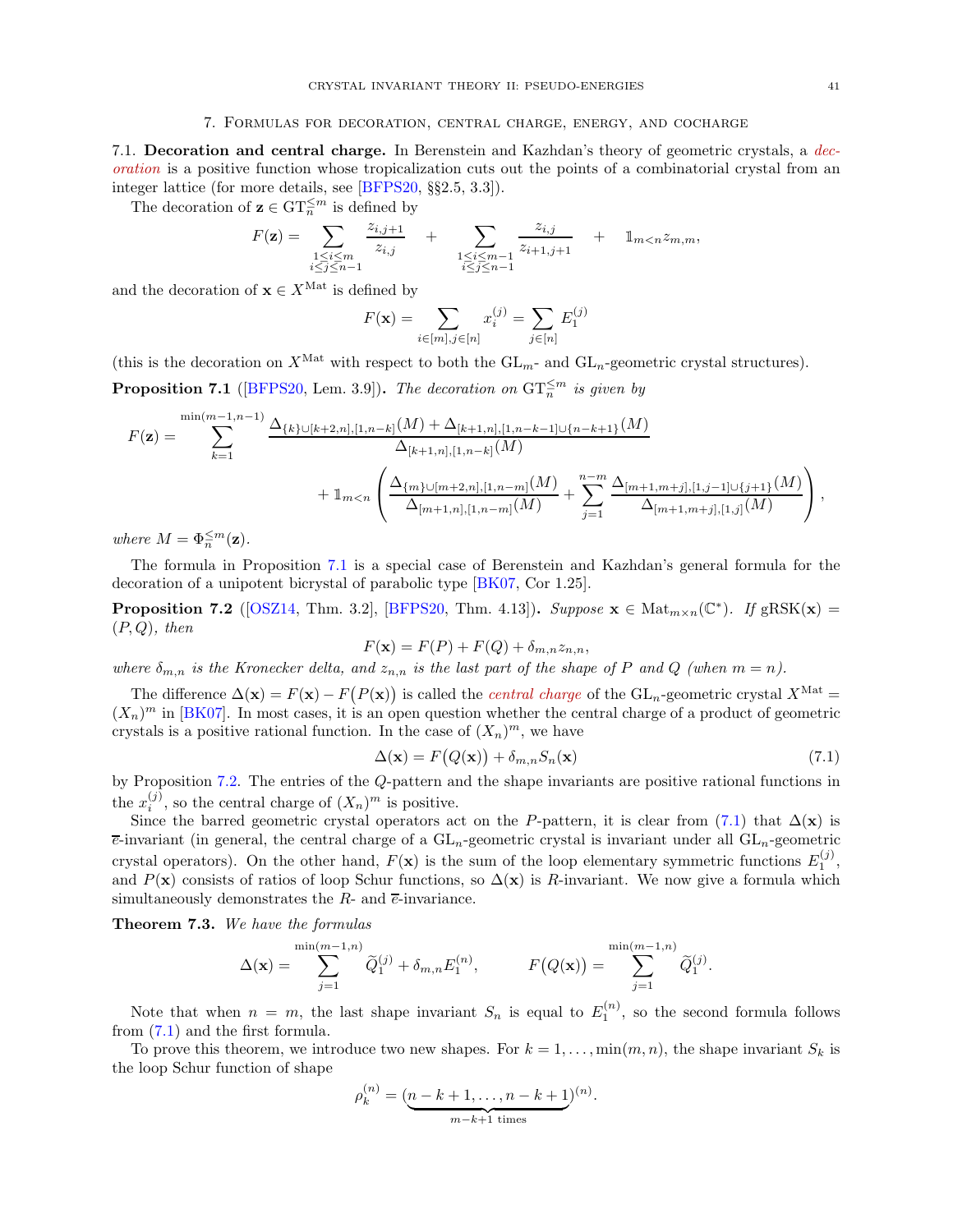Define shapes

$$
\rho_{k,\downarrow}^{(n)} = \underbrace{(n-k+1,\ldots,n-k+1}_{m-k+1 \text{ times}},1)^{(n)},
$$
\n
$$
\rho_{k,\uparrow}^{(n-1)} = \big(\underbrace{(n-k+1,\ldots,n-k+1)}_{m-k+2 \text{ times}}\big)/(n-k)\big)^{(n-1)}
$$

by adding a box to the bottom of the first column (resp., to the top of the last column) of  $\rho_k^{(n)}$  $\binom{n}{k}$ .

<span id="page-41-1"></span>**Lemma 7.4.** Suppose  $1 \leq j \leq \min(m-1, n)$ , and  $K \in [0, n-1]$  satisfies  $K \equiv j-m \mod n$ . Then we have

$$
\widetilde{Q}_1^{(j)} = E_1^{(j)} - \mathbbm{1}_{j < n} \frac{s_{\rho_{j+1,\uparrow}^{(n)}}}{S_{j+1}} - \mathbbm{1}_{K > 0} \frac{s_{\rho_{n-K+1,\downarrow}^{(n-1)}}}{S_{n-K+1}}.
$$

*Proof.* The reduced Q-invariant  $\widetilde{Q}_1^{(j)}$  is defined by

$$
\tilde{Q}_{1}^{(j)} = \frac{s_{\tau^{(n-j+1)}}}{S_{j+1}S_{n-K+1}},
$$

where  $\tau^{(n-j+1)}$  is the skew shape obtained by attaching a cell of color j to the end of the first row of the rectangle  $\rho_{j+1}^{(n)}$  and to the beginning of the last row of the rectangle  $\rho_{n-K+1}^{(n)}$ , where we use the convention that  $\rho_{n+1}^{(n)}$  is the empty rectangle.

Suppose first that  $j < n$  and  $K > 0$ , so both  $\rho_{j+1}^{(n)}$  and  $\rho_{n-K+1}^{(n)}$  are non-empty. The lemma asserts that

<span id="page-41-0"></span>
$$
s_{\rho_{j+1}^{(n)}} E_1^{(j)} s_{\rho_{n-K+1}^{(n)}} = s_{\tau^{(n-j+1)}} + s_{\rho_{j+1,\uparrow}^{(n-1)}} s_{\rho_{n-K+1}^{(n)}} + s_{\rho_{j+1}^{(n)}} s_{\rho_{n-K+1,\downarrow}^{(n-1)}}.
$$
(7.2)

The product on the left-hand side of  $(7.2)$  is a sum over triples  $(T, b, U)$ , where T (resp., U) is an SSYT of shape  $\rho_{j+1}^{(n)}$  (resp.,  $\rho_{n-K+1}^{(n)}$ ), and b is a number in [m]. Let a be the last entry of the first row of T, and c the first entry of the last row of U. If  $a \leq b \leq c$ , then the triple corresponds to an SSYT of shape  $\tau^{(n-j+1)}$ . If  $a > b$ , we may attach b above a to form a tableau of shape  $\rho_{i+1}^{(n)}$  $j+1, \uparrow$ , and if  $b > c$ , we may attach b below c to form a tableau of shape  $\rho_{n-K+1}^{(n-1)}$  $\binom{n-1}{n-K+1,\downarrow}$ . The key point is that we cannot have both  $a > b$  and  $b > c$ . Indeed, the height of the rectangle  $\rho_{j+1}^{(n)}$  is  $m-j$ , and the height of the rectangle  $\rho_{n-K+1}^{(n)}$  is  $m-n+K$ . By assumption,  $j \leq m-1$ , so  $K = j - m + \alpha n$  for some  $\alpha \geq 1$ , which means that

$$
(m - j) + (m - n + K) = m + (\alpha - 1)n \ge m.
$$

Since the tableaux are filled with entries in [m], we must therefore have  $a + 1 \leq c$ . We conclude that the correspondence described above gives a bijection between the terms on either side of [\(7.2\)](#page-41-0), and it is clear that this bijection preserves colored weights.

A similar argument works when one or both of the rectangles is empty.

<span id="page-41-2"></span>**Lemma 7.5.** For  $\mathbf{x} \in \text{Mat}_{m \times n}(\mathbb{C}^*)$ , the decoration of the gRSK P-pattern associated to  $\mathbf{x}$  is given by

$$
F(P) = \begin{cases} \displaystyle \sum_{k=2}^{n} \frac{s_{\rho_{k, \uparrow}^{(n)}} + s_{\rho_{k, \downarrow}^{(n-1)}}}{S_k} & \textit{if} \; m \geq n \\ \displaystyle \sum_{k=2}^{m} \frac{s_{\rho_{k, \uparrow}^{(n)}} + s_{\rho_{k, \downarrow}^{(n-1)}}}{S_k} + \sum_{j=m}^{n} E_1^{(j)} & \textit{if} \; m < n. \end{cases}
$$

*Proof.* Proposition [7.1](#page-40-2) expresses  $F(P)$  in terms of minors of the matrix  $M = \Phi_n^{\leq m}(P) = M(\mathbf{x}_1, \dots, \mathbf{x}_m)$ . Using Proposition [3.8,](#page-15-4) it is straightforward to verify that the minors appearing in Proposition [7.1](#page-40-2) are equal to the loop skew Schur functions appearing in this lemma.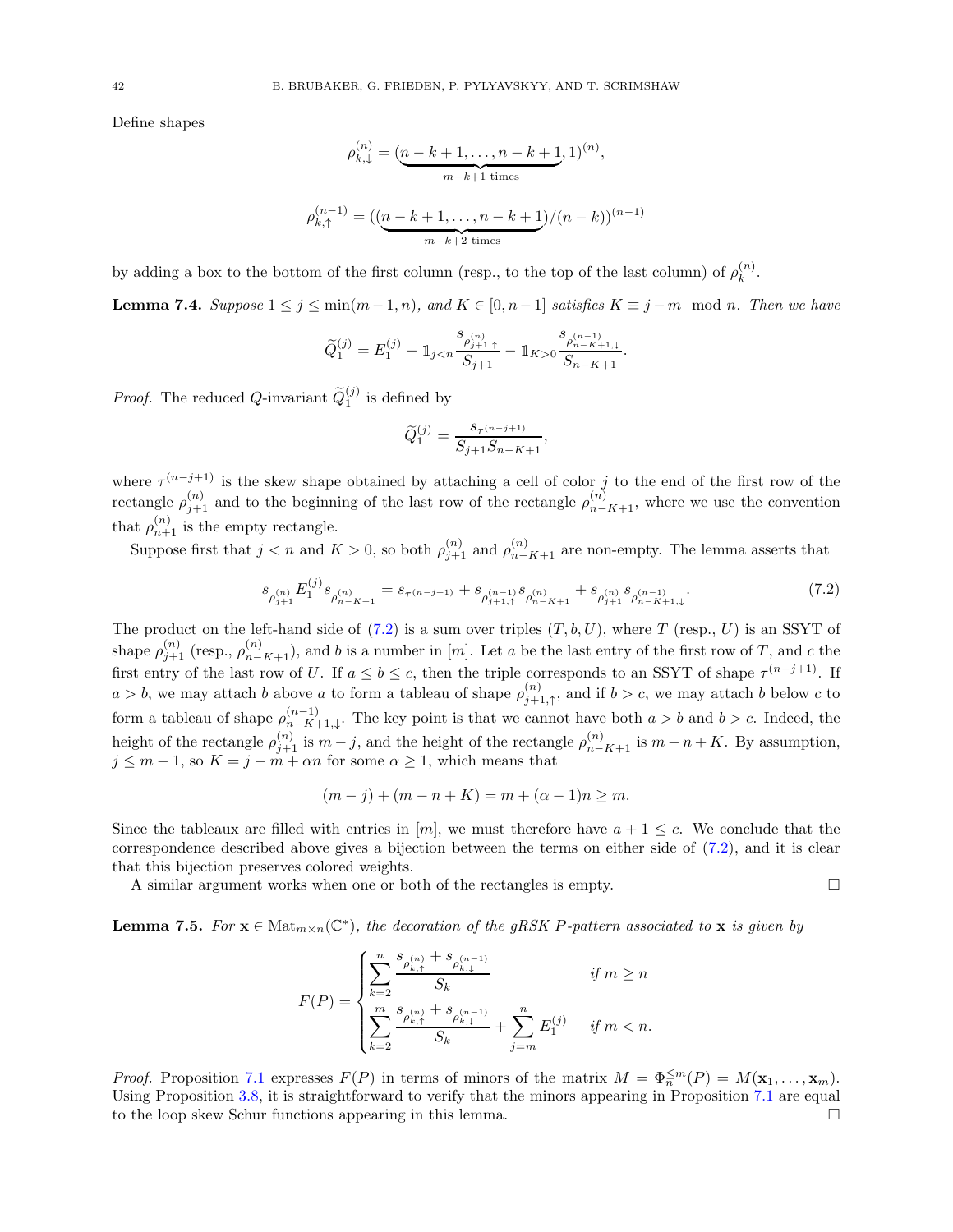*Proof of Theorem [7.3.](#page-40-5)* First suppose  $m > n$ . As j ranges over  $1, \ldots, n$ , K takes on each of the values  $0, \ldots, n-1$ , so by Lemma [7.4,](#page-41-1) we have

$$
\sum_{j=1}^{n} \widetilde{Q}_{1}^{(j)} = \sum_{j=1}^{n} E_{1}^{(j)} - \sum_{j=1}^{n-1} \frac{s_{\rho_{j+1,\uparrow}}}{S_{j+1}} - \sum_{K=1}^{n-1} \frac{s_{\rho_{n-K+1,\downarrow}}}{S_{n-K+1}}
$$

$$
= \sum_{j=1}^{n} E_{1}^{(j)} - \sum_{k=2}^{n} \frac{s_{\rho_{k,\uparrow}}^{(n)} + s_{\rho_{k,\downarrow}}^{(n-1)}}{S_{k}},
$$

which is equal to  $\Delta(\mathbf{x})$  by Lemma [7.5.](#page-41-2)

Now suppose  $m \leq n$ . In this case, as j ranges over  $1, \ldots, m-1$ , K takes on the values  $n-m+1, n-1$  $m+2,\ldots,n-1$ , so by Lemma [7.4,](#page-41-1) we have

$$
\sum_{j=1}^{m-1} \widetilde{Q}_1^{(j)} = \sum_{j=1}^{m-1} E_1^{(j)} - \sum_{j=1}^{m-1} \frac{s_{\rho_{j+1,\uparrow}}^{(n)}}{S_{j+1}} - \sum_{K=n-m+1}^{n-1} \frac{s_{\rho_{n-K+1,\downarrow}}^{(n-1)}}{S_{n-K+1}}
$$

$$
= \sum_{j=1}^{m-1} E_1^{(j)} - \sum_{k=2}^{m} \frac{s_{\rho_{k,\uparrow}}^{(n)}}{S_k}.
$$

By Lemma [7.5,](#page-41-2) this is equal to  $\Delta(\mathbf{x})$  if  $m < n$ , and to  $\Delta(\mathbf{x}) - E_1^{(n)}$  if  $m = n$ .

**Example 7.6.** Let  $m = n = 3$ . Equation [\(7.1\)](#page-40-4) says that the central charge of  $\mathbf{x} \in \text{Mat}_{3 \times 3}(\mathbb{C}^*)$  is given by

$$
\Delta(\mathbf{x}) = \frac{z'_{12}}{z'_{11}} + \frac{z'_{13}}{z'_{12}} + \frac{z'_{23}}{z'_{22}} + \frac{z'_{11}}{z'_{22}} + \frac{z'_{12}}{z'_{23}} + \frac{z'_{22}}{z'_{33}} + z'_{33},
$$

where  $\mathbf{z}' = Q(\mathbf{x})$ . From Example [5.10,](#page-32-0) we have

$$
\widetilde{Q}_{1}^{(1)}=\frac{z'_{12}}{z'_{23}}+\frac{z'_{11}}{z'_{22}}+\frac{z'_{12}}{z'_{11}}+\frac{z'_{23}}{z'_{22}}, \hspace{1.0cm} \widetilde{Q}_{1}^{(2)}=\frac{z'_{22}}{z'_{33}}+\frac{z'_{13}}{z'_{12}}
$$

Noting that  $S_3 = E_1^{(3)} = z'_{33}$ , we see that  $\Delta(\mathbf{x}) = \widetilde{Q}_1^{(1)} + \widetilde{Q}_1^{(2)} + E_1^{(3)}$ , as claimed by Theorem [7.3.](#page-40-5)

<span id="page-42-0"></span>7.2. Energy. The energy function on a tensor product of finite crystals in affine type [\[KKM](#page-49-6)<sup>+</sup>92] plays an important role in various applications. The two crucial properties of the energy function are that it is invariant under combinatorial R-matrices which permute the tensor factors, and it is invariant under all non-affine crystal operators. In the case of an m-fold tensor product of single-row  $GL_n$ -crystals, the first invariance property suggests that the energy function should have a geometric lift in Frac(LSym), and Lam and Pylyavskyy showed that the energy is, in fact, the tropicalization of a loop Schur function.

**Definition 7.7.** For  $\mathbf{x} = (x_i^j)_{i \in [m], j \in [n]}$ , define the *geometric energy function* 

$$
D=D(\mathbf{x}_1,\ldots,\mathbf{x}_m)=s_{(n-1)\delta_{m-1}}^{(n)}(\mathbf{x}_1,\ldots,\mathbf{x}_m),
$$

where  $(n-1)\delta_{m-1}$  is the scaled staircase partition  $((n-1)(m-1),(n-1)(m-2),\ldots,2n-2,n-1)$ .

<span id="page-42-1"></span>**Theorem 7.8** ([\[LP13b,](#page-49-13) Thm. 1.2]). The loop Schur function  $D(\mathbf{x}_1, \dots, \mathbf{x}_m)$  tropicalizes to the energy function on an m-fold tensor product of single-row  $GL_n$ -crystals.

On the other hand, since energy is invariant under the  $GL_n$ -crystal operators  $\overline{e}_1, \ldots, \overline{e}_{n-1}$ , one would expect its geometric lift to lie in Inv<sub>e</sub>. The stretched staircase  $((n-1)\delta_{m-1})^{(n)}$  satisfies the corner color condition, so this is indeed the case for  $D$ . Moreover, Theorem [4.20](#page-22-0) expresses  $D$  as a polynomial in reduced Q-invariants and ratios of consecutive shape invariants via the determinantal formula

$$
D=\Delta_{I,J}(\tilde{M}'),
$$

where  $I = [m,(m-1)n]$  and  $J = [1, n-1] \cup [n+1, 2n-1] \cup \cdots \cup [(m-2)n+1,(m-1)n-1]$ .

.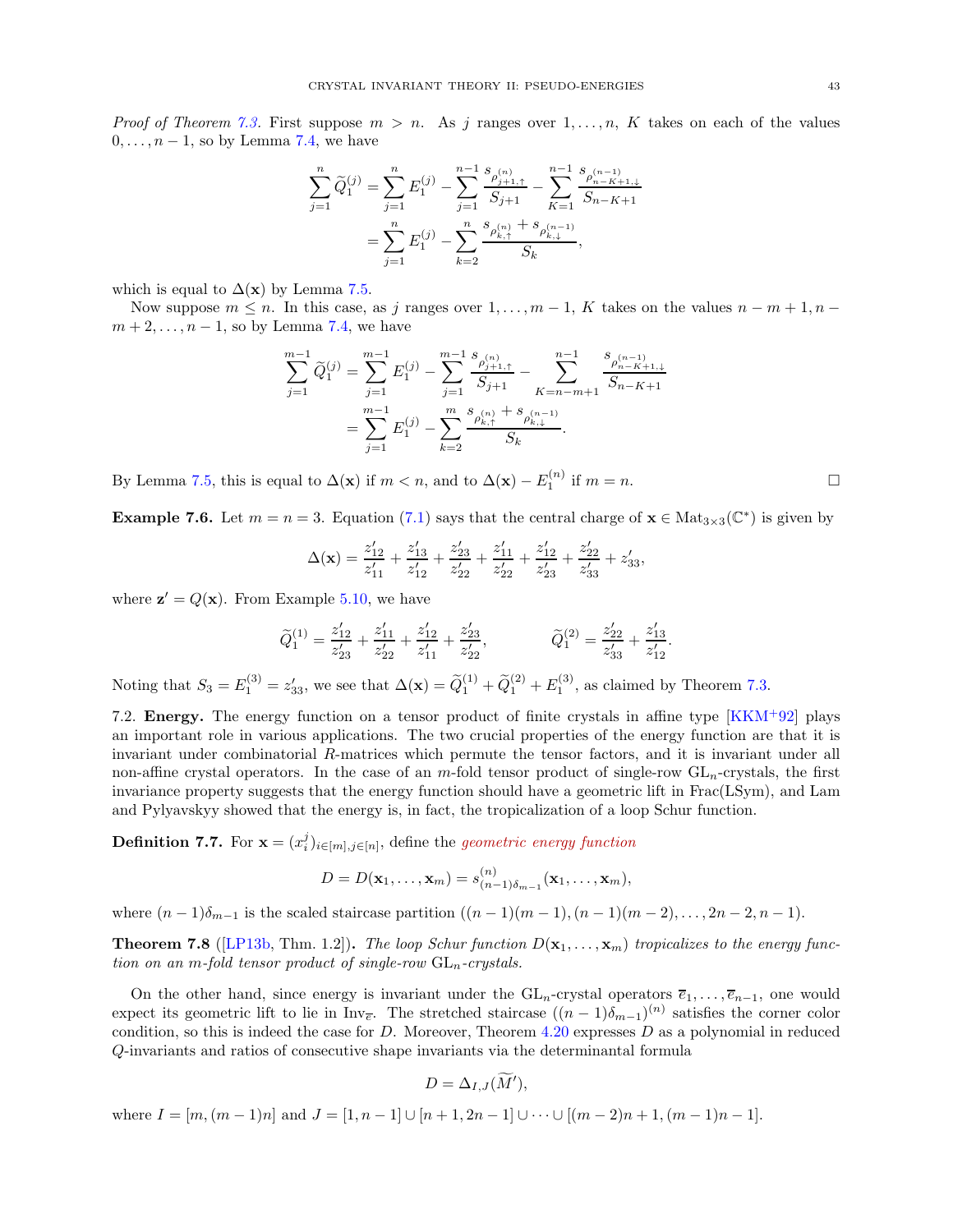**Example 7.9.** When  $m = 6$  and  $n = 2$ , we have

$$
D=s^{(2)}_{(5,4,3,2,1)}=\det \begin{pmatrix} E^{(2)}_1 & E^{(2)}_3 & E^{(2)}_5 & 0 & 0 \\ 1 & E^{(1)}_2 & E^{(1)}_4 & E^{{(1)}}_6 & 0 \\ 0 & E^{(2)}_1 & E^{(2)}_3 & E^{(2)}_5 & 0 \\ 0 & 1 & E^{(1)}_2 & E^{(1)}_4 & E^{(1)}_6 \\ 0 & 0 & E^{(2)}_1 & E^{(2)}_3 & E^{(2)}_5 \end{pmatrix}=\det \begin{pmatrix} \widetilde{Q}^{(2)}_1 & \widetilde{Q}^{(2)}_3 & S_2 & 0 & 0 \\ 1 & \widetilde{Q}^{(1)}_2 & \widetilde{Q}^{(1)}_4 & 0 & 0 \\ 0 & \widetilde{Q}^{(2)}_1 & \widetilde{Q}^{(2)}_3 & S_2 & 0 \\ 0 & 1 & \widetilde{Q}^{(1)}_2 & \widetilde{Q}^{(1)}_4 & 0 \\ 0 & 0 & \widetilde{Q}^{(2)}_1 & \widetilde{Q}^{(2)}_3 & S_2 \end{pmatrix}.
$$

Similarly, Theorem [5.5](#page-29-0) gives rise to an expression for the energy function as a polynomial in  $(\bar{e}\text{-invariant})$ barred loop skew Schur functions. It turns out that we can get a factored expression for the energy function in terms of barred loop skew Schur functions by applying Theorem [6.12](#page-38-0) to a product formula for energy due to Lam and Pylyavskyy. Recall the matrix  $\overline{M} = M(\mathbf{x}^1, \dots, \mathbf{x}^n)$ , whose entries are the barred Q-type loop elementary symmetric functions and whose minors are (e-invariant) barred loop skew Schur functions.

<span id="page-43-0"></span>Theorem 7.10. The geometric energy function has the product formula

$$
D(\mathbf{x}_1,\ldots,\mathbf{x}_m)=\prod_{j=1}^{m-1}\sum_{X\subseteq [j+1,m-1]}\pi_j^{m-1-j-|X|}\Delta_{X\cup\{m\},\{j\}\cup X}(\overline{M}),
$$

where  $\pi_j = \overline{M}_{jj} = \overline{E}_n^{(j)}$  $\binom{J}{n}(\mathbf{x}^1,\ldots,\mathbf{x}^n).$ 

Proof. Lam and Pylyavskyy [\[LP13b,](#page-49-13) Thm. 2.5] proved that the geometric energy function has the product formula

$$
D = \sigma_{(n-1)(m-1)}^{(n)}(\mathbf{x}_1,\ldots,\mathbf{x}_m)\sigma_{(n-1)(m-2)}^{(n+1)}(\mathbf{x}_2,\ldots,\mathbf{x}_m)\cdots\sigma_{n-1}^{(n+m-2)}(\mathbf{x}_{m-1},\mathbf{x}_m),
$$

where

$$
\sigma_N^{(r)}(\mathbf{x}_a, ..., \mathbf{x}_b) = \sum_{\substack{a \le i_1 \le i_2 \le ... \le i_N \le b, \\ \# \{i_j = c\} \le n-1 \text{ for } c > a}} x_{i_1}^{(r)} x_{i_2}^{(r-1)} \cdots x_{i_N}^{(r-N+1)}
$$

(the sum is over weakly increasing sequences of numbers in the interval  $[a, b]$ , such that each number other than a appears at most  $n-1$  times). The polynomials  $\sigma_N^{(r)}(\mathbf{x}_a,\ldots,\mathbf{x}_b)$  are closely related to the cylindric loop Schur functions

$$
\tau_N^{(r)}(\mathbf{x}_a, \dots, \mathbf{x}_b) = \sum_{\substack{a \le i_1 \le i_2 \le \dots \le i_N \le b, \\ \# \{i_j = c\} \le n-1}} x_{i_1}^{(r)} x_{i_2}^{(r-1)} \cdots x_{i_N}^{(r-N+1)}
$$

mentioned in Example [6.1\(](#page-34-3)b). Indeed, by grouping together the terms of  $\sigma_N^{(r)}$  in which the subscript a occurs between nd and  $nd + n - 1$  times, we obtain

$$
\sigma_N^{(r)}(\mathbf{x}_a,\ldots,\mathbf{x}_b)=\sum_{d\geq 0}(x_a^{(r)}\cdots x_a^{(r-n+1)})^d\cdot \tau_{N-nd}^{(r)}(\mathbf{x}_a,\ldots,\mathbf{x}_b).
$$

Using the identifications  $x_i^{(j+i-1)} = x_i^j = x_{(j+i-1)}^j$  for  $i \in [m], j \in [n]$ , we find

$$
x_a^{(r)} \cdots x_a^{(r-n+1)} = x_a^1 \cdots x_a^n = x_{(a)}^1 \cdots x_{(a+n-1)}^n = \overline{E}_n^{(a)}(\mathbf{x}^1, \dots, \mathbf{x}^n) = \pi_a.
$$

We know from Example [6.1\(](#page-34-3)b) that  $\tau_N^{(r)}(\mathbf{x}_j, \dots, \mathbf{x}_m) = cs_{\lambda(N)}^{(r)}$  $\lambda(N);n-1(\mathbf{x}_j,\ldots,\mathbf{x}_m)$ , where  $\lambda(N)$  is the unique  $(n-1)$ -cylindric partition with N boxes. Thus, we have

$$
\sigma_{(n-1)(m-j)}^{(n+j-1)}(\mathbf{x}_j, \dots, \mathbf{x}_m) = \sum_{d \ge 0} \pi_j^d \cdot \tau_{(n-1)(m-j)-nd}^{(n+j-1)}(\mathbf{x}_j, \dots, \mathbf{x}_m)
$$
  
\n
$$
= \sum_{d \ge 0} \pi_j^d \cdot cs_{R^d((n-1)^{m-j});n-1}^{(n+j-1)}(\mathbf{x}_j, \dots, \mathbf{x}_m)
$$
  
\n
$$
= \sum_{d \ge 0} \pi_j^d \sum_{X \in \binom{[j+1,m-1]}{m-1-j}} \Delta_{X \cup \{m\}, \{j\} \cup X}(\overline{M}),
$$

where the final equality comes from Theorem [6.12.](#page-38-0) This completes the proof.  $\square$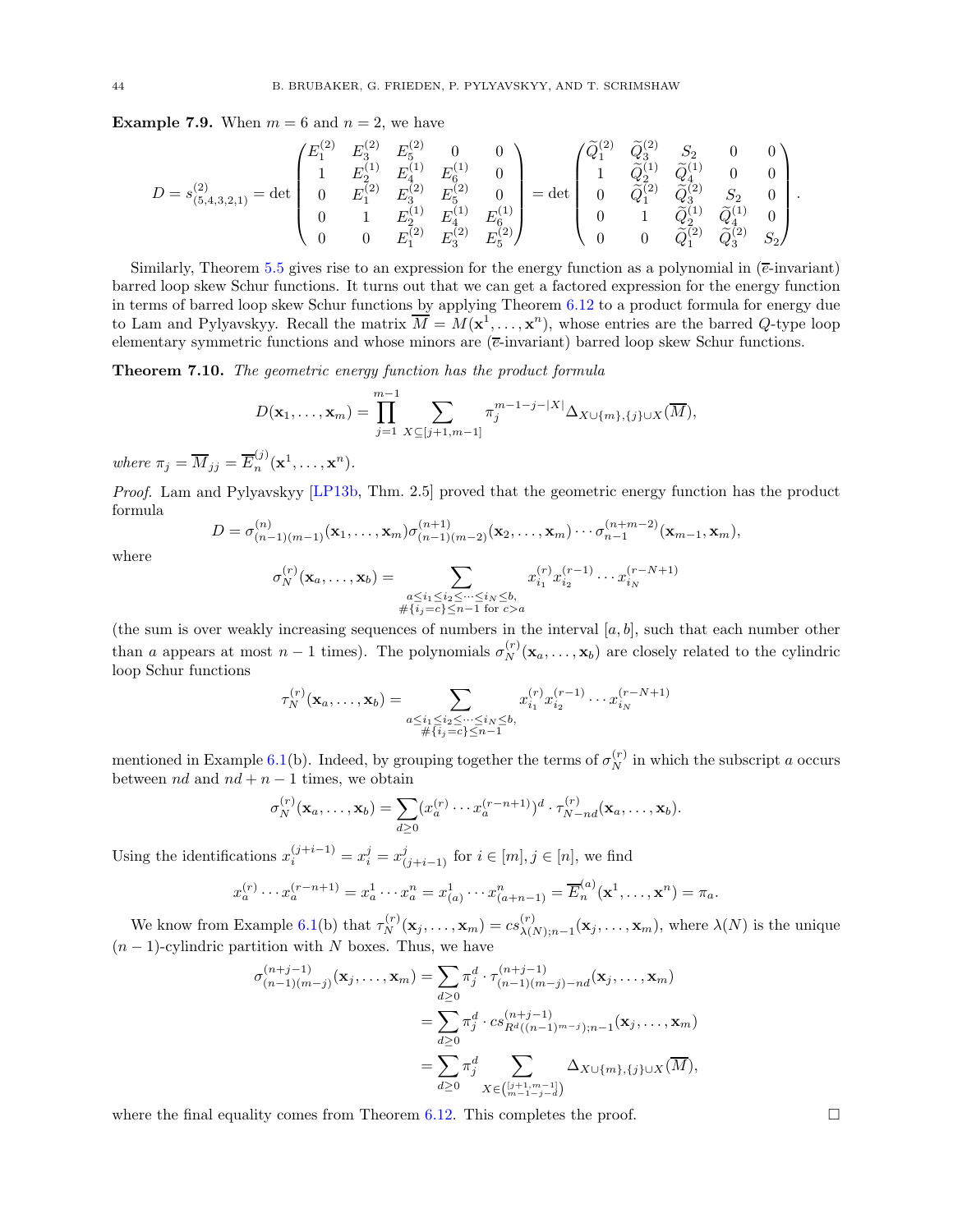**Example 7.11.** Suppose  $m = 4$  and  $n = 5$ , as in Example [6.13.](#page-38-3) By definition,

| $\overline{\phantom{a}}$<br>$=$ | ಀ |  |  |  |  |  |  |
|---------------------------------|---|--|--|--|--|--|--|
|                                 |   |  |  |  |  |  |  |
|                                 |   |  |  |  |  |  |  |
|                                 |   |  |  |  |  |  |  |

By Theorem [7.10,](#page-43-0) we have  $D = D_1D_2D_3$ , where (writing  $\Delta_{I,J}$  for  $\Delta_{I,J}(M)$ )

$$
D_1 = \Delta_{234,123} + \pi_1 \Delta_{24,12} + \pi_1 \Delta_{34,13} + \pi_1^2 \Delta_{4,1} = \frac{1}{8} + \frac{1}{8} + \frac{1}{8} + \frac{1}{8} + \frac{1}{8} + \frac{1}{8} + \frac{1}{8} + \frac{1}{8} + \frac{1}{8} + \frac{1}{8} + \frac{1}{8} + \frac{1}{8} + \frac{1}{8} + \frac{1}{8} + \frac{1}{8} + \frac{1}{8} + \frac{1}{8} + \frac{1}{8} + \frac{1}{8} + \frac{1}{8} + \frac{1}{8} + \frac{1}{8} + \frac{1}{8} + \frac{1}{8} + \frac{1}{8} + \frac{1}{8} + \frac{1}{8} + \frac{1}{8} + \frac{1}{8} + \frac{1}{8} + \frac{1}{8} + \frac{1}{8} + \frac{1}{8} + \frac{1}{8} + \frac{1}{8} + \frac{1}{8} + \frac{1}{8} + \frac{1}{8} + \frac{1}{8} + \frac{1}{8} + \frac{1}{8} + \frac{1}{8} + \frac{1}{8} + \frac{1}{8} + \frac{1}{8} + \frac{1}{8} + \frac{1}{8} + \frac{1}{8} + \frac{1}{8} + \frac{1}{8} + \frac{1}{8} + \frac{1}{8} + \frac{1}{8} + \frac{1}{8} + \frac{1}{8} + \frac{1}{8} + \frac{1}{8} + \frac{1}{8} + \frac{1}{8} + \frac{1}{8} + \frac{1}{8} + \frac{1}{8} + \frac{1}{8} + \frac{1}{8} + \frac{1}{8} + \frac{1}{8} + \frac{1}{8} + \frac{1}{8} + \frac{1}{8} + \frac{1}{8} + \frac{1}{8} + \frac{1}{8} + \frac{1}{8} + \frac{1}{8} + \frac{1}{8} + \frac{1}{8} + \frac{1}{8} + \frac{1}{8} + \frac{1}{8} + \frac{1}{8} + \frac{1}{8} + \frac{1}{8} + \frac{1}{8} + \frac{1}{8} + \frac{1}{8} + \frac{1}{8} + \frac{1}{8} + \frac{1}{
$$

### Remark 7.12.

- (1) It seems difficult to deduce Theorem [7.10](#page-43-0) from Theorem [5.5,](#page-29-0) as it is not clear that the expression for energy coming from Theorem [5.5](#page-29-0) factors.
- (2) The individual factors appearing in Theorem [7.10](#page-43-0) do not generally lie in LSym, so they cannot be expressed in terms of Q-invariants and shape invariants.

7.3. Cocharge. Lascoux and Schützenberger introduced the *cocharge* statistic on semistandard tableaux to give a combinatorial rule for the transition coefficients between Schur functions and Hall–Littlewood symmetric functions [\[LS78\]](#page-49-20). An important property of cocharge is its invariance under the symmetric group action on tableaux. Nakayashiki and Yamada proved that cocharge is closely related to the energy of a tensor product of one-row tableaux [\[NY97\]](#page-50-7). In this section, we use Theorem [7.10](#page-43-0) and the connection between energy and cocharge to obtain a geometric lift of the cocharge statistic. We then show that our geometric lift is a (thinly disguised) version of a formula due to Kirillov and Berenstein [\[KB95\]](#page-49-9).

Let  $\mathbf{z} = (z_{j,i}) \in \mathrm{GT}_m$  be a pattern of height  $m-1$ . For  $i = 1, \ldots, m$ , let

$$
\beta_i = \beta_i(\mathbf{z}) = \frac{\prod_{a=1}^{i} z_{a,i}}{\prod_{a=1}^{i-1} z_{a,i-1}}
$$

denote the geometric lift of the number of  $i$ 's in the tableau associated to a GT pattern.

**Definition 7.13.** Suppose  $\mathbf{z} \in \mathrm{GT}_m$ . For  $i = 2, \ldots, m$ , define

$$
\sigma_i(\mathbf{z}) = \sum_{X \subseteq [2,i-1]} \beta_i^{i-2-|X|} \Delta_{X \cup \{i\},\{1\} \cup X}(\Phi_m(\mathbf{z})),
$$

where  $\Phi_m(z)$  is the  $m \times m$  matrix introduced in §[2.3.](#page-8-0) Define the *geometric cocharge function* 

$$
c_m(\mathbf{z}) = \sigma_2(\mathbf{z})\sigma_3(\mathbf{z})\cdots \sigma_m(\mathbf{z}).
$$

(By convention,  $c_1(\mathbf{z}) = 1$ .)

Recall from §[2.3](#page-8-0) that the minors of  $\Phi_m(z)$  are sums over non-intersecting families of paths in the triangleshaped network  $\Gamma_m$ .

**Example 7.14.** Suppose  $z \in GT_4$ . Using the network  $\Gamma_4$  (shown in Figure [2\)](#page-9-0), we compute

$$
\sigma_2(\mathbf{z}) = \Delta_{2,1} = z_{22}, \qquad \sigma_3(\mathbf{z}) = \Delta_{23,12} + \beta_3 \Delta_{3,1} = \frac{z_{23}(z_{33})^2}{z_{22}} \left(\frac{z_{22}}{z_{33}} + \frac{z_{13}}{z_{12}}\right),
$$

$$
\sigma_4(\mathbf{z}) = \Delta_{234,123} + \beta_4(\Delta_{24,12} + \Delta_{34,13}) + \beta_4^2 \Delta_{4,1}
$$
  
= 
$$
\frac{z_{24}(z_{34})^2(z_{44})^3}{z_{23}(z_{33})^2} \left( \frac{z_{23}(z_{33})^2}{z_{34}(z_{44})^2} + \frac{z_{14}z_{23}z_{33}}{z_{13}z_{34}z_{44}} + \frac{z_{14}z_{22}}{z_{13}z_{44}} + \frac{z_{14}z_{24}z_{33}}{z_{13}z_{23}z_{44}} + \frac{z_{14}z_{24}z_{33}}{z_{13}z_{23}z_{44}} + \frac{(z_{14})^2 z_{24}}{(z_{13})^2 z_{23}} \right).
$$

<span id="page-44-0"></span>Theorem 7.15. The geometric cocharge function tropicalizes to a piecewise-linear formula for cocharge.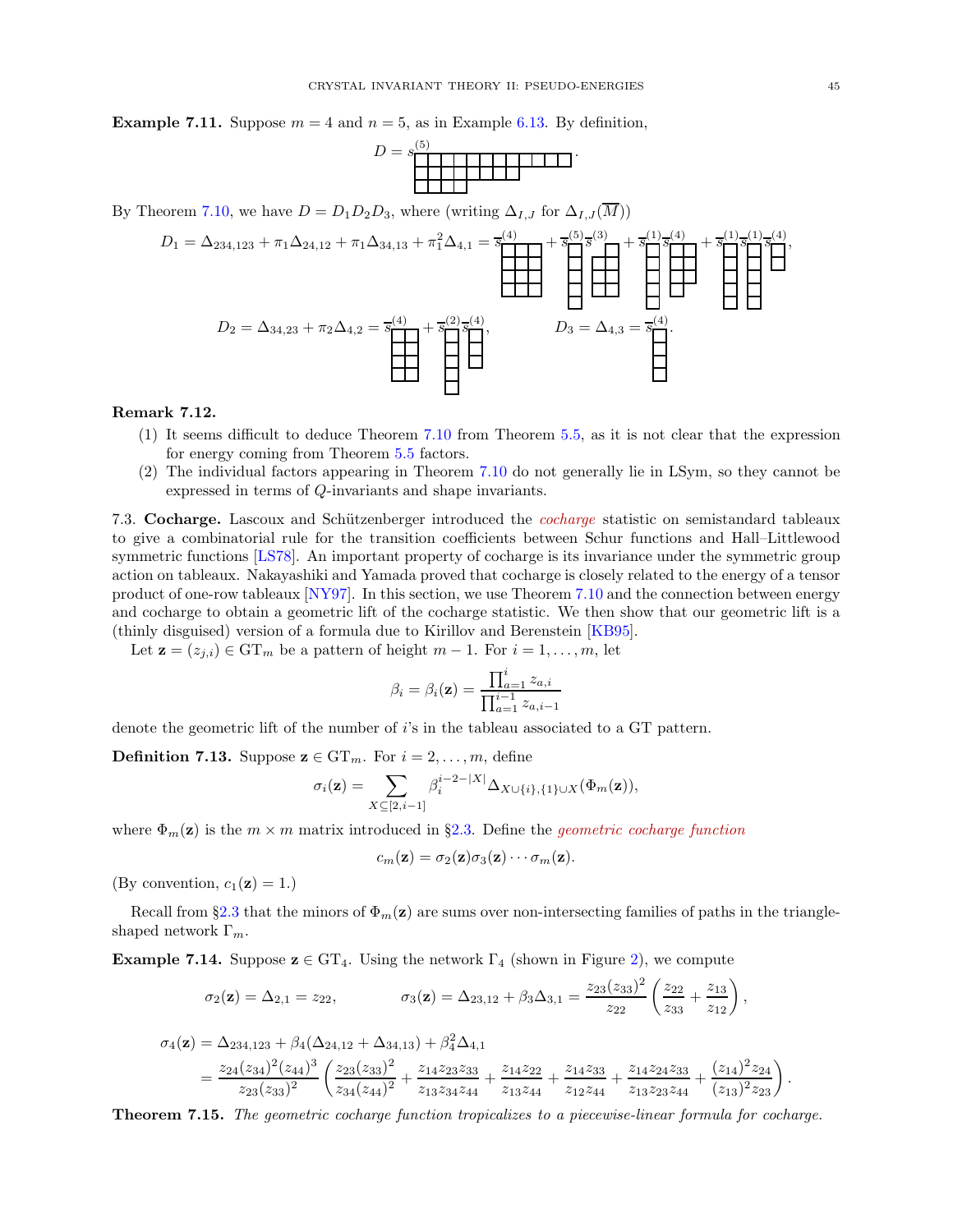Before proving this theorem, we make a few remarks. A reader familiar with cocharge may easily verify that the cocharge of a tableau with entries at most 3 is given by

$$
\text{Trop}(\sigma_2) + \text{Trop}(\sigma_3) = z_{23} + 2z_{33}^2 + \min(z_{22} - z_{33}, z_{13} - z_{12}).
$$

An appealing feature of this formula is that  $\sigma_i(z)$  depends only on the entries in rows  $\leq i$  (this is clear from inspection of the network  $\Gamma_m$ ). This means that  $\text{Top}(\sigma_i)$  depends only on the part of a tableau consisting of entries less than or equal to i.

Proof of Theorem [7.15.](#page-44-0) Fix  $n \geq m$ , and let  $\mathbf{a} = (a_i^j)$  be an  $m \times n$  matrix with rows  $\mathbf{a}_1, \ldots, \mathbf{a}_m \in (\mathbb{Z}_{\geq 0})^n$ . As described in the introduction, we view each  $a_i$  as an element of a one-row  $GL_n$ -crystal. By abuse of notation, let  $D(\mathbf{a}) = D(\mathbf{a}_1 \otimes \cdots \otimes \mathbf{a}_m)$  be the energy of the tensor product  $\mathbf{a}_1 \otimes \cdots \otimes \mathbf{a}_m$ . Let  $P'$  be the tableau obtained by *column inserting*  $\mathbf{a}_{m-1}$  into  $\mathbf{a}_m$ , and then column inserting  $\mathbf{a}_{m-2}$  into the result, etc. Let  $Q'$  be the recording tableau for this process, i.e.,  $Q'$  has i's in the boxes added to  $P'$  by the insertion of  $a_{m+1-i}$ . The energy  $D(a)$  is equal to the cocharge of  $Q'$  [\[NY97\]](#page-50-7) (see also [\[Shi05,](#page-50-15) Prop. 4.25]). The map  $(\mathbf{a}_m, \dots, \mathbf{a}_1) \mapsto (P', Q')$  is known as the *Burge correspondence*.

Now suppose that  $(\mathbf{a}_1, \ldots, \mathbf{a}_m) \mapsto (P, Q)$  under RSK, as defined at the beginning of §[2.5](#page-11-0) (i.e., P is obtained by row inserting  $a_2$  into  $a_1$ , then row inserting  $a_3$  into the result, etc.). It is well known that  $P' = P$  and  $Q' = S(Q)$ , where S denotes the Schützenberger involution (see, e.g., [\[Ful97,](#page-49-28) Appendix]). We conclude that  $D(\mathbf{a})$  is equal to the cocharge of  $S(Q)$ .

Theorem [7.8](#page-42-1) states the geometric energy function  $D(x)$  tropicalizes to a piecewise-linear formula for D(a). Theorem [7.10](#page-43-0) expresses  $D(\mathbf{x})$  in terms of the minors of the matrix  $\overline{M} = M(\mathbf{x}^1, \dots, \mathbf{x}^n) = \Phi_m(\mathbf{z}^{\prime}),$ where  $(z, z')$  is the image of x under gRSK. Let  $M<sup>T</sup>$  denote the reflection of M over the anti-diagonal, that is,  $(M^T)_{i,j} = M_{n+1-j,n+1-i}$ . Noumi and Yamada proved that this reflection is a geometric lift of the Schützenberger involution, in the sense that the entries of the pattern  $\Psi_m(\Phi_m(\mathbf{z}')^T)$  tropicalize to formulas for the entries of the Schützenberger involution of a Gelfand–Tsetlin pattern [\[NY04,](#page-50-4) §2.4].

Our definition of geometric cocharge is obtained from the formula in Theorem [7.10](#page-43-0) by replacing  $M$  with  $\overline{M}^T$ . Since gRSK(x) tropicalizes to RSK(a), we conclude that  $c(\mathbf{z}')$  tropicalizes to a formula for the cocharge of  $Q$ , as claimed.

We now show that  $c_m(z)$  agrees (up to a simple multiplicative factor) with the formula for cocharge given by Kirillov and Berenstein  $[KB95]$  $[KB95]$  $[KB95]$ <sup>9</sup>. A proof that this formula tropicalizes to cocharge was outlined in [\[Kir01\]](#page-49-10), but our proof is completely different.

Let  $\mathcal{P}_{k-1}$  denote the set of Gelfand–Tsetlin patterns  $\mathbf{p} = (p_{i,j})_{1 \leq i \leq j \leq k-1}$  satisfying the following conditions:

- (1)  $p_{i,j} 1 \leq p_{i+1,j}$  for  $i < j$
- (2)  $p_{i,k-1} 1 \le p_{i,i} \le p_{i+1,k-1}$  for  $i \le k-2$

$$
(3) p_{k-1,k-1} = 0.
$$

Given  $\mathbf{z} \in \mathrm{GT}_m$  with  $m \geq k$ , define the weight of  $\mathbf{p} \in \mathcal{P}_{k-1}$  with respect to  $\mathbf{z}$  by

$$
\mathrm{wt}_{\mathbf{z}}(\mathbf{p}) = \prod_{1 \leq i \leq j \leq k-1} \phi_{k-j,k-i}(\mathbf{z})^{p_{i,j}},
$$

where

$$
\phi_{1,j}(\mathbf{z}) = \frac{z_{1,j} z_{j,j}}{z_{1,j+1} z_{j+1,j+1}}, \quad \text{and for } i \ge 2, \quad \phi_{i,j}(\mathbf{z}) = \frac{z_{i-1,j} z_{i,j}}{z_{i-1,j-1} z_{i,j+1}}
$$

is the diamond ratio used in §[2.3](#page-8-0) to give explicit formulas for the geometric crystal structure. Note that  $\text{wt}_{\mathbf{z}}(\mathbf{p})$  depends only on the first k rows of z (i.e., the entries  $z_{i,j}$  with  $j \leq k$ ).

<span id="page-45-0"></span><sup>&</sup>lt;sup>9</sup>Their version of  $\sigma_i$  is missing the factor  $\frac{z_{2i}(z_{3i})^2 \cdots (z_{ii})^{i-1}}{z_{2,i-1}(z_{3,i-1})^2 \cdots (z_{i-1,i-1})^{i-2}}$ , so their version of  $c_m$  is missing the factor  $z_{2,m}(z_{3,m})^2\cdots(z_{m,m})^{m-1}$ . Thus, the tropicalization of their formula, applied to a tableau of shape  $\lambda$ , differs from the actual cocharge by  $n(\lambda) = \sum_{i=1}^{\infty} (i - 1)\lambda_i$ .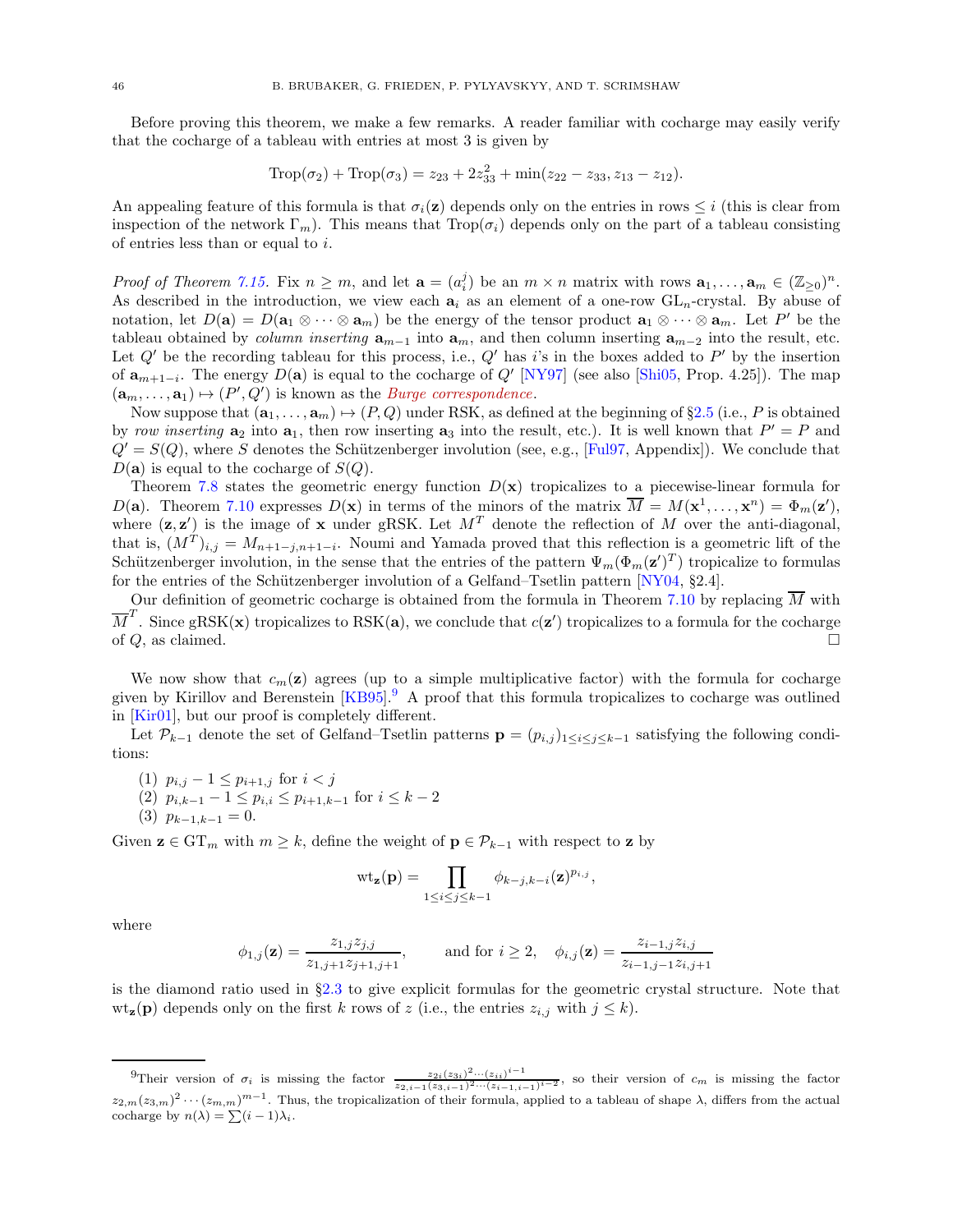

<span id="page-46-0"></span>FIGURE 12. Bijection between non-intersecting families of paths in  $\Gamma_7$  and GT patterns in  $P_6$ . The labels to the left of sink 1' (shown in red) are not formally part of the bijection, but they are convenient for the proof.

**Example 7.16.** The elements of  $\mathcal{P}_3$  are shown below, together with their weights.

| 0<br>$\theta$ |                |                            |                      |                      |                                   |
|---------------|----------------|----------------------------|----------------------|----------------------|-----------------------------------|
|               | $z_{13}z_{33}$ | $z_{13}^2 z_{23} z_{33}$   | $z_{13}z_{22}z_{23}$ | $z_{14}z_{23}z_{33}$ | $z_{13}^2 z_{23}^2 z_{33}^2$      |
|               | $z_{14}z_{44}$ | $z_{12}z_{14}z_{24}z_{44}$ | $z_{14}z_{24}z_{44}$ | $z_{13}z_{34}z_{44}$ | $z_{14}^2 z_{24} z_{34} z_{44}^2$ |

As observed in [\[KB95\]](#page-49-9), the set  $\mathcal{P}_{k-1}$  has cardinality  $(k-1)!$ . To see this, suppose

$$
\mathbf{c} = (c_1, c_2, \dots, c_{k-1}) \in [0, k-2] \times [0, k-3] \times \dots \times [0, 0].
$$

We associate to **c** an element of  $\mathcal{P}_{k-1}$  by recursively forming the SW-NE diagonals, from right to left. The right-most diagonal corresponds to  $c_{k-1} = 0$ , and consists of the single entry  $p_{k-1,k-1} = 0$ . For  $i < k-1$ , the diagonal with entries  $p_{i,k-1}, \ldots, p_{i,i}$  is chosen so that its first  $c_i$  entries from the top are a, and its remaining  $k - i - c_i$  entries are  $a + 1$ , where a is the unique number such that condition (1) and the second inequality in condition (2) are not violated. For example, the element of  $P_6$  shown in Figure [12](#page-46-0) corresponds to  ${\bf c} = (3, 0, 3, 1, 1, 0).$ 

**Proposition 7.17.** For  $k = 2, \ldots, m$ , we have

<span id="page-46-1"></span>
$$
\sigma_k(\mathbf{z}) = \beta_k(\mathbf{z})^{k-2} z_{k,k} \sum_{\mathbf{p} \in \mathcal{P}_{k-1}} \text{wt}_{\mathbf{z}}(\mathbf{p}). \tag{7.3}
$$

*Proof.* Both sides of [\(7.3\)](#page-46-1) depend only on the entries in the first k rows of z, so we may assume that  $k = m$ . By the Lindström/Gessel–Viennot Lemma,  $\sigma_m(z)$  is the sum over non-intersecting families of paths in  $\Gamma_m$ which start at sources  $X \cup \{m\}$  and end at sinks  $\{1'\} \cup X'$ , for some  $X \subseteq [2, m-1]$ . Let F be such a family of paths. Label each of the regions formed by the edges of  $\Gamma_m$  with the number a, where  $a+1$  is the number of paths in F to the left of that region. Let p be the triangular array of height  $m-1$  obtained by reversing the order of the labels in each row (except the label to the left of sink  $1'$ , which is ignored). This is illustrated in Figure [12.](#page-46-0) We will show that this defines a weight-preserving bijection between the objects on either side of [\(7.3\)](#page-46-1).

It is obvious that the array **p** associated to F is a Gelfand–Tsetlin pattern satisfying condition (1) in the definition of  $\mathcal{P}_{m-1}$ . It is also clear that **p** satisfies condition (3), since the vertical edge directly above sink 1' must be in F. To see that condition (2) holds, suppose  $X = \{x_1 < \cdots < x_\ell\}$ , and let  $p_0, p_1, \ldots, p_\ell$  be the paths in F, with  $p_i$  starting at source  $x_{i+1}$  and ending at sink  $x'_i$  (with  $x_{\ell+1} = m$  and  $x'_0 = 1'$ ). The number of vertical steps in  $p_i$  is equal to  $x_{i+1} - x_i$ . Moreover, there must be exactly one vertical step in  $p_i$  on each of the NW-SE diagonals between the lines connecting  $x_i$  to  $x'_i$ , and  $x_{i+1}$  to  $x'_{i+1}$ . This shows that the label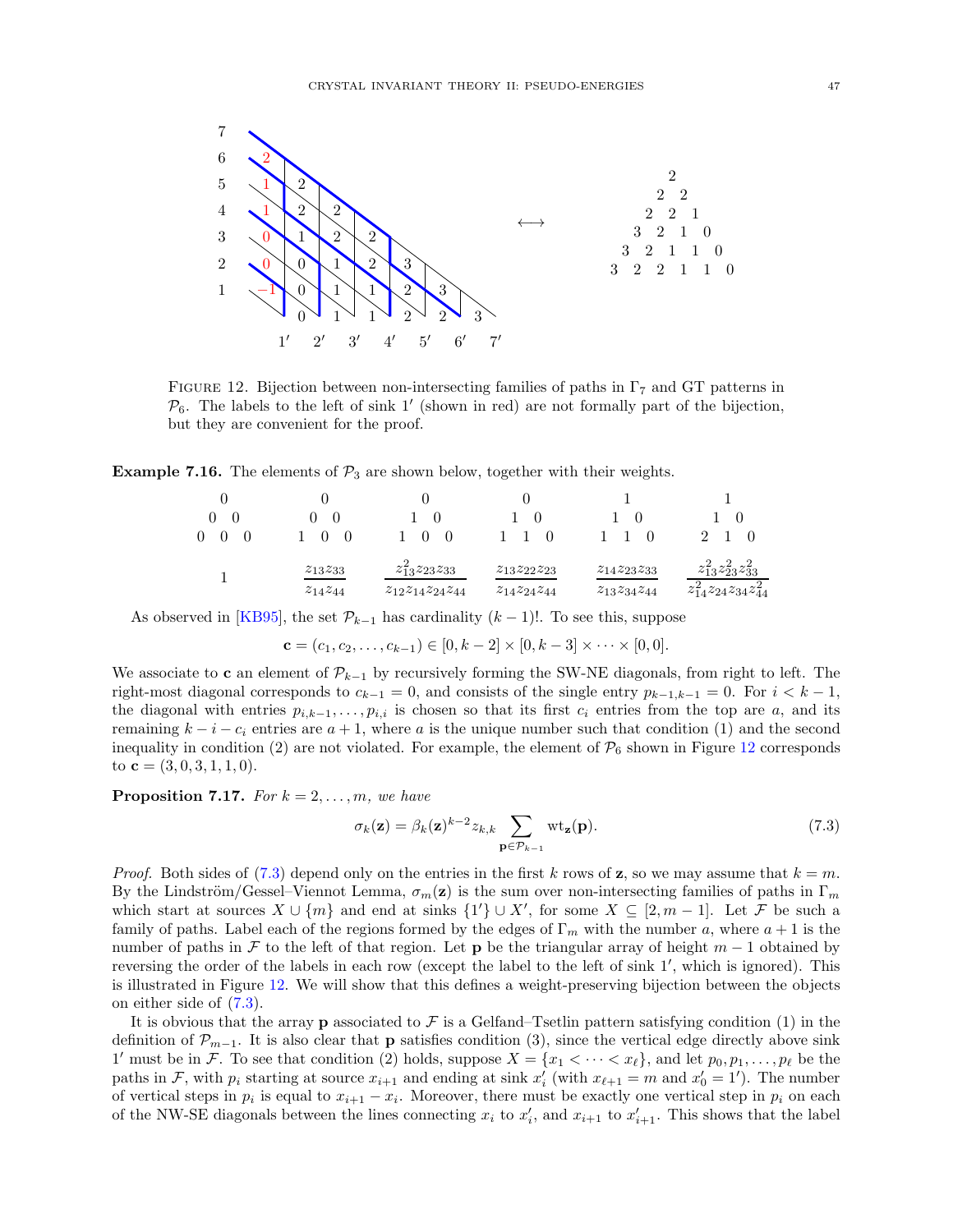at the bottom of each NW-SE diagonal differs from the red label at the top of the diagonal by exactly 1, which is equivalent to condition (2). The reader may easily verify that the map  $\mathcal{F} \mapsto \mathbf{p}$  is invertible.

It remains to show that the bijection is weight-preserving. Let  $\mathcal F$  be a non-intersecting family of paths from  $X \cup \{m\}$  to  $\{1'\} \cup X'$ . For each  $i \in [m-1]$ , let

$$
a_1 \le a_2 \le \cdots \le a_i
$$

be the labels in the column between sinks  $(m - i)'$  and  $(m - i + 1)'$  (from bottom to top), and let

$$
S_i = \{ j \in [i] \mid a_j < a_{j+1} \},
$$

where we set  $a_{i+1} := p_{1,m-1} = |X|$  for all i. The diagonal edge in  $\Gamma_m$  directly above the label  $a_j$  has weight  $z_{j,m-i+j}$ , and this edge is in F and only if  $j \in S_i$ . The diagonal edge coming out of source j has weight  $z_{j,m-i+j-1}$  $z_{j,j}$ , and is in F if and only if  $j \in X \cup \{m\}$ . Thus, the contribution of F to  $\sigma_m(z)$  is

<span id="page-47-2"></span>
$$
\beta_m^{m-2-|X|} \prod_{j \in X \cup \{m\}} z_{j,j} \prod_{i=1}^{m-1} \prod_{j \in S_i} \frac{z_{j,m-i+j}}{z_{j,m-i+j-1}}.
$$
\n(7.4)

.

Let **p** be the GT pattern corresponding to F. The labels  $a_1 \le a_2 \le \cdots \le a_i$  are the entries

 $p_{i,m-1} \leq p_{i-1,m-2} \leq \cdots \leq p_{1,m-i}$ 

in the *i*th NW-SE diagonal of **p**. The contribution of this diagonal to the weight of **p** is

$$
\prod_{j=1}^{m-1} (\phi_{j,m-i+j-1}(\mathbf{z}))^{p_{i-j+1,m-j} = (\phi_{1,m-i}(\mathbf{z}) \cdots \phi_{i,m-1}(\mathbf{z}))^{p_{i,m-1}} \prod_{j \in S_i \cap [i-1]} \phi_{j+1,m-i+j}(\mathbf{z}) \cdots \phi_{i,m-1}(\mathbf{z})
$$
\n
$$
= \left(\frac{z_{m-i,m-i}}{z_{m-i+1,m-i+1}} \frac{z_{i,m-1}}{z_{i,m}}\right)^{p_{i,m-1}} \prod_{j \in S_i \cap [i-1]} \frac{z_{j,m-i+j}}{z_{j,m-i+j-1}} \frac{z_{i,m-1}}{z_{i,m}}
$$
\n
$$
= \left(\frac{z_{i,m-1}}{z_{i,m}}\right)^{|X|} \left(\frac{z_{m-i,m-i}}{z_{m-i+1,m-i+1}}\right)^{p_{i,m-1}} \prod_{j \in S_i} \frac{z_{j,m-i+j}}{z_{j,m-i+j-1}}.
$$

The last equality comes from the observation that  $p_{i,m-1}$  is either equal to  $|X|$  or  $|X| - 1$ ; in the former case,  $i \notin S_i$ , and in the latter case,  $i \in S_i$ , and contributes  $z_{i,m}/z_{i,m-1}$  to the product. The entries  $p_{i,m-1}$ in the bottom row of **p** start at  $p_{1,m-1} = |X|$  and decrease to  $p_{m-1,m-1} = 0$  in increments of 1, with  $p_{m-j,m-1} > p_{m-j+1,m-1}$  if and only if  $j \in X$ , so

$$
\prod_{i=1}^{m-1} \left( \frac{z_{m-i,m-i}}{z_{m-i+1,m-i+1}} \right)^{p_{i,m-1}} = \prod_{j \in X} \frac{z_{j,j}}{z_{m,m}}
$$

Thus, the contribution of  $\bf{p}$  to the right-hand side of  $(7.3)$  is

$$
\beta_m^{m-2} z_{m,m} \prod_{j \in X} \frac{z_{j,j}}{z_{m,m}} \prod_{i=1}^{m-1} \left( \left( \frac{z_{i,m-1}}{z_{i,m}} \right)^{|X|} \prod_{j \in S_i} \frac{z_{j,m-i+j}}{z_{j,m-i+j-1}} \right),
$$
\nwhich agrees with (7.4).

<span id="page-47-0"></span>

#### 8. Final remarks

<span id="page-47-1"></span>8.1. Affine actions. As mentioned in Remark [4.7,](#page-19-1) one can extend the geometric crystal structures on  $\text{Mat}_{m\times n}(\mathbb{C}^*)$  by introducing affine geometric crystal operators  $e_0$  and  $\overline{e}_0$ . One can also extend the Weyl group actions to affine Weyl group actions by defining  $R_0$  (resp.,  $\overline{R}_0$ ) to be the geometric R-matrices acting on the first and last row (resp., first and last column) of a matrix. The commutativity of barred and unbarred operators—including the affine operators—still follows from [\[KNY02\]](#page-49-24) (for R-matrices) and [\[LP13a\]](#page-49-23) (for crystal operators).

It is natural to extend our study of invariants to all possible combinations of barred and unbarred actions from the set  $\{\emptyset, R, R_0, e, e_0\}$ . For example  $R\overline{e}_0$  denotes the simultaneous invariants of the action of non-affine R-matrices, and of all barred crystal operators (including the affine one). Some of the simplest questions are open, such as describing the  $R_0$ -invariants, which form a subfield of Frac(LSym).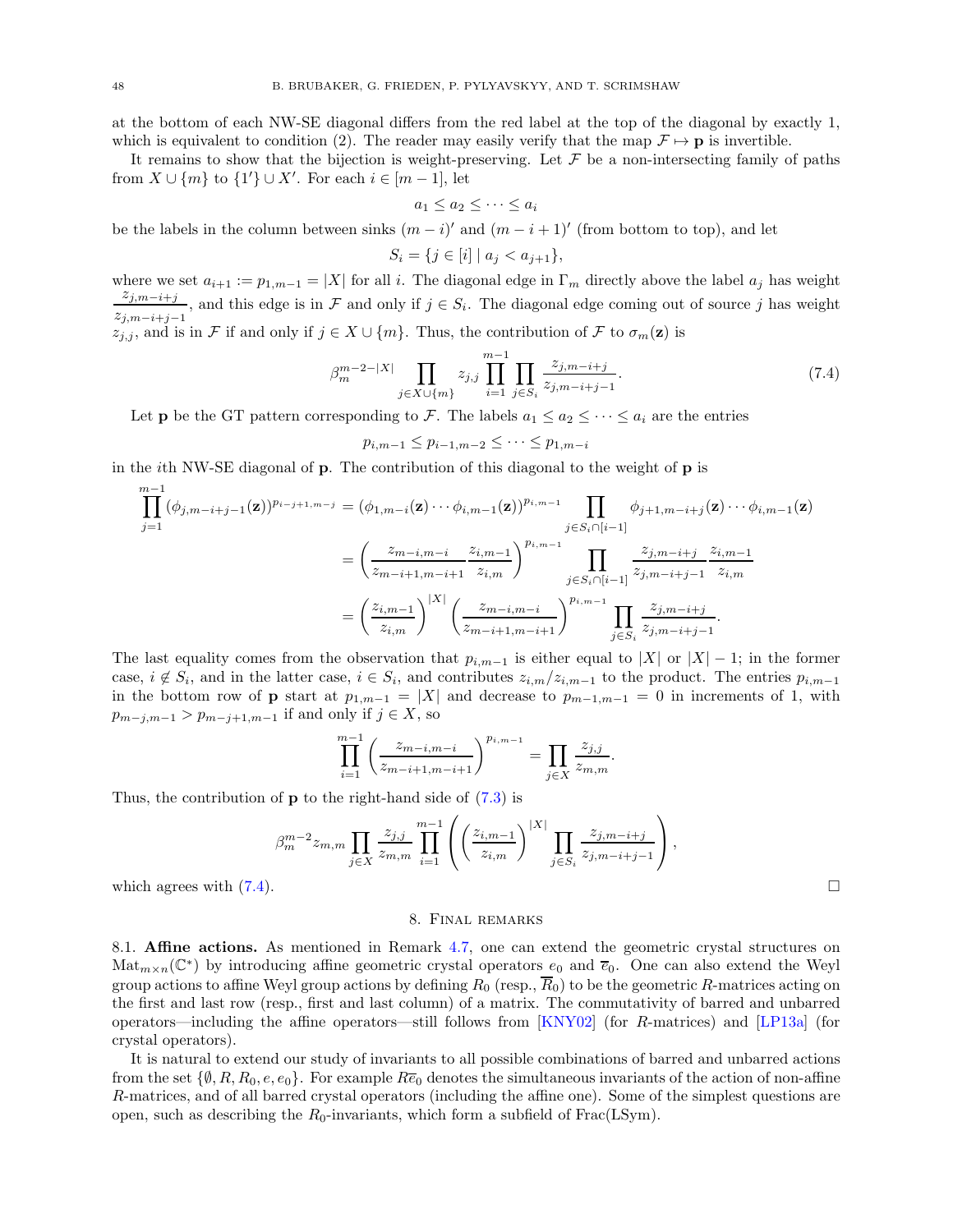One special case that has been considered in the literature is that of  $R_0\overline{R}_0$ -invariants. In [\[KNY02\]](#page-49-24) it was observed that all coefficients of the characteristic polynomial of the folded version of  $\overline{M}(\mathbf{x}_1, \dots, \mathbf{x}_m)$ are invariants of both  $R_0$  and  $\overline{R}_0$ . This characteristic polynomial is a polynomial in two variables, one of which is t. It was studied under the name of *spectral curve* in  $[ILP16]$ , due to its relation to a certain class of discrete Toda lattices. The coefficients of the spectral curve were given a combinatorial interpretation in terms of certain paths on a torus. An alternative way to take measurements in toric networks that yields  $R_0R_0$ -invariants is given in [\[LP13a\]](#page-49-23).

One can ask if any of these constructions produces enough invariants to generate the whole field (or ring) of  $R_0\overline{R}_0$ -invariants. The answer is no. For example, consider the case  $n = m = 2$ . In this case it is easy to see that the above methods give invariants of even degree, such as

$$
x_1^1x_2^1 + x_1^2x_2^2
$$
,  $x_1^1x_1^2 + x_2^1x_2^2$ ,  $x_1^1x_2^1x_1^2x_2^2$ .

However, the sum of all parameters  $x_1^1 + x_1^2 + x_2^1 + x_2^2$  is an  $R_0\overline{R}_0$ -invariant.

8.2. Comparison with classical invariant theory. As mentioned in the abstract, one can consider  $S_m$ ,  $SL_m$ ,  $S_n \times S_m$ ,  $SL_n \times S_m$ , and  $SL_n \times SL_m$  naturally acting on a polynomial ring in mn variables. One can then ask for a description of the invariants of those actions, which should be viewed as the "classical" versions of the questions asked in this paper. Surprisingly, while in some cases the invariants are well understood, in other cases very little is known about them.

The best understood case is that of  $SL_m$ -invariants. The ring of invariants is trivial if  $n < m$ , and it is generated by the  $m \times m$  minors of the matrix when  $n \geq m$ . This is the subject of classical invariant theory, and we refer the reader to [\[Wey46\]](#page-50-16) for a classical exposition, and to [\[PV94,](#page-50-17) [GW00\]](#page-49-30) for more modern ones. In this case both first and second fundamental theorems are known, i.e., both generators of the ring of invariants and relations among these generators are known.

Less understood, but relatively well-studied, is the case of  $S_m$ -invariants [\[Dal99,](#page-48-9) [Bri02,](#page-48-10) [Vac05\]](#page-50-18). The ring of invariants in this case has many names: multisymmetric functions [\[Bri04\]](#page-48-11), diagonally symmetric polynomials [\[All94\]](#page-48-12), MacMahon symmetric functions [\[Ges87\]](#page-49-31), etc. The first fundamental theorem in this case is known; see [\[Bri04\]](#page-48-11), where it is shown that the analogues of elementary symmetric functions generate the ring. The second fundamental theorem describing the relations, however, is not only not known, but is likely to be hard, because of its relation to Foulkes' conjecture [\[Bri02\]](#page-48-10).

The ring of  $SL_n \times SL_m$ -invariants is non-trivial only if  $m = n$ , in which case it is generated by the determinant. As far as the authors can tell, almost nothing is known about the cases of  $S_n \times S_{m}$ - and  $SL_n \times S_m$ -invariants (aside from the  $SL_n \times S_n$ -invariants, which are generated by the square of the determinant).

#### <span id="page-48-0"></span>**REFERENCES**

- <span id="page-48-12"></span>[All94] EE Allen. The descent monomials and a basis for the diagonally symmetric polynomials. Journal of Algebraic Combinatorics, 3(1):5–16, 1994.
- <span id="page-48-4"></span>[BFPS20] B. Brubaker, G. Frieden, P. Pylyavskyy, and T. Scrimshaw. Crystal invariant theory I: Geometric RSK. Preprint, [arXiv:2112.00524](http://arxiv.org/abs/2112.00524), 2020.
- <span id="page-48-8"></span>[BFZ96] A. Berenstein, S. Fomin, and A. Zelevinsky. Parametrizations of canonical bases and totaly positive matrices. Adv. Math., 122(1):49–149, 1996.
- <span id="page-48-2"></span>[BK00] Arkady Berenstein and David Kazhdan. Geometric and unipotent crystals. Geom. Funct. Anal., Special Volume, Part I:188–236, 2000. GAFA 2000 (Tel Aviv, 1999).

<span id="page-48-3"></span>[BK07] Arkady Berenstein and David Kazhdan. Geometric and unipotent crystals. II. From unipotent bicrystals to crystal bases. In Quantum groups, volume 433 of Contemp. Math., pages 13–88. Amer. Math. Soc., Providence, RI, 2007. [Bri02] Emmanuel Briand. Polynômes multisymétriques. PhD thesis, Université Rennes 1, 2002.

<span id="page-48-11"></span><span id="page-48-10"></span>[Bri04] Emmanuel Briand. When is the algebra of multisymmetric polynomials generated by the elementary multisymmetric polynomials? Beiträge zur Algebra und Geometrie, 45(2):353-368, 2004.

<span id="page-48-5"></span>[Chh13] Reda Chhaibi. Littelmann path model for geometric crystals, Whittaker functions on Lie groups, and Brownian motion. Thesis (Ph.D.)–University of Paris VI, 2013.

<span id="page-48-9"></span>[Dal99] John Dalbec. Multisymmetric functions. Beiträge Algebra Geom,  $40(1):27-51$ , 1999.

<span id="page-48-6"></span>[Dev22] The Sage Developers. Sage Mathematics Software (Version 9.5). The Sage Development Team, 2022. <https://www.sagemath.org>.

<span id="page-48-1"></span>[DK05] V. I. Danilov and G. A. Koshevoy. Massifs and the combinatorics of Young tableaux. Uspekhi Mat. Nauk, 60(2(362)):79–142, 2005. English translation: Russian Math. Surveys 60(2):269–334, 2005.

<span id="page-48-7"></span>[Eti03] P. Etingof. Geometric crystals and set-theoretical solutions to the quantum Yang-Baxter equation. Comm. Algebra, 31(4):1961–1973, 2003.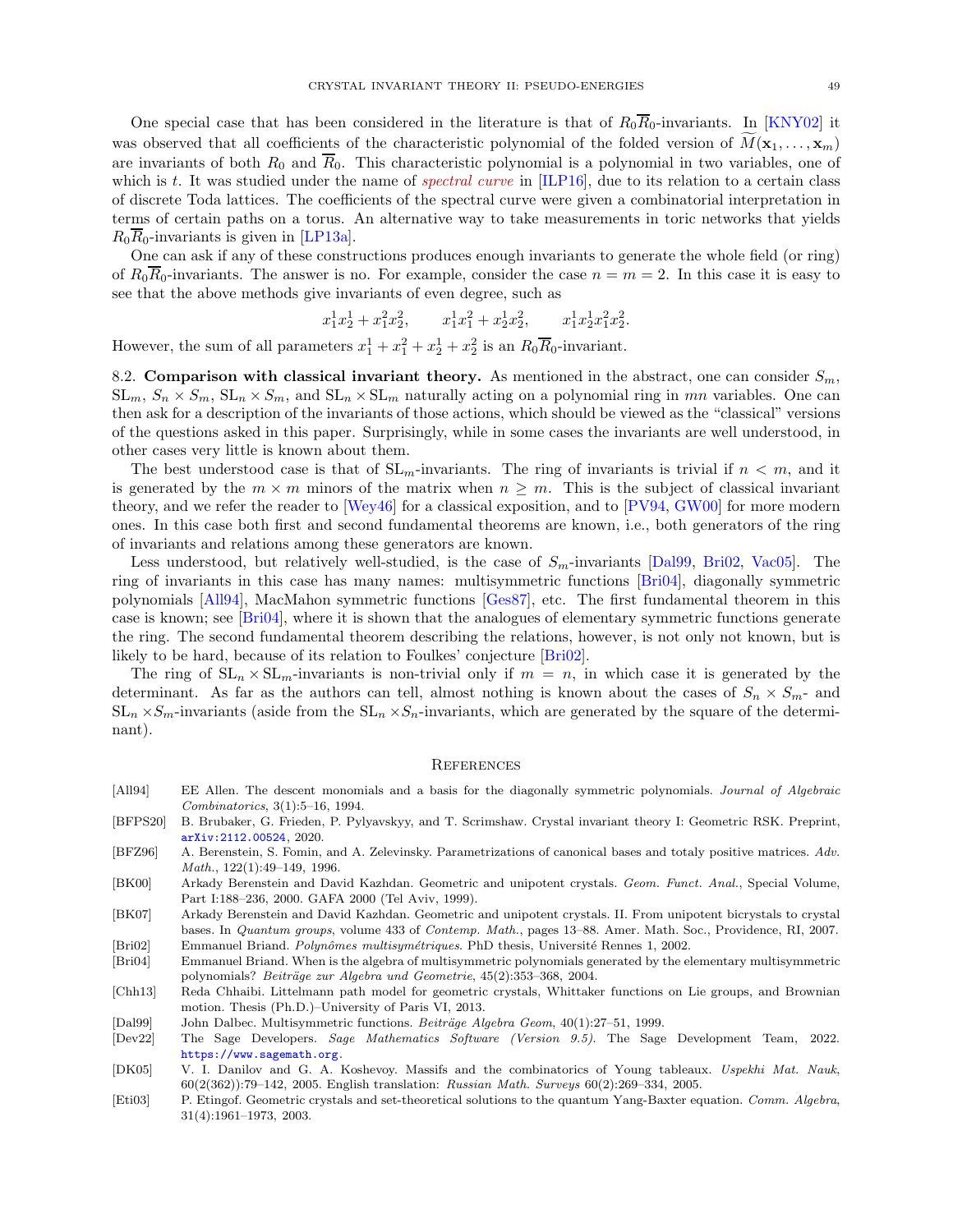- <span id="page-49-19"></span>[FSS07] Ghislain Fourier, Anne Schilling, and Mark Shimozono. Demazure structure inside Kirillov-Reshetikhin crystals. J. Algebra, 309(1):386–404, 2007.
- <span id="page-49-28"></span>[Ful97] W. Fulton. *Young Tableaux.* Cambridge Univ. Press, Cambridge, 1997.<br>[FZ02] S. Fomin and A. Zelevinsky. Cluster algebras. I. Foundations. *J. Amer*
- <span id="page-49-27"></span>S. Fomin and A. Zelevinsky. Cluster algebras. I. Foundations. J. Amer. Math. Soc., 15(2):497-529, 2002.
- <span id="page-49-31"></span>[Ges87] Ira Gessel. Enumerative applications of symmetric functions. Séminaire Lotharingien de Combinatoire [electronic only),  $17: B17a-17$ ,  $1987$ .
- <span id="page-49-26"></span>[GV85] I. Gessel and G. Viennot. Binomial determinants, paths, and hook length formulae. Adv. in Math., 58(3):300–321, 1985.
- <span id="page-49-30"></span>[GW00] Roe Goodman and Nolan R Wallach. Representations and invariants of the classical groups. Cambridge University Press, 2000.
- <span id="page-49-7"></span>[HHI<sup>+</sup>01] G. Hatayama, K. Hikami, R. Inoue, A. Kuniba, T. Takagi, and T. Tokihiro. The  $A_M^{(1)}$  automata related to crystals of symmetric tensors. J. Math. Phys., 42(1):274–308, 2001.
- <span id="page-49-16"></span>[HKO+99] G. Hatayama, A. Kuniba, M. Okado, T. Takagi, and Y. Yamada. Remarks on fermionic formula. In Recent developments in quantum affine algebras and related topics (Raleigh, NC, 1998), volume 248 of Contemp. Math., pages 243–291. Amer. Math. Soc., Providence, RI, 1999.
- <span id="page-49-17"></span>[HKO+02] Goro Hatayama, Atsuo Kuniba, Masato Okado, Taichiro Takagi, and Zengo Tsuboi. Paths, crystals and fermionic formulae. In MathPhys odyssey, 2001, volume 23 of Prog. Math. Phys., pages 205–272. Birkhäuser Boston, Boston, MA, 2002.
- <span id="page-49-3"></span>[How89] Roger Howe. Remarks on classical invariant theory. Transactions of the American Mathematical Society, 313(2):539– 570, 1989.
- <span id="page-49-4"></span>[How95] Roger Howe. Perspectives on invariant theory: Schur duality, multiplicity-free actions and beyond. The Schur lectures (1992)(Tel Aviv), pages 1–182, 1995.
- <span id="page-49-29"></span>[ILP16] Rei Inoue, Thomas Lam, and Pavlo Pylyavskyy. Toric networks, geometric r-matrices and generalized discrete toda lattices. Communications in Mathematical Physics, 347(3):799–855, 2016.
- <span id="page-49-0"></span>[Kas90] Masaki Kashiwara. Crystalizing the q-analogue of universal enveloping algebras. Comm. Math. Phys., 133(2):249– 260, 1990.
- <span id="page-49-1"></span>[Kas91] Masaki Kashiwara. On crystal bases of the q-analogue of universal enveloping algebras. Duke Math. J., 63(2):465– 516, 1991.
- <span id="page-49-9"></span>[KB95] A. Kirillov and A. Berenstein. Groups generated by involutions, Gel'fand-Tsetlin patterns, and combinatorics of Young tableaux. Algebra i Analiz, 7(1):92–152, 1995. English translation: St. Petersburg Math. J. 7(1):77–127, 1996.
- <span id="page-49-10"></span>[Kir01] A. Kirillov. Introduction to tropical combinatorics. In Physics and combinatorics, 2000 (Nagoya), pages 82–150. World Sci. Publ., River Edge, NJ, 2001.
- <span id="page-49-6"></span>[KKM+92] Seok-Jin Kang, Masaki Kashiwara, Kailash C. Misra, Tetsuji Miwa, Toshiki Nakashima, and Atsushi Nakayashiki. Affine crystals and vertex models. In Infinite analysis, Part A, B (Kyoto, 1991), volume 16 of Adv. Ser. Math. Phys., pages 449–484. World Sci. Publ., River Edge, NJ, 1992.
- <span id="page-49-8"></span>[KMO15] Atsuo Kuniba, Shouya Maruyama, and Masato Okado. Multispecies TASEP and combinatorial R. J. Phys. A, 48(34):34FT02, 19, 2015.
- <span id="page-49-2"></span>[Knu70] D. E. Knuth. Permutations, matrices, and generalized Young tableaux. Pacific J. Math., 34:709–727, 1970.
- <span id="page-49-24"></span>[KNY02] K. Kajiwara, M. Noumi, and Y. Yamada. Discrete dynamical systems with  $W(A_{m-1}^{(1)} \times A_{n-1}^{(1)})$  symmetry. Lett. Math. Phys., 60(3):211–219, 2002.
- <span id="page-49-22"></span>[KOTY03] A. Kuniba, M. Okado, T. Takagi, and Y. Yamada. Geometric crystal and tropical R for  $D_n^{(1)}$ . Int. Math. Res. Not., (48):2565–2620, 2003.
- <span id="page-49-18"></span>[KSS02] Anatol N. Kirillov, Anne Schilling, and Mark Shimozono. A bijection between Littlewood-Richardson tableaux and rigged configurations. Selecta Math. (N.S.), 8(1):67–135, 2002.
- <span id="page-49-15"></span>[Lam12] Thomas Lam. Loop symmetric functions and factorizing matrix polynomials. In Fifth International Congress of Chinese Mathematicians. Part, volume 1, pages 609–627, 2012.
- <span id="page-49-21"></span>[Lam13] Thomas Lam. Whittaker functions, geometric crystals, and quantum Schubert calculus. Preprint, [arXiv:1308.5451](http://arxiv.org/abs/1308.5451), 2013.
- <span id="page-49-5"></span>[Las03] Alain Lascoux. Double crystal graphs. In Studies in memory of Issai Schur (Chevaleret/Rehovot, 2000), volume 210 of Progr. Math., pages 95–114. Birkhäuser Boston, Boston, MA, 2003.
- <span id="page-49-25"></span>[Lin73] B. Lindström. On the vector representations of induced matroids. Bull. London Math. Soc., 5:85–90, 1973.
- <span id="page-49-11"></span>[LP11] T. Lam and P. Pylyavskyy. Affine geometric crystals in unipotent loop groups. Represent. Theory, 15:719–728, 2011.
- <span id="page-49-12"></span>[LP12] Thomas Lam and Pavlo Pylyavskyy. Total positivity in loop groups, I: Whirls and curls. Adv. Math., 230(3):1222– 1271, 2012.
- <span id="page-49-23"></span>[LP13a] Thomas Lam and Pavlo Pylyavskyy. Crystals and total positivity on orientable surfaces. Selecta Math. (N.S.), 19(1):173–235, 2013.
- <span id="page-49-13"></span>[LP13b] Thomas Lam and Pavlo Pylyavskyy. Intrinsic energy is a loop Schur function. J. Comb., 4(4):387–401, 2013.
- <span id="page-49-14"></span>[LPS18] Thomas Lam, Pavlo Pylyavskyy, and Reiho Sakamoto. Rigged configurations and cylindric loop Schur functions. Ann. Inst. Henri Poincaré D, 4(5):513–555, 2018.
- <span id="page-49-20"></span>[LS78] Alain Lascoux and Marcel-Paul Schützenberger. Sur une conjecture de H. O. Foulkes. C. R. Acad. Sci. Paris Sér. A–B, 286(7):A323–A324, 1978.